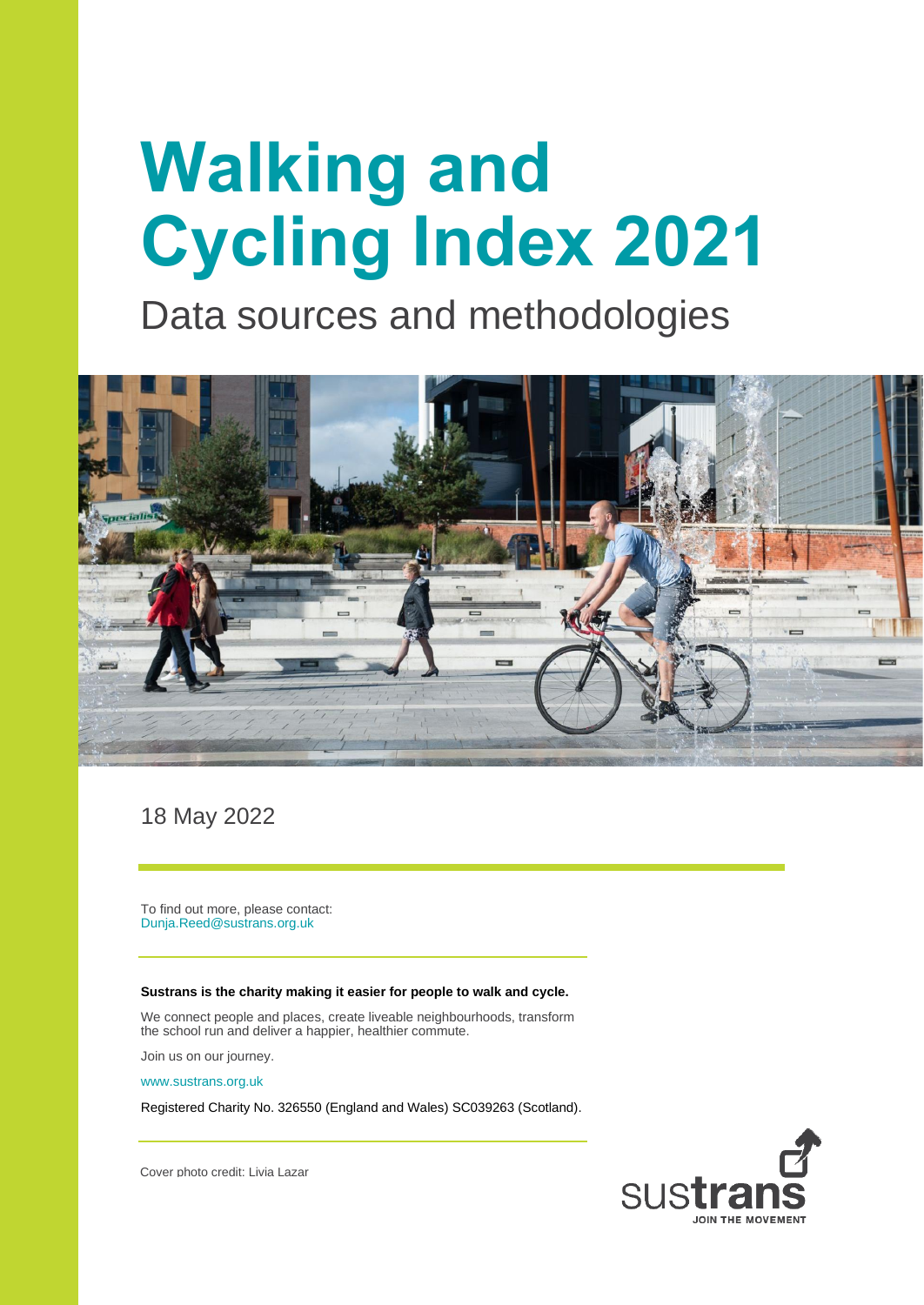| Document details                     |                                                            |
|--------------------------------------|------------------------------------------------------------|
| <b>Reference ID:</b>                 | SUSR2043                                                   |
| Version:                             | 3.0                                                        |
| <b>Circulation</b><br><b>Status:</b> | <b>Public</b>                                              |
| <b>Issue Date:</b>                   | 18/05/2022                                                 |
| Author(s):                           | Jessica Cessford, Holly Musgrove, Matt Pearce, Flora Tiley |
| <b>Reviewed by:</b>                  | Dunja Reed and Dene Stevens                                |
| Signed off by:                       | Dunja Reed                                                 |
| Contact:                             | Dunja.Reed@sustrans.org.uk                                 |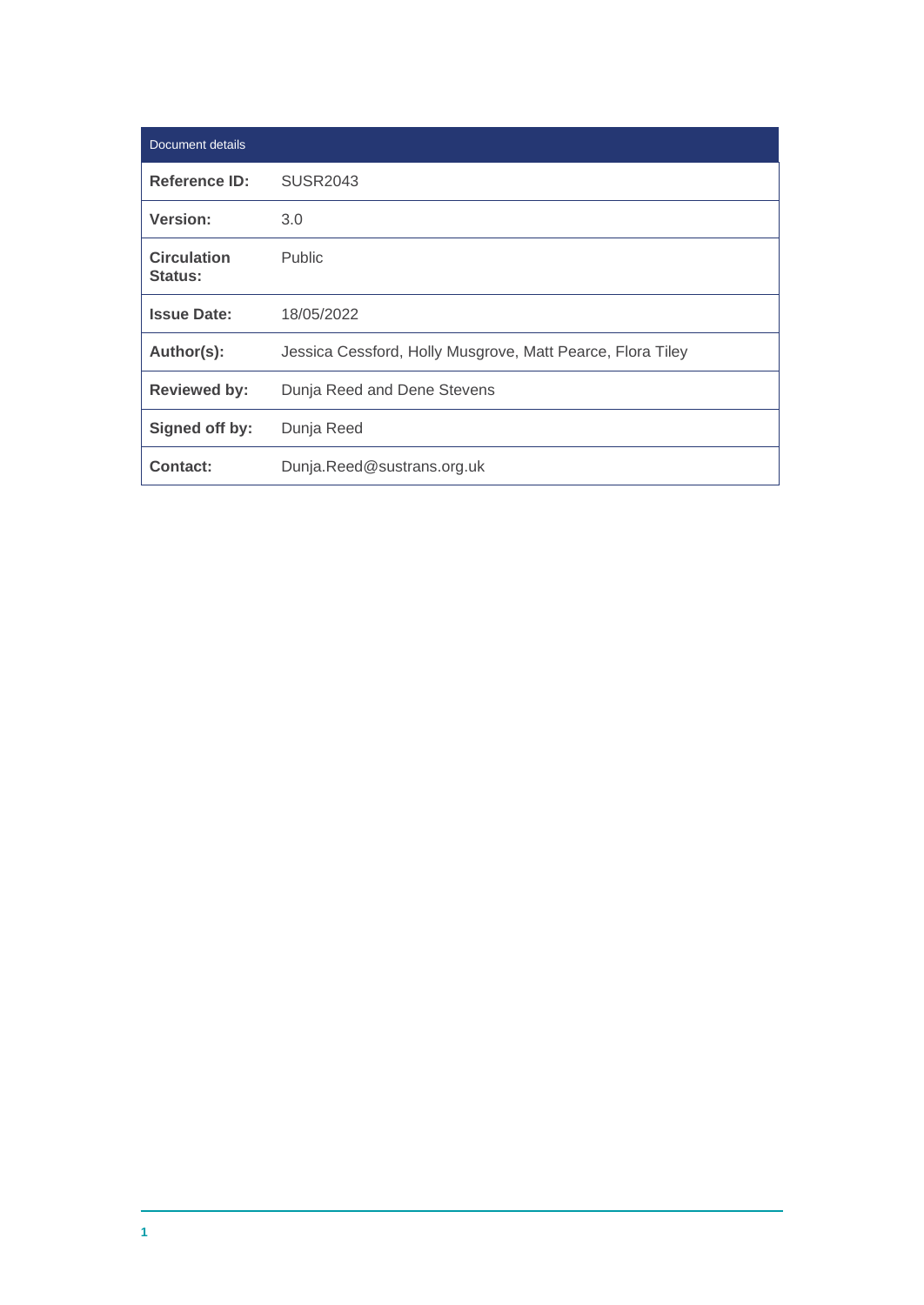#### **Contents**

| Data sources overview                                 | 3  |
|-------------------------------------------------------|----|
| Table of data sources                                 | 6  |
| Appendices                                            | 56 |
| Appendix A: Independent resident survey - methodology | 56 |
| Appendix B: Survey questionnaire                      | 58 |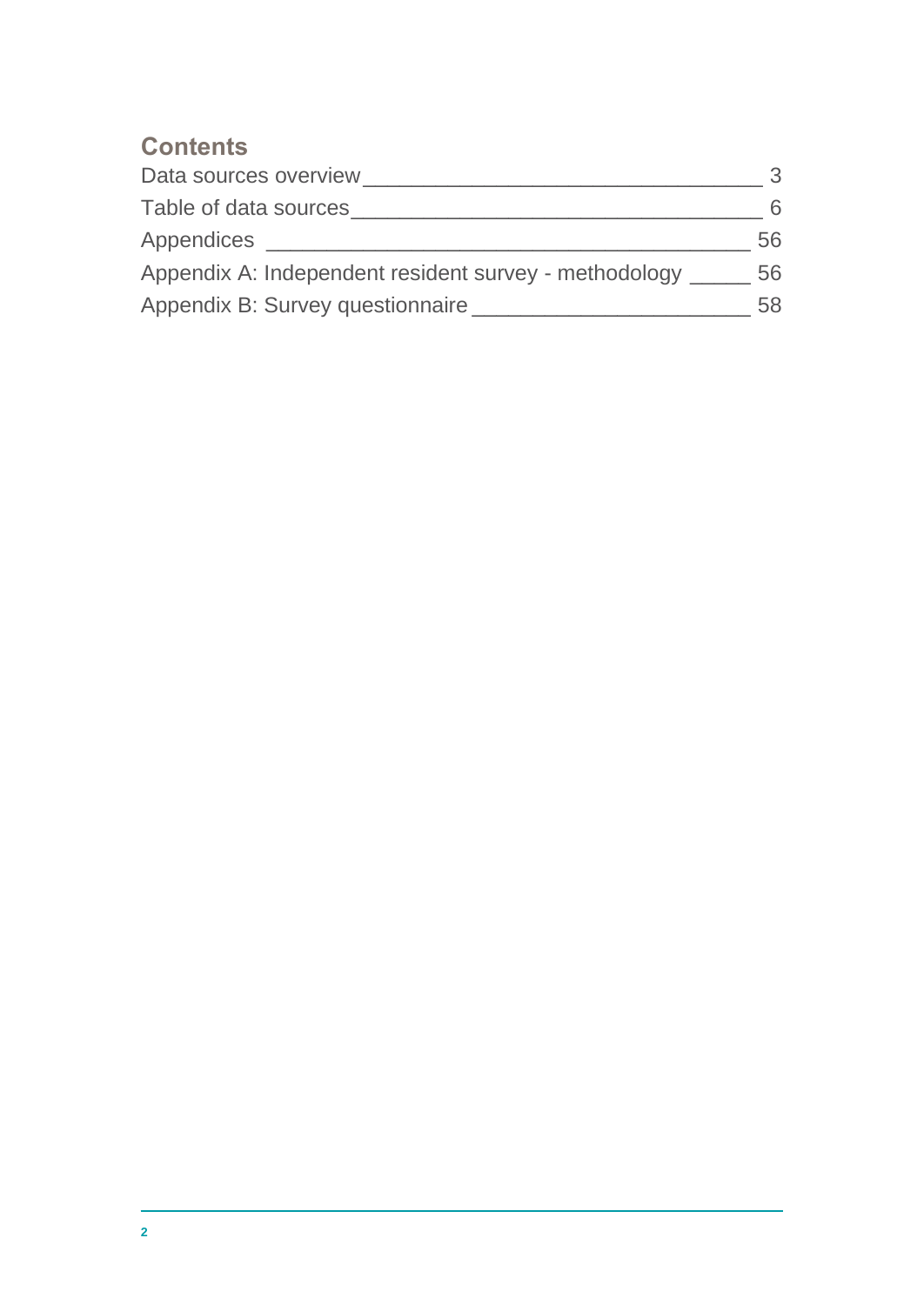### <span id="page-3-0"></span>**Data sources overview**

### Where does the data in the 2021 Walking and Cycling Index reports come from?

Formally known as Bike Life, the 18 Walking and Cycling Index reports for 2021 were produced by Sustrans with the support and co-operation of the authorities named on the front cover of each report. The cities, metropolitan areas and boroughs in the UK and Ireland for 2021 are: Aberdeen, Belfast, Bristol, Cardiff, Dublin Metropolitan Area, Dundee, Edinburgh, Glasgow, Greater Cambridge, Greater Manchester, Inverness, Liverpool City Region, Perth, Southampton City Region, Stirling, Tower Hamlets, Tyneside, and West Midlands Metropolitan Area<sup>1</sup>. The term 'city' is used as shorthand for all of the types of place.

Data was collated in 2021. Most data applies to 2021. In a minority of cases data is drawn from previous years, where 2021 figures were not available. All reports were published in May 2022.

The data contained in the reports is drawn from a set of common data reviewed and agreed by Sustrans and partner authorities and collected for each of the different cities. There are four categories of data:

**Settings data:** these are objective measures of the current environment for walking, wheeling and cycling. They include:

- Data supplied by the partner authorities
	- o supply-side measures of what is available to help someone walk, wheel or cycle in the city. These include, but are not limited to, cycle route lengths, 20mph limits (or 30km/h limits in Dublin Metropolitan Area), cycle parking and newly introduced measures for 2021 such as percentage of junction arms without a pedestrian phase.

<sup>&</sup>lt;sup>1</sup> Seven of these cities participated in Bike Life in 2015 and 2017: Belfast, Bristol, Cardiff, Edinburgh, Greater Manchester, Tyneside (formerly as Newcastle only) and West Midlands (formerly as Birmingham only). Three cities participated in 2018: Glasgow, Perth and Stirling. Fourteen cities participated in 2019: Belfast, Bristol, Cardiff, Dublin Metropolitan Area, Dundee, Edinburgh, Greater Cambridge, Greater Manchester, Inverness, Liverpool City Region, Southampton City Region, Tower Hamlets, Tyneside and West Midlands.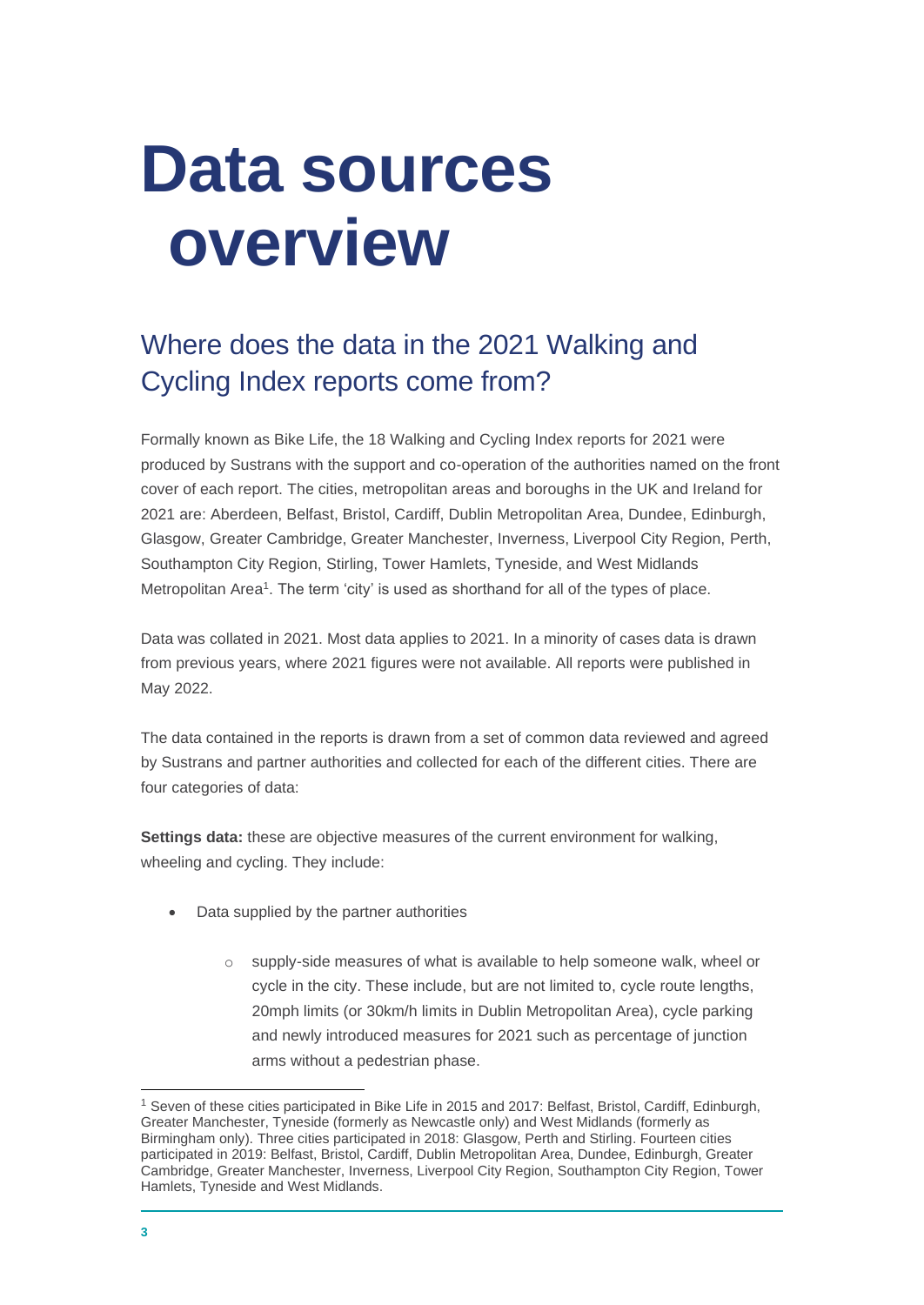- o Measures of some deterrents such as traffic casualties and cycle theft
- Measures taken from online geographic sources. New for 2021, these analyses include the percentage of households within 800m of everyday amenities, pavement widths alongside roads, pedestrianised streets and neighbourhood housing density. Much of this data is open source. Some is derived from Open Street Map. Open Street Map data has been filtered using the "fclass" attribute which gives a description of the features' classification type.

**Behaviour data:** demand-side measures of residents' travel behaviours, the types of people who are walking, wheeling and cycling, how often, how far and to which types of destination. This data is collected in the independent representative survey in each city. Behaviour data were collected for all survey participants, not just for those who walk, wheel and cycle.

**Perception data:** attitudes and perceptions of the public towards walking, cycling and transport more generally. This includes types of interventions/facilities/equipment that would encourage respondents to walk, wheel and cycle more; perceptions of existing walking and cycling infrastructure and how to improve them; views on safety and on levels of government spending on different transport modes. Perceptions of the public towards their local neighbourhood was also introduced for 2021. This data is collected in the independent representative survey in each city. Perception data were collected for all survey participants, not just for those who walk, wheel and cycle.

**Impact data:** health, economic and environmental benefits from walking, wheeling<sup>2</sup> and cycling, including modelled economic benefits, premature deaths prevented, impacts for the NHS (HSE in Dublin Metropolitan Area) and reductions in pollutants where people walk, wheel, or cycle instead of using cars. This data is calculated by Sustrans' Research and Monitoring Unit from a combination of the behavioural data and the best available evidence.

The table below shows the data sources and methodologies behind each data point in each city report. It is ordered by page number. We recognise some people, for example wheelchair or mobility scooter users, identify with the term wheeling instead of walking. Therefore, we use the terms walking and wheeling together and consider walking and wheeling to include the use of mobility aids and pushchairs. All walking survey responses within the reports include responses from people who wheel. Throughout the report we have included comparisons to 2019 data where available and comparable<sup>3</sup>. There is supporting information in the Appendix, including further details on the representative survey delivered in each city

<sup>2</sup> Survey participants were instructed to consider walking to also include wheeling (the use of wheelchairs and mobility scooters). However, all other source data used as model inputs relate only to walking. This is primarily due to the lack of available data on wheeling.

<sup>&</sup>lt;sup>3</sup> 2019 cycling modelling data was recalculated and updated for the 2021 report, due to development and improvements made for 2021.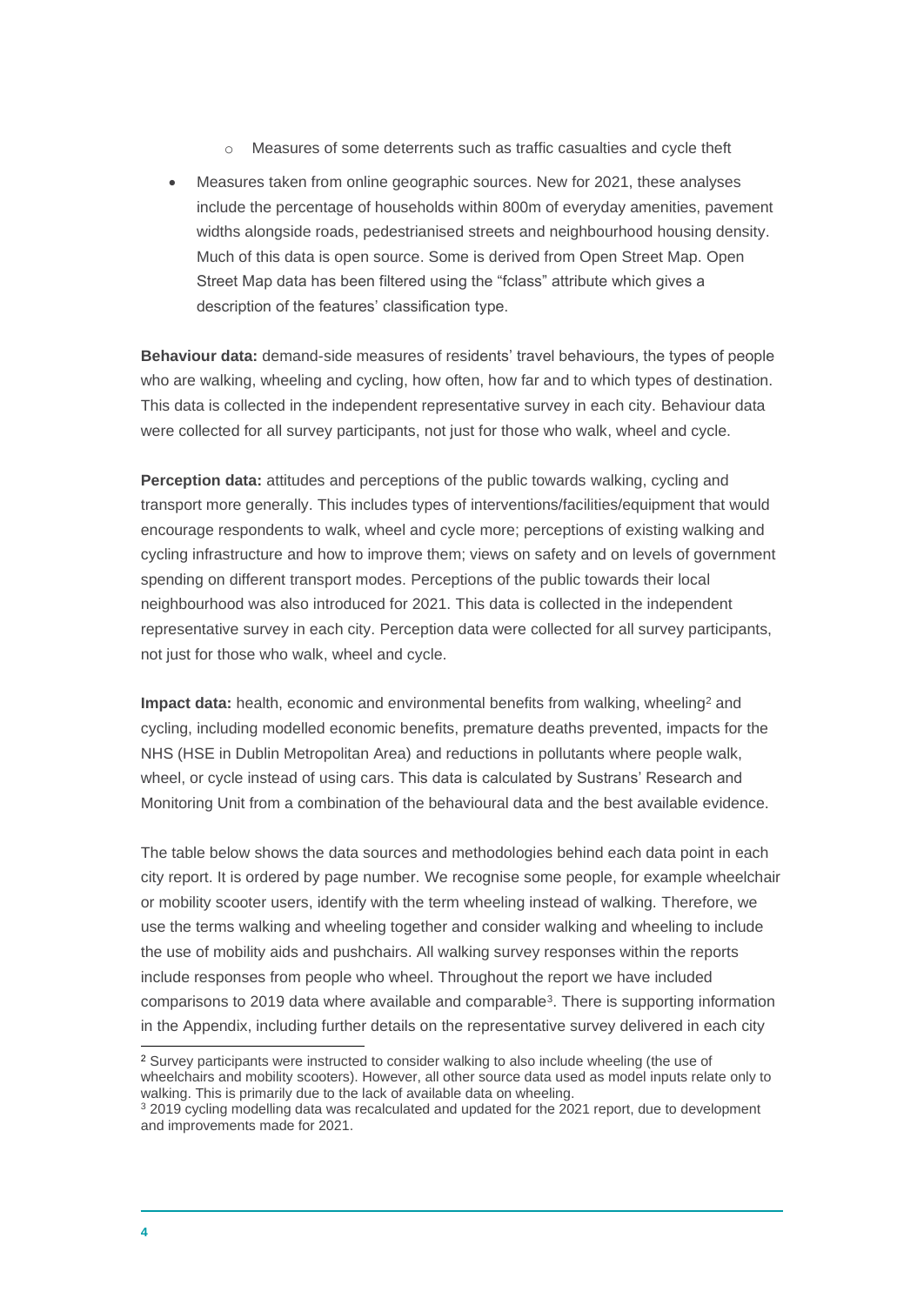and the questionnaire, which can be used to see the exact question wording for data in the reports.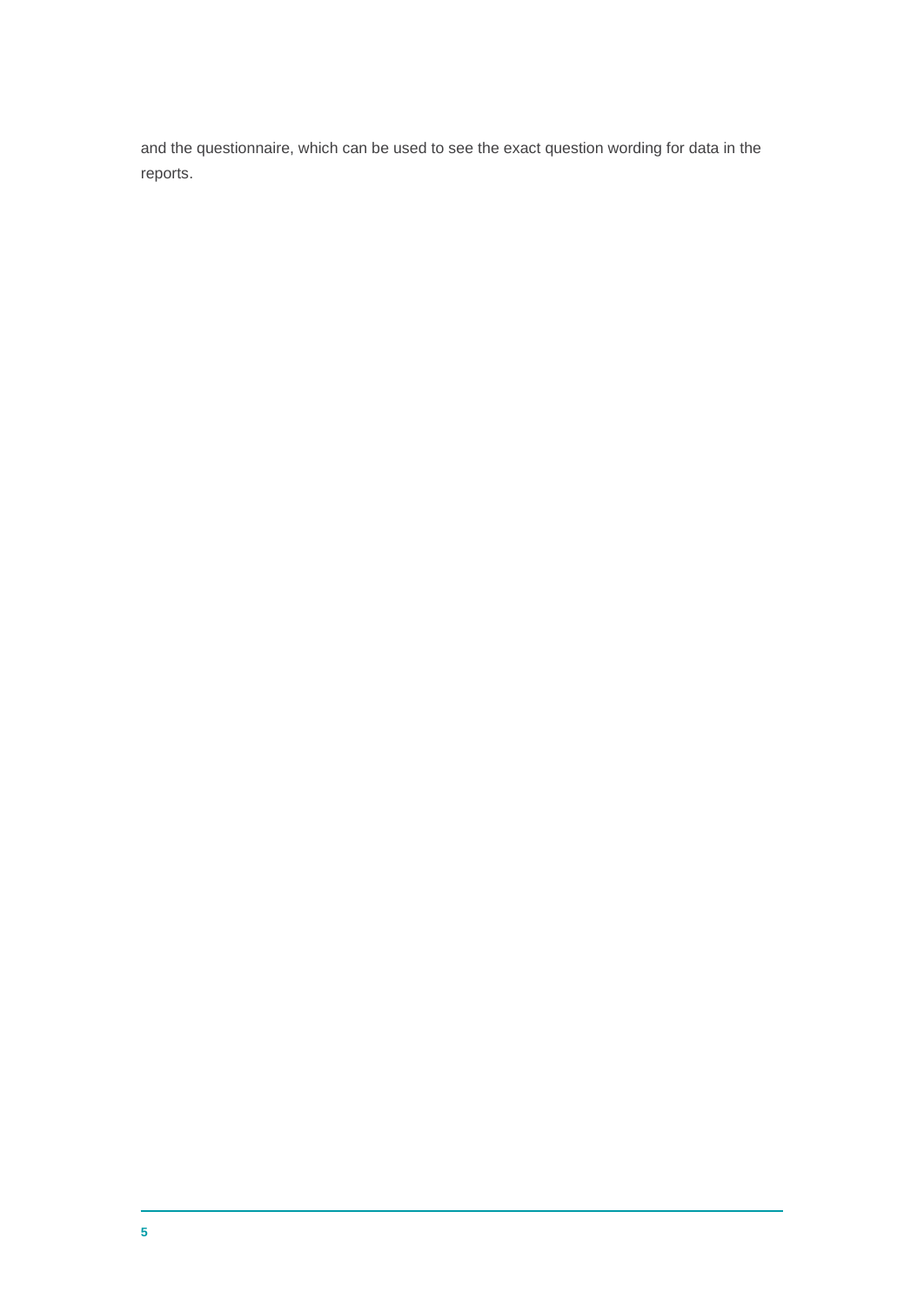## **Table of data sources**

**Table 1: Data sources for each section of the report**

<span id="page-6-0"></span>

| Page                                                                                        | <b>Section</b>                                                       | Data item                                                                                                                       | <b>Source and notes</b>                                                                                                                                                                                                                                                                                             |
|---------------------------------------------------------------------------------------------|----------------------------------------------------------------------|---------------------------------------------------------------------------------------------------------------------------------|---------------------------------------------------------------------------------------------------------------------------------------------------------------------------------------------------------------------------------------------------------------------------------------------------------------------|
| Page 2<br><b>Forward</b><br>Our vision for<br>walking,<br>wheeling and<br>cycling in [city] | Our vision for<br>walking,<br>wheeling and<br>cycling in the<br>city | Various data, depending on each<br>individual city report                                                                       | Section written by the partner authority. Figures come from data sourced from<br>the Walking and Cycling Index report, or from data sourced separately by the<br>partner authority.                                                                                                                                 |
| Page 3<br>The Walking and<br><b>Cycling Index</b>                                           | The Walking<br>and Cycling<br>Index                                  | Number of residents surveyed                                                                                                    | Number of residents who completed the independent survey of residents<br>conducted by NatCen (or for Dublin, by Behaviour & Attitudes).                                                                                                                                                                             |
| Page 4<br><b>Report Summary</b>                                                             | Population                                                           | Population                                                                                                                      | This is the whole population of the city (adults and children), based on the most<br>recent available data for Walking and Cycling Index city boundaries.<br>Belfast: NISRA mid-year 2020 population estimate<br>Dublin Metropolitan Area: 2016 Census<br>All other cities: NOMIS mid-year 2019 population estimate |
|                                                                                             | The impact of<br>the pandemic                                        | Percentage of residents that travel by<br>walking, driving, public transport and<br>cycling five days or more a week<br>(chart) | The percentage of respondents answering '7 days a week' or '5-6 days a week'<br>to Q2c, combined Q2a/b, Q2f and Q2e in the independent survey of residents.<br>Driving includes travelling as driver or passenger in either a car, van or<br>motorcycle.                                                            |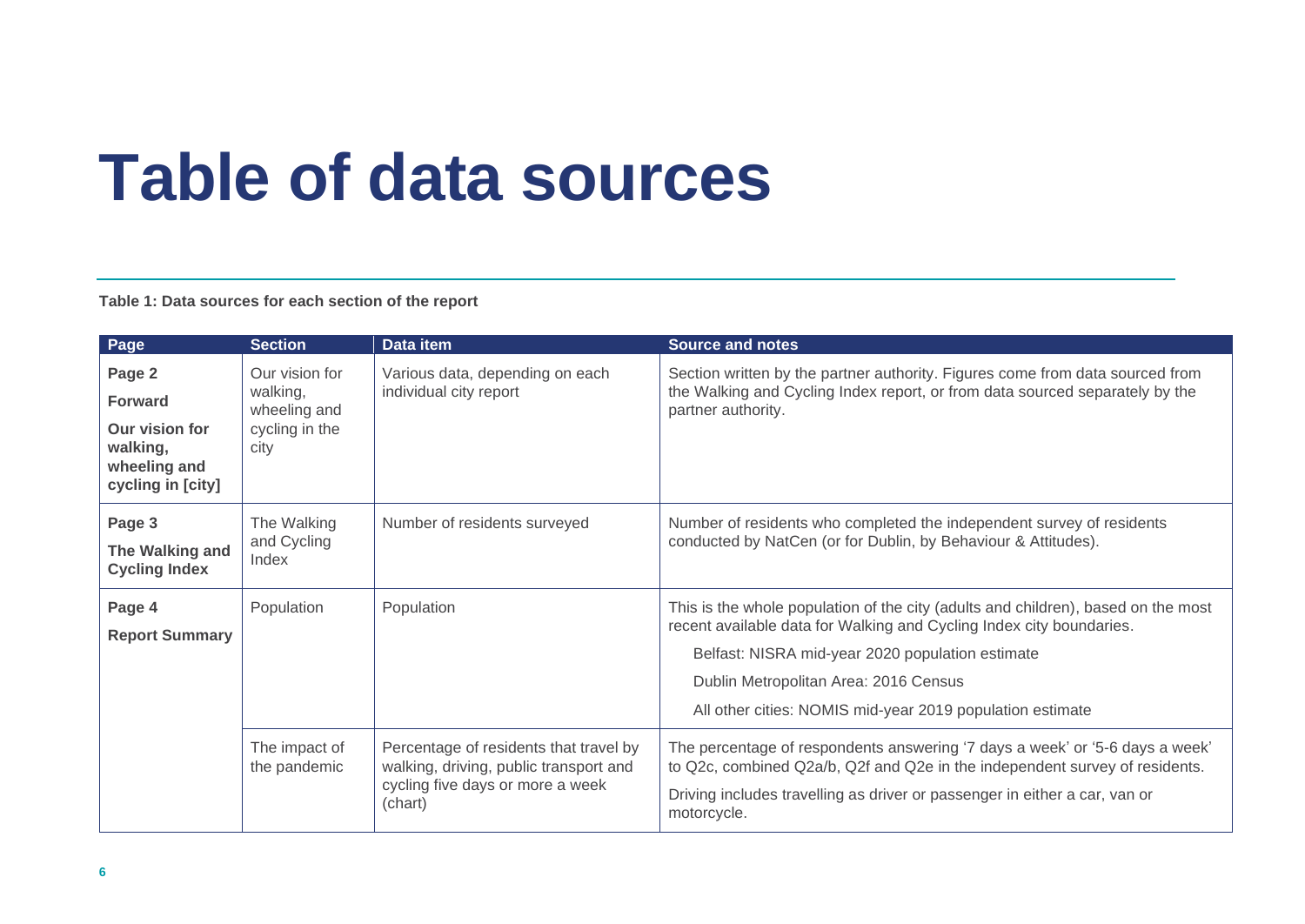| Page                  | <b>Section</b>                                         | Data item                                                                                                                        | <b>Source and notes</b>                                                                                                                                                                                                                                                                 |
|-----------------------|--------------------------------------------------------|----------------------------------------------------------------------------------------------------------------------------------|-----------------------------------------------------------------------------------------------------------------------------------------------------------------------------------------------------------------------------------------------------------------------------------------|
|                       |                                                        |                                                                                                                                  | 2019 data (Belfast, Bristol, Cardiff, Dublin Metropolitan Area, Dundee,<br>Edinburgh, Greater Cambridge, Greater Manchester, Inverness, Liverpool City<br>Region, Southampton City Region and Tyneside) from corresponding 2019<br>survey questions (Q2c, combined Q2a/b, Q2e and Q2d). |
|                       |                                                        |                                                                                                                                  | In 2019, question did not include traveling by motorcycle.                                                                                                                                                                                                                              |
|                       |                                                        | Percentage of residents who walk at<br>least five days a week                                                                    | See page 6.                                                                                                                                                                                                                                                                             |
|                       |                                                        | Percentage of residents who cycle at<br>least once a week                                                                        | See page 8.                                                                                                                                                                                                                                                                             |
|                       | Walking,<br>wheeling and<br>cycling                    | Proportion of residents who walk at<br>least five days a week                                                                    | Each city chose which demographics to present in the summary.<br>See page 6 for exact question and available demographics.                                                                                                                                                              |
|                       | participation is<br>not equal                          | Proportion of residents who cycle at<br>least once a week                                                                        | Each city chose which demographics to present in the summary.<br>See page 8 for exact question and available demographics.                                                                                                                                                              |
|                       | Not all residents<br>feel safe and<br>welcome in their | Proportion of residents who think<br>walking safety is good                                                                      | Each city chose which demographics to present in the summary.<br>See page 7 for exact question and available demographics.                                                                                                                                                              |
|                       | neighbourhood                                          | Proportion of residents who think<br>cycling safety is good                                                                      | Each city chose which demographics to present in the summary.<br>See page 9 for exact question and available demographics.                                                                                                                                                              |
|                       |                                                        | Proportion of residents who feel<br>welcome and comfortable walking or<br>spending time on the streets of their<br>neighbourhood | Each city chose which demographics to present in the summary.<br>See page 18 for exact question and available demographics.                                                                                                                                                             |
| Page 5                | Everyone                                               | Number of serious long-term health                                                                                               | Combined for walking and cycling.                                                                                                                                                                                                                                                       |
| <b>Report Summary</b> | benefits when<br>more people                           | conditions prevented annually                                                                                                    | See pages 11 and 13 for walking and cycling conditions separately.                                                                                                                                                                                                                      |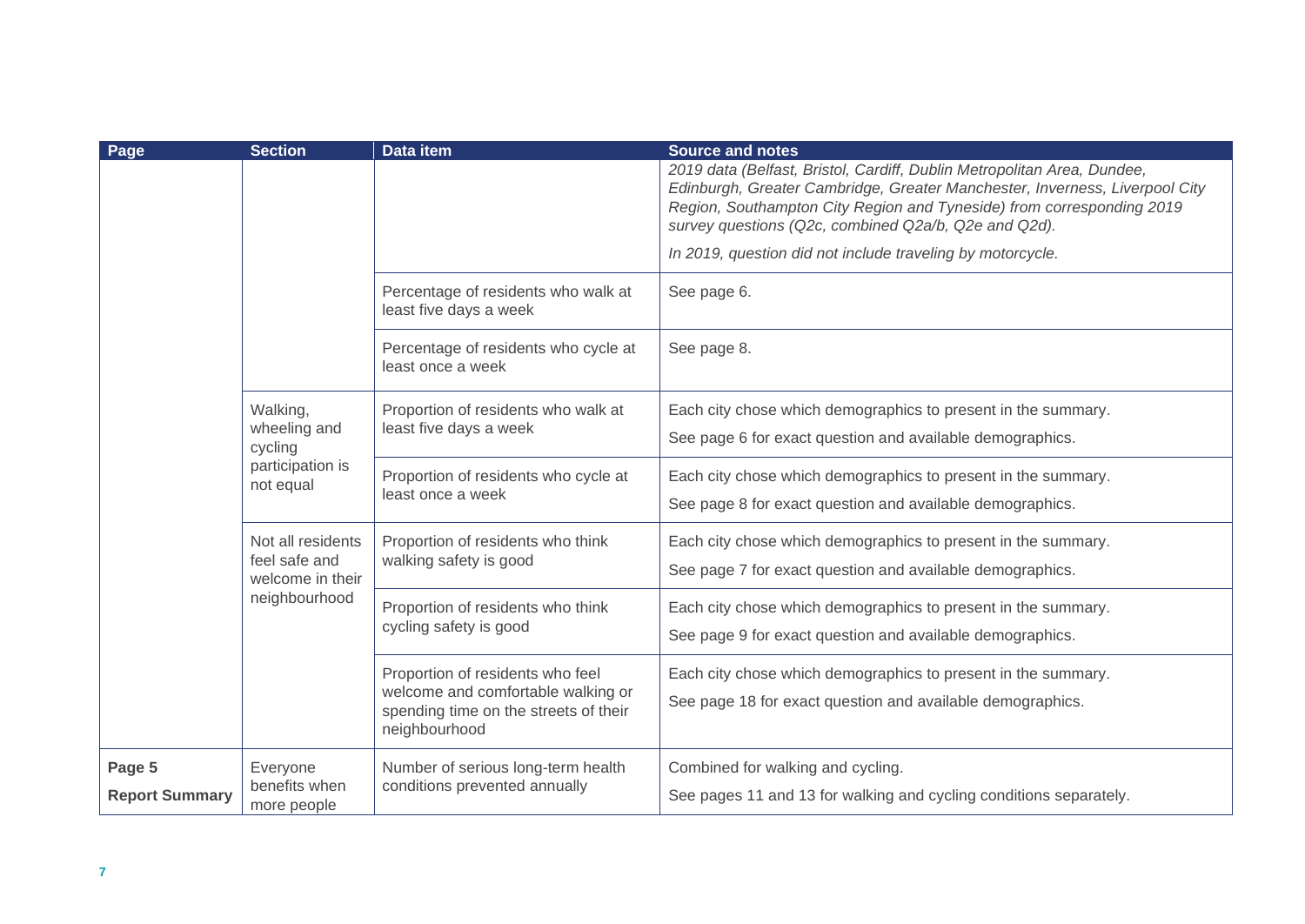| Page | <b>Section</b>                                                                                 | Data item                                                                                                                                                                                          | <b>Source and notes</b>                                                                                                                                                                                                                                                                                                                                                                                                                                                                           |
|------|------------------------------------------------------------------------------------------------|----------------------------------------------------------------------------------------------------------------------------------------------------------------------------------------------------|---------------------------------------------------------------------------------------------------------------------------------------------------------------------------------------------------------------------------------------------------------------------------------------------------------------------------------------------------------------------------------------------------------------------------------------------------------------------------------------------------|
|      | walk, wheel and<br>cycle                                                                       | Economic benefit created for<br>individuals and the city annually                                                                                                                                  | Combined for walking and cycling.<br>See pages 10 and 12 for walking and cycling benefits separately.                                                                                                                                                                                                                                                                                                                                                                                             |
|      |                                                                                                | Tonnes of greenhouse gas emissions<br>saved annually                                                                                                                                               | Combined for walking and cycling.<br>See pages 11 and 13 for walking and cycling savings separately.                                                                                                                                                                                                                                                                                                                                                                                              |
|      | Walking,<br>wheeling and<br>cycling help to<br>tackle the<br>climate<br>emergency              | Number of cars taken off the road daily                                                                                                                                                            | Combined for walking and cycling.<br>This is calculated by dividing the total of non-leisure miles cycled and walked by<br>people that have access to a car by the average annual car mileage for 2019<br>(from nts0901: https://www.gov.uk/government/statistical-data-sets/nts09-<br>vehicle-mileage-and-occupancy).<br>See more on pages 11 and 13 for return walking and cycle trips that are made<br>daily that could have been driven.                                                      |
|      |                                                                                                | Number of car journeys up to three<br>miles in length (five km for Dublin<br>Metropolitan Area) that are driven<br>annually                                                                        | The number of annual short car trips up to 3 miles (5km for Dublin Metropolitan<br>Area) in length is estimated from the responses to Q3 in the independent survey<br>of residents and scaled up for the city adult population (16+) of drivers (those<br>who answered once a week or more frequently to Q2a).                                                                                                                                                                                    |
|      |                                                                                                | Tonnes of greenhouse gas emissions<br>that could be saved annually if 80% of<br>annual car journeys up to three miles<br>(five km for Dublin Metropolitan Area)<br>in length were walked or cycled | Total distance is calculated by multiplying 80% of annual car journeys up to 3<br>miles in length (see above) by an assumed trip distance (midpoint of car<br>journeys length from above) of 1.5 miles (2.5km for Dublin Metropolitan Area).<br>Greenhouse gas emissions saved are calculated by multiplying this distance by<br>the quantity of CO <sub>2</sub> , CH <sub>4</sub> and N <sub>2</sub> O emitted by an average car per distance unit<br>(expressed as CO <sub>2</sub> equivalent). |
|      | Residents want<br>more funding for<br>walking,<br>wheeling,<br>cycling and<br>public transport | Percentage of residents who would like<br>to see more government spending on:<br>$\bullet$ walking,<br>$\bullet$ cycling,<br>• public transport,                                                   | The percentage of respondents giving these answers to Q21a, Q21b, Q21c,<br>Q21d in the independent survey of residents.<br>2019 data (Belfast, Bristol, Cardiff, Dublin Metropolitan Area, Dundee,<br>Edinburgh, Greater Cambridge, Greater Manchester, Inverness, Liverpool City<br>Region, Southampton City Region and Tyneside) from corresponding 2019<br>survey question (Q17b, Q17a, Q17c, Q17d).                                                                                           |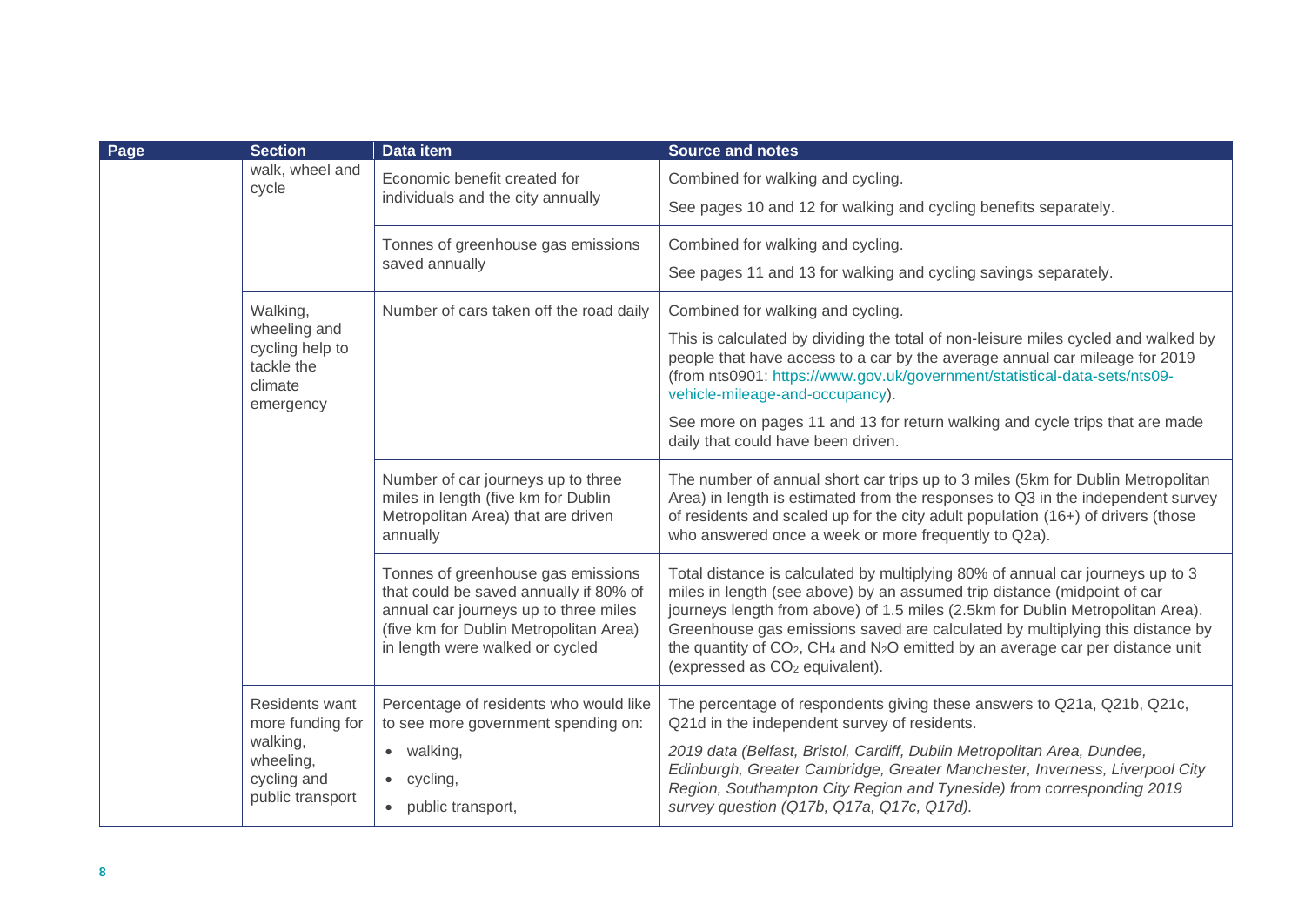| Page                               | <b>Section</b>                                                | <b>Data item</b>                                                                                                                                                                                                                                                                                                                                                                                                                                                                  | <b>Source and notes</b>                                                                                                                                                                                               |
|------------------------------------|---------------------------------------------------------------|-----------------------------------------------------------------------------------------------------------------------------------------------------------------------------------------------------------------------------------------------------------------------------------------------------------------------------------------------------------------------------------------------------------------------------------------------------------------------------------|-----------------------------------------------------------------------------------------------------------------------------------------------------------------------------------------------------------------------|
|                                    |                                                               | $\bullet$ driving                                                                                                                                                                                                                                                                                                                                                                                                                                                                 |                                                                                                                                                                                                                       |
|                                    | This would help<br>support more<br>liveable<br>neighbourhoods | Percentage of residents who support<br>and oppose building more physically<br>protected tracks along roads, even<br>when this would mean less room for<br>other road traffic                                                                                                                                                                                                                                                                                                      | The percentage of respondents answering 'strongly support' or 'tend to support'<br>and 'strongly oppose' or 'tend to oppose' to Q18 in the independent survey of<br>residents.                                        |
|                                    |                                                               | Percentage of residents who support<br>and oppose the creation of more 20-<br>minute neighbourhoods                                                                                                                                                                                                                                                                                                                                                                               | The percentage of respondents answering 'strongly support' or 'tend to support'<br>and 'strongly oppose' or 'tend to oppose' to Q20 in the independent survey of<br>residents.                                        |
|                                    |                                                               | Percentage of residents who support<br>and oppose the creation of more Low<br>traffic neighbourhoods                                                                                                                                                                                                                                                                                                                                                                              | The percentage of respondents answering 'strongly support' or 'tend to support'<br>and 'strongly oppose' or 'tend to oppose' to Q19 in the independent survey of<br>residents.                                        |
|                                    |                                                               | Percentage of residents who agree<br>and disagree that:<br>• increasing space for people<br>socialising, walking and cycling on<br>their local high street would<br>improve their local area,<br>more measures to reduce crime<br>and antisocial behaviour on the<br>street or in public spaces would<br>improve their local area<br>closing streets outside local<br>$\bullet$<br>schools to cars during school drop-<br>off and pick-up times would<br>improve their local area | The percentage of respondents answering 'strongly agree' or 'tend to agree' and<br>'strongly disagree' or 'tend to disagree' to Q17d, e and a (respectively) in the<br>independent survey of residents.               |
| Page 6<br><b>Walking in [city]</b> | Walking and<br>wheeling<br>participation                      | Percentage of residents who walk                                                                                                                                                                                                                                                                                                                                                                                                                                                  | The percentage of respondents answering '7 days a week', '5-6 days a week',<br>'2-4 days a week', 'once a week', 'once a fortnight', 'once a month' or 'less often'<br>to Q2c in the independent survey of residents. |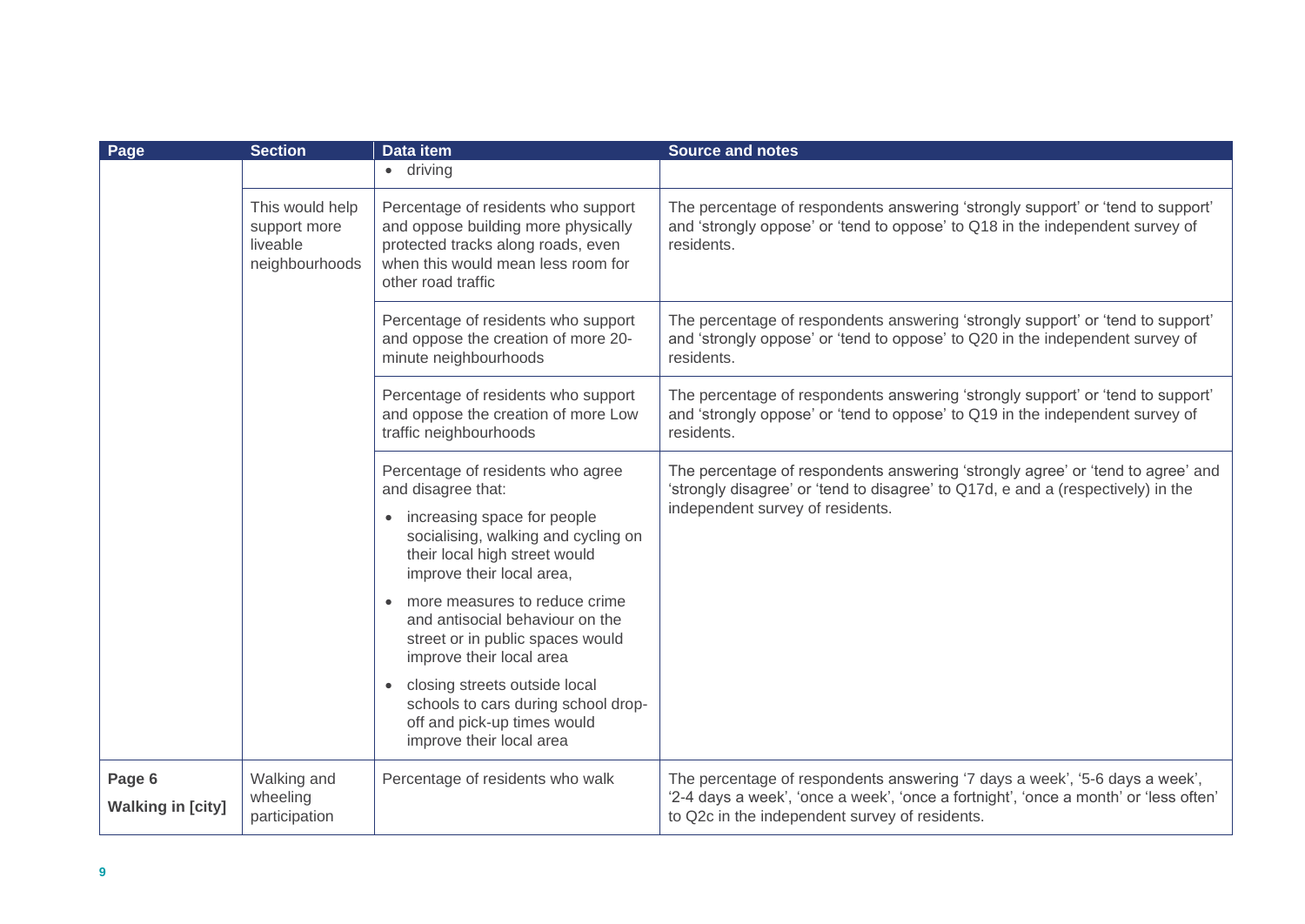| Page                                                           | <b>Section</b>                                     | Data item                                                                                                                                                                                      | <b>Source and notes</b>                                                                                                                                                                                                                                                                                                                                          |
|----------------------------------------------------------------|----------------------------------------------------|------------------------------------------------------------------------------------------------------------------------------------------------------------------------------------------------|------------------------------------------------------------------------------------------------------------------------------------------------------------------------------------------------------------------------------------------------------------------------------------------------------------------------------------------------------------------|
| <b>Walking and</b><br>wheeling<br>participation,<br>safety and |                                                    |                                                                                                                                                                                                | 2019 data (Belfast, Bristol, Cardiff, Dublin Metropolitan Area, Dundee,<br>Edinburgh, Greater Cambridge, Greater Manchester, Inverness, Liverpool City<br>Region, Southampton City Region and Tyneside) from corresponding 2019<br>survey question (Q2c).                                                                                                        |
| satisfaction                                                   |                                                    | Percentage of residents who walk at<br>least five days a week                                                                                                                                  | The percentage of respondents answering '7 days a week' or '5-6 days a week'<br>to Q2c in the independent survey of residents.                                                                                                                                                                                                                                   |
|                                                                |                                                    |                                                                                                                                                                                                | 2019 data (Belfast, Bristol, Cardiff, Dublin Metropolitan Area, Dundee,<br>Edinburgh, Greater Cambridge, Greater Manchester, Liverpool City Region,<br>Southampton City Region, Tower Hamlets and Tyneside) from corresponding<br>2019 survey question (Q2c).                                                                                                    |
|                                                                |                                                    | Proportion of residents who walk or<br>wheel at least five days a week within<br>different demographic subgroups:<br>gender, ethnicity, sexuality, age,<br>disability and socio-economic group | The percentage of respondents of these gender, ethnicity, sexuality, age,<br>disability and socio-economic demographic subgroups (Q25, Q28, Q26, Q23,<br>Q34 and Q27) answering '7 days a week' or '5-6 days a week', to Q2c in the<br>independent survey of residents.                                                                                          |
|                                                                |                                                    |                                                                                                                                                                                                | Dublin only: data on sexuality subgroups is excluded from the Dublin report due<br>to a small sample size.                                                                                                                                                                                                                                                       |
|                                                                |                                                    |                                                                                                                                                                                                | 2019 data (Belfast, Bristol, Cardiff, Dublin Metropolitan Area, Dundee,<br>Edinburgh, Greater Cambridge, Greater Manchester, Inverness, Liverpool City<br>Region, Southampton City Region and Tyneside) from corresponding 2019<br>survey questions (Q23, Q26, Q22, Q30 and Q25). Excludes sexuality as this<br>question was not included in 2019 questionnaire. |
| Page 7<br><b>Walking in [city]</b>                             | Walking and<br>wheeling safety<br>and satisfaction | Percentage of residents that think the<br>level of safety for walking is good                                                                                                                  | The percentage of respondents answering 'very good' or 'fairly good' to Q14c in<br>the independent survey of residents.                                                                                                                                                                                                                                          |
|                                                                |                                                    | Percentage of residents that think the<br>level of safety for children walking is<br>good                                                                                                      | The percentage of respondents answering 'very good' or 'fairly good' to Q14d in<br>the independent survey of residents.                                                                                                                                                                                                                                          |
|                                                                |                                                    | Proportion of residents that think<br>walking or wheeling safety in their local<br>area is good within different                                                                               | The percentage of respondents of these gender, ethnicity, sexuality, age,<br>disability and socio-economic demographic subgroups (Q25, Q28, Q26, Q23,                                                                                                                                                                                                            |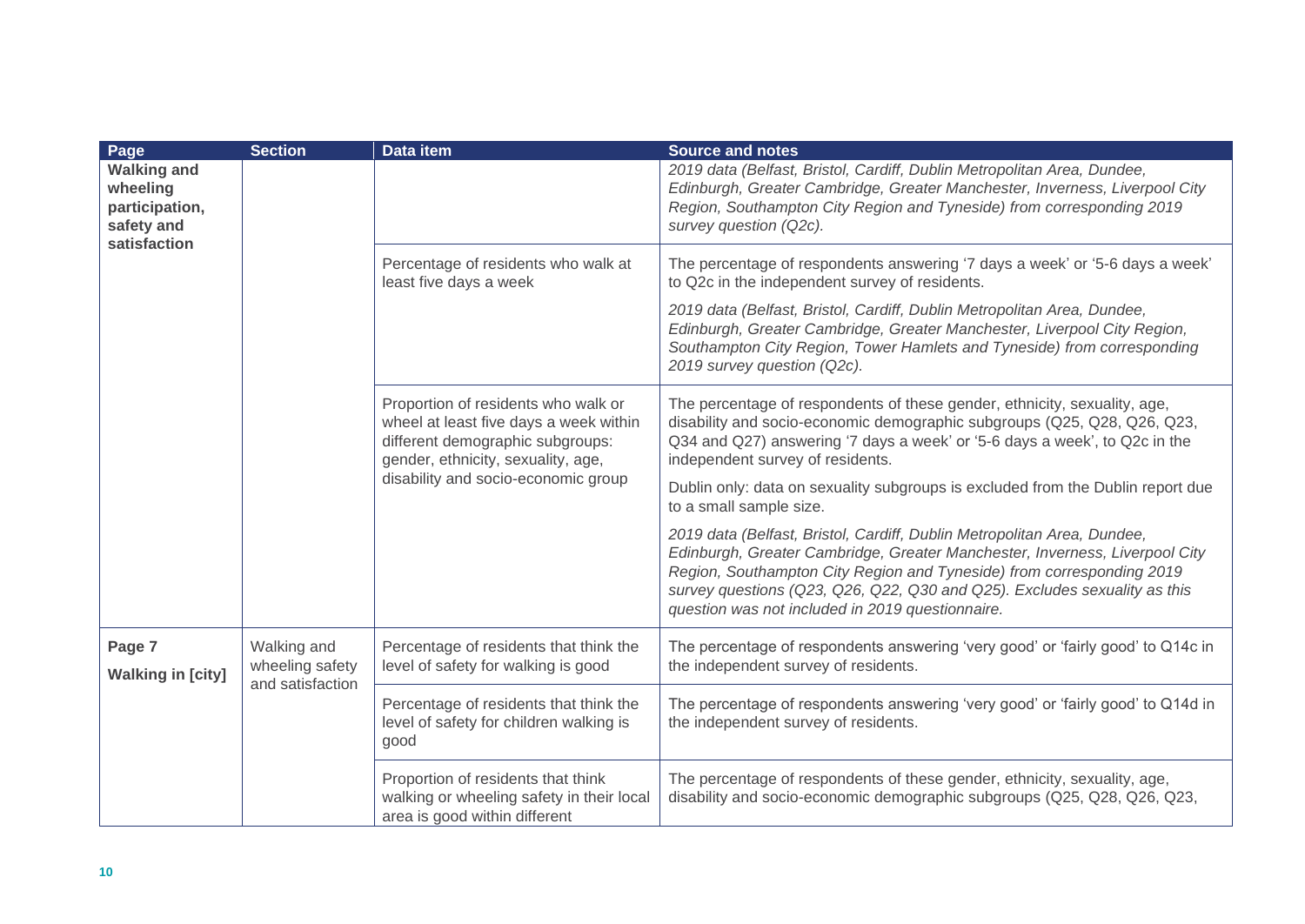| Page                                                           | <b>Section</b>           | Data item                                                                                                                                                                         | <b>Source and notes</b>                                                                                                                                                                                                                                                                               |
|----------------------------------------------------------------|--------------------------|-----------------------------------------------------------------------------------------------------------------------------------------------------------------------------------|-------------------------------------------------------------------------------------------------------------------------------------------------------------------------------------------------------------------------------------------------------------------------------------------------------|
|                                                                |                          | demographic subgroups: gender,<br>ethnicity, sexuality, age, disability and                                                                                                       | Q34 and Q27) answering very good or fairly good to Q14c in the independent<br>survey of residents.                                                                                                                                                                                                    |
|                                                                |                          | socio-economic group                                                                                                                                                              | Dublin only: data on sexuality subgroups is excluded from the Dublin report due<br>to a small sample size.                                                                                                                                                                                            |
|                                                                |                          | Percentage of residents that think their<br>local area overall is a good place to<br>walk                                                                                         | The percentage of respondents answering 'very good' or 'fairly good' to Q14a in<br>the independent survey of residents.                                                                                                                                                                               |
|                                                                |                          | Story from a city resident                                                                                                                                                        | Case studies from local city residents were sourced from local contacts.                                                                                                                                                                                                                              |
| Page 8                                                         | Cycling<br>participation | Percentage of residents who cycle at<br>least once a week (regularly; in text                                                                                                     | The percentage of respondents answering, '7 days a week', '5-6 days a week',<br>'2-4 days a week' or 'once a week' to Q2e in the independent survey of                                                                                                                                                |
| <b>Cycling in [city]</b>                                       |                          | and standalone data point)                                                                                                                                                        | residents.                                                                                                                                                                                                                                                                                            |
| <b>Cycling</b><br>participation,<br>safety and<br>satisfaction |                          |                                                                                                                                                                                   | 2019 data (Belfast, Bristol, Cardiff, Dublin Metropolitan Area, Dundee,<br>Edinburgh, Greater Cambridge, Greater Manchester, Inverness, Liverpool City<br>Region, Southampton City Region and Tyneside) from corresponding 2019<br>survey question (Q2d).                                             |
|                                                                |                          | Percentage of all residents who cycle                                                                                                                                             | The percentage of respondents answering, '7 days a week', '5-6 days a week',<br>'2-4 days a week', 'once a week', 'once a fortnight', 'once a month' or 'less often'<br>to Q2e in the independent survey of residents.                                                                                |
|                                                                |                          |                                                                                                                                                                                   | 2019 data (Belfast, Bristol, Cardiff, Dublin Metropolitan Area, Dundee,<br>Edinburgh, Greater Cambridge, Greater Manchester, Inverness, Liverpool City<br>Region, Southampton City Region, Tower Hamlets and Tyneside) from<br>corresponding 2019 survey question (Q2d).                              |
|                                                                |                          | Proportion of residents who cycle at<br>least once a week within different<br>demographic subgroups: gender,<br>ethnicity, sexuality, age, disability and<br>socio-economic group | The percentage of respondents of these gender, ethnicity, sexuality, age,<br>disability and socio-economic demographic subgroups (Q25, Q28, Q26, Q23,<br>Q34, Q27) answering '7 days a week', '5-6 days a week', '2-4 days a week' or<br>'once a week' to Q2e in the independent survey of residents. |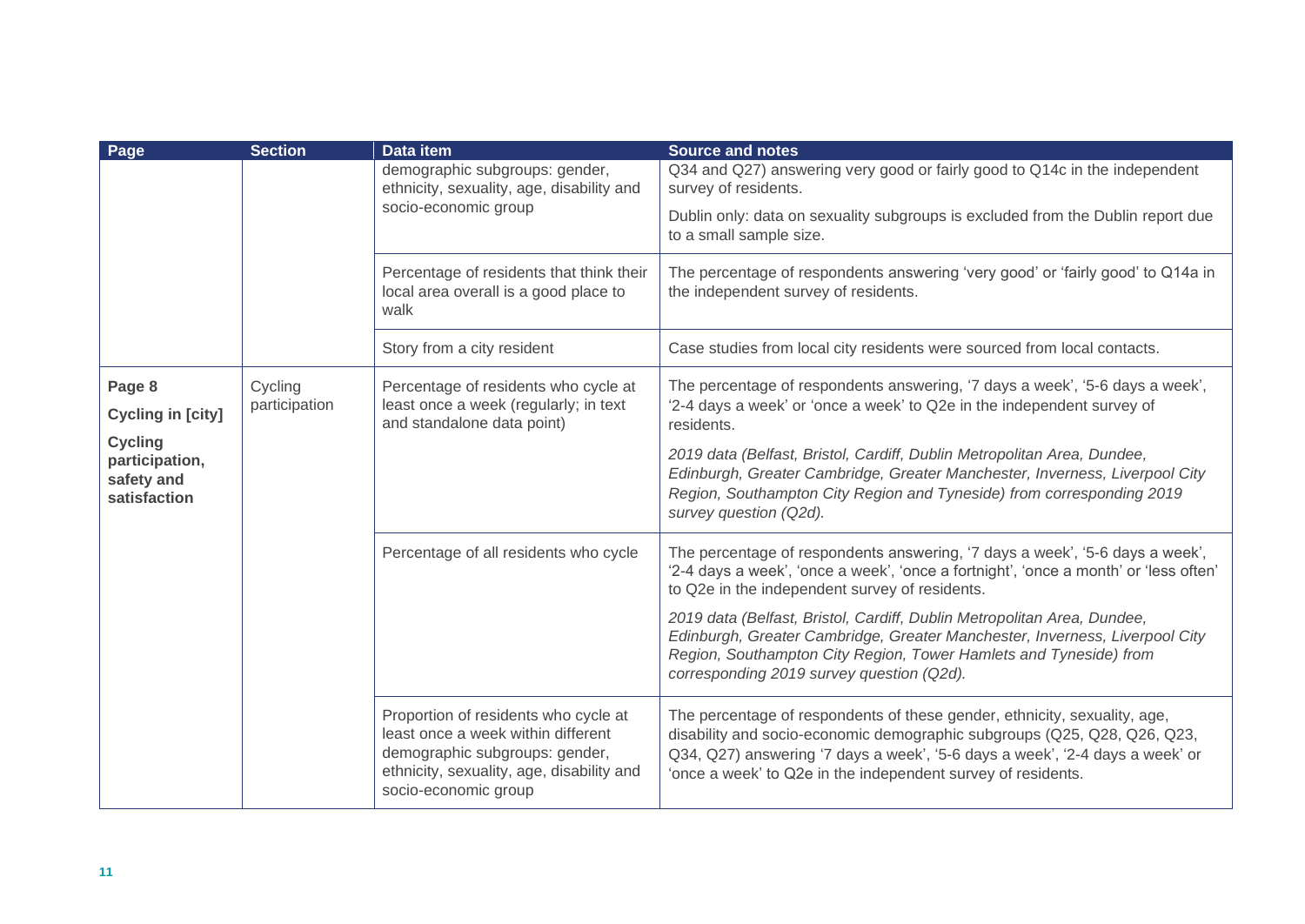| Page                        | <b>Section</b>                     | <b>Data item</b>                                                                                                                                             | <b>Source and notes</b>                                                                                                                                                                                                                                                                                                            |
|-----------------------------|------------------------------------|--------------------------------------------------------------------------------------------------------------------------------------------------------------|------------------------------------------------------------------------------------------------------------------------------------------------------------------------------------------------------------------------------------------------------------------------------------------------------------------------------------|
|                             |                                    |                                                                                                                                                              | Dublin only: data on sexuality subgroups is excluded from the Dublin report due<br>to a small sample size.                                                                                                                                                                                                                         |
|                             |                                    |                                                                                                                                                              | 2019 data (Belfast, Bristol, Cardiff, Dublin Metropolitan Area, Dundee,<br>Edinburgh, Greater Cambridge, Greater Manchester, Inverness Liverpool City<br>Region, Southampton City Region and Tyneside) from corresponding 2019<br>survey questions. Excludes sexuality as this question was not included in 2019<br>questionnaire. |
| Page 9<br>Cycling in [city] | Cycling safety<br>and satisfaction | Percentage of residents that think the<br>level of safety for cycling in their local                                                                         | The percentage of respondents answering 'very good' or 'fairly good' to Q14e in<br>the independent survey of residents.                                                                                                                                                                                                            |
|                             |                                    | area is good                                                                                                                                                 | 2019 data (Belfast, Bristol, Cardiff, Dublin Metropolitan Area, Dundee,<br>Edinburgh, Greater Cambridge, Greater Manchester, Inverness, Liverpool City<br>Region, Southampton City Region and Tyneside) from corresponding 2019<br>survey question (Q12b).                                                                         |
|                             |                                    | Percentage of residents that think the<br>level of safety for children cycling is<br>good                                                                    | The percentage of respondents answering 'very good' or 'fairly good' to Q14f in<br>the independent survey of residents.                                                                                                                                                                                                            |
|                             |                                    |                                                                                                                                                              | 2019 data (Belfast, Bristol, Cardiff, Dublin Metropolitan Area, Dundee,<br>Edinburgh, Greater Cambridge, Greater Manchester, Inverness, Liverpool City<br>Region, Southampton City Region and Tyneside) from corresponding 2019<br>survey question (Q12c).                                                                         |
|                             |                                    | Percentage of residents that think their<br>local area overall is a good place to<br>cycle                                                                   | The percentage of respondents answering 'very good' or 'fairly good' to Q14b in<br>the independent survey of residents.                                                                                                                                                                                                            |
|                             |                                    |                                                                                                                                                              | 2019 data (Belfast, Bristol, Cardiff, Dublin Metropolitan Area, Dundee,<br>Edinburgh, Greater Cambridge, Greater Manchester, Inverness, Liverpool City<br>Region, Southampton City Region and Tyneside) from corresponding 2019<br>survey question (Q12a).                                                                         |
|                             |                                    | Proportion of residents that think<br>cycling safety in their local area is<br>good within different demographic<br>subgroups: gender, ethnicity, sexuality, | The percentage of respondents of these gender, ethnicity, sexuality, age,<br>disability and socio-economic demographic subgroups (Q25, Q28, Q26, Q23,<br>Q34, Q27) answering 'very good' or 'fairly good' to Q14e in the independent<br>survey of residents.                                                                       |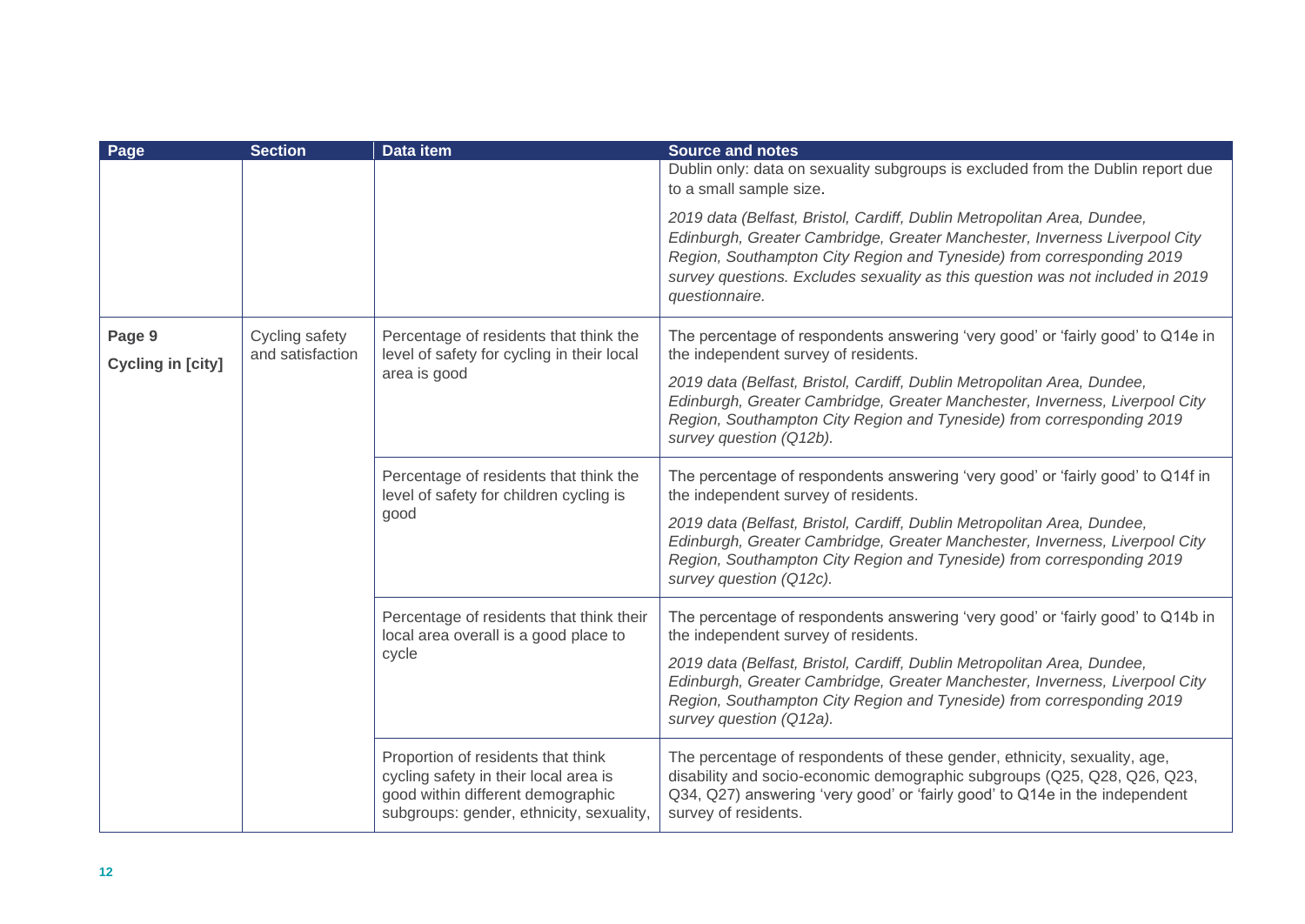| Page                                                       | <b>Section</b>                                                                                                      | <b>Data item</b>                                                                                                                               | <b>Source and notes</b>                                                                                                                                                                                                                                                                                                                                                             |
|------------------------------------------------------------|---------------------------------------------------------------------------------------------------------------------|------------------------------------------------------------------------------------------------------------------------------------------------|-------------------------------------------------------------------------------------------------------------------------------------------------------------------------------------------------------------------------------------------------------------------------------------------------------------------------------------------------------------------------------------|
|                                                            |                                                                                                                     | age, disability and socio-economic<br>group                                                                                                    | Dublin only: data on sexuality subgroups is excluded from the Dublin report due<br>to a small sample size.                                                                                                                                                                                                                                                                          |
|                                                            |                                                                                                                     |                                                                                                                                                | 2019 data (Belfast, Bristol, Cardiff, Dublin Metropolitan Area, Dundee,<br>Edinburgh, Greater Cambridge, Greater Manchester, Inverness, Liverpool City<br>Region, Southampton City Region and Tyneside) from corresponding 2019<br>survey questions. Excludes sexuality as this question was not included in 2019<br>questionnaire.                                                 |
|                                                            |                                                                                                                     | Story from a city resident                                                                                                                     | Case studies from local city residents were sourced from local contacts.                                                                                                                                                                                                                                                                                                            |
| Page 10<br><b>Benefits of</b><br>walking                   | Number of times<br>city residents<br>walk or wheel<br>around the<br>world/ length of<br>Great Britain*<br>every day | The number of times per day city<br>residents walk or wheel the equivalent<br>times around the world                                           | Miles (km for Dublin Metropolitan Area) walked or wheeled per day (below)<br>divided by the equatorial circumference of the Earth (24,901 miles / 40,075 km).                                                                                                                                                                                                                       |
| Why everyone<br>gains when<br>more people<br>walk or wheel |                                                                                                                     | *Inverness, Perth, and Stirling only:<br>The number of times per day city<br>residents walk or wheel the equivalent<br>length of Great Britain | Miles walked or wheeled per day (below) divided by the length of Great Britain<br>using the Land's End to John O'Groats cycle route (1,189 miles).<br>(https://www.sustrans.org.uk/national-cycle-network/lands-end-to-john-ogroats-<br>lejog/)                                                                                                                                     |
|                                                            |                                                                                                                     | Number of walking and wheeling trips<br>in the city in the past year                                                                           | This is the sum of the total estimated number of trips walked or wheeled for all<br>purposes. See below for how the number of trips by purpose is calculated.                                                                                                                                                                                                                       |
|                                                            |                                                                                                                     | Miles (or km) walked and wheeled in<br>the city in the past year and per day                                                                   | Respondents to the independent survey of residents were asked to estimate the<br>distance of their most frequent one-way walk (or wheel) to a destination (Q4b)<br>and their most frequent walk (or wheel) or run just for enjoyment or fitness<br>$(Q5b)$ .                                                                                                                        |
|                                                            |                                                                                                                     |                                                                                                                                                | The median trip distance for each of those trip purposes was multiplied by the<br>total number of trips walked or wheeled for that purpose, and the distances<br>travelled across trip purposes were summed. See below for how the number of<br>trips is calculated. Mileage (or km) per year was divided by 365 to get miles per<br>day (km per day for Dublin Metropolitan Area). |
|                                                            |                                                                                                                     |                                                                                                                                                | For school trips by children, an average walking trip distance is obtained from<br>National Travel Survey (2015-2019).                                                                                                                                                                                                                                                              |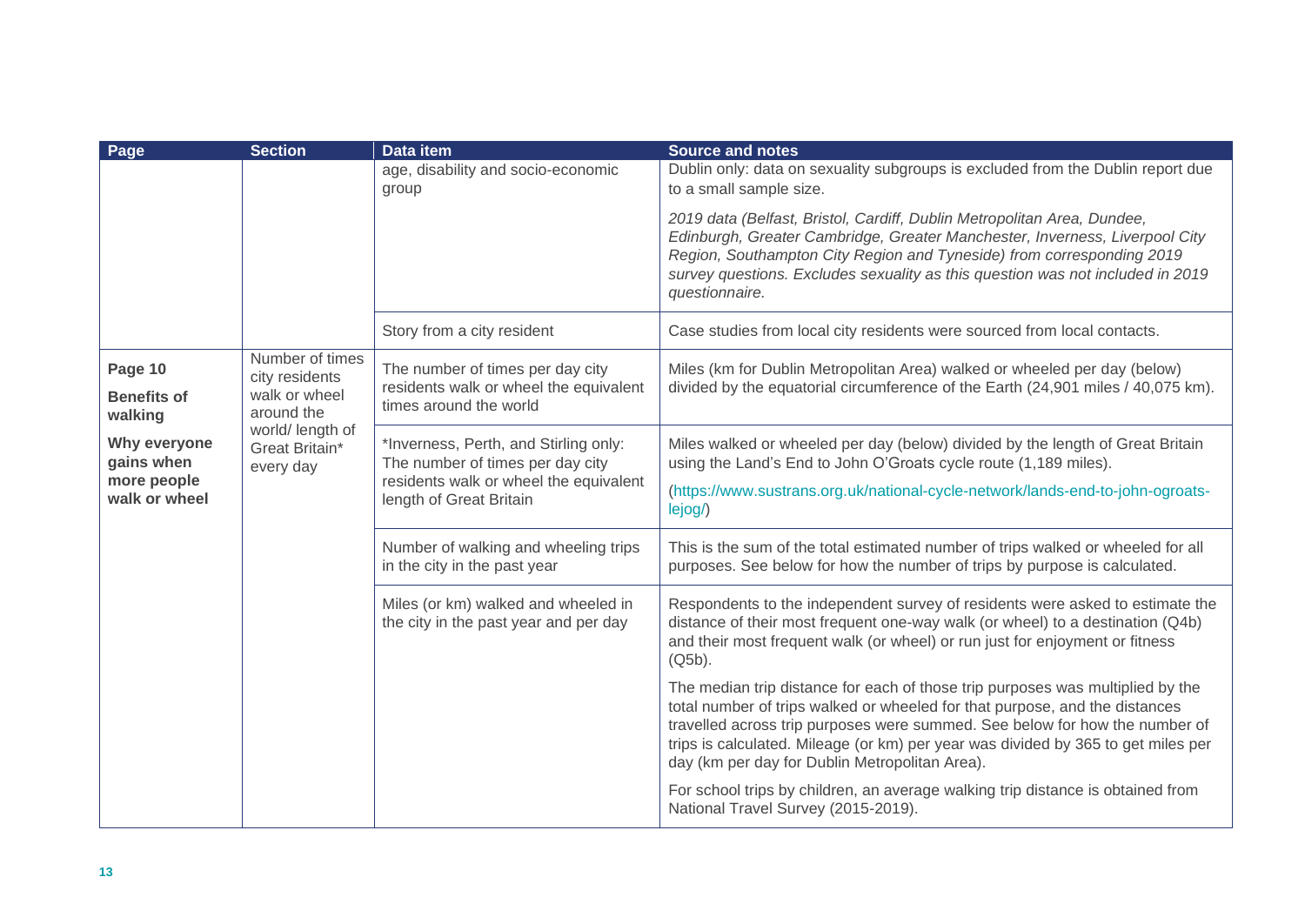| Page | <b>Section</b> | Data item                                                                                                                                                              | <b>Source and notes</b><br>For Edinburgh, the average walking trip distance from the 2014-2019 Scottish<br>Household Survey data was used for all trip types.                                                                                                                                                                                                                                                                |
|------|----------------|------------------------------------------------------------------------------------------------------------------------------------------------------------------------|------------------------------------------------------------------------------------------------------------------------------------------------------------------------------------------------------------------------------------------------------------------------------------------------------------------------------------------------------------------------------------------------------------------------------|
|      |                | Number of days spent walking or<br>wheeling (based on each resident<br>walking continuously, 24 hours a day)<br>for all yearly miles walked and wheeled<br>in the city | The total estimated miles (or kms in Dublin Metropolitan Area) walked or<br>wheeled yearly (see above) divided by the average walking speed in miles (or<br>kms) per hour (5.3 kmph, HEAT <sup>4</sup> ) then multiplied by the number of hours in a<br>day (24) and divided by the population of the city.                                                                                                                  |
|      |                | Annual walking and wheeling trips by<br>purpose: Destination - adults only <sup>5</sup> (eg                                                                            | The number of trips is estimated from the responses to Q4a in the independent<br>survey of residents and scaled up for the adult (16+) population of walkers.                                                                                                                                                                                                                                                                |
|      |                | work, school, shopping)                                                                                                                                                | The percentage of respondents that did 15+ trips in the last 7 days is multiplied<br>by the number of days that could be walked in a year (see below), the number of<br>walkers in the population, and by the trips per day for the range 15+. The same<br>value is calculated for all other ranges. These are then summed to provide total<br>annual purposeful walking trips before being seasonally-adjusted (see below). |
|      |                |                                                                                                                                                                        | The trips per day for each range is calculated by dividing the lower end of the<br>range by 7 (the number of days in a week). For example, the trips per day figure<br>for 9-10 trips is 1.29 (9/7).                                                                                                                                                                                                                         |
|      |                |                                                                                                                                                                        | The number of walkers was calculated by multiplying the city adult (16+)<br>population by the percentage of respondents answering '7 days a week', '5-6<br>days a week', '2-4 days a week' or 'once a week' to Q2c in the independent<br>survey of residents.                                                                                                                                                                |
|      |                |                                                                                                                                                                        | The total possible number of days that could be walked for this purpose is based<br>on the total number of days in a year (365) minus the number of days lost<br>through sickness absence per worker per year for that nation/region (a general<br>number of days lost through sickness per person was not available).                                                                                                       |
|      |                |                                                                                                                                                                        | The calculations include a correction for seasonal variation using Sustrans'<br>database of average seasonal variation in walking from a series of automatic<br>counters over several years. We are able to correct with confidence for the                                                                                                                                                                                  |

<sup>4</sup> The Health Economic Assessment Tool (HEAT) for walking and cycling by WHO: [www.heatwalkingcycling.org.](http://www.heatwalkingcycling.org/)

<sup>5</sup> Destination trips for Greater Manchester also includes trips by children, due to using TRADS data as an input for modelling.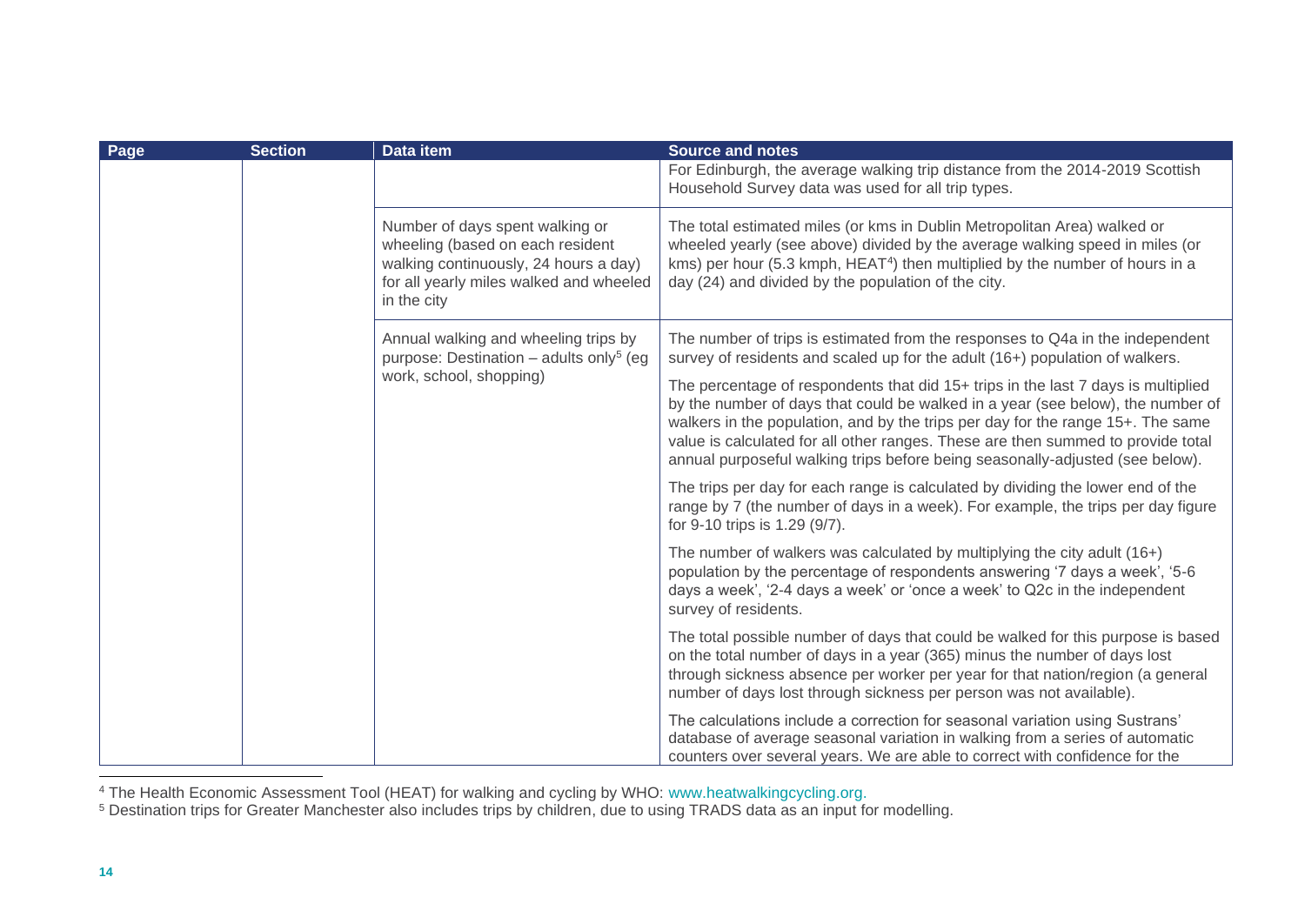<span id="page-15-0"></span>

| Page | <b>Section</b> | Data item                                                               | <b>Source and notes</b>                                                                                                                                                                                                                                                                                                                                                                                                                                                                                                                                          |
|------|----------------|-------------------------------------------------------------------------|------------------------------------------------------------------------------------------------------------------------------------------------------------------------------------------------------------------------------------------------------------------------------------------------------------------------------------------------------------------------------------------------------------------------------------------------------------------------------------------------------------------------------------------------------------------|
|      |                |                                                                         | relatively high levels of walking likely to be exhibited during the survey period of<br>June to August. Local counter data was used for Dublin Metropolitan Area.                                                                                                                                                                                                                                                                                                                                                                                                |
|      |                |                                                                         | A trip-chaining factor was not applied as there is lower risk of double-counting of<br>trips, since there are only two trip purposes for walking, and they generally do<br>not overlap.                                                                                                                                                                                                                                                                                                                                                                          |
|      |                |                                                                         | For Greater Manchester, trip estimates are modelled from responses to the<br>Transport for Greater Manchester Travel Diary Survey (TRADS) for the period of<br>October 2020 to September 2021. This includes the estimated number of<br>walking trips done for the purposes of 'Commuting', 'Shopping', 'Personal<br>business', 'Visiting friends', 'Sport and entertainment', 'Escort education' and<br>'Escort other', for both adults and children and for 'Education' by adults (child<br>education trips are reported separately).                          |
|      |                | Annual walking and wheeling trips by<br>purpose: School - children only | The number of trips is estimated by using the number of school days, school roll<br>and proportion of children that walked to school.                                                                                                                                                                                                                                                                                                                                                                                                                            |
|      |                |                                                                         | School days are based on the number of school days in a year for that country,<br>minus the school absence rate for that region (sources below).                                                                                                                                                                                                                                                                                                                                                                                                                 |
|      |                |                                                                         | The number of school days is then multiplied by the proportion of children that<br>walked to school, multiplied by 2 (outward and return trips), and the school roll<br>for each city (sources below).                                                                                                                                                                                                                                                                                                                                                           |
|      |                |                                                                         | Seasonal adjustment: (as above: Annual trips by purpose: Destination - adults<br>only (eg work, school, shopping)) was applied only for Aberdeen City, Cardiff,<br>Dublin Metropolitan Area, Dundee, Edinburgh, Glasgow, Greater Cambridge,<br>Inverness, Liverpool City Region, Perth, Southampton, and Stirling, where the<br>single month of data collection was known for the proportion of children that<br>walked to school. It was assumed that pupils who 'usually' or 'normally' walk do<br>so on every school day for an outward and a return journey. |
|      |                |                                                                         | A trip-chaining factor was not applied as there is no risk of double-counting of<br>child school trips in the method.                                                                                                                                                                                                                                                                                                                                                                                                                                            |
|      |                |                                                                         | For Greater Manchester, trip estimates are modelled from responses to the<br>Transport for Greater Manchester Travel Diary Survey (TRADS) for the period of                                                                                                                                                                                                                                                                                                                                                                                                      |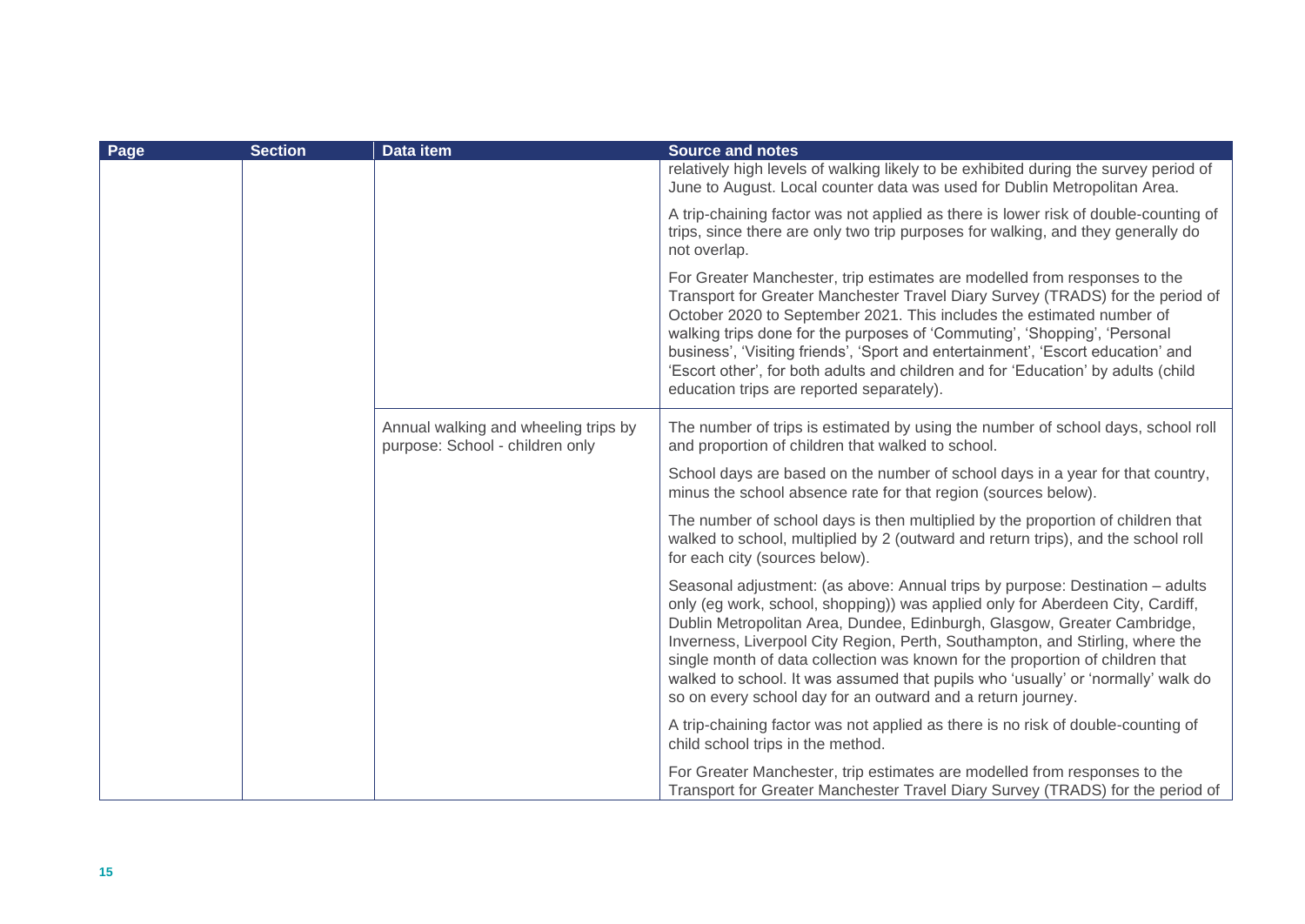| Page | <b>Section</b> | <b>Data item</b> | <b>Source and notes</b>                                                                                                                                                                                             |
|------|----------------|------------------|---------------------------------------------------------------------------------------------------------------------------------------------------------------------------------------------------------------------|
|      |                |                  | October 2020 to September 2021. This is comprised of the estimated number of<br>walking trips done for the purpose of 'Education' by children under 16.                                                             |
|      |                |                  | Sources used:                                                                                                                                                                                                       |
|      |                |                  | School days in a year:                                                                                                                                                                                              |
|      |                |                  | • For England: https://www.gov.uk/government/publications/school-attendance                                                                                                                                         |
|      |                |                  | • For Northern Ireland: https://www.education-<br>ni.gov.uk/sites/default/files/publications/education/Final%20version%20Circul<br>ar%20-%20exceptional%20closure%20-%202020.pdf                                    |
|      |                |                  | • For Scotland: https://education.gov.scot/parentzone/my-school/general-<br>school-information/term-<br>dates/#:~:text=In%20Scotland%2C%20each%20local%20authority,or%20thir<br>d%20week%20of%20August.             |
|      |                |                  | • For Wales: https://gov.wales/sites/default/files/publications/2018-03/22-the-<br>school-year-and-session-times.pdf                                                                                                |
|      |                |                  | • For the Dublin Metropolitan Area:<br>https://www.citizensinformation.ie/en/education/primary_and_post_primary_e<br>ducation/attendance_and_discipline_in_schools/school_terms_in_primary_a<br>nd_postprimary.html |
|      |                |                  | School absence rates:                                                                                                                                                                                               |
|      |                |                  | For England, school absence rates for 2018-19 are taken from<br>https://www.gov.uk/government/statistics/announcements/pupil-absence-in-<br>schools-in-england-2019-to-2020                                         |
|      |                |                  | For Northern Ireland, school absence rates for 2017-18 are taken from<br>$\bullet$<br>https://www.education-ni.gov.uk/articles/pupil-attendance                                                                     |
|      |                |                  | For Scotland, school absence rates for 2018-19 are taken from<br>$\bullet$<br>https://www.gov.scot/publications/school-attendance-and-absence-statistics/                                                           |
|      |                |                  | For Wales, school absence rates for 2018-19 are taken as the average of<br>primary and secondary %s from https://gov.wales/absenteeism-schools-<br>pupil-characteristics                                            |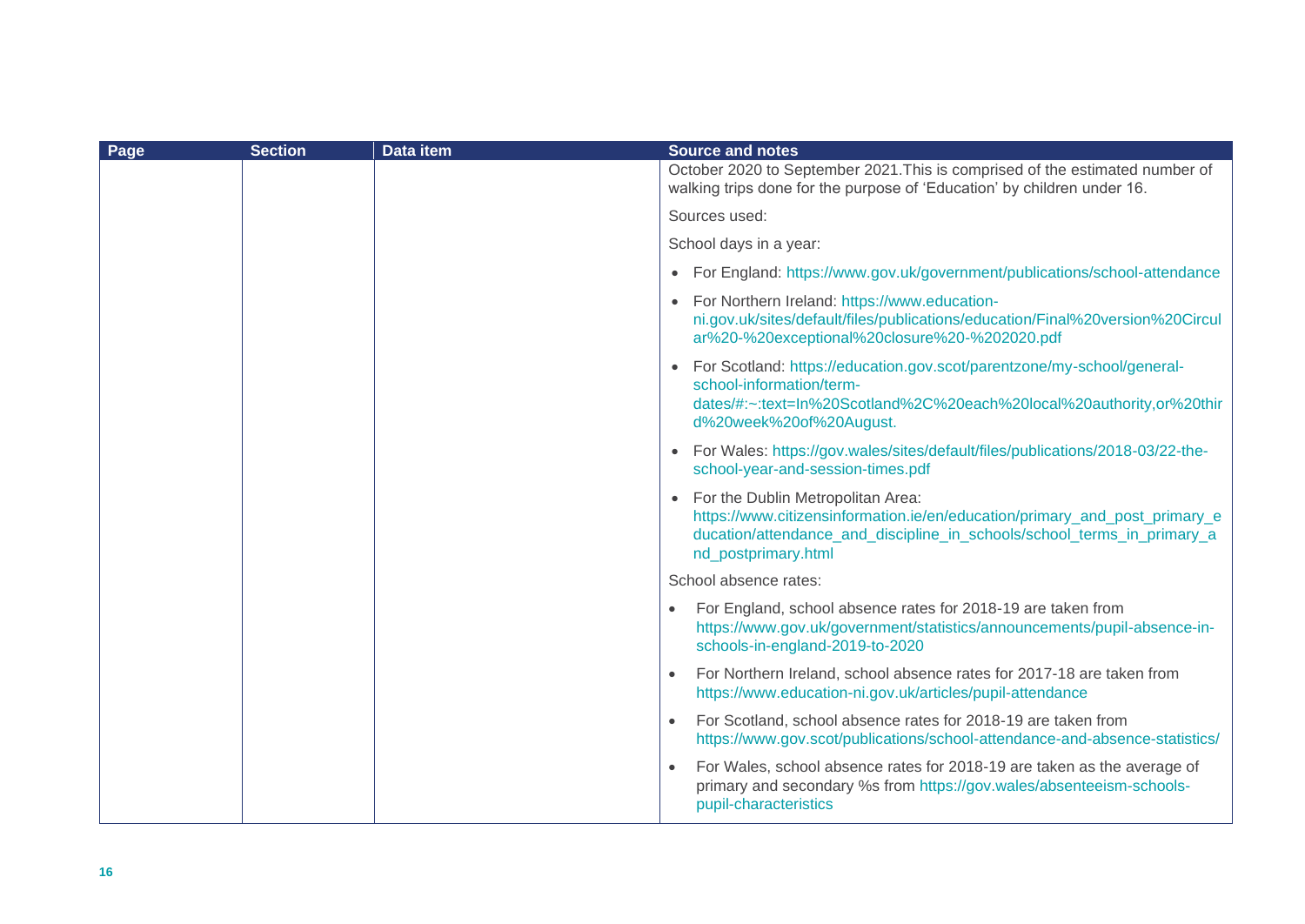| Page | <b>Section</b> | <b>Data item</b> | <b>Source and notes</b>                                                                                                                                                                                                                                                    |
|------|----------------|------------------|----------------------------------------------------------------------------------------------------------------------------------------------------------------------------------------------------------------------------------------------------------------------------|
|      |                |                  | For the Dublin Metropolitan Area, the weighted average of Primary and Post-<br>Primary absences for 2017-2018 are taken from Table 1.3 of<br>https://www.tusla.ie/uploads/content/Analysis_of_School_Attendance_Data_<br>in_Primary_and_Post-Primary_Schools_2017-2018.pdf |
|      |                |                  | School roll:                                                                                                                                                                                                                                                               |
|      |                |                  | For Scottish cities:                                                                                                                                                                                                                                                       |
|      |                |                  | Aberdeen, Dundee, Edinburgh, Glasgow, Inverness, Perth and Stirling: July<br>$\bullet$<br>2020 pupil roll:<br>https://maps.gov.scot/ATOM/shapefiles/SG_SchoolRoll_2020.zip                                                                                                 |
|      |                |                  | Belfast: 2020/21 pupil roll: https://www.education-<br>$\bullet$<br>ni.gov.uk/publications/school-enrolment-school-level-date-202021                                                                                                                                       |
|      |                |                  | Bristol, Greater Cambridge, Liverpool City Region, Southampton City<br>$\bullet$<br>Region, Tower Hamlets, Tyneside, West Midlands Metropolitan Area: 'All<br>establishment data' 2020/21 pupil roll: https://get-information-<br>schools.service.gov.uk/Downloads         |
|      |                |                  | Cardiff: October 2020 pupil roll:<br>$\bullet$<br>https://www.cardiff.gov.uk/ENG/resident/Schools-and-<br>learning/Schools/Cardiff-schools/Pages/default.aspx                                                                                                              |
|      |                |                  | Dublin Metropolitan Area: 2020/21 pupil roll: Dept of Education School lists<br>$\bullet$                                                                                                                                                                                  |
|      |                |                  | Walking to school mode share:                                                                                                                                                                                                                                              |
|      |                |                  | Aberdeen, Dundee, Edinburgh, Glasgow, Inverness, Perth and Stirling:<br>Sustrans' Hands Up Survey Scotland, 2020                                                                                                                                                           |
|      |                |                  | Belfast: Continuous Household Survey 2019-20<br>$\bullet$                                                                                                                                                                                                                  |
|      |                |                  | Bristol: Modeshift STARS <sup>6</sup> data from 2019-20, 2020-21, 2021-22<br>$\bullet$                                                                                                                                                                                     |
|      |                |                  | Cardiff: Sustrans' Hands Up Survey, November/ December 2020<br>$\bullet$                                                                                                                                                                                                   |
|      |                |                  | Dublin Metropolitan Area: 2016 Census<br>$\bullet$                                                                                                                                                                                                                         |

 $6$  Modeshift STARS is an online platform that creates, develops and supports travel plans. It is delivered by Modeshift, a not-for-profit membership organisation that supports sustainable travel.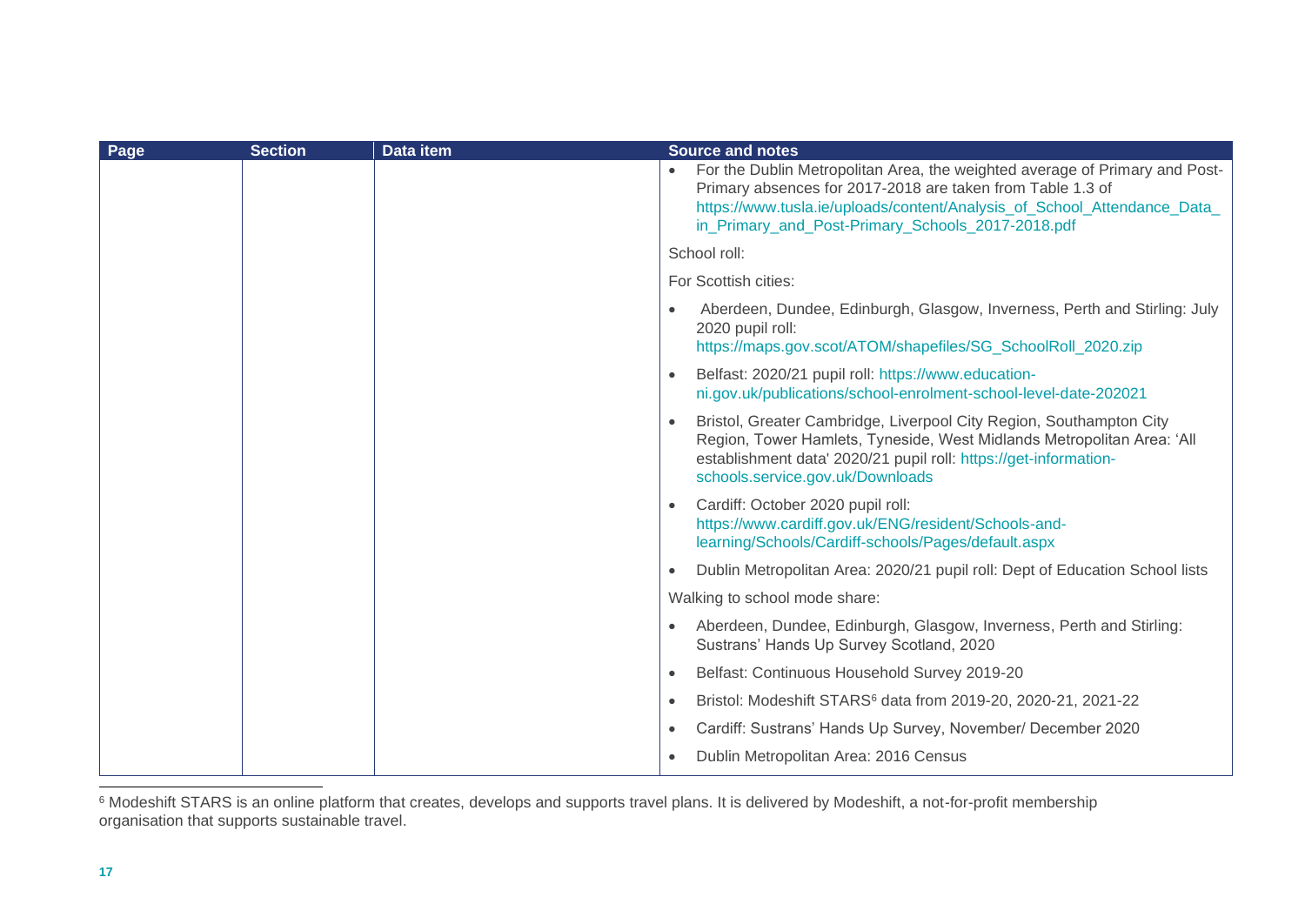| Page | <b>Section</b> | Data item                                                                                                          | <b>Source and notes</b>                                                                                                                                                                                                                                                                                                             |
|------|----------------|--------------------------------------------------------------------------------------------------------------------|-------------------------------------------------------------------------------------------------------------------------------------------------------------------------------------------------------------------------------------------------------------------------------------------------------------------------------------|
|      |                |                                                                                                                    | Greater Cambridge: Modeshift STARS data June/ July 2021                                                                                                                                                                                                                                                                             |
|      |                |                                                                                                                    | Liverpool City Region: Living Streets' Wow Travel Tracker <sup>7</sup> 2020-21. Living<br>$\bullet$<br>Streets is the UK charity for everyday walking.                                                                                                                                                                              |
|      |                |                                                                                                                    | Southampton City Region: Hands Up Survey 2020<br>$\bullet$                                                                                                                                                                                                                                                                          |
|      |                |                                                                                                                    | Tower Hamlets: Hands Up Survey data, 2020-21, undertaken by MP<br><b>Smarter Travel</b>                                                                                                                                                                                                                                             |
|      |                |                                                                                                                    | Tyneside:<br>$\bullet$                                                                                                                                                                                                                                                                                                              |
|      |                |                                                                                                                    | Gateshead: Modeshift STARS data from 2020-21                                                                                                                                                                                                                                                                                        |
|      |                |                                                                                                                    | North Tyneside: Modeshift STARS data from 2020-21<br>$\circ$                                                                                                                                                                                                                                                                        |
|      |                |                                                                                                                    | No data was provided from Newcastle, it is anticipated that the data<br>from Gateshead and North Tyneside is representative of the whole<br>Tyneside area                                                                                                                                                                           |
|      |                |                                                                                                                    | West Midlands Metropolitan Area: 2011 Census<br>$\bullet$                                                                                                                                                                                                                                                                           |
|      |                | Annual walking and wheeling trips by<br>purpose: Enjoyment or fitness - adults<br>and children (including running) | This is the sum of the total estimated number of trips walked or wheeled for<br>enjoyment or fitness by adults and children.                                                                                                                                                                                                        |
|      |                |                                                                                                                    | Adult trips for enjoyment or fitness:                                                                                                                                                                                                                                                                                               |
|      |                |                                                                                                                    | The number of trips by adults is estimated from the responses to Q5a in the<br>independent survey of residents and scaled up for the adult (16+) population<br>of walkers (once a week or more).                                                                                                                                    |
|      |                |                                                                                                                    | The total possible number of days that could be walked for this purpose is<br>$\bullet$<br>based on the total number of days in a year (365) minus the number of days<br>lost through sickness absence per worker per year for that nation/region (a<br>general number of days lost through sickness per person was not available). |
|      |                |                                                                                                                    | Child trips for enjoyment or fitness:                                                                                                                                                                                                                                                                                               |
|      |                |                                                                                                                    | We calculated the ratio of child leisure trips (15 and under) per child per<br>year to adult leisure trips (aged 16+) by those in households with                                                                                                                                                                                   |

<sup>7</sup> Living Streets is the UK charity for everyday walking. Their Wow Travel Tracker allows schools to record pupil mode choice daily.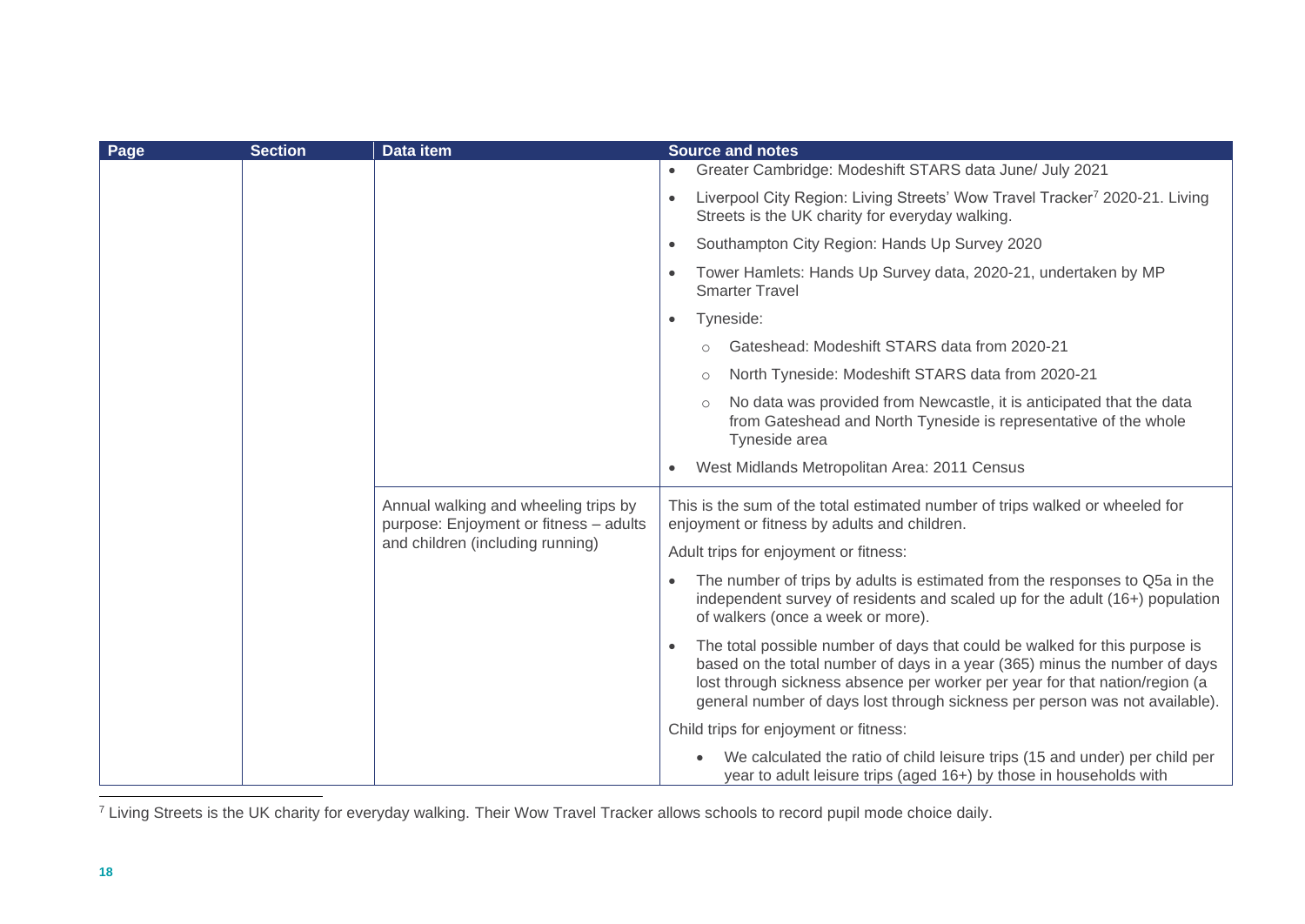| Page | <b>Section</b>                                 | <b>Data item</b>                                               | <b>Source and notes</b>                                                                                                                                                                                                                                                                                                                                                                                   |
|------|------------------------------------------------|----------------------------------------------------------------|-----------------------------------------------------------------------------------------------------------------------------------------------------------------------------------------------------------------------------------------------------------------------------------------------------------------------------------------------------------------------------------------------------------|
|      |                                                |                                                                | children per adult per year, by using data from the National Travel<br>Survey 2015-2019.                                                                                                                                                                                                                                                                                                                  |
|      |                                                |                                                                | We also calculated the number of adult enjoyment or fitness trips (aged<br>16+) by those in households with children per adult per year, by using a<br>combination of Q5a and Q30 of the independent survey of residents<br>scaled up for the adult (16+) population.                                                                                                                                     |
|      |                                                |                                                                | This number of trips was then multiplied by the ratio to give the number<br>of enjoyment or fitness trips per child per year. This is multiplied by the<br>child population (15 and under) to give total annual child trips for<br>enjoyment or fitness.                                                                                                                                                  |
|      |                                                |                                                                | Both calculations include a correction for seasonal variation using Sustrans'<br>database of average seasonal variation in walking from a series of automatic<br>counters over several years. We can correct with confidence for the relatively<br>high levels of walking likely to be exhibited during the survey period of June to<br>August. Local counter data was used for Dublin Metropolitan Area. |
|      |                                                |                                                                | A trip-chaining factor was not applied as there is lower risk of double-counting of<br>trips, since there are only two trip purposes for walking, and they generally do<br>not overlap.                                                                                                                                                                                                                   |
|      |                                                |                                                                | For Greater Manchester, trip estimates are modelled from responses to the<br>Transport for Greater Manchester Travel Diary Survey (TRADS) for the period of<br>October 2020 to September 2021. This is comprised of the estimated number of<br>walking trips done for the purpose of 'Holidays and round trips' by all ages.                                                                              |
|      | Walking and                                    | Net annual economic benefit for                                | This is comprised of three parts:                                                                                                                                                                                                                                                                                                                                                                         |
|      | wheeling benefit<br>residents and<br>the local | individuals and society from all walking<br>and wheeling trips | • the annual monetary benefit to individuals and society from people with a<br>car choosing to walk or wheel for transport (see below), plus                                                                                                                                                                                                                                                              |
|      | economy in the<br>region                       |                                                                | the value of similarly purposeful trips but walked or wheeled by people<br>$\bullet$<br>without access to a car, plus                                                                                                                                                                                                                                                                                     |
|      |                                                |                                                                | • the value of leisure walking or wheeling trips made by everyone                                                                                                                                                                                                                                                                                                                                         |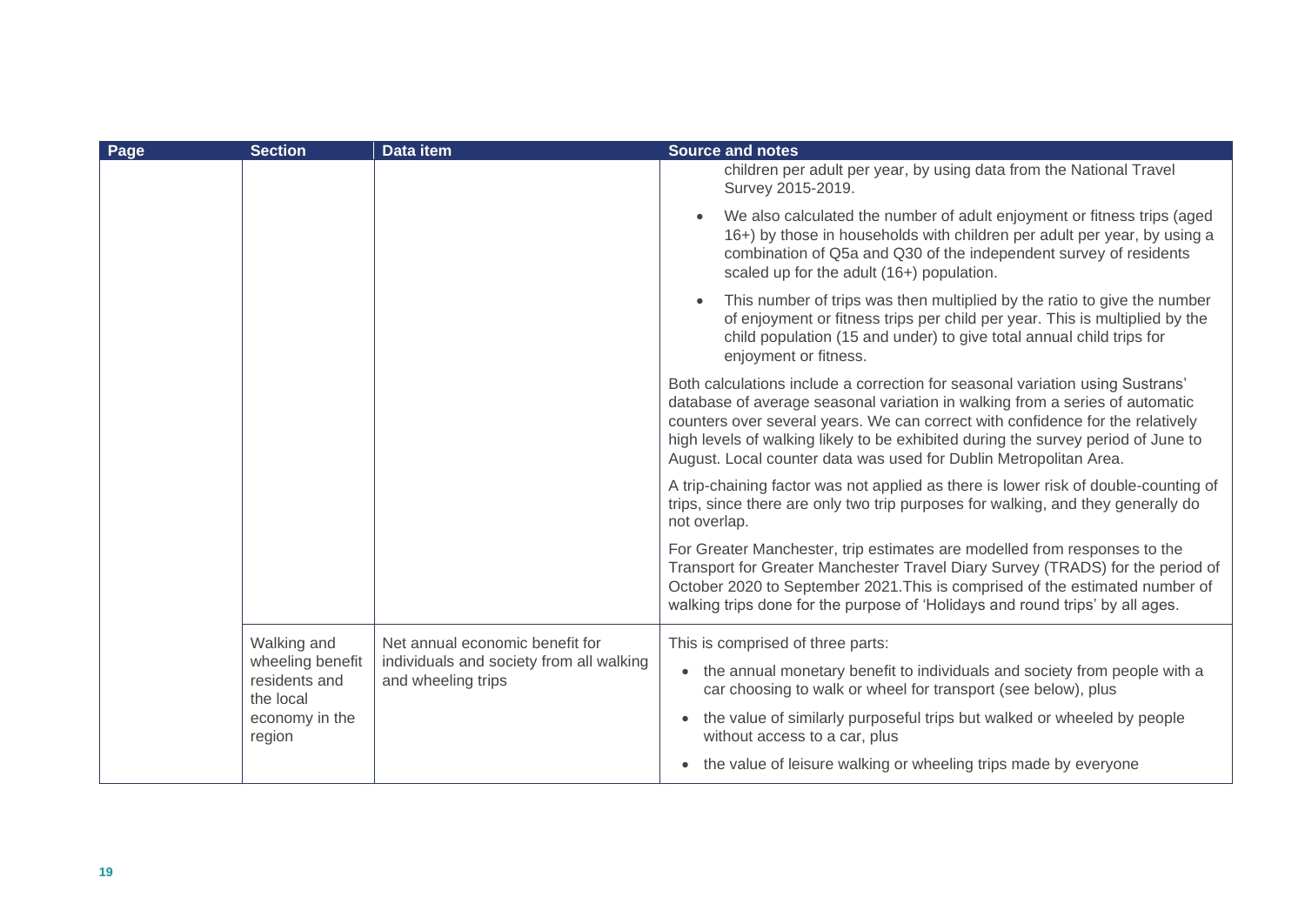| Page | <b>Section</b> | Data item                                                                                                                       | <b>Source and notes</b>                                                                                                                                                                                                                                                                                                                                                                                                                                                                                                                                      |
|------|----------------|---------------------------------------------------------------------------------------------------------------------------------|--------------------------------------------------------------------------------------------------------------------------------------------------------------------------------------------------------------------------------------------------------------------------------------------------------------------------------------------------------------------------------------------------------------------------------------------------------------------------------------------------------------------------------------------------------------|
|      |                |                                                                                                                                 | Note that where this figure amounts to less than the figure for the value of early<br>deaths prevented (see page 11) this is mainly because the figure for early<br>deaths prevented does not take into account the costs of walking.                                                                                                                                                                                                                                                                                                                        |
|      |                | Net annual economic benefit for<br>individuals and society from people<br>with a car choosing to walk or wheel<br>for transport | This is calculated by multiplying the per mile (or km for Dublin Metropolitan Area)<br>monetary benefit figure (see below) by the estimated total distance walked that<br>could have been driven across the year.                                                                                                                                                                                                                                                                                                                                            |
|      |                |                                                                                                                                 | The distance walked or wheeled that could have been driven is calculated by<br>multiplying the annual miles/kilometres walked to a destination by adults (see<br>above) by the proportion of walkers that own or have access to at least one car<br>or van (Q1 of the independent survey of residents).                                                                                                                                                                                                                                                      |
|      |                |                                                                                                                                 | The number of walkers was calculated by multiplying the city adult (16+)<br>population by the percentage of respondents answering '7 days a week', '5-6<br>days a week', '2-4 days a week' or 'once a week' to Q2c in the independent<br>survey of residents.                                                                                                                                                                                                                                                                                                |
|      |                | Monetary net benefit to individuals and<br>society for each mile (or km) walked or<br>wheeled instead of driven                 | This is the difference between the total cost per mile (or km for Dublin<br>Metropolitan Area) of driving a car and the total cost per mile (or km) of walking.                                                                                                                                                                                                                                                                                                                                                                                              |
|      |                |                                                                                                                                 | The costs of both include costs and benefits to the individual and to society as a<br>whole. The calculation includes figures for the operating costs of walking (ie<br>shoe wear) and car, travel time of both, traffic congestion, the value of additional<br>life years, medical costs and work absenteeism (the main factors), and also<br>infrastructure maintenance (e.g. path and road maintenance), local air quality,<br>noise, greenhouse gases, soil and water quality, environmental costs of fuel<br>production, and taxation (lesser factors). |
|      |                |                                                                                                                                 | The figure for each factor is based on best available evidence in the UK and the<br>Republic of Ireland, including data taken from the Government's standard<br>Transport Analysis Guidance (TAG) and accounts for local traffic speeds for<br>2020 (or 2019 in Belfast, Greater Manchester and Dublin Combined Authority<br>and 2018 for Tower Hamlets). For some cases evidence from across Europe<br>has been used.                                                                                                                                       |
|      |                |                                                                                                                                 | All costs and benefits are expressed in 2021 prices and values.                                                                                                                                                                                                                                                                                                                                                                                                                                                                                              |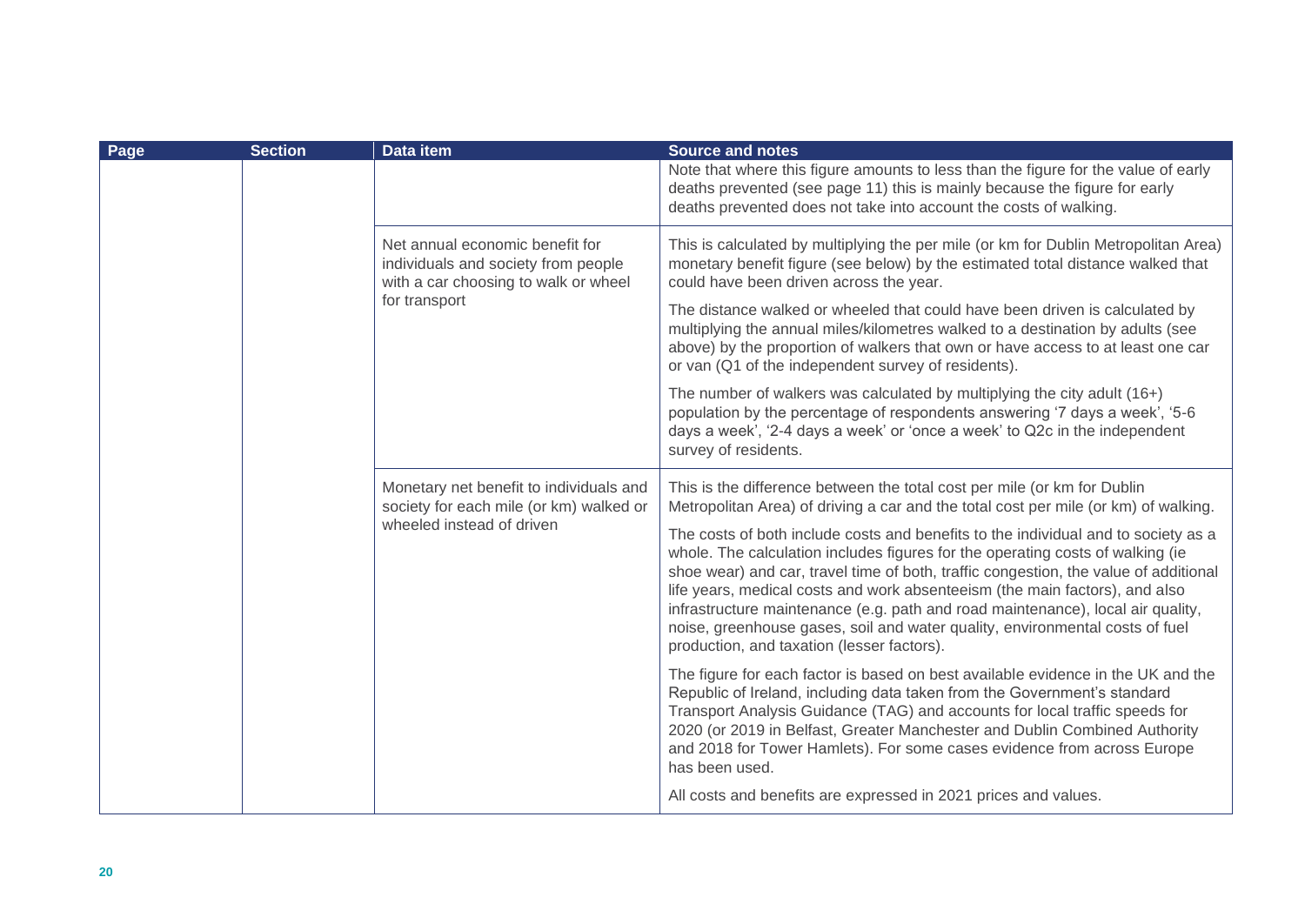| Page                          | <b>Section</b>                  | Data item                                                                                                                    | <b>Source and notes</b>                                                                                                                                                                                                                                                                                                                                                                                 |
|-------------------------------|---------------------------------|------------------------------------------------------------------------------------------------------------------------------|---------------------------------------------------------------------------------------------------------------------------------------------------------------------------------------------------------------------------------------------------------------------------------------------------------------------------------------------------------------------------------------------------------|
| Page 11<br><b>Benefits of</b> | Walking and<br>wheeling unlock  | Number of serious long-term health<br>conditions averted per year by walking<br>(total, and by disease type in the chart)    | This is calculated using the Sport England MOVES tool, which shows the return<br>on investment for health from sport and physical activity.                                                                                                                                                                                                                                                             |
| walking                       | health benefits<br>for everyone |                                                                                                                              | Physical activity protects against many illnesses. MOVES estimates the number<br>of cases of eight specific conditions that are likely to be prevented:                                                                                                                                                                                                                                                 |
|                               |                                 |                                                                                                                              | <b>Type 2 Diabetes</b><br>$\bullet$                                                                                                                                                                                                                                                                                                                                                                     |
|                               |                                 |                                                                                                                              | <b>Ischaemic Heart Disease</b>                                                                                                                                                                                                                                                                                                                                                                          |
|                               |                                 |                                                                                                                              | Cardiovascular Disease (Stroke)<br>$\bullet$                                                                                                                                                                                                                                                                                                                                                            |
|                               |                                 |                                                                                                                              | Dementia<br>$\bullet$                                                                                                                                                                                                                                                                                                                                                                                   |
|                               |                                 |                                                                                                                              | Depression<br>$\bullet$                                                                                                                                                                                                                                                                                                                                                                                 |
|                               |                                 |                                                                                                                              | <b>Breast Cancer</b>                                                                                                                                                                                                                                                                                                                                                                                    |
|                               |                                 |                                                                                                                              | <b>Colon Cancer</b><br>$\bullet$                                                                                                                                                                                                                                                                                                                                                                        |
|                               |                                 |                                                                                                                              | <b>Hip Fracture</b><br>$\bullet$                                                                                                                                                                                                                                                                                                                                                                        |
|                               |                                 |                                                                                                                              | As the MOVES tool is based on UK statistics of disease incidence, mortality<br>rates and treatment costs, the tool was adapted to be used for Dublin<br>Metropolitan Area by including the equivalent Irish data where possible. The only<br>addition made was for life expectancy data (2015-17 Irish Life Tables from:<br>https://www.cso.ie/en/statistics/birthsdeathsandmarriages/irishlifetables/) |
|                               |                                 |                                                                                                                              | Note that wheelchair and mobility scooter trips are modelled as walking trips for<br>the purposes of the MOVES model.                                                                                                                                                                                                                                                                                   |
|                               |                                 | Cost saving to the NHS in the city<br>(HSE in Dublin Metropolitan Area)<br>Number of GP appointments this cost<br>equates to | This is also calculated using the MOVES tool and is the annual saving in health<br>care costs arising from the number of conditions averted.                                                                                                                                                                                                                                                            |
|                               |                                 |                                                                                                                              | The total healthcare cost savings are divided by the average cost of a GP<br>appointment.UK: £30 (https://www.england.nhs.uk/2019/01/missed-gp-<br>appointments-costing-nhs-millions/)                                                                                                                                                                                                                  |
|                               |                                 |                                                                                                                              | Dublin Metropolitan Area: €55 (https://www.independent.ie/business/personal-<br>finance/revealed-how-much-we-spend-visiting-the-doctor-each-year-<br>36699145.html)                                                                                                                                                                                                                                     |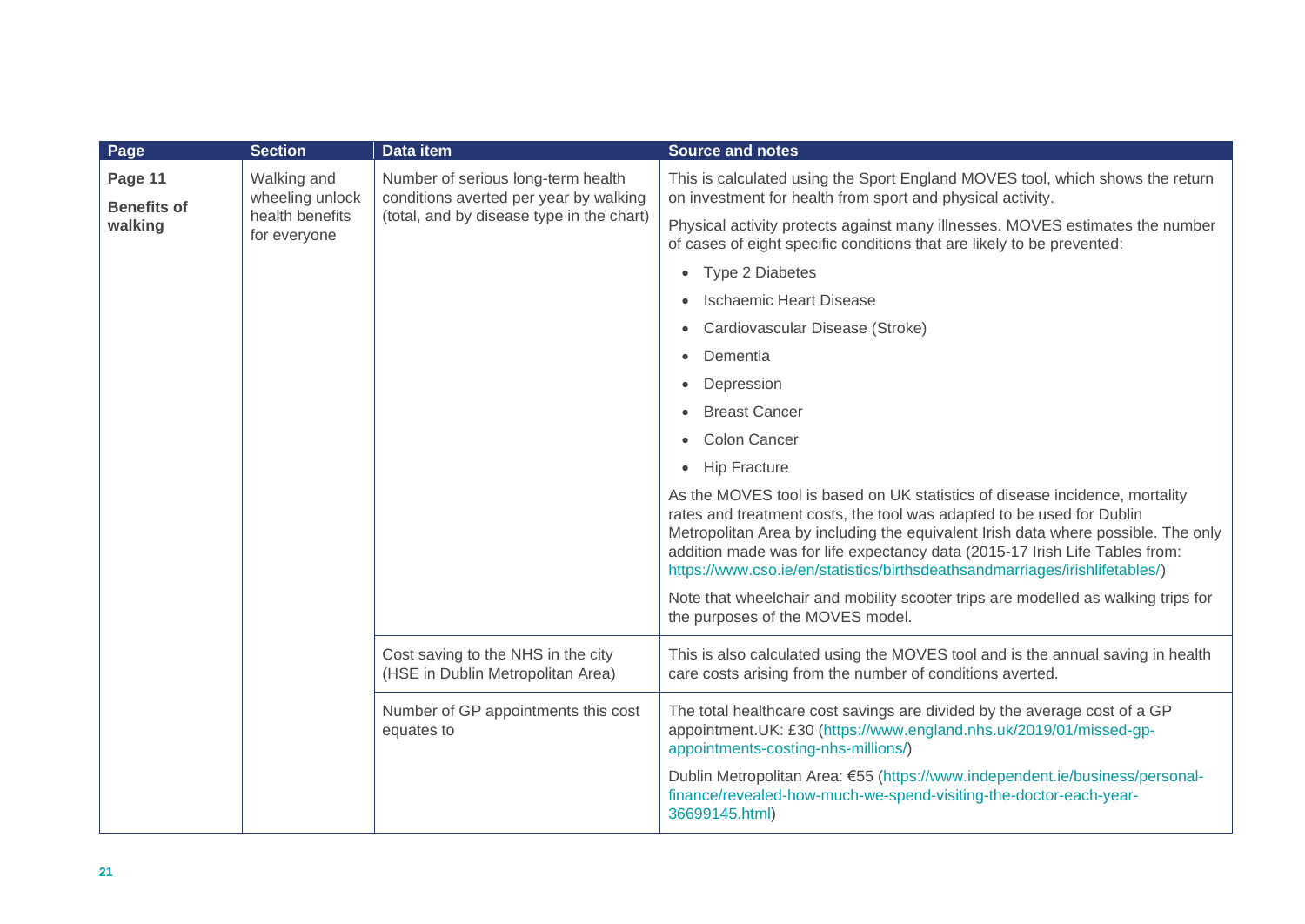| Page | <b>Section</b>                              | Data item                                                                                          | <b>Source and notes</b>                                                                                                                                                                                                                                                                                                                                                                                                                                                                                                                                                                                                   |
|------|---------------------------------------------|----------------------------------------------------------------------------------------------------|---------------------------------------------------------------------------------------------------------------------------------------------------------------------------------------------------------------------------------------------------------------------------------------------------------------------------------------------------------------------------------------------------------------------------------------------------------------------------------------------------------------------------------------------------------------------------------------------------------------------------|
|      |                                             | Number of early deaths prevented<br>annually                                                       | This is calculated using the widely recognised World Health Organisation (WHO)<br>Health Economic Assessment Tool (HEAT). This estimates the number of<br>premature deaths prevented by specified amounts of walking.                                                                                                                                                                                                                                                                                                                                                                                                     |
|      |                                             |                                                                                                    | Note that wheelchair and mobility scooter trips are modelled as walking trips for<br>the purposes of the HEAT model.                                                                                                                                                                                                                                                                                                                                                                                                                                                                                                      |
|      |                                             | Value of the early deaths prevented                                                                | This is also calculated using the WHO HEAT tool, which subsequently estimates<br>the value of the reduced mortality. This is based on contingent valuation studies<br>that test the amounts people would be prepared to pay to increase their chances<br>of survival.                                                                                                                                                                                                                                                                                                                                                     |
|      |                                             |                                                                                                    | The HEAT tool was not modified for an Irish context as it is based on Europe-<br>wide context and is therefore applicable to the UK and the Republic of Ireland.                                                                                                                                                                                                                                                                                                                                                                                                                                                          |
|      |                                             |                                                                                                    | Note that the value for HEAT is sometimes greater than the value shown at the<br>bottom of page 10 for the overall net benefit of walking. This is because the<br>HEAT figure is a gross value including this benefit only. The net value takes into<br>account the wider range of benefits and costs associated with walking.                                                                                                                                                                                                                                                                                            |
|      |                                             | Kg of NO <sub>x</sub> and particulates (PM <sub>10</sub> and<br>PM <sub>2.5</sub> ) saved annually | These are calculated from the distance (see page 10) and number (see below)<br>of return walking trips that could have been driven annually. It is based on the<br>emissions that an average car would produce. The calculation considers the<br>average per trip emissions from a cold start, emissions per km at optimum<br>catalytic convertor temperature, and emissions per km arising from brake wear<br>and road abrasion, all taken from NAEI (http://naei.beis.gov.uk/data/ef-<br>transport). Diesel/ petrol fleet split is factored into the calculations (NAEI in the<br>UK, EPA in Dublin Metropolitan Area). |
|      |                                             | Percentage of residents agreeing the<br>air is clean in their local area                           | The percentage of respondents answering 'strongly agree' or 'tend to agree' to<br>Q16f in the independent survey of residents.                                                                                                                                                                                                                                                                                                                                                                                                                                                                                            |
|      | Walking and<br>wheeling in the<br>city help | Tonnes of greenhouse gas emissions<br>saved annually                                               | Greenhouse gas emissions saved are calculated by multiplying the distance of<br>walking trips that could have been driven (see page 10 for number of return<br>walking trips) by the quantity of CO <sub>2</sub> , CH <sub>4</sub> and N <sub>2</sub> O that would have been emitted<br>by an average car per distance unit (expressed as CO <sub>2</sub> equivalent), as taken<br>from the UK government greenhouse gas reporting conversion factors                                                                                                                                                                     |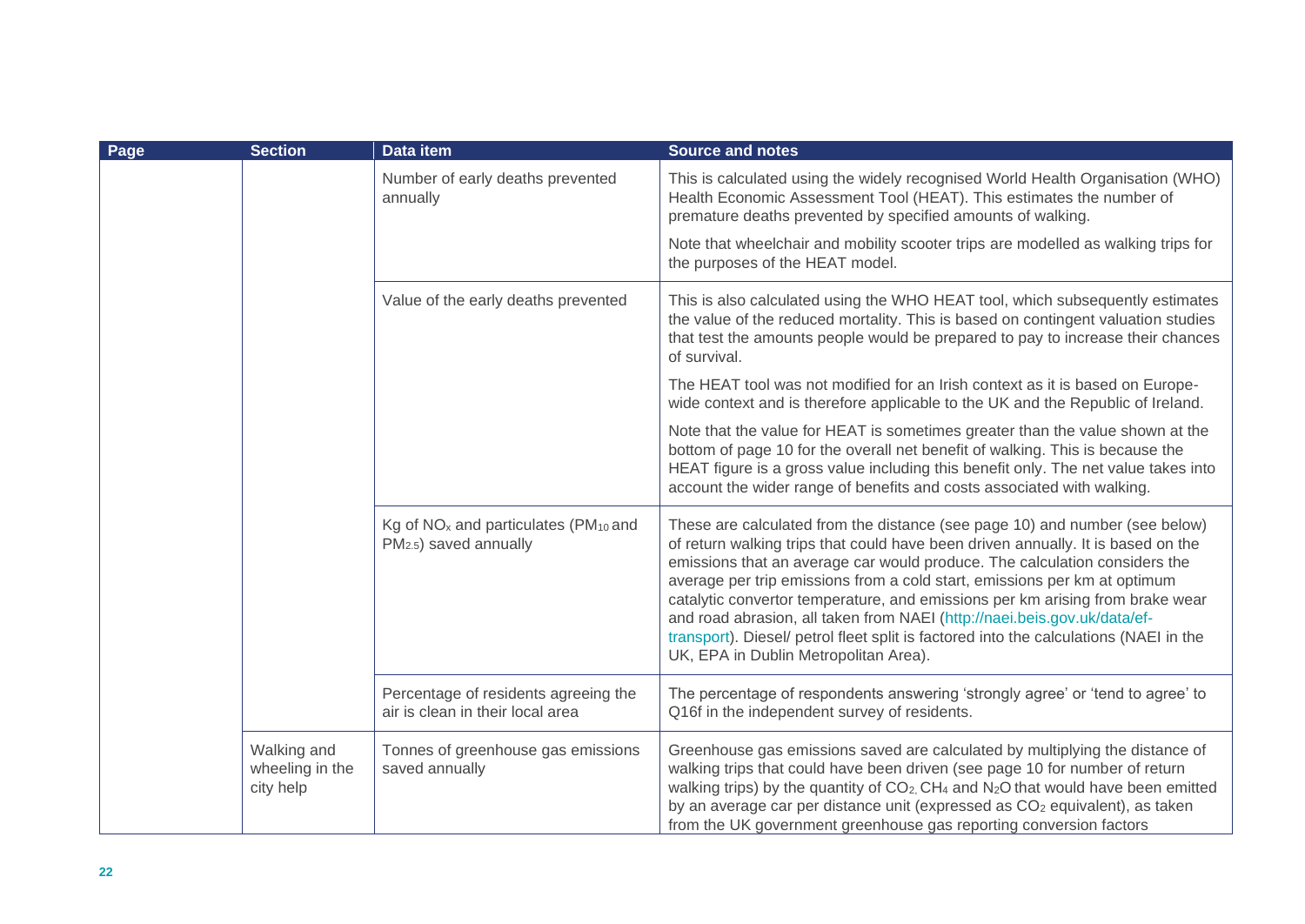| Page | <b>Section</b>                 | <b>Data item</b>                                                 | <b>Source and notes</b>                                                                                                                                                                                                                                                                        |
|------|--------------------------------|------------------------------------------------------------------|------------------------------------------------------------------------------------------------------------------------------------------------------------------------------------------------------------------------------------------------------------------------------------------------|
|      | mitigate our<br>climate crisis |                                                                  | (https://www.gov.uk/government/publications/greenhouse-gas-reporting-<br>conversion-factors-2020).                                                                                                                                                                                             |
|      |                                | Equivalent number of flights to a<br>worldwide destination       | This is calculated by dividing the total greenhouse gas emissions (above) by the<br>average emissions from a single flight from the nearest airport to a destination<br>city (based on the online flight emissions calculator:<br>https://www.carbonfootprint.com/calculator.aspx).            |
|      |                                | Perth only: equivalent to the carbon<br>footprint of individuals | This is calculated by dividing the total greenhouse gas emissions (above) by the<br>carbon footprint in CO <sub>2</sub> equivalent of an average UK citizen (CO <sub>2</sub> emissions per<br>capita). Carbon footprint includes emissions from all activities and of all<br>greenhouse gases. |
|      |                                |                                                                  | For Perth the CO <sub>2</sub> emissions per capita figures are for the whole of the Perth &<br>Kinross, not the city as we have defined it for the Walking and Cycling Index.                                                                                                                  |
|      |                                |                                                                  | (https://www.gov.uk/government/statistics/uk-local-authority-and-regional-<br>carbon-dioxide-emissions-national-statistics-2005-to-2019)                                                                                                                                                       |
|      |                                | Contextual data on transport emissions<br>over time              | English cities: Department for Business, Energy and Industrial Strategy<br>$\bullet$<br>(2019) UK greenhouse gas emissions, Final Figures [Online] Available at:<br>https://www.gov.uk/government/statistics/final-uk-greenhouse-gas-<br>emissions-national-statistics-1990-to-2019            |
|      |                                |                                                                  | Scottish cities: Scottish Government (2021) Scottish greenhouse gas<br>$\bullet$<br>emissions 2019 [Online] Available at:<br>https://www.gov.scot/publications/scottish-greenhouse-gas-statistics-1990-<br>2019/                                                                               |
|      |                                |                                                                  | The decrease of 52% in overall emissions is calculated by using the<br>Greenhouse Gas Account, which has replaced the previous method of<br>calculation in Scotland (which was used previously in Bike Life).                                                                                  |
|      |                                |                                                                  | The 11.3% decrease in emissions by transport refers to domestic transport<br>only. In previous Bike Life reports the equivalent figure was based on all<br>transport including all aviation and shipping.                                                                                      |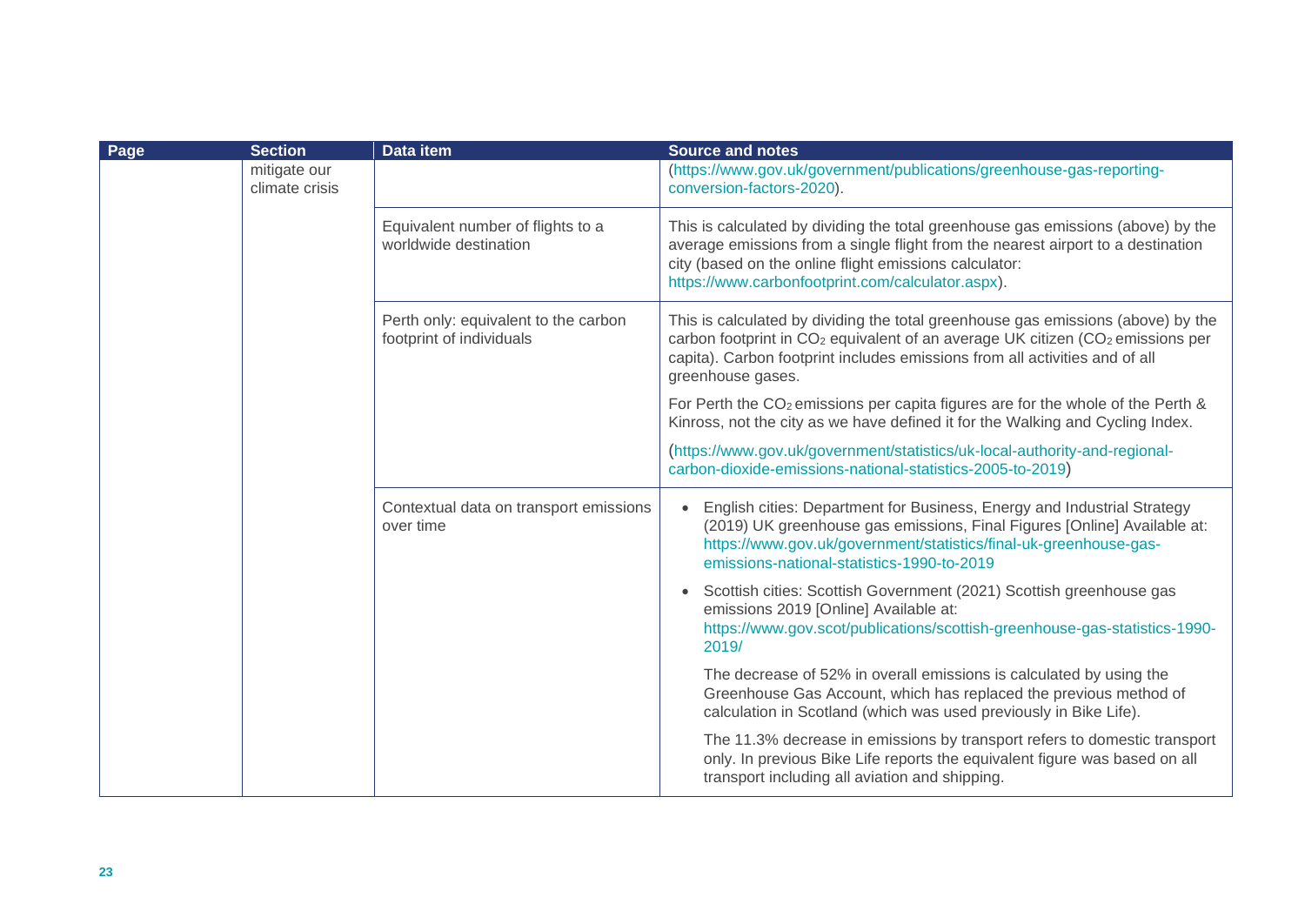| Page | <b>Section</b>                                  | Data item                                                                                     | <b>Source and notes</b>                                                                                                                                                                                                                                                                       |
|------|-------------------------------------------------|-----------------------------------------------------------------------------------------------|-----------------------------------------------------------------------------------------------------------------------------------------------------------------------------------------------------------------------------------------------------------------------------------------------|
|      |                                                 |                                                                                               | Similarly, domestic transport alone accounts for 25% of all Scottish<br>emissions.                                                                                                                                                                                                            |
|      |                                                 |                                                                                               | These changes in calculation methods reflect changes made by the<br>Scottish Government since publication of the last Bike Life report.                                                                                                                                                       |
|      |                                                 |                                                                                               | Cardiff: StatsWales, Emissions of Greenhouse Gases by Year [Online]<br>$\bullet$<br>Available at: https://statswales.gov.wales/Catalogue/Environment-and-<br>Countryside/Greenhouse-Gas/emissionsofgreenhousegases-by-year                                                                    |
|      |                                                 |                                                                                               | Belfast: Department of Agriculture, Environment and Rural Affairs (2021)<br>$\bullet$<br>Northern Ireland greenhouse gas inventory 1990-2019 [Online] Available<br>at: https://www.daera-ni.gov.uk/publications/northern-ireland-greenhouse-<br>gas-inventory-1990-2019-statistical-bulletin  |
|      |                                                 |                                                                                               | Dublin Metropolitan Area: Environmental Protection Agency data.<br>$\bullet$                                                                                                                                                                                                                  |
|      |                                                 |                                                                                               | 20% of emissions are from transport: see second pie chart on page 5 of<br>EPA-GHG-Inventory-Report-Final.pdf                                                                                                                                                                                  |
|      |                                                 |                                                                                               | 10% increase in overall emissions between 1990 and 2019: See EPA-<br>Prov_GHG-Inventory-Report-1990-2019_final.pdf. See table of data on<br>page 22 Calculation: (59,897.27 ktonnes in 2019 - 54,388.13 ktonnes in<br>1990) /54,388.13 = 10% increase                                         |
|      |                                                 |                                                                                               | 137% increase in transport emissions: see Key messages   Environmental<br>Protection Agency (epa.ie). See chart 'Greenhouse Gas Emissions by<br>Sector'. Calculation: (12220.19 kt in 2019 -5148.44 kt in 1990) /5148.44 =<br>137% increase                                                   |
|      | Walking and<br>wheeling keep<br>the city moving | Number of return walking trips that are<br>made daily by people that could have<br>used a car | The number of trips walked to a destination (see page 10) is multiplied by the<br>proportion of walkers that own or have access to at least one car or van (Q1<br>responses from the independent survey of residents), divided by 365 to get a<br>value per day and by 2 to get return trips. |
|      |                                                 |                                                                                               | The number of walkers was calculated by multiplying the city adult (16+)<br>population by the percentage of respondents answering '7 days a week', '5-6<br>days a week', '2-4 days a week' or 'once a week' to Q2c in the independent<br>survey of residents.                                 |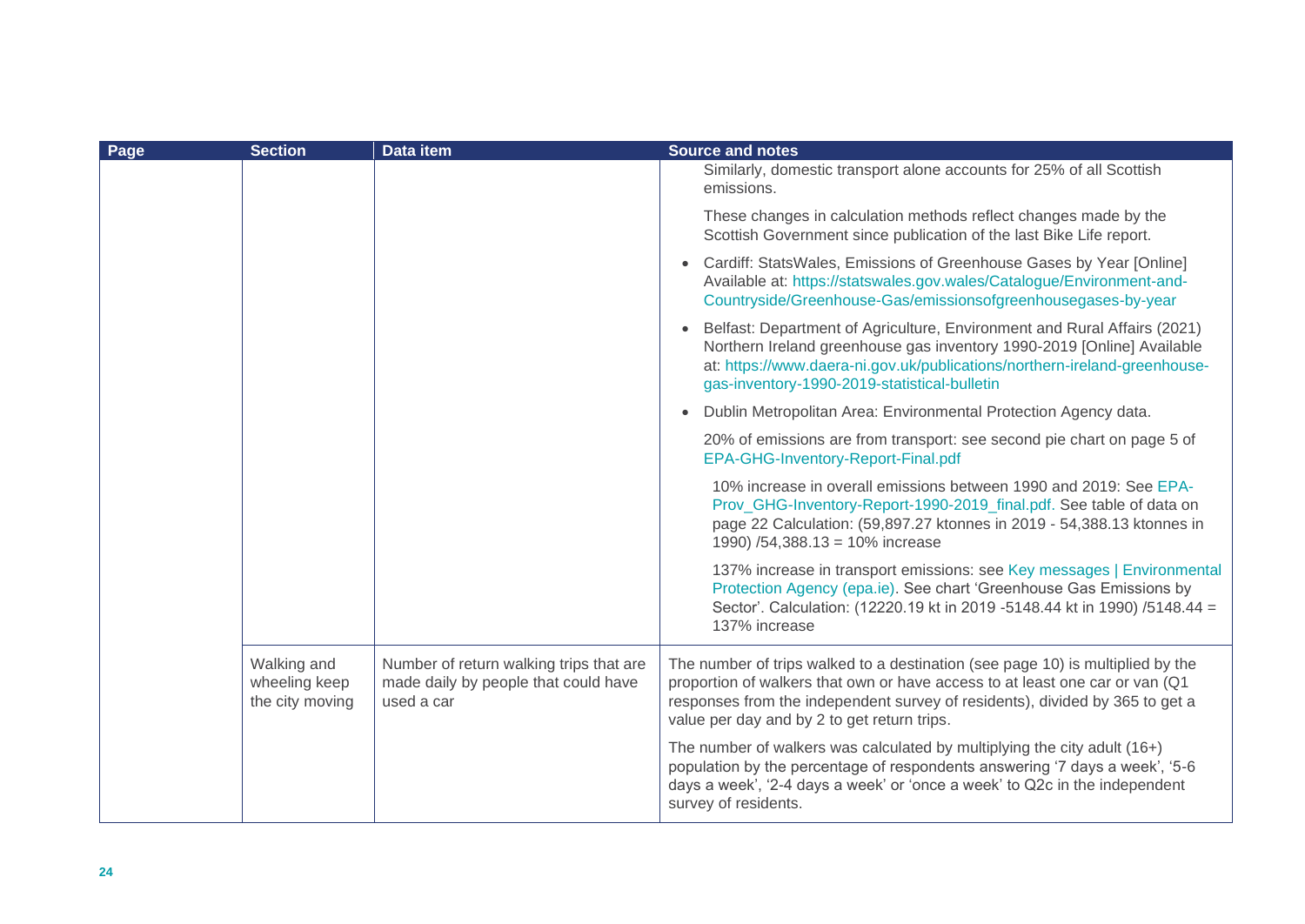| Page                                               | <b>Section</b>                                                                                           | Data item                                                                                                                                     | <b>Source and notes</b>                                                                                                                                                                                                                                                                                                                                                                                                                                                                                                                                                                                                                                      |
|----------------------------------------------------|----------------------------------------------------------------------------------------------------------|-----------------------------------------------------------------------------------------------------------------------------------------------|--------------------------------------------------------------------------------------------------------------------------------------------------------------------------------------------------------------------------------------------------------------------------------------------------------------------------------------------------------------------------------------------------------------------------------------------------------------------------------------------------------------------------------------------------------------------------------------------------------------------------------------------------------------|
|                                                    |                                                                                                          | Length of the traffic jam that would<br>result from these cars                                                                                | The number of trips that could have been made by car (above) multiplied by the<br>average length of a parking space (4.8m) to represent one car in a traffic jam for<br>every trip. The place for the end of the traffic jam was identified by using the<br>Google Maps journey planner.                                                                                                                                                                                                                                                                                                                                                                     |
| Page 12<br><b>Benefits of</b><br>cycling           | Number of times<br>city residents<br>cycle around the<br>world/ length of<br>Great Britain*<br>every day | The number of times per day city<br>residents cycle the equivalent times<br>around the world                                                  | Miles (km for Dublin Metropolitan Area) cycled per day (below) divided by the<br>equatorial circumference of the Earth (24,901 miles / 40,075 km).                                                                                                                                                                                                                                                                                                                                                                                                                                                                                                           |
| Why everyone<br>gains when<br>more people<br>cycle |                                                                                                          | *Inverness, Perth, and Stirling only:<br>The number of times per day city<br>residents cycle the equivalent length of<br><b>Great Britain</b> | Miles cycled per day (below) divided by the length of Great Britain using the<br>Lands End to John O'Groats cycle route (1,189 miles).<br>(https://www.sustrans.org.uk/national-cycle-network/lands-end-to-john-ogroats-<br>lejog/)                                                                                                                                                                                                                                                                                                                                                                                                                          |
|                                                    |                                                                                                          | Number of cycle trips in the city in the<br>past year                                                                                         | This is the sum of the total estimated number of trips cycled for all purposes.<br>See below for how the number of trips by purpose is calculated.<br>2019 data (Belfast, Bristol, Cardiff, Dublin Metropolitan Area, Dundee,<br>Edinburgh, Greater Cambridge, Greater Manchester, Inverness, Liverpool City<br>Region, Southampton City Region and Tyneside) from equivalent 2019 data.                                                                                                                                                                                                                                                                     |
|                                                    |                                                                                                          | Miles (or km) cycled in the city in the<br>past year, and per day                                                                             | Respondents to the independent survey of residents were asked to give an<br>estimate of the typical one-way distance of each trip purpose (work, education or<br>shopping/other purposeful/social trips, (Q6b, Q8b and Q9b)) and the total round<br>trip distance for leisure trips (Q10b). The median trip distance for each trip<br>purpose was multiplied by the total number of trips cycled for that purpose, and<br>the distances travelled across trip purposes were summed. See below for how<br>the number of trips for each purpose is calculated. Distance per year was<br>divided by 365 to get miles (km for Dublin Metropolitan Area) per day. |
|                                                    |                                                                                                          |                                                                                                                                               | For Edinburgh, the average cycling trip distance from the 2014-2019 Scottish<br>Household Survey data was used for all trip types.                                                                                                                                                                                                                                                                                                                                                                                                                                                                                                                           |
|                                                    |                                                                                                          |                                                                                                                                               | 2019 data (Belfast, Bristol, Cardiff, Dublin Metropolitan Area, Dundee,<br>Edinburgh, Greater Cambridge, Greater Manchester, Inverness, Liverpool City<br>Region, Southampton City Region and Tyneside) from corresponding 2019                                                                                                                                                                                                                                                                                                                                                                                                                              |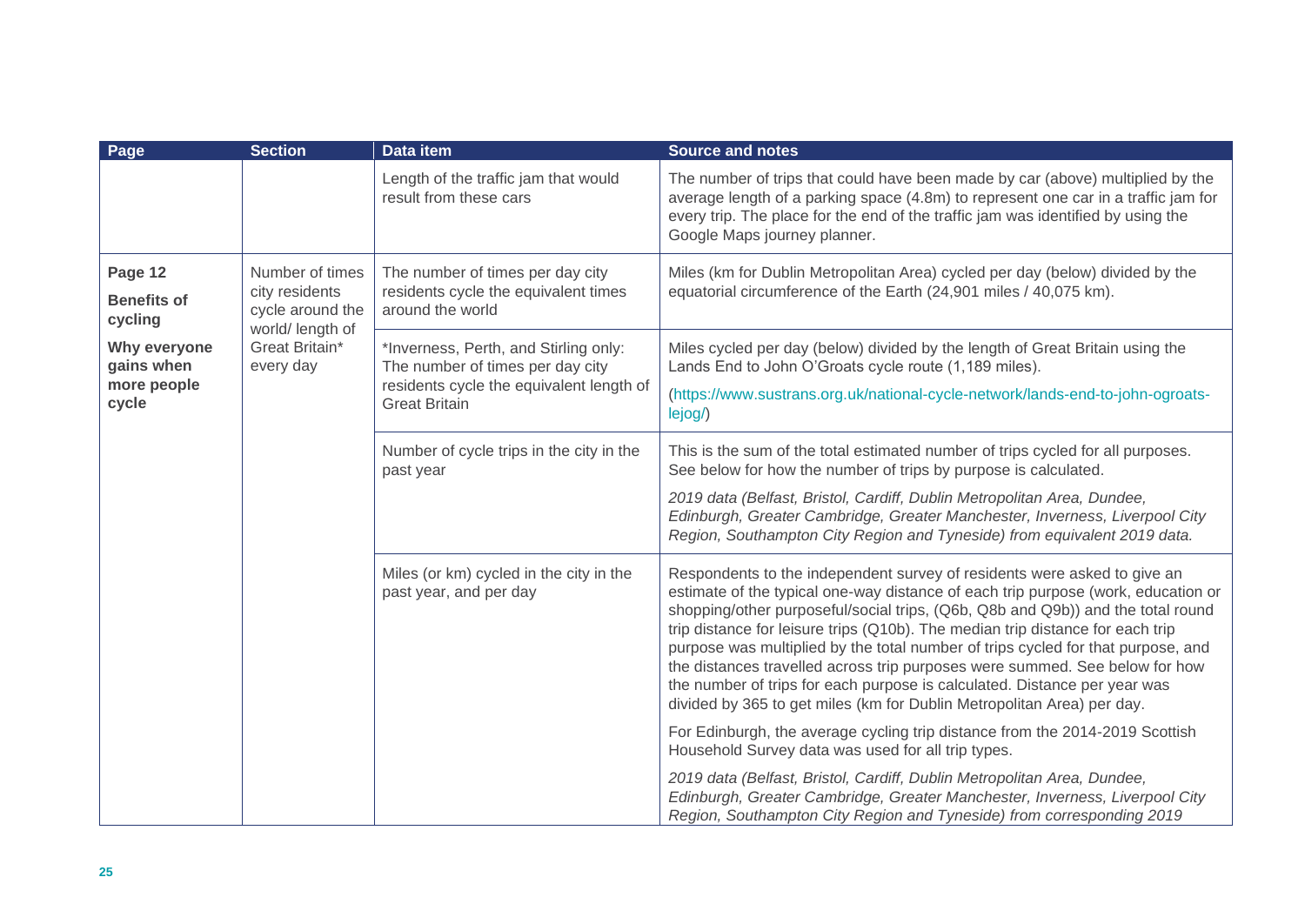| Page | <b>Section</b> | Data item                              | <b>Source and notes</b>                                                                                                                                                                                                                                                                                                                                                                                                                                |
|------|----------------|----------------------------------------|--------------------------------------------------------------------------------------------------------------------------------------------------------------------------------------------------------------------------------------------------------------------------------------------------------------------------------------------------------------------------------------------------------------------------------------------------------|
|      |                |                                        | survey questions (Q3b, Q5b, Q6b and Q7b) and 2014-2017 Scottish Household<br>Survey data (for Edinburgh).                                                                                                                                                                                                                                                                                                                                              |
|      |                | Annual trips by purpose: Work (adults) | The number of trips is estimated from the responses to Q6a in the independent<br>survey of residents and scaled up for the adult (16+) population of cycle riders.                                                                                                                                                                                                                                                                                     |
|      |                |                                        | The percentage of respondents who travel 7 days a week for this purpose is<br>multiplied by the number of days cycled per year for work, the number of cycle<br>riders in the population, and by two (for outward and return journeys). The same<br>value is calculated for all other frequencies. These are then summed to provide<br>total annual cycle trips before being trip-chain adjusted and seasonally-adjusted<br>(see below).               |
|      |                |                                        | The number of days cycled per year for work is calculated by multiplying the<br>number of workdays per year (see below) by the proportion of days in a week<br>that are cycled for each range. For seven days a week and 5-6 days a week this<br>is one. For other ranges, the lower end of the range is divided by the span of the<br>range. For example, at least once a week is 0.2 (1/10), with 10 being the number<br>of workdays in a fortnight. |
|      |                |                                        | The number of cycle riders was calculated by multiplying the city adult (16+)<br>population by the percentage of respondents answering '7 days a week', '5-6<br>days a week', '2-4 days a week', 'once a week', 'once a fortnight' or 'once a<br>month' to Q2e in the independent survey of residents.                                                                                                                                                 |
|      |                |                                        | Workdays are based on the number of working days per year in 2021<br>(http://www.work-day.co.uk/) for each nation minus 28 days of annual leave (20<br>in Dublin Metropolitan Area), minus the average number of days lost through<br>sickness absence per worker per year for that nation/region <sup>8</sup> . For a seven-day<br>work week compensation rest days and national public holidays are also<br>accounted for.                           |
|      |                |                                        | The calculations include a correction for seasonal variation: using Sustrans'<br>database of average seasonal variation in cycling from a large number of<br>automatic counters over many years, we are able to correct with confidence for                                                                                                                                                                                                            |

<sup>8</sup> ONS (2020), Sickness absence in the UK labour market, Table 9b [Online] Available at:

<https://www.ons.gov.uk/employmentandlabourmarket/peopleinwork/employmentandemployeetypes/datasets/sicknessabsenceinthelabourmarket>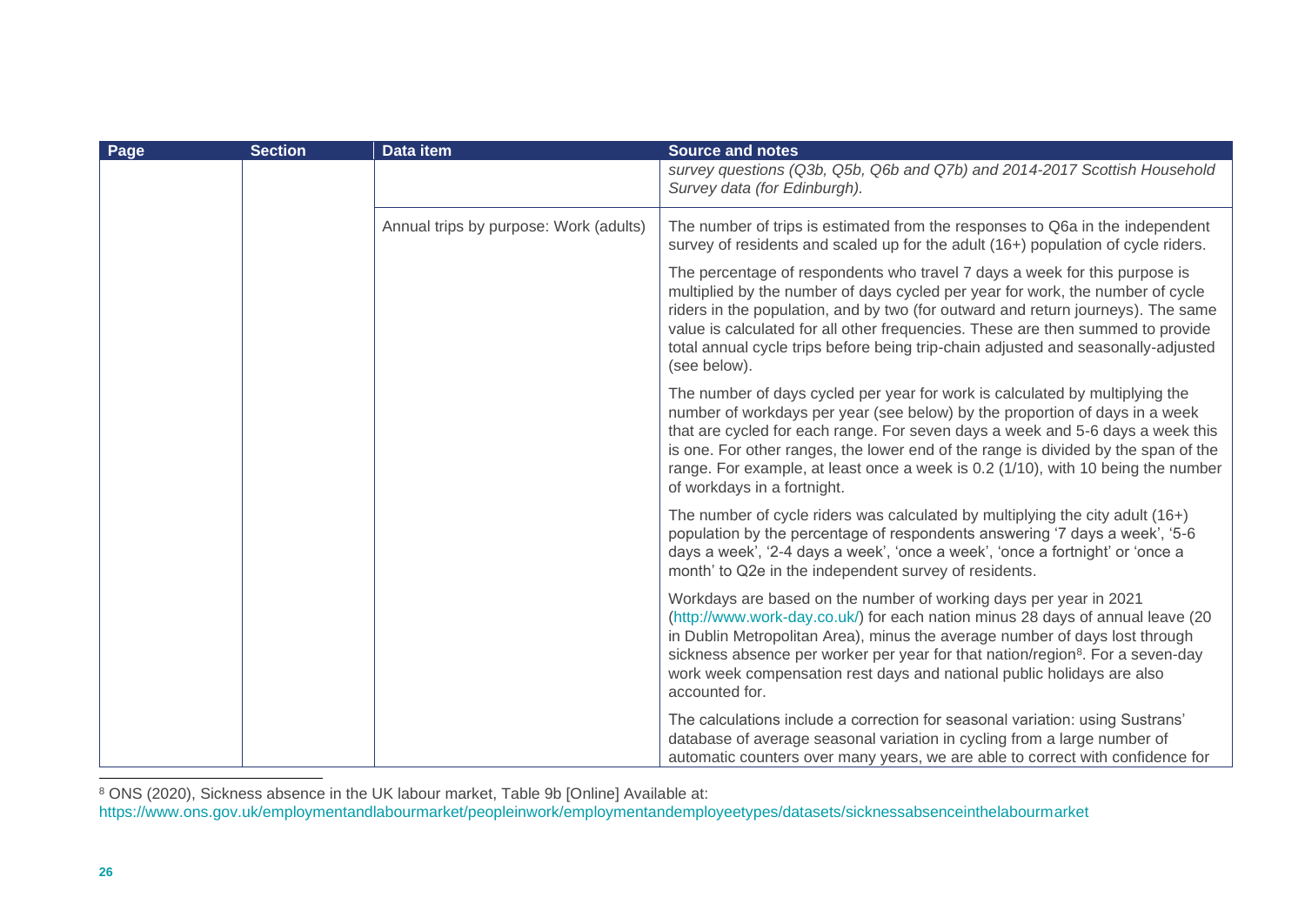| Page | <b>Section</b> | Data item                                                          | <b>Source and notes</b>                                                                                                                                                                                                                                                                                                                                                                           |
|------|----------------|--------------------------------------------------------------------|---------------------------------------------------------------------------------------------------------------------------------------------------------------------------------------------------------------------------------------------------------------------------------------------------------------------------------------------------------------------------------------------------|
|      |                |                                                                    | the relatively high levels of cycling likely to be exhibited during the survey period<br>of April to July. Local counter data was used for Dublin Metropolitan Area.                                                                                                                                                                                                                              |
|      |                |                                                                    | The seasonality-adjusted figure is divided by a trip-chaining factor from<br>Primerano, F et al. (2008) Defining and understanding trip chaining behaviour,<br>Transportation 35, 55-72 [Online], to account for double-counting of trips within<br>different trip purposes.                                                                                                                      |
|      |                |                                                                    | For Greater Manchester, trip estimates are modelled from responses to the<br>Transport for Greater Manchester Travel Diary Survey (TRADS) for the period of<br>October 2020 to September 2021. This is comprised of the estimated number of<br>cycling trips done for the purpose of 'Commuting' by those aged 17 or older.                                                                       |
|      |                |                                                                    | 2019 data (Belfast, Bristol, Cardiff, Dublin Metropolitan Area, Dundee,<br>Edinburgh, Greater Cambridge, Greater Manchester, Inverness, Liverpool City<br>Region, Southampton City Region and Tyneside) from corresponding 2019<br>survey question (Q3a), using days per year from 2019 and sickness absence<br>days from 2018. Greater Manchester used TRADS data for the calendar year<br>2018. |
|      |                | Annual trips by purpose: School,<br>college or university (adults) | The number of trips to school, college or university (including accompanying a<br>child to school) is estimated from the responses to Q8a in the independent<br>survey of residents and scaled up for the adult (16+) population of cycle riders<br>(once a month or more).                                                                                                                       |
|      |                |                                                                    | The calculation for this is the same as for trips to work (see above), but using the<br>number of school days in a year in place of the number of workdays.                                                                                                                                                                                                                                       |
|      |                |                                                                    | School days are based on the number of days for that country's school year,<br>minus the school absence rate for the city's region multiplied by the number of<br>days in the school year (sources as walking, see page 15).                                                                                                                                                                      |
|      |                |                                                                    | The calculations include a correction for seasonal variation and trip chaining (as<br>above: adult work trips).                                                                                                                                                                                                                                                                                   |
|      |                |                                                                    | For Greater Manchester, trip estimates are modelled from responses to the<br>Transport for Greater Manchester Travel Diary Survey (TRADS) for the period of<br>October 2020 to September 2021. This is comprised of the estimated number of                                                                                                                                                       |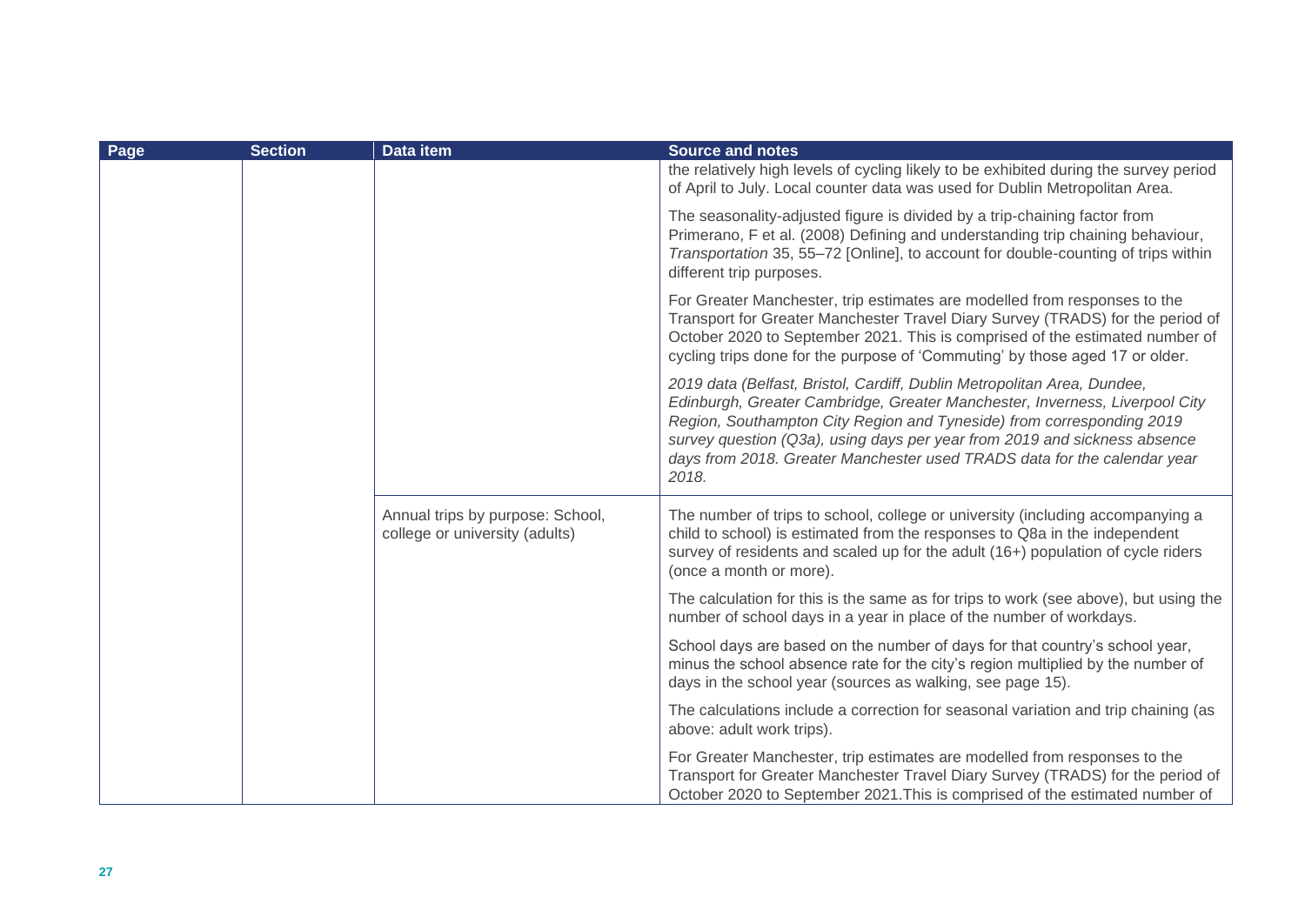| Page | <b>Section</b> | Data item                                     | <b>Source and notes</b>                                                                                                                                                                                                                                                                                                                                                                                                                                                                        |
|------|----------------|-----------------------------------------------|------------------------------------------------------------------------------------------------------------------------------------------------------------------------------------------------------------------------------------------------------------------------------------------------------------------------------------------------------------------------------------------------------------------------------------------------------------------------------------------------|
|      |                |                                               | cycling trips done for the purposes of 'Education' and 'Escort education' by those<br>aged 17 or older.                                                                                                                                                                                                                                                                                                                                                                                        |
|      |                |                                               | 2019 data (Belfast, Bristol, Cardiff, Dublin Metropolitan Area, Dundee,<br>Edinburgh, Greater Cambridge, Greater Manchester, Inverness, Liverpool City<br>Region, Southampton City Region and Tyneside) from corresponding 2019<br>survey question (Q5a) and latest available absence rates. Greater Manchester<br>used TRADS data for the calendar year 2018.                                                                                                                                 |
|      |                | Annual trips by purpose: School<br>(children) | Annual trips to school by children cycling is calculated in the same way as<br>annual trips to school by children walking but using the proportion of children in<br>the city who cycle to school (see walking data sources and methodology on<br>page 10).                                                                                                                                                                                                                                    |
|      |                |                                               | Seasonal adjustment (as above: adult work trips) was applied only for Aberdeen<br>City, Cardiff, Dublin Metropolitan Area, Dundee, Edinburgh, Glasgow, Greater<br>Cambridge, Inverness, Liverpool City Region, Perth, Southampton, and Stirling,<br>where the single month of data collection was known for the proportion of<br>children that cycle to school. It was assumed that pupils who 'usually' or<br>'normally' cycle do so on every school day for an outward and a return journey. |
|      |                |                                               | A trip-chaining factor was not applied as there is no risk of double-counting of<br>child school trips in the method.                                                                                                                                                                                                                                                                                                                                                                          |
|      |                |                                               | For Greater Manchester, trip estimates are modelled from responses to the<br>Transport for Greater Manchester Travel Diary Survey (TRADS) for the period of<br>October 2020 to September 2021. This is comprised of the estimated number of<br>cycling trips done for the purpose of 'Education' by children 16 and under.                                                                                                                                                                     |
|      |                |                                               | 2019 mode share data from the below sources, with seasonal adjustment<br>applied to Dublin Metropolitan Area, Dundee, Edinburgh and Inverness.                                                                                                                                                                                                                                                                                                                                                 |
|      |                |                                               | Belfast: Continuous Household Survey 2017-18<br>$\bullet$                                                                                                                                                                                                                                                                                                                                                                                                                                      |
|      |                |                                               | Bristol: Modeshift Stars and Living Streets Wow Travel Tracker data from<br>$\bullet$<br>2018-19                                                                                                                                                                                                                                                                                                                                                                                               |
|      |                |                                               | Cardiff: Sustrans' Hands Up Survey, 2018                                                                                                                                                                                                                                                                                                                                                                                                                                                       |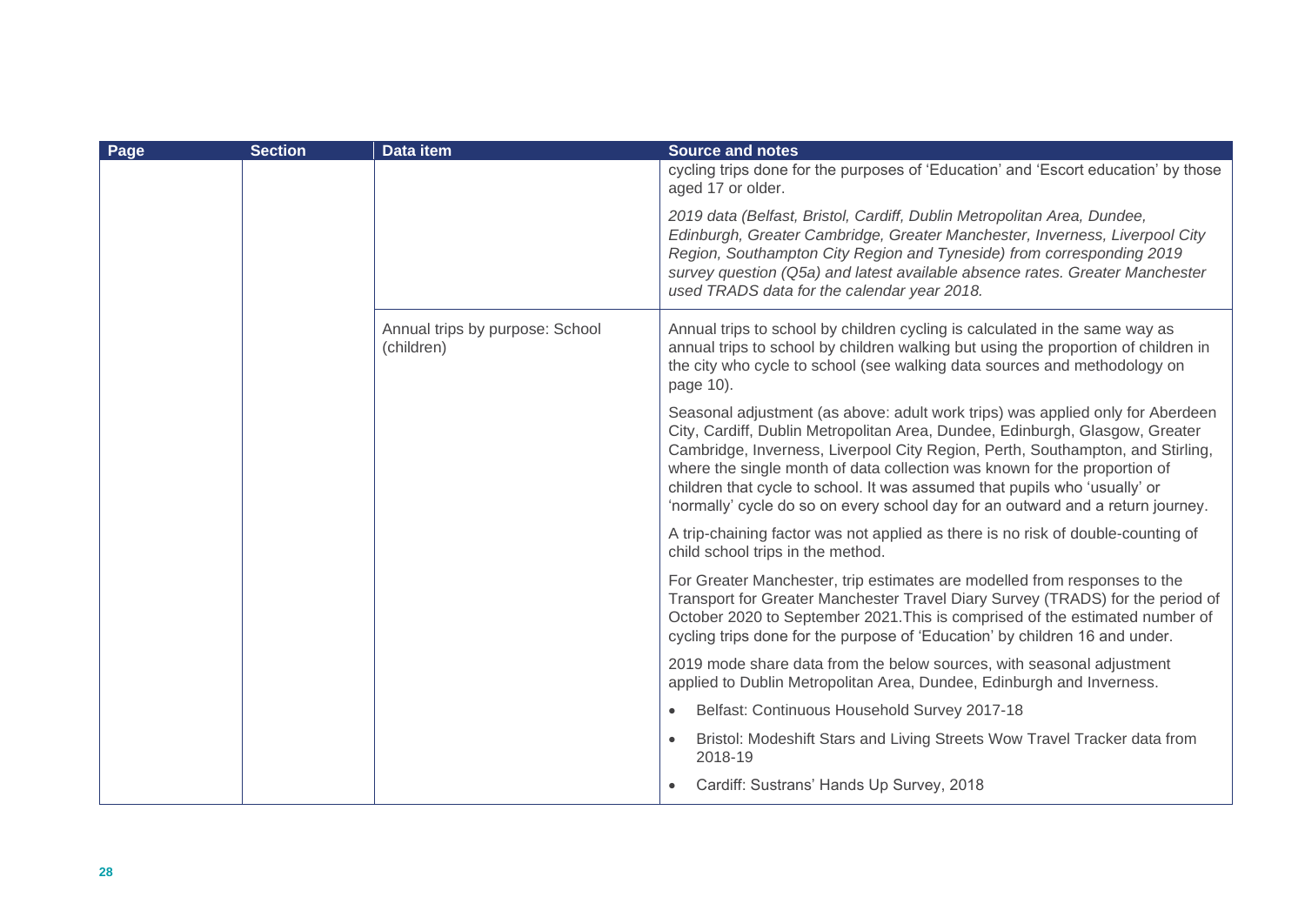| Page | <b>Section</b> | Data item                                                                                         | Source and notes                                                                                                                                                                                                                                                                                                                                                                                                                                  |
|------|----------------|---------------------------------------------------------------------------------------------------|---------------------------------------------------------------------------------------------------------------------------------------------------------------------------------------------------------------------------------------------------------------------------------------------------------------------------------------------------------------------------------------------------------------------------------------------------|
|      |                |                                                                                                   | Dundee, Edinburgh and Inverness: Sustrans' Hands Up Survey Scotland,<br>2018                                                                                                                                                                                                                                                                                                                                                                      |
|      |                |                                                                                                   | Dublin Metropolitan Area: 2016 Census<br>$\bullet$                                                                                                                                                                                                                                                                                                                                                                                                |
|      |                |                                                                                                   | Greater Cambridge: Modeshift Stars data 2018-19<br>$\bullet$                                                                                                                                                                                                                                                                                                                                                                                      |
|      |                |                                                                                                   | Greater Manchester: TRADS, 3 year rolling average 2016-2018<br>$\bullet$                                                                                                                                                                                                                                                                                                                                                                          |
|      |                |                                                                                                   | Liverpool City Region: Living Streets' Wow Travel Tracker 2018-19<br>$\bullet$                                                                                                                                                                                                                                                                                                                                                                    |
|      |                |                                                                                                   | Southampton City Region: Modeshift Stars data 2017/18<br>$\bullet$                                                                                                                                                                                                                                                                                                                                                                                |
|      |                |                                                                                                   | Tower Hamlets: Sustrans' Hands Up Survey data, 2014-15, 2017-18, 2018-<br>19 and 2019-20                                                                                                                                                                                                                                                                                                                                                          |
|      |                |                                                                                                   | Tyneside:<br>$\bullet$                                                                                                                                                                                                                                                                                                                                                                                                                            |
|      |                |                                                                                                   | Gateshead: Local Authority Census 2018/19<br>$\circ$                                                                                                                                                                                                                                                                                                                                                                                              |
|      |                |                                                                                                   | Newcastle: Hands Up Survey 2015/16                                                                                                                                                                                                                                                                                                                                                                                                                |
|      |                |                                                                                                   | North Tyneside: 'how did you travel to school today' classroom survey<br>question 2018                                                                                                                                                                                                                                                                                                                                                            |
|      |                |                                                                                                   | West Midlands Metropolitan Area: 2011 Census<br>$\bullet$                                                                                                                                                                                                                                                                                                                                                                                         |
|      |                | Annual trips by purpose: Shopping,<br>personal business and social trips<br>(adult <sup>9</sup> ) | The number of shopping, personal business and social trips is estimated from<br>the responses to Q9a in the independent survey of residents and scaled up for<br>the adult population (16+) of cycle riders (once a month or more).                                                                                                                                                                                                               |
|      |                |                                                                                                   | The percentage of respondents who travel 7 days a week for this purpose is<br>multiplied by the number of days cycled per year for this purpose, the number of<br>cycle riders in the population, and by two (for outward and return journeys). The<br>same value is calculated for all other frequencies. These are then summed to<br>provide total annual cycle trips before being trip-chain adjusted and seasonally-<br>adjusted (see below). |
|      |                |                                                                                                   | The number of days cycled per year for this purpose is calculated by multiplying<br>the number of days per year that could be cycled for this purpose (see below) by                                                                                                                                                                                                                                                                              |

<sup>9</sup> Shopping, personal business and social trips for Greater Manchester also includes trips by children, due to using TRADS data as an input for modelling.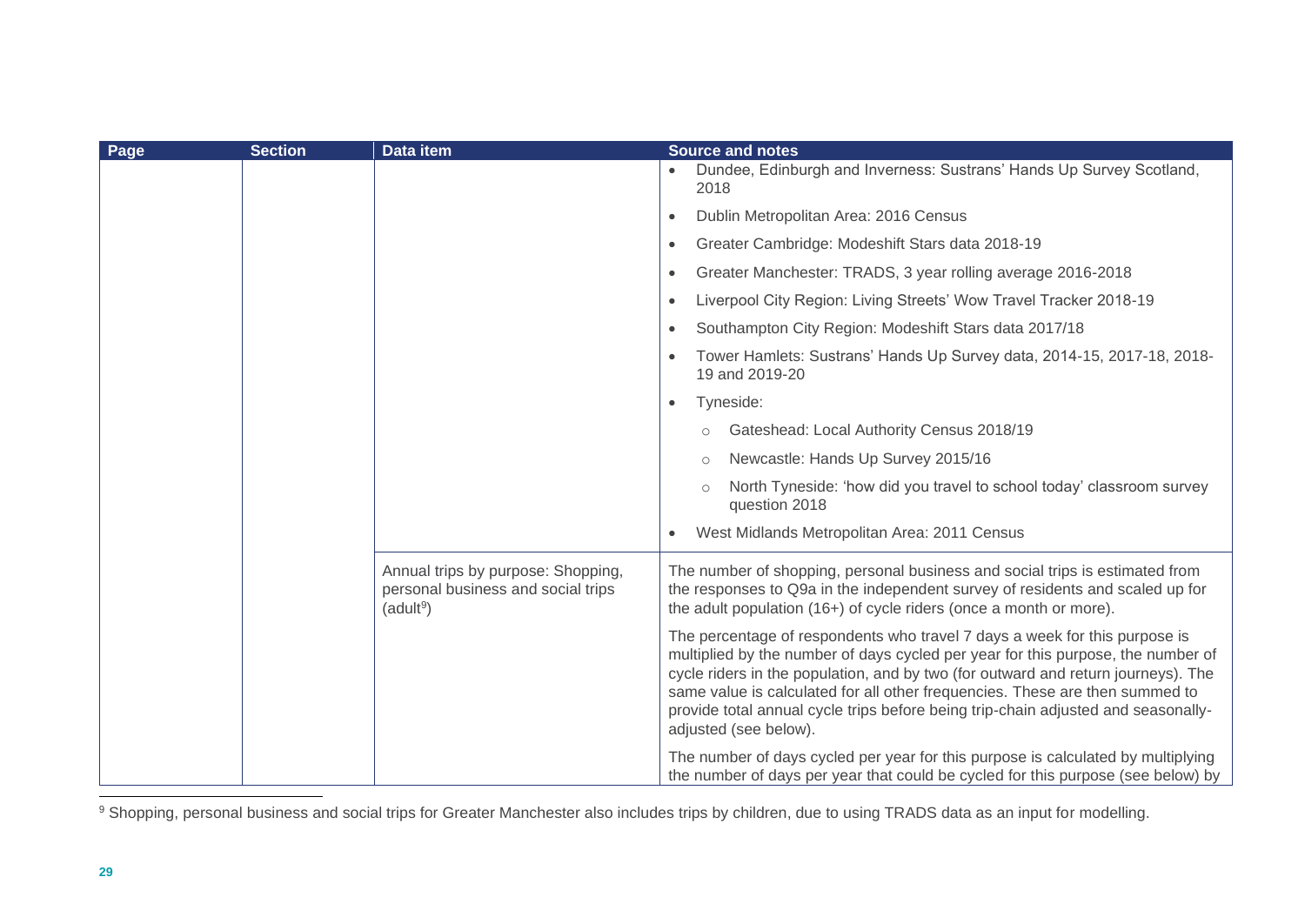| Page | <b>Section</b> | Data item                                                 | <b>Source and notes</b>                                                                                                                                                                                                                                                                                                                                                                                                                                                                                                                                                                                                         |
|------|----------------|-----------------------------------------------------------|---------------------------------------------------------------------------------------------------------------------------------------------------------------------------------------------------------------------------------------------------------------------------------------------------------------------------------------------------------------------------------------------------------------------------------------------------------------------------------------------------------------------------------------------------------------------------------------------------------------------------------|
|      |                |                                                           | the proportion of days in a week that are cycled for each range. For seven days<br>a week this is one. For other ranges, the lower end of the range is divided by the<br>span of the range. For example, at least once a week is 0.14 (1/14), with 14<br>being the number of workdays in a fortnight. The total possible number of days<br>that could be cycled for this purpose is based on the total number of days in a<br>year (365) minus the number of days lost through sickness absence per worker<br>per year for that nation/region (a general number of days lost through sickness<br>per person was not available). |
|      |                |                                                           | The calculations include a correction for seasonal variation and trip chaining (as<br>above: adult work trips).                                                                                                                                                                                                                                                                                                                                                                                                                                                                                                                 |
|      |                |                                                           | For Greater Manchester, trip estimates are modelled from responses to the<br>Transport for Greater Manchester Travel Diary Survey (TRADS) for the period of<br>October 2020 to September 2021. This is comprised of the estimated number of<br>cycling trips done for the purposes of 'Escort other', 'Personal business',<br>'Shopping', 'Sport and entertainment' and 'Visiting friends' by all ages.                                                                                                                                                                                                                         |
|      |                |                                                           | 2019 data (Belfast, Bristol, Cardiff, Dublin Metropolitan Area, Dundee,<br>Edinburgh, Greater Cambridge, Greater Manchester, Inverness, Liverpool City<br>Region, Southampton City Region and Tyneside) from corresponding 2019<br>survey question (Q6a) and latest available absence rates. Greater Manchester<br>used TRADS data for the calendar year 2018.                                                                                                                                                                                                                                                                  |
|      |                | Annual trips by purpose: Leisure<br>(adults and children) | This is the sum of the total estimated number of leisure trips cycled by adults<br>and children.                                                                                                                                                                                                                                                                                                                                                                                                                                                                                                                                |
|      |                |                                                           | For adult leisure trips:                                                                                                                                                                                                                                                                                                                                                                                                                                                                                                                                                                                                        |
|      |                |                                                           | The number of trips by adults is estimated from the responses to Q10a in the<br>independent survey of residents and scaled up for the adult population (16+)<br>of cycle riders (once a month or more). This is calculated in the same way as<br>adult trips for the purpose of shopping, personal business and social trips.                                                                                                                                                                                                                                                                                                   |
|      |                |                                                           | The total possible number of days that could be cycled for this purpose is<br>based on the total number of days in a year (365) minus the number of days<br>lost through sickness absence per worker per year for that nation/region (a<br>general number of days lost through sickness per person was not available).                                                                                                                                                                                                                                                                                                          |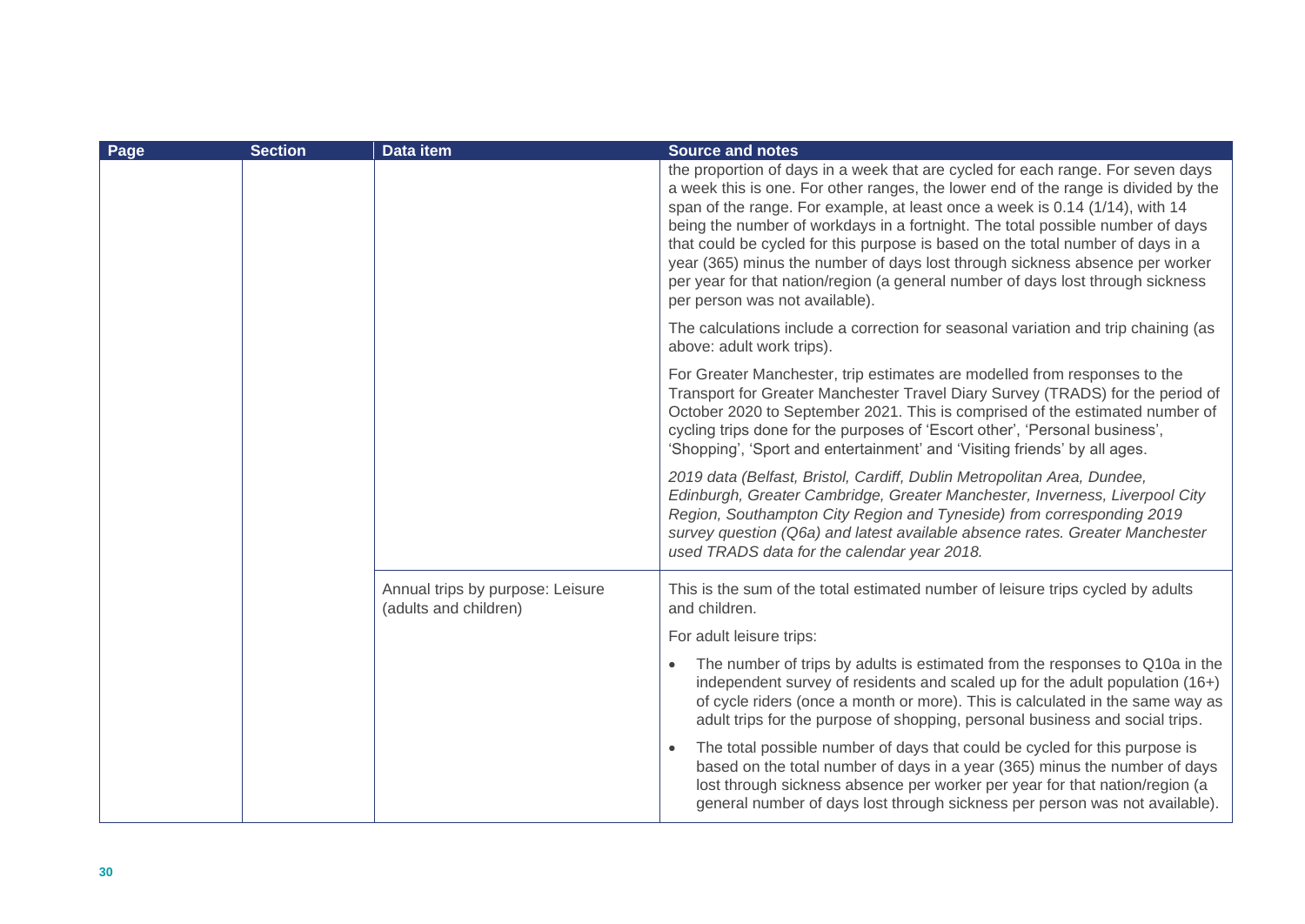| Page | <b>Section</b> | <b>Data item</b>                                  | <b>Source and notes</b>                                                                                                                                                                                                                                                                                                             |
|------|----------------|---------------------------------------------------|-------------------------------------------------------------------------------------------------------------------------------------------------------------------------------------------------------------------------------------------------------------------------------------------------------------------------------------|
|      |                |                                                   | For child leisure trips (improved since 2019, to also include child leisure trips not<br>accompanied by adults):                                                                                                                                                                                                                    |
|      |                |                                                   | We calculated the ratio of child leisure trips (15 and under) per child per year<br>to adult leisure trips (16+) by those in households with children per adult per<br>year by using data from National Travel Survey 2015-2019.                                                                                                    |
|      |                |                                                   | We also calculated the number of adult enjoyment or fitness trips (16+) by<br>cycle riders (once a month or more) in households with children per adult per<br>year, by using a combination of Q10a and Q30 of the independent survey of<br>residents scaled up for the adult population.                                           |
|      |                |                                                   | This number of trips is then multiplied by the ratio to give the number of<br>enjoyment or fitness trips per child per year. This is multiplied by the child<br>population (15 and under) to give total annual child trips for leisure.                                                                                             |
|      |                |                                                   | Both calculations include a correction for seasonal variation and trip chaining (as<br>above: adult work trips).                                                                                                                                                                                                                    |
|      |                |                                                   | For Greater Manchester, trip estimates are modelled from responses to the<br>Transport for Greater Manchester Travel Diary Survey (TRADS) for the period of<br>October 2020 to September 2021. This is comprised of the estimated number of<br>cycling trips done for the purpose of 'Holidays and round trips' by all ages.        |
|      |                |                                                   | 2019 data (Belfast, Bristol, Cardiff, Dublin Metropolitan Area, Dundee,<br>Edinburgh, Greater Cambridge, Greater Manchester, Inverness, Liverpool City<br>Region, Southampton City Region and Tyneside) from corresponding 2019<br>survey question (Q7a and Q30). Greater Manchester used TRADS data for the<br>calendar year 2018. |
|      |                | Net annual economic benefit for                   | This is comprised of three parts:                                                                                                                                                                                                                                                                                                   |
|      |                | individuals and society from all cycling<br>trips | the annual monetary benefit to individuals and society from people with a<br>$\bullet$<br>car choosing to cycle for transport (above), plus                                                                                                                                                                                         |
|      |                |                                                   | the value of similarly purposeful trips but cycled by people without access<br>$\bullet$<br>to a car, plus                                                                                                                                                                                                                          |
|      |                |                                                   | the value of leisure cycle trips made by everyone                                                                                                                                                                                                                                                                                   |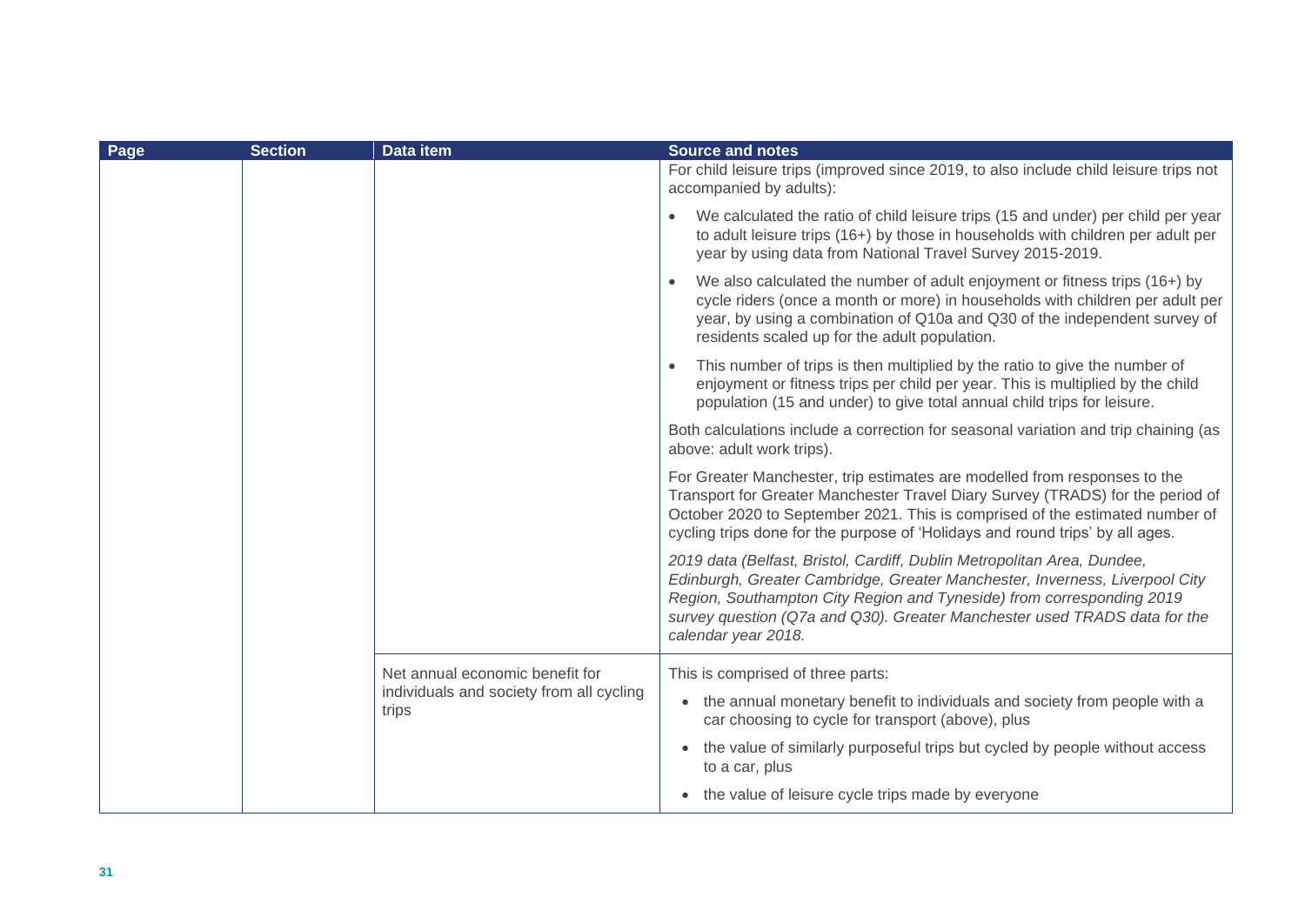| Page | <b>Section</b>                                 | Data item                                                                                                               | <b>Source and notes</b>                                                                                                                                                                                                                                                                                                                                                                                                               |
|------|------------------------------------------------|-------------------------------------------------------------------------------------------------------------------------|---------------------------------------------------------------------------------------------------------------------------------------------------------------------------------------------------------------------------------------------------------------------------------------------------------------------------------------------------------------------------------------------------------------------------------------|
|      |                                                |                                                                                                                         | Note that where this figure amounts to less than the figure for the value of early<br>deaths prevented (page 13) this is mainly because the figure for early deaths<br>prevented does not consider the costs of cycling.                                                                                                                                                                                                              |
|      |                                                |                                                                                                                         | 2019 data (Belfast, Bristol, Cardiff, Dublin Metropolitan Area, Dundee,<br>Edinburgh, Greater Cambridge, Greater Manchester, Inverness, Liverpool City<br>Region, Southampton City Region and Tyneside) from corresponding 2019<br>values.                                                                                                                                                                                            |
|      | Cycling benefits<br>residents and<br>the local | Net annual economic benefit for<br>individuals and society from people<br>with a car choosing to cycle for<br>transport | This is calculated by multiplying the per mile (or km for Dublin Metropolitan Area)<br>monetary benefit figure (below) by the estimated total distance cycled that could<br>have been driven across the year.                                                                                                                                                                                                                         |
|      | economy in the<br>city                         |                                                                                                                         | The distance cycled that could have been driven is calculated by multiplying the<br>annual kilometres cycled for the purposes of work, school, college or university<br>(adult) or shopping, personal business and social trips (see above) by the<br>proportion of cycle riders that own or have access to at least one car or van<br>(from Q1 of the independent survey of residents).                                              |
|      |                                                |                                                                                                                         | The number of cycle riders was calculated by multiplying the city adult (16+)<br>population with the percentage of respondents answering, '7 days a week', '5-6<br>days a week', '2-4 days a week', 'once a week', 'once a fortnight' or 'once a<br>month' to Q2e in the independent survey of residents.                                                                                                                             |
|      |                                                |                                                                                                                         | 2019 data (Belfast, Bristol, Cardiff, Dublin Metropolitan Area, Dundee,<br>Edinburgh, Greater Cambridge, Greater Manchester, Inverness, Liverpool City<br>Region, Southampton City Region and Tyneside) from corresponding 2019<br>values and survey questions (Q1 and Q2d).                                                                                                                                                          |
|      |                                                | Monetary net benefit to individuals and<br>society for each mile (or km) cycled<br>instead of driven                    | This is the difference between the total cost per mile (or km for Dublin<br>Metropolitan Area) of driving a car and the total cost per mile (or km) of riding a<br>cycle.                                                                                                                                                                                                                                                             |
|      |                                                |                                                                                                                         | The costs of both include costs and benefits to the individual and to society as a<br>whole. The calculation includes figures for the operating costs of a cycle and car,<br>travel time of both, traffic congestion, the value of additional life years, medical<br>costs and work absenteeism (the main factors), and also infrastructure (e.g. path<br>and road maintenance), local air quality, noise, greenhouse gases, soil and |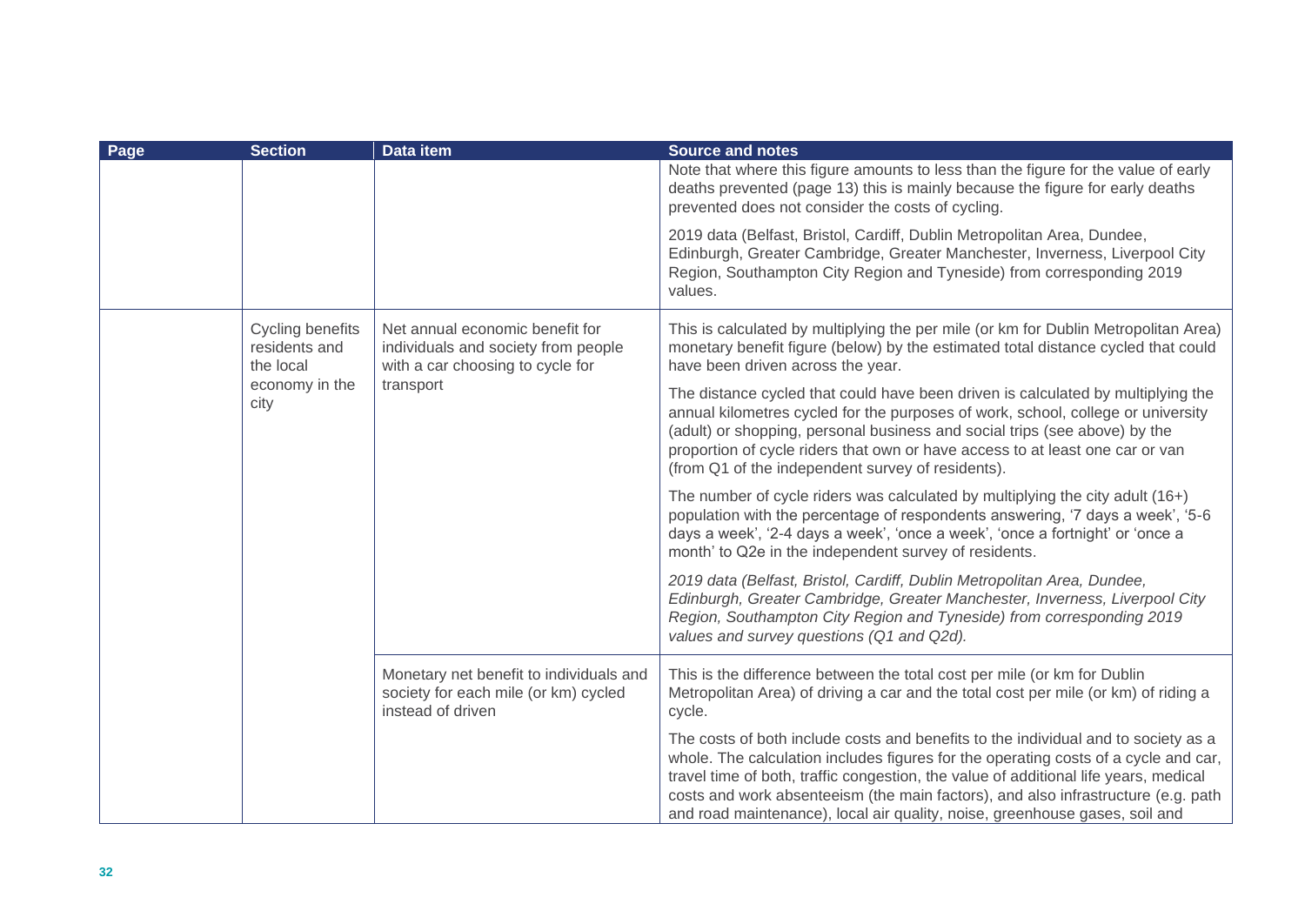| Page | <b>Section</b> | Data item                                                                    | <b>Source and notes</b>                                                                                                                                                                                                                                                                                                                                                                                                                                                                      |
|------|----------------|------------------------------------------------------------------------------|----------------------------------------------------------------------------------------------------------------------------------------------------------------------------------------------------------------------------------------------------------------------------------------------------------------------------------------------------------------------------------------------------------------------------------------------------------------------------------------------|
|      |                |                                                                              | water quality, environmental costs of fuel production, and taxation (lesser<br>factors).                                                                                                                                                                                                                                                                                                                                                                                                     |
|      |                |                                                                              | The figure for each factor is based on best available evidence in the UK and the<br>Republic of Ireland, including data taken from the Government's standard<br>Transport Analysis Guidance (TAG) and accounts for local traffic speeds for<br>2020 supplied by partner authorities or taken from the DfT average for England<br>(2019 in Belfast, Greater Manchester and Dublin Metropolitan Area and 2018 for<br>Tower Hamlets). For some cases evidence from across Europe has been used. |
|      |                |                                                                              | This methodology is based upon that used for the Copenhagen Bicycle Account,<br>which has been established for 20 years and was one of the main inspirations<br>for the Walking and Cycling Index (formerly Bike Life).                                                                                                                                                                                                                                                                      |
|      |                |                                                                              | All costs and benefits are expressed in 2021 prices and values.                                                                                                                                                                                                                                                                                                                                                                                                                              |
|      |                |                                                                              | For 2019 (Belfast, Bristol, Cardiff, Dublin Metropolitan Area, Dundee, Edinburgh,<br>Greater Cambridge, Greater Manchester, Inverness, Liverpool City Region,<br>Southampton City Region and Tyneside), the same sources are used but are<br>expressed in 2019 values and prices. For traffic speed default (DfT, 2019) or<br>supplied by partner authorities, figures from 2018 or earlier are used.                                                                                        |
|      |                | Number of serious long-term health<br>conditions averted per year by cycling | This is calculated using the Sport England MOVES tool which shows the return<br>on investment for health from sport and physical activity.                                                                                                                                                                                                                                                                                                                                                   |
|      |                | (total, and by disease type in the chart)                                    | Physical activity protects against many illnesses. MOVES estimates the number<br>of cases of eight specific conditions that are likely to be prevented:                                                                                                                                                                                                                                                                                                                                      |
|      |                |                                                                              | Type 2 Diabetes<br>$\bullet$                                                                                                                                                                                                                                                                                                                                                                                                                                                                 |
|      |                |                                                                              | Ischaemic Heart Disease                                                                                                                                                                                                                                                                                                                                                                                                                                                                      |
|      |                |                                                                              | Cardiovascular Disease (Stroke)<br>$\bullet$                                                                                                                                                                                                                                                                                                                                                                                                                                                 |
|      |                |                                                                              | Dementia<br>$\bullet$                                                                                                                                                                                                                                                                                                                                                                                                                                                                        |
|      |                |                                                                              | Depression                                                                                                                                                                                                                                                                                                                                                                                                                                                                                   |
|      |                |                                                                              | <b>Breast Cancer</b>                                                                                                                                                                                                                                                                                                                                                                                                                                                                         |
|      |                |                                                                              | • Colon Cancer                                                                                                                                                                                                                                                                                                                                                                                                                                                                               |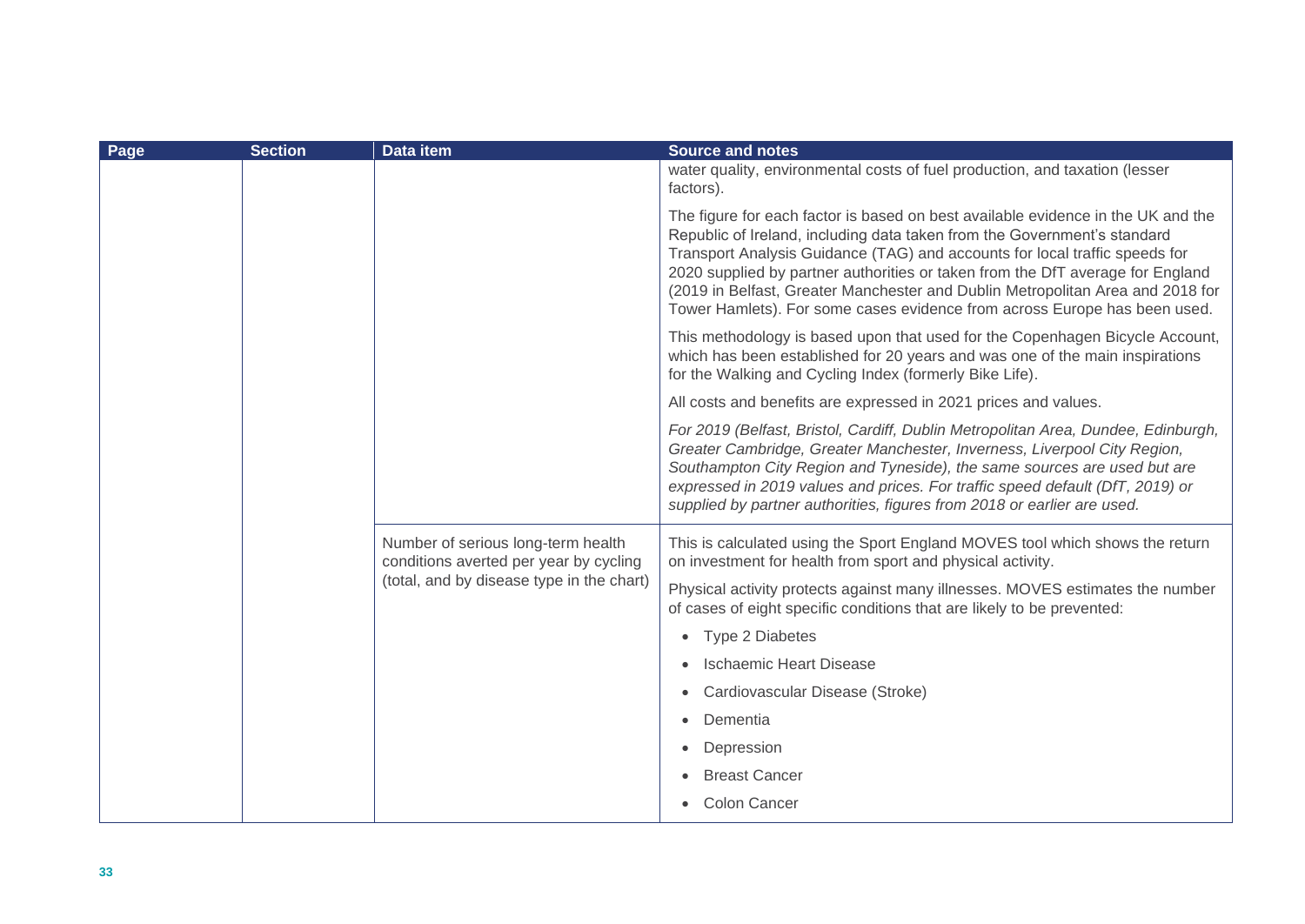| Page                          | <b>Section</b>                     | Data item                                                                                                  | <b>Source and notes</b>                                                                                                                                                                                                                                                                                                                                                                         |
|-------------------------------|------------------------------------|------------------------------------------------------------------------------------------------------------|-------------------------------------------------------------------------------------------------------------------------------------------------------------------------------------------------------------------------------------------------------------------------------------------------------------------------------------------------------------------------------------------------|
|                               |                                    |                                                                                                            | • Hip Fracture                                                                                                                                                                                                                                                                                                                                                                                  |
|                               |                                    |                                                                                                            | As the MOVES tool is based on UK statistics of disease incidence, mortality<br>rates and treatment costs, the tool was adapted to be used for Dublin<br>Metropolitan Area by including the equivalent Irish data where possible. The only<br>addition made was for life expectancy data, from Irish Life Tables<br>(https://www.cso.ie/en/statistics/birthsdeathsandmarriages/irishlifetables/) |
|                               |                                    |                                                                                                            | 2019 data for total cases avoided (Belfast, Bristol, Cardiff, Dublin Metropolitan<br>Area, Dundee, Edinburgh, Greater Cambridge, Greater Manchester, Inverness,<br>Liverpool City Region, Southampton City Region and Tyneside) from<br>corresponding 2019 values.                                                                                                                              |
| Page 13<br><b>Benefits of</b> | Cycling unlocks<br>health benefits | Cost saving to the NHS in the city<br>(HSE in Dublin Metropolitan Area)                                    | This is also calculated using the MOVES tool and is the annual saving in health<br>care costs arising from the number of conditions averted.                                                                                                                                                                                                                                                    |
| cycling                       | for everyone                       |                                                                                                            | 2019 data (Belfast, Bristol, Cardiff, Dublin Metropolitan Area, Dundee,<br>Edinburgh, Greater Cambridge, Greater Manchester, Inverness, Liverpool City<br>Region, Southampton City Region and Tyneside) from corresponding 2019<br>values.                                                                                                                                                      |
|                               |                                    | Number of GP appointments this cost<br>equates to                                                          | The total healthcare cost savings are divided by the average cost of a GP<br>appointment.                                                                                                                                                                                                                                                                                                       |
|                               |                                    | UK: £30 (https://www.england.nhs.uk/2019/01/missed-gp-appointments-<br>$\bullet$<br>costing-nhs-millions/) |                                                                                                                                                                                                                                                                                                                                                                                                 |
|                               |                                    |                                                                                                            | Dublin Metropolitan Area: €55<br>$\bullet$<br>(https://www.independent.ie/business/personal-finance/revealed-how-<br>much-we-spend-visiting-the-doctor-each-year-36699145.html)                                                                                                                                                                                                                 |
|                               |                                    |                                                                                                            | 2019 data (Belfast, Bristol, Cardiff, Dublin Metropolitan Area, Dundee,<br>Edinburgh, Greater Cambridge, Greater Manchester, Inverness, Liverpool City<br>Region, Southampton City Region and Tyneside) from corresponding 2019<br>values.                                                                                                                                                      |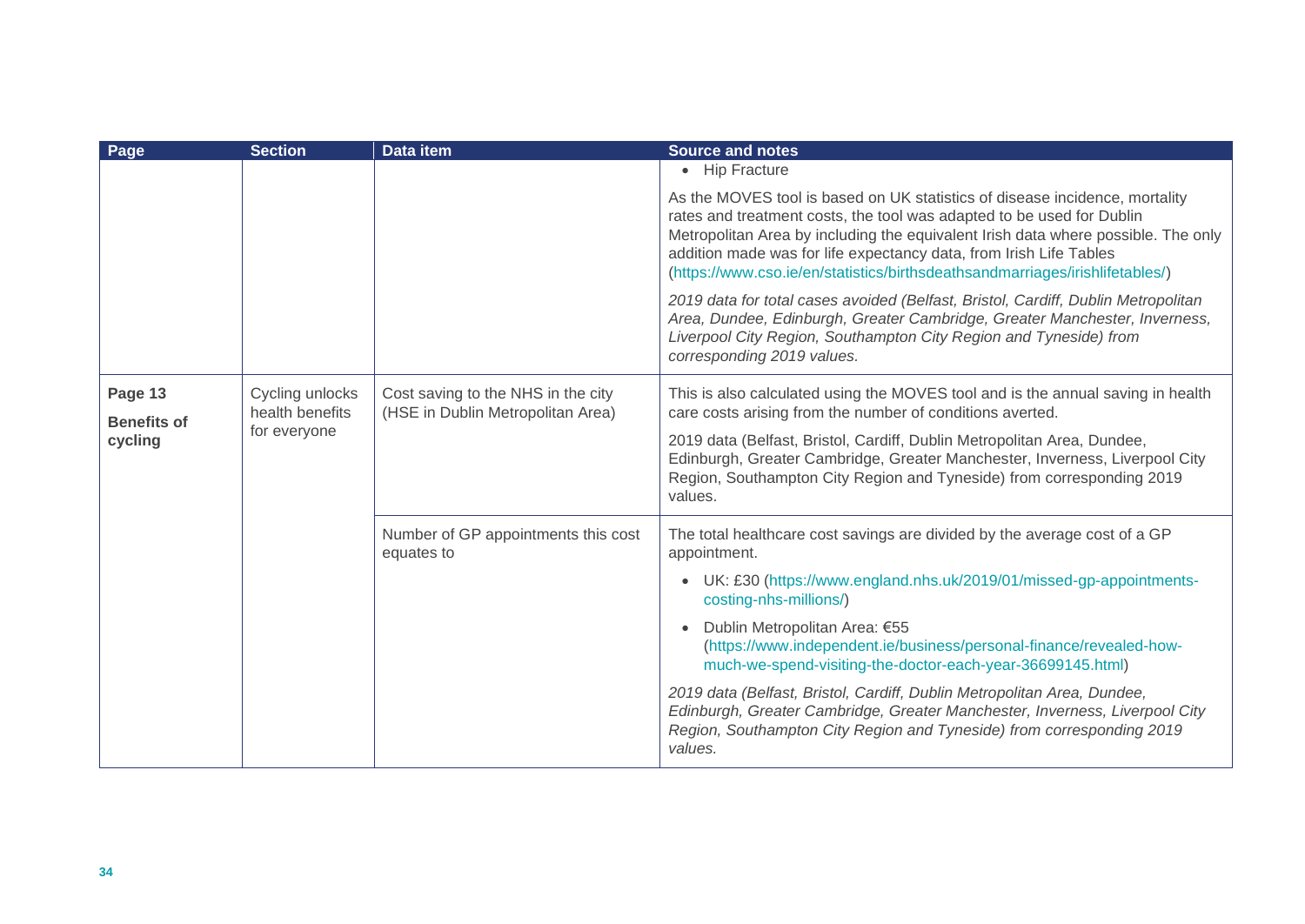| Page | <b>Section</b> | Data item                                                                                                                                                                                                                                  | <b>Source and notes</b>                                                                                                                                                                                                                                                                                                                                                                                                                                                                                                                                                                                                |
|------|----------------|--------------------------------------------------------------------------------------------------------------------------------------------------------------------------------------------------------------------------------------------|------------------------------------------------------------------------------------------------------------------------------------------------------------------------------------------------------------------------------------------------------------------------------------------------------------------------------------------------------------------------------------------------------------------------------------------------------------------------------------------------------------------------------------------------------------------------------------------------------------------------|
|      |                | Number of early deaths prevented<br>annually                                                                                                                                                                                               | This is calculated using the widely recognised World Health Organisation (WHO)<br>Health Economic Assessment Tool (HEAT). This estimates the number of<br>premature deaths prevented by specified amounts of cycling.                                                                                                                                                                                                                                                                                                                                                                                                  |
|      |                | 2019 data (Belfast, Bristol, Cardiff, Dublin Metropolitan Area, Dundee,<br>Edinburgh, Greater Cambridge, Greater Manchester, Inverness, Liverpool City<br>Region, Southampton City Region and Tyneside) from corresponding 2019<br>values. |                                                                                                                                                                                                                                                                                                                                                                                                                                                                                                                                                                                                                        |
|      |                | Value of the early deaths prevented                                                                                                                                                                                                        | This is also calculated using the WHO HEAT tool, which subsequently estimates<br>the value of the reduced mortality. This is based on contingent valuation studies<br>that test the amounts people would be prepared to pay to increase their chances<br>of survival.                                                                                                                                                                                                                                                                                                                                                  |
|      |                |                                                                                                                                                                                                                                            | The HEAT tool was not modified for an Irish context as it is based on Europe-<br>wide context and is therefore applicable to the UK and the Republic of Ireland.                                                                                                                                                                                                                                                                                                                                                                                                                                                       |
|      |                |                                                                                                                                                                                                                                            | Note that the value for HEAT is sometimes greater than the value shown at the<br>bottom of page 12 for the overall net benefit of cycling. This is because the<br>HEAT figure is a gross value including this benefit only. The net value takes into<br>account the wider range of benefits and costs associated with cycling.                                                                                                                                                                                                                                                                                         |
|      |                |                                                                                                                                                                                                                                            | 2019 data (Belfast, Bristol, Cardiff, Dublin Metropolitan Area, Dundee,<br>Edinburgh, Greater Cambridge, Greater Manchester, Inverness, Liverpool City<br>Region, Southampton City Region and Tyneside) from corresponding 2019<br>values.                                                                                                                                                                                                                                                                                                                                                                             |
|      |                | Kg of NO <sub>x</sub> and particulates (PM <sub>10</sub> and<br>PM <sub>2.5</sub> ) saved annually                                                                                                                                         | These are calculated from the distance (see page 12) and number (see below)<br>of return cycle trips that could have been driven annually. It is based on the<br>emissions that an average car would produce. The calculation considers the<br>average per trip emissions from a cold start, emissions per km at optimum<br>catalytic convertor temperature, and emissions per km arising from brake wear<br>and road abrasion, all taken from NAEI (http://naei.beis.gov.uk/data/ef-<br>transport). Diesel/petrol fleet split is factored into the calculations (NAEI in the<br>UK, EPA in Dublin Metropolitan Area). |
|      |                | 2019 data (Belfast, Bristol, Cardiff, Dublin Metropolitan Area, Dundee,<br>Edinburgh, Greater Cambridge, Greater Manchester, Inverness, Liverpool City                                                                                     |                                                                                                                                                                                                                                                                                                                                                                                                                                                                                                                                                                                                                        |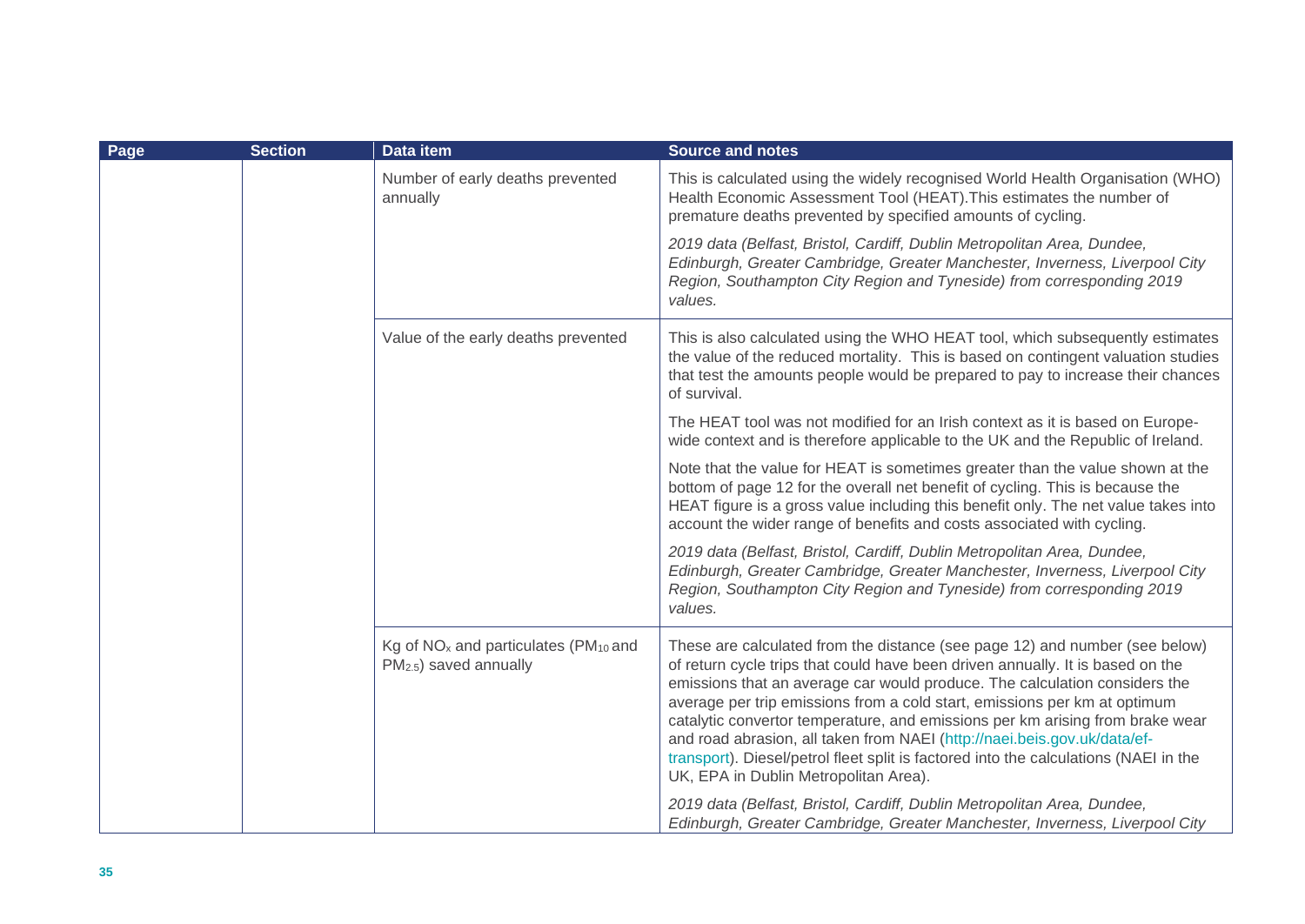| Page | <b>Section</b>                                                 | <b>Data item</b>                                                         | <b>Source and notes</b>                                                                                                                                                                                                                                                                                                                                                                                                                                                                                      |
|------|----------------------------------------------------------------|--------------------------------------------------------------------------|--------------------------------------------------------------------------------------------------------------------------------------------------------------------------------------------------------------------------------------------------------------------------------------------------------------------------------------------------------------------------------------------------------------------------------------------------------------------------------------------------------------|
|      |                                                                |                                                                          | Region, Southampton City Region and Tyneside) from corresponding 2019<br>values.                                                                                                                                                                                                                                                                                                                                                                                                                             |
|      |                                                                | Percentage of residents agreeing the<br>air is clean in their local area | The percentage of respondents answering 'strongly agree' or 'tend to agree' to<br>Q16f in the independent survey of residents.                                                                                                                                                                                                                                                                                                                                                                               |
|      |                                                                | Tonnes of greenhouse gas emissions<br>saved annually                     | Greenhouse gas emissions saved are calculated by multiplying the distance of<br>cycle trips that could have been driven (see page 12) by the quantity of $CO2$ , CH <sub>4</sub><br>and N <sub>2</sub> O that would have been emitted by an average car per distance unit<br>(expressed as CO <sub>2</sub> equivalent), as taken from the UK government greenhouse<br>gas reporting conversion factors<br>(https://www.gov.uk/government/publications/greenhouse-gas-reporting-<br>conversion-factors-2020). |
|      |                                                                |                                                                          | 2019 data (Belfast, Bristol, Cardiff, Dublin Metropolitan Area, Dundee,<br>Edinburgh, Greater Cambridge, Greater Manchester, Inverness, Liverpool City<br>Region, Southampton City Region, Tyneside and West Midlands) from<br>corresponding 2019 values.                                                                                                                                                                                                                                                    |
|      | Cycling in the<br>city helps<br>mitigate our<br>climate crisis | Equivalent number of flights to a<br>worldwide destination               | This equivalent is calculated by dividing the total greenhouse gas emissions<br>(above) by the average emissions from a single flight from the nearest airport to<br>a destination city (based on the online flight emissions calculator:<br>https://www.carbonfootprint.com/calculator.aspx).                                                                                                                                                                                                               |
|      |                                                                |                                                                          | 2019 data (Belfast, Bristol, Cardiff, Dublin Metropolitan Area, Dundee,<br>Edinburgh, Greater Cambridge, Greater Manchester, Inverness, Liverpool City<br>Region, Southampton City Region, Tyneside and West Midlands) from<br>corresponding 2019 values.                                                                                                                                                                                                                                                    |
|      |                                                                | Perth only: equivalent to the carbon<br>footprint of individuals         | This is calculated by dividing the total greenhouse gas emissions (above) by the<br>carbon footprint in CO <sub>2</sub> equivalent of an average UK citizen (CO <sub>2</sub> emissions per<br>capita). Carbon footprint includes emissions from all activities and of all<br>greenhouse gases.                                                                                                                                                                                                               |
|      |                                                                |                                                                          | For Perth the CO <sub>2</sub> emissions per capita figures are for the whole of the Perth &<br>Kinross, not the city as we have defined it for the Walking and Cycling Index.                                                                                                                                                                                                                                                                                                                                |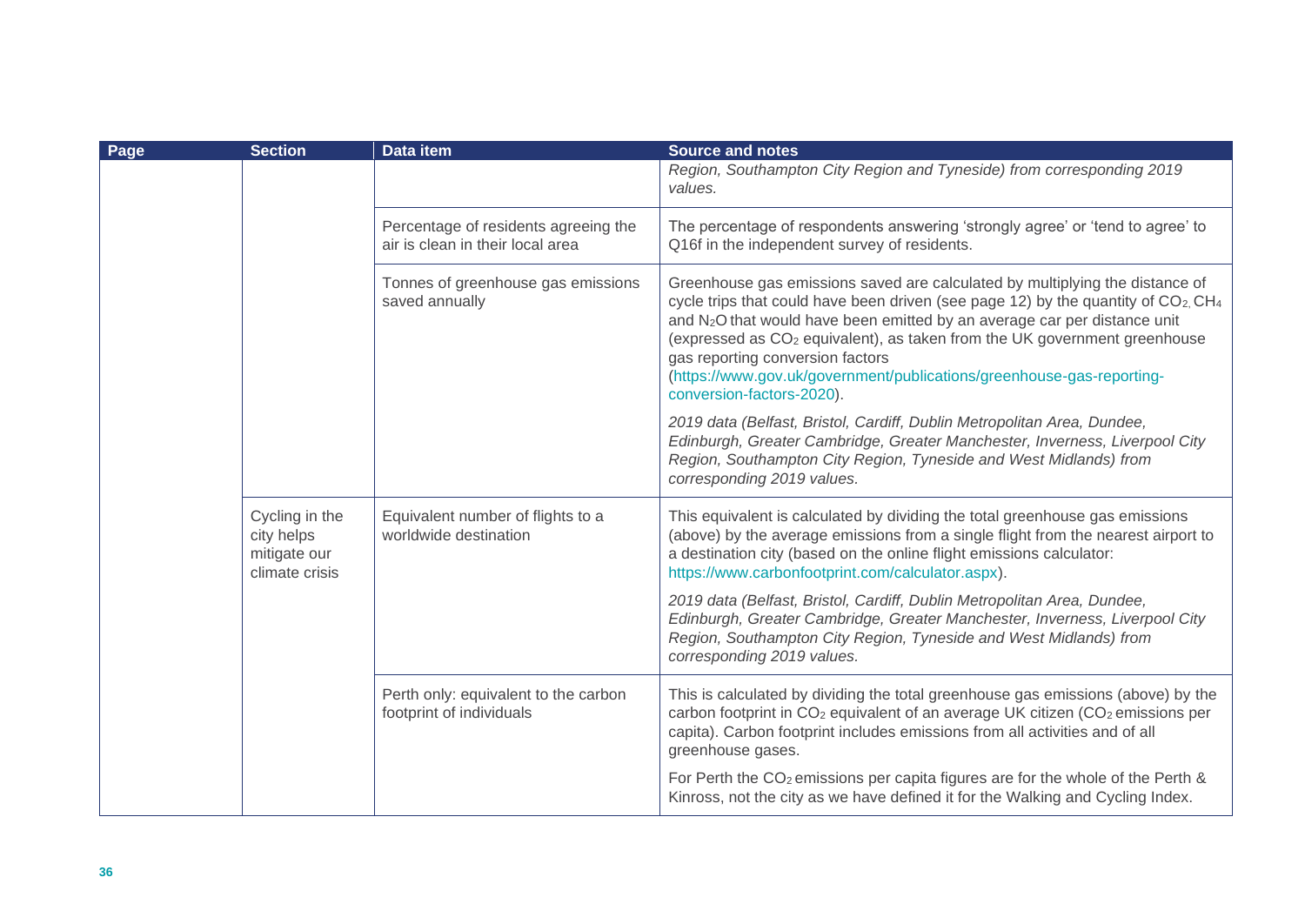| Page                               | <b>Section</b>                                          | Data item                                                                                               | <b>Source and notes</b>                                                                                                                                                                                                                                                                                                                                                                      |
|------------------------------------|---------------------------------------------------------|---------------------------------------------------------------------------------------------------------|----------------------------------------------------------------------------------------------------------------------------------------------------------------------------------------------------------------------------------------------------------------------------------------------------------------------------------------------------------------------------------------------|
|                                    |                                                         |                                                                                                         | (https://www.gov.uk/government/statistics/uk-local-authority-and-regional-<br>carbon-dioxide-emissions-national-statistics-2005-to-2019)                                                                                                                                                                                                                                                     |
|                                    |                                                         | Contextual data on transport emissions<br>over time                                                     | Repeated figures from page 11: Contextual data on transport emissions over<br>time                                                                                                                                                                                                                                                                                                           |
|                                    | Cycling keeps<br>the city moving                        | Number of return cycle trips that are<br>made daily by people that could have<br>used a car             | The number of trips cycled that could have been driven is calculated by<br>multiplying the annual trips cycled for the purposes of work, school, college or<br>university (adult) or shopping, personal business and social trips (see page 12)<br>by the proportion of cycle riders that own or have access to at least one car or<br>van (from Q1 of the independent survey of residents). |
|                                    |                                                         |                                                                                                         | The number of cycle riders was calculated by multiplying the city adult (16+)<br>population with the percentage of respondents answering, '7 days a week', '5-6<br>days a week', '2-4 days a week', 'once a week', 'once a fortnight' or 'once a<br>month' to Q2e in the independent survey of residents.                                                                                    |
|                                    |                                                         |                                                                                                         | 2019 data (Belfast, Bristol, Cardiff, Dublin Metropolitan Area, Dundee,<br>Edinburgh, Greater Cambridge, Greater Manchester, Inverness, Liverpool City<br>Region, Southampton City Region and Tyneside) from corresponding 2019<br>values and survey questions (Q1 and Q2d).                                                                                                                 |
|                                    |                                                         | Length of the traffic jam that would<br>result from these cars                                          | The number of trips that could have been made by car (above) multiplied by the<br>average length of a parking space (4.8m) to represent one car in a traffic jam for<br>every trip. The place for the end of the traffic jam was identified by using the<br>Google Maps journey planner.                                                                                                     |
|                                    |                                                         |                                                                                                         | 2019 data (Belfast, Bristol, Cardiff, Dublin Metropolitan Area, Dundee,<br>Edinburgh, Greater Cambridge, Greater Manchester, Inverness, Liverpool City<br>Region, Southampton City Region and Tyneside) from corresponding 2019<br>values.                                                                                                                                                   |
| Page 14<br><b>Walking solution</b> | <b>Residents want</b><br>more services<br>and amenities | Percentage of households located in<br>neighbourhoods of walkable density<br>(40 dwellings per hectare) | Number of households/ dwellings per hectare of city boundary was calculated.<br>This gave household density per hectare. The proportion of hectares with 40 or<br>more households against total hectarage was calculated.                                                                                                                                                                    |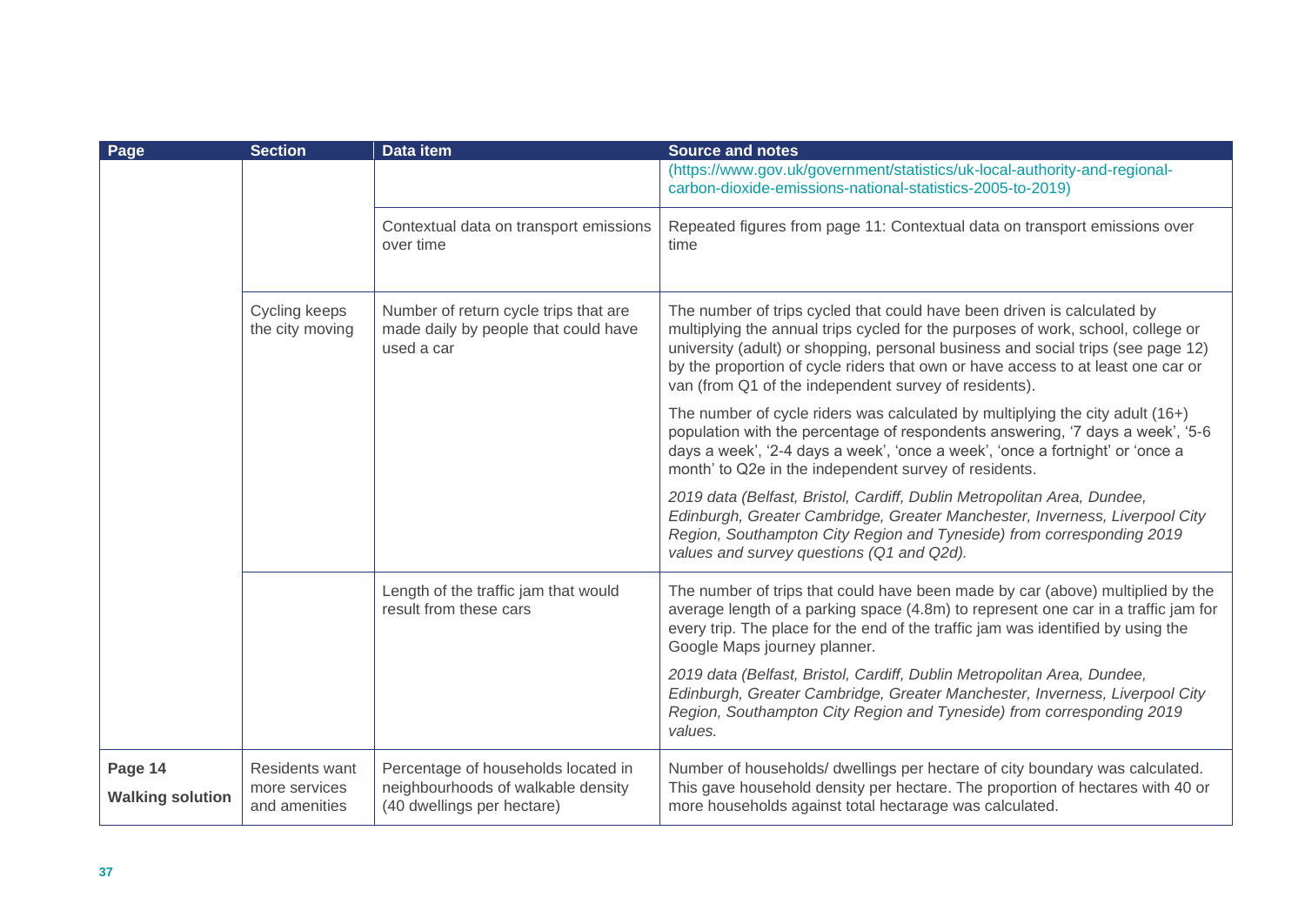| Page                                    | <b>Section</b>           | <b>Data item</b>                                                                                                          | <b>Source and notes</b>                                                                                                                                                                                                                                                                                                                                                                                                                                                                                                                                                                                         |
|-----------------------------------------|--------------------------|---------------------------------------------------------------------------------------------------------------------------|-----------------------------------------------------------------------------------------------------------------------------------------------------------------------------------------------------------------------------------------------------------------------------------------------------------------------------------------------------------------------------------------------------------------------------------------------------------------------------------------------------------------------------------------------------------------------------------------------------------------|
| What would help                         | within walking           |                                                                                                                           | Household data sources and licence numbers:                                                                                                                                                                                                                                                                                                                                                                                                                                                                                                                                                                     |
| make walking<br>and wheeling<br>better? | and wheeling<br>distance |                                                                                                                           | UK household data (except Belfast) was supplied by Digital Mapping Solutions<br>from Dotted Eyes as MarkerUp postcode unit point dataset with number of<br>households per postcode. © Crown Copyright 2021. All rights reserved. Licence<br>numbers 100019918, 100046668 (Scottish cities), 100023406 (Bristol),<br>100031673 (Cardiff), 100023205 (Cambridge), 0100022610 (Manchester),<br>100019918 (Liverpool), 100019679 (Southampton), 100019288 (Tower<br>Hamlets), 100019569 (Tyneside), 100019543 (West Midlands). Also Contains<br>National Statistics data © Crown copyright and database right 2021. |
|                                         |                          |                                                                                                                           | Belfast households from Royal Mail Postcode Address File (PAF) database and<br>the AddressList mail generation program by Arc en Ciel Ltd.                                                                                                                                                                                                                                                                                                                                                                                                                                                                      |
|                                         |                          |                                                                                                                           | Dublin Metropolitan Area household data supplied by © copyright Ordnance<br>Survey Ireland - 2021/OSi NMA 180.                                                                                                                                                                                                                                                                                                                                                                                                                                                                                                  |
|                                         |                          | Percentage of residents who would<br>find more local amenities and services<br>useful to help them walk or wheel<br>more: | The percentage of respondents answering 'very useful' or 'fairly useful' to Q11a,<br>Q11b, Q11l, Q11k in the independent survey of residents.                                                                                                                                                                                                                                                                                                                                                                                                                                                                   |
|                                         |                          | More shops and everyday services,<br>such as banks and post offices,<br>close to your home                                |                                                                                                                                                                                                                                                                                                                                                                                                                                                                                                                                                                                                                 |
|                                         |                          | More government services, such<br>as doctors surgeries and schools,<br>close to your home                                 |                                                                                                                                                                                                                                                                                                                                                                                                                                                                                                                                                                                                                 |
|                                         |                          | More parks or green spaces close<br>to your home                                                                          |                                                                                                                                                                                                                                                                                                                                                                                                                                                                                                                                                                                                                 |
|                                         |                          | More things to see and do close to<br>$\bullet$<br>your home, eg cafes or<br>entertainment venues                         |                                                                                                                                                                                                                                                                                                                                                                                                                                                                                                                                                                                                                 |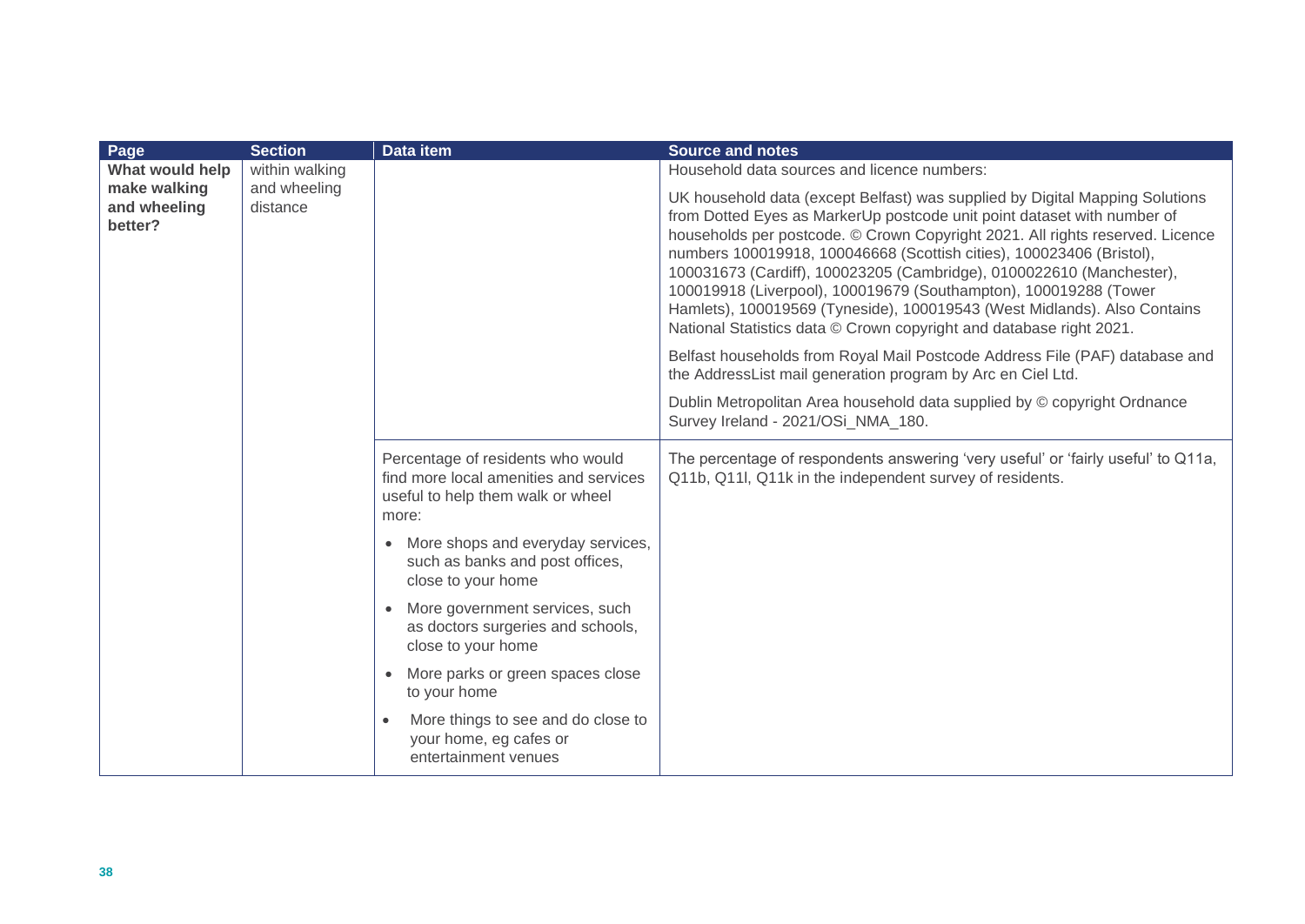| Page | <b>Section</b> | Data item                                                                                                                   | <b>Source and notes</b>                                                                                                                                                                                                                                                                     |
|------|----------------|-----------------------------------------------------------------------------------------------------------------------------|---------------------------------------------------------------------------------------------------------------------------------------------------------------------------------------------------------------------------------------------------------------------------------------------|
|      |                | Percentage of residents who agree<br>they can get to many places they need<br>to visit without having to drive              | The percentage of respondents answering 'strongly agree' or 'tend to agree' to<br>Q16c in the independent survey of residents.                                                                                                                                                              |
|      |                | Percentage of households located<br>within an 800m walk or wheel of the<br>following amenities and services:<br>• Food shop | 800m (or 400m for bus stops) walking isochrones (a map layer depicting the<br>area accessible from a point within a certain time threshold) calculated for each<br>facility within the city boundary. Households within these isochrones were then<br>identified and percentage calculated. |
|      |                | • Park or space for recreation                                                                                              | 400m and 800m isochrones were generated using © openrouteservice.org by<br>HeiGIT in QGIS.                                                                                                                                                                                                  |
|      |                | • Primary school<br>• Doctors surgery<br>• Library                                                                          | For household data sources and licences, see above under Percentage of<br>households located in neighbourhoods of walkable density (40 dwellings per<br>hectare).                                                                                                                           |
|      |                | • Post office                                                                                                               | Amenities and services:                                                                                                                                                                                                                                                                     |
|      |                | • Train station or Metro/ Tram stop                                                                                         | Food shop: Open Street Map (OSM) 'Points of Interest' point shapefile layer<br>with fclass = convenience, newsagent, supermarket and kiosk. ©                                                                                                                                               |
|      |                | • Bus stop (within 400m)                                                                                                    | OpenStreetMap contributors.                                                                                                                                                                                                                                                                 |
|      |                | • A mix of cultural and leisure<br>venues                                                                                   | Data not reported for Dundee and Liverpool City Region, because in those cases<br>significant under-reporting of shops in OSM was suspected by both the authority<br>and by Sustrans.                                                                                                       |
|      |                |                                                                                                                             | Park or space for recreation:                                                                                                                                                                                                                                                               |
|      |                |                                                                                                                             | UK cities: Ordnance Survey Open Greenspace access points<br>$\bullet$                                                                                                                                                                                                                       |
|      |                |                                                                                                                             | Belfast and Dublin Metropolitan Area: Open Street Map 'Natural' point<br>shapefile layer with fclass = allotments, cemetery, park, recreation_ground.<br>© OpenStreetMap contributors.                                                                                                      |
|      |                |                                                                                                                             | No minimum area was defined, therefore very small public greenspaces were<br>included.                                                                                                                                                                                                      |
|      |                |                                                                                                                             | <b>Primary school:</b>                                                                                                                                                                                                                                                                      |
|      |                |                                                                                                                             | • UK cities: Schools data is sourced from data.gov.uk under Open<br>Government Licence v.3.0 using Sustrans schools dataset (UK schools                                                                                                                                                     |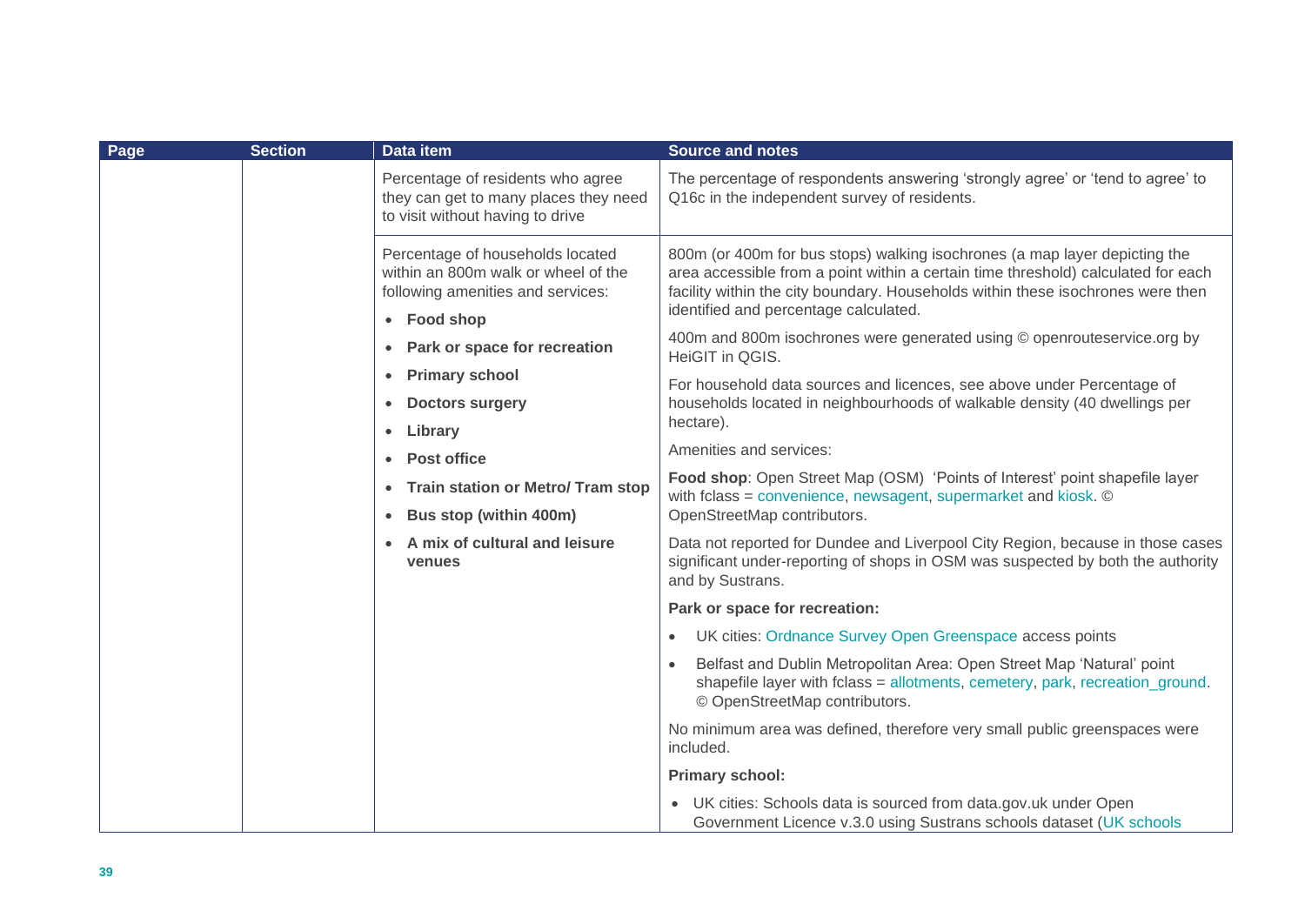| Page | <b>Section</b> | <b>Data item</b> | <b>Source and notes</b>                                                                                                                                                                                                                                                                                     |
|------|----------------|------------------|-------------------------------------------------------------------------------------------------------------------------------------------------------------------------------------------------------------------------------------------------------------------------------------------------------------|
|      |                |                  | (public view) derived from https://get-information-<br>schools.service.gov.uk/Downloads)                                                                                                                                                                                                                    |
|      |                |                  | • Dublin Metropolitan Area: schools' data is sourced from data.gov.ie under<br>Creative Commons Attribution 4 International (CC BY 4.0)<br>(https://data.gov.ie/dataset/primary-schools)                                                                                                                    |
|      |                |                  | <b>Doctors surgery:</b>                                                                                                                                                                                                                                                                                     |
|      |                |                  | • England and Wales: Healthcare data sourced from NHS Digital under Open<br>Government Licence (OGL). NHS GP Practices "epraccur" dataset<br>(https://digital.nhs.uk/services/organisation-data-service/file-downloads/gp-<br>and-gp-practice-related-data)                                                 |
|      |                |                  | • Scottish cities: Healthcare data sourced from © copyright Public Heath<br>Scotland under Open Government. List of general practices (GP surgeries)<br>in Scotland with practice addresses dataset<br>(https://www.isdscotland.org/Health-topics/General-practice/Workforce-and-<br>practice-populations/) |
|      |                |                  | Belfast: Healthcare data sourced from Business Services Organisation under<br>Open Government Licence (OGL). Northern Ireland Practice List (MS Excel)<br>(https://hscbusiness.hscni.net/services/1816.htm)                                                                                                 |
|      |                |                  | • Dublin Metropolitan Area: Open Street Map 'Points of Interest' point shapefile<br>layer with fclass = doctors. © OpenStreetMap contributors.                                                                                                                                                              |
|      |                |                  | Libraries:                                                                                                                                                                                                                                                                                                  |
|      |                |                  | Open Street Map 'Points of Interest' point shapefile layer with fclass =<br>$\bullet$<br>library. © OpenStreetMap contributors.                                                                                                                                                                             |
|      |                |                  | Data not reported for Cardiff, Dublin Metropolitan Area, Dundee, Greater<br>Cambridge, Greater Manchester, Liverpool City Region, Southampton City<br>Region, Stirling and Tyneside, where significant under-reporting of libraries is<br>suspected on Open Street Map (<75%).                              |
|      |                |                  | Post office:                                                                                                                                                                                                                                                                                                |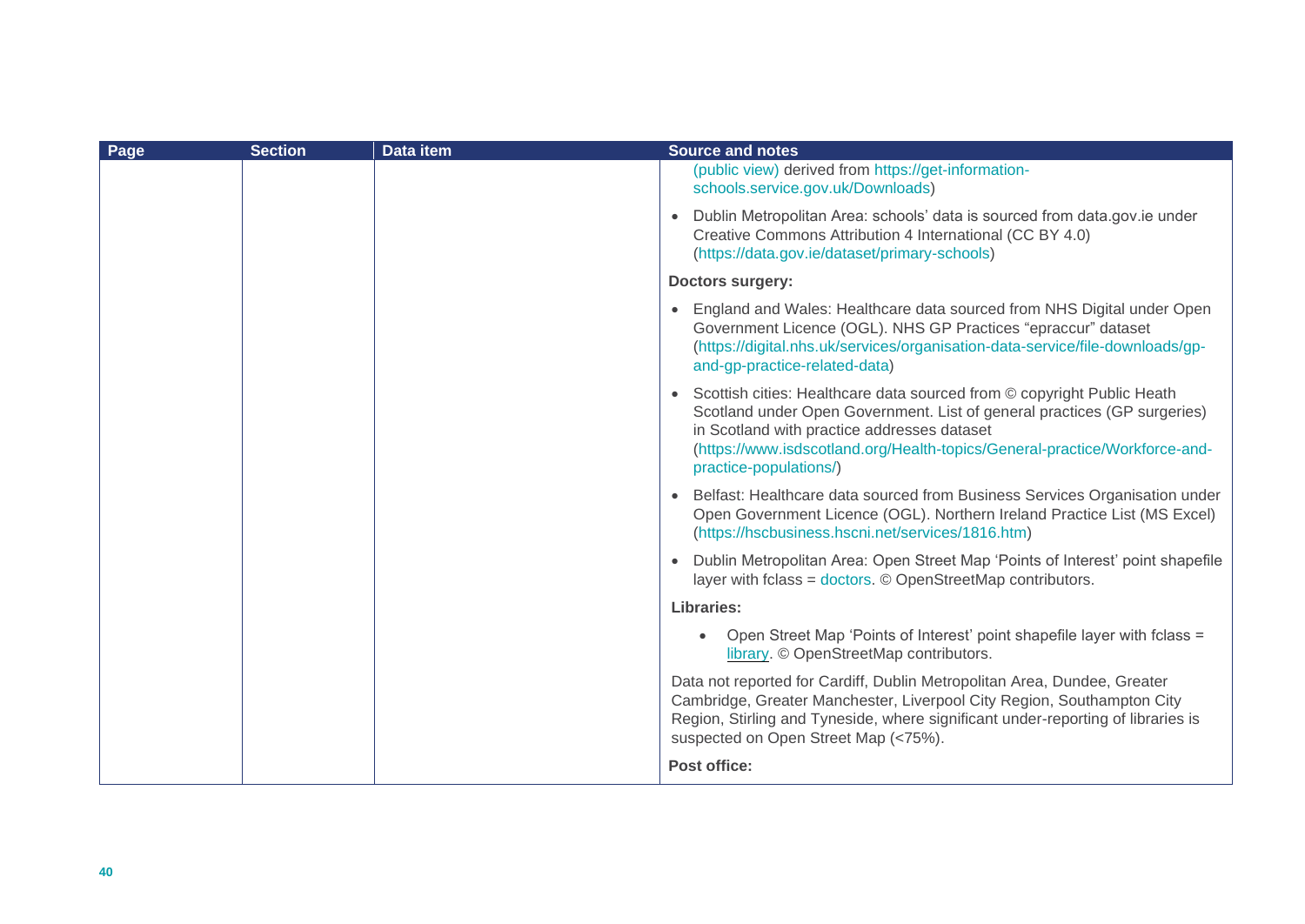| Page | <b>Section</b> | Data item | <b>Source and notes</b>                                                                                                                                                                                                                                                                                                                                                                                                                         |
|------|----------------|-----------|-------------------------------------------------------------------------------------------------------------------------------------------------------------------------------------------------------------------------------------------------------------------------------------------------------------------------------------------------------------------------------------------------------------------------------------------------|
|      |                |           | • UK cities: Post Office Ltd. Contains public sector information licensed under<br>the Open Government Licence v3.0. UK Post Office Branch List 2020<br>(https://osm.mathmos.net/postoffice/data/)                                                                                                                                                                                                                                              |
|      |                |           | • Dublin Metropolitan Area: Open Street Map 'Points of Interest' point shapefile<br>layer with fclass = post office. © OpenStreetMap contributors.                                                                                                                                                                                                                                                                                              |
|      |                |           | <b>Bus stop:</b>                                                                                                                                                                                                                                                                                                                                                                                                                                |
|      |                |           | • UK cities and Dublin Metropolitan Area: Bus Stop data is sourced from<br>National Public Transport Access Nodes (NaPTAN) under Open Government<br>Licence v.3.0. National dataset (https://data.gov.uk/dataset/ff93ffc1-6656-<br>47d8-9155-85ea0b8f2251/national-public-transport-access-nodes-naptan)<br>(https://data.gov.ie/dataset/2017-national-public-transport-access-nodes-<br>naptan/resource/db6d3f5b-bc1f-48fd-9afa-2f2db339d24e). |
|      |                |           | • Belfast: OpenDataNI Translink Bus Stop List under Open Government<br>Licence v.3.0 (https://www.opendatani.gov.uk/dataset/translink-bus-stop-<br>list/resource/846c8d1c-a0bc-48ab-aed5-cc53f5c7953e?inner span=True)                                                                                                                                                                                                                          |
|      |                |           | Railway station and metro/ tram stops (where relevant):                                                                                                                                                                                                                                                                                                                                                                                         |
|      |                |           | • UK cities (except Belfast): train station data is sourced from National Public<br>Transport Access Nodes (NaPTAN) under Open Government Licence v.3.0.<br>National dataset (https://data.gov.uk/dataset/ff93ffc1-6656-47d8-9155-<br>85ea0b8f2251/national-public-transport-access-nodes-naptan)                                                                                                                                               |
|      |                |           | • Belfast and Dublin Metropolitan Area: Open Street Map 'Transport' point<br>shapefile layer with fclass = railway halt, railway station. © OpenStreetMap<br>contributors.                                                                                                                                                                                                                                                                      |
|      |                |           | <b>Cultural and leisure venues:</b>                                                                                                                                                                                                                                                                                                                                                                                                             |
|      |                |           | Open Street Map 'Points of Interest' point shapefile layer with fclass = arts<br>centre, bar, café, cinema, department store, fast food, food court, ice rink, mall,<br>museum, nightclub, pub, restaurant, sports centre, stadium, swimming pool,<br>theatre, theme park, zoo. © OpenStreetMap contributors.                                                                                                                                   |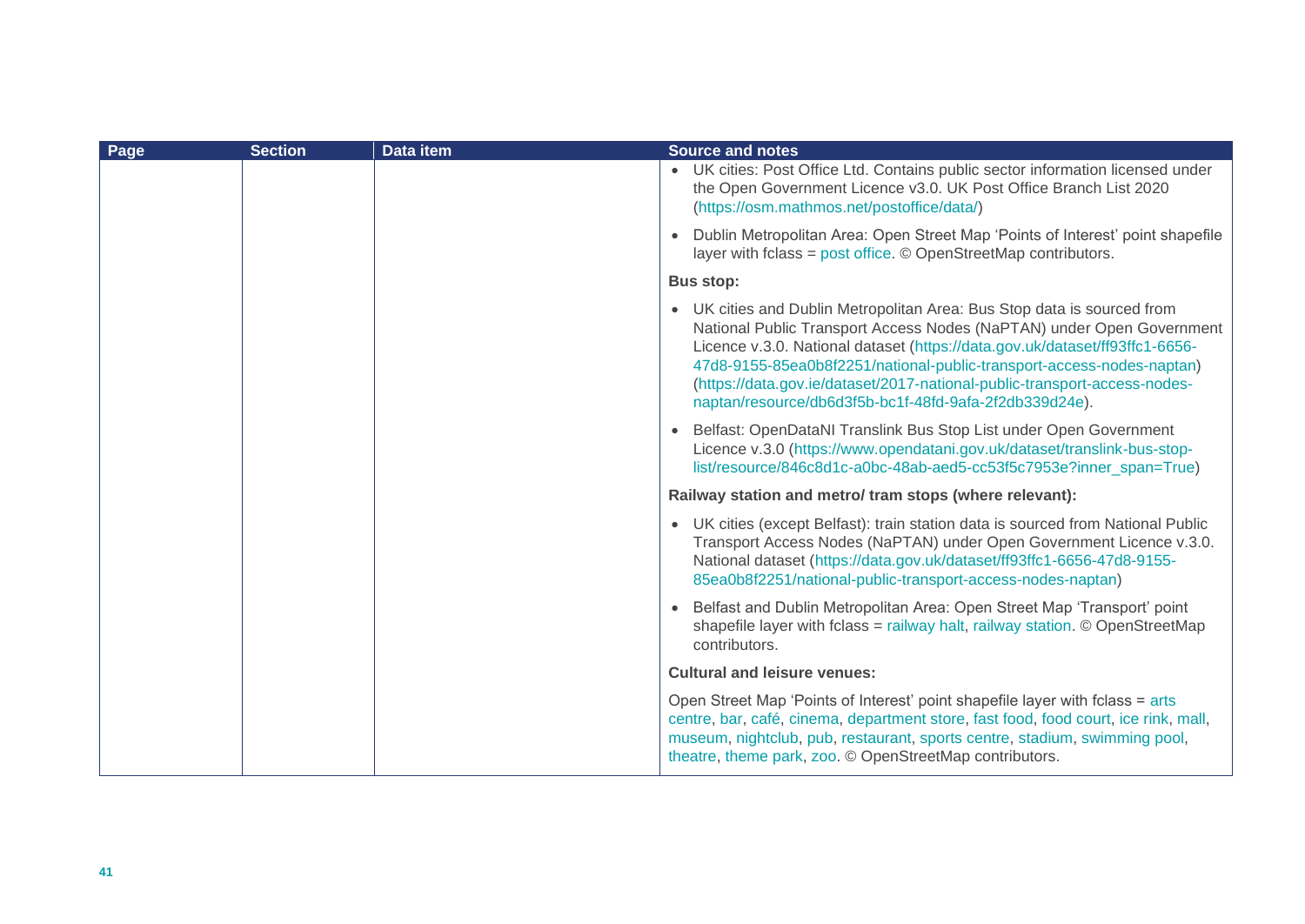| Page                                   | <b>Section</b>                          | Data item                                                                                                                                                                                                                                                     | <b>Source and notes</b>                                                                                                                                                                                                                                                                                                                                                                  |
|----------------------------------------|-----------------------------------------|---------------------------------------------------------------------------------------------------------------------------------------------------------------------------------------------------------------------------------------------------------------|------------------------------------------------------------------------------------------------------------------------------------------------------------------------------------------------------------------------------------------------------------------------------------------------------------------------------------------------------------------------------------------|
| Page 15<br><b>Walking</b><br>solutions | <b>Residents want</b><br>better streets | Percentage of residents who would<br>find the following changes helpful to<br>walk or wheel more:                                                                                                                                                             | The percentage of respondents answering 'very useful' or 'fairly useful' to Q11h,<br>Q11i, Q11j, Q11g, Q11f, Q11c in the independent survey of residents.                                                                                                                                                                                                                                |
|                                        |                                         | Wider pavements<br>$\bullet$                                                                                                                                                                                                                                  |                                                                                                                                                                                                                                                                                                                                                                                          |
|                                        |                                         | • More frequent road crossings, with<br>reduced wait times                                                                                                                                                                                                    |                                                                                                                                                                                                                                                                                                                                                                                          |
|                                        |                                         | • Nicer places along streets to stop<br>and rest, eg more benches, trees<br>and shelters                                                                                                                                                                      |                                                                                                                                                                                                                                                                                                                                                                                          |
|                                        |                                         | Better accessibility, eg level<br>$\bullet$<br>surfaces, dropped kerbs at<br>crossing points, fewer obstructions                                                                                                                                              |                                                                                                                                                                                                                                                                                                                                                                                          |
|                                        |                                         | Fewer cars parked on the<br>$\bullet$<br>pavement                                                                                                                                                                                                             |                                                                                                                                                                                                                                                                                                                                                                                          |
|                                        |                                         | Less fear of crime or antisocial<br>behaviour in your area                                                                                                                                                                                                    |                                                                                                                                                                                                                                                                                                                                                                                          |
|                                        |                                         | Percentage of:<br>• A and B roads (National and<br>Regional for Dublin Metropolitan<br>Area) with pavement widths greater<br>than 3m<br>C and unclassified roads (minor for<br>$\bullet$<br>Dublin Metropolitan Area) with<br>pavement widths greater than 2m | Pavement widths are calculated from frontage to kerb. These have been<br>calculated without any obstructions, but we acknowledge 'obstructions' will occur<br>in varying degrees of permanence and legitimacy, from street furniture like bus<br>shelters, benches, trees, litter bins and lamp posts, to other obstacles like<br>parked cars, roadworks, wheelie bins or fallen leaves. |
|                                        |                                         |                                                                                                                                                                                                                                                               | Pavement data from OS MasterMap ('path' and 'roadside'). Calculated where<br>these are 2m+ or 3m+ in width. Identify road network for city. Calculate where<br>road network is alongside 2m+ or 3m+ pavements. Calculate the total length of<br>these roads. Calculate percentage of roads alongside 2m+ or 3m+ wide<br>pavements in comparison to total road network length.            |
|                                        |                                         |                                                                                                                                                                                                                                                               | • UK cities' road network: Ordnance Survey Open Roads data © Crown<br>copyright and database right 2021. A and B Roads (A Road and B Road<br>classifications) and C and Unclassified Roads (Unclassified, Classified<br>Unnumbered and Unknown classifications).                                                                                                                         |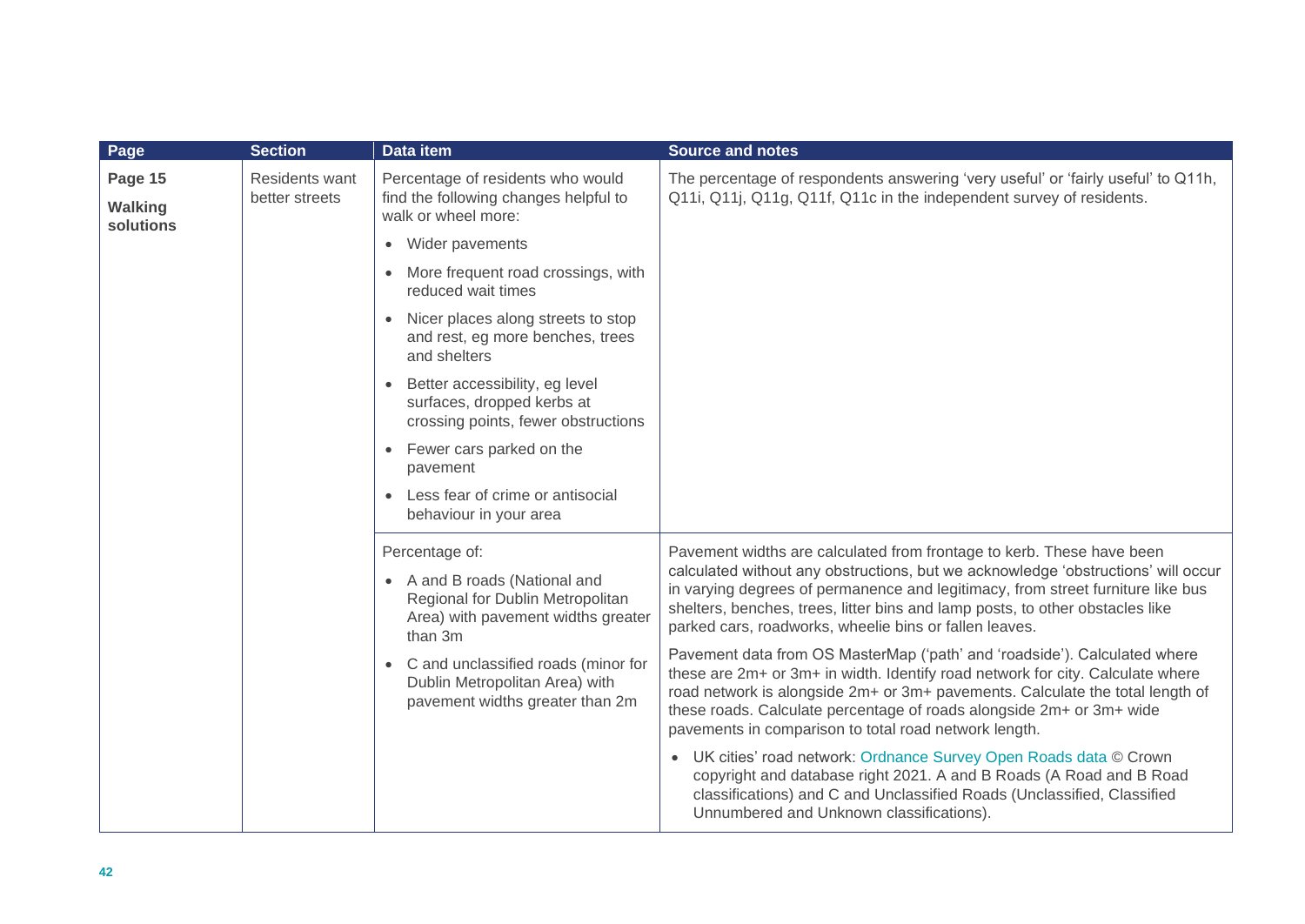| Page | <b>Section</b> | <b>Data item</b>                                                                                      | <b>Source and notes</b>                                                                                                                                                                                                                                                                                                                                                                                                                    |
|------|----------------|-------------------------------------------------------------------------------------------------------|--------------------------------------------------------------------------------------------------------------------------------------------------------------------------------------------------------------------------------------------------------------------------------------------------------------------------------------------------------------------------------------------------------------------------------------------|
|      |                |                                                                                                       | • Dublin Metropolitan Area: Open Street Map 'Roads' line shapefile layer with<br>fclass = primary, primary_link, secondary, secondary_link (to represent A<br>and B roads) or residential, tertiary, tertiary_link, unclassified (to represent C<br>and unclassified roads). © OpenStreetMap contributors.                                                                                                                                 |
|      |                |                                                                                                       | • English cities and Cardiff: Pavement widths are calculated using OS<br>Mastermap Topographic data © crown copyright and database rights 2021.<br>Licence number 100019918, 100046668 (Scottish cities), 100023406<br>(Bristol), 100031673 (Cardiff), 100023205 (Cambridge), 0100022610<br>(Manchester), 100019918 (Liverpool), 100019679 (Southampton),<br>100019288 (Tower Hamlets), 100019569 (Tyneside), 100019543 (West<br>Midlands) |
|      |                |                                                                                                       | • Scottish cities: Pavement widths calculated using OS Mastermap<br>Topographic data © crown copyright and database rights 2021 OS<br>100046668. This product contains data created and maintained by Scottish<br><b>Local Government</b>                                                                                                                                                                                                  |
|      |                |                                                                                                       | • Dublin Metropolitan Area: Pavement widths calculated using OS Mastermap<br>Topographic data © Copyright Ordnance Survey Ireland -<br>2021/OSi NMA 180                                                                                                                                                                                                                                                                                    |
|      |                |                                                                                                       | Belfast: Pavement widths were not calculated, as data sources were not<br>available                                                                                                                                                                                                                                                                                                                                                        |
|      |                | Percentage of all roads making up<br>junctions that do not have a red or<br>green man for pedestrians | For all roads that make up junctions within the city boundary, where flow of<br>vehicles is controlled by traffic signals. Each junction arm in the city is counted<br>as either having a pedestrian phase or not.                                                                                                                                                                                                                         |
|      |                |                                                                                                       | Excludes motorway junctions and 'mid-block' signals which only exist to manage<br>the interaction between vehicles and footway traffic.                                                                                                                                                                                                                                                                                                    |
|      |                |                                                                                                       | Data supplied by partner authorities.                                                                                                                                                                                                                                                                                                                                                                                                      |
|      |                |                                                                                                       | • The following cities supplied data: Aberdeen, Belfast, Dublin Metropolitan<br>Area, Dundee, Edinburgh, Glasgow, Greater Cambridge, Inverness,<br>Liverpool City Region, Perth, Southampton City Region, Stirling and Tower<br>Hamlets.                                                                                                                                                                                                   |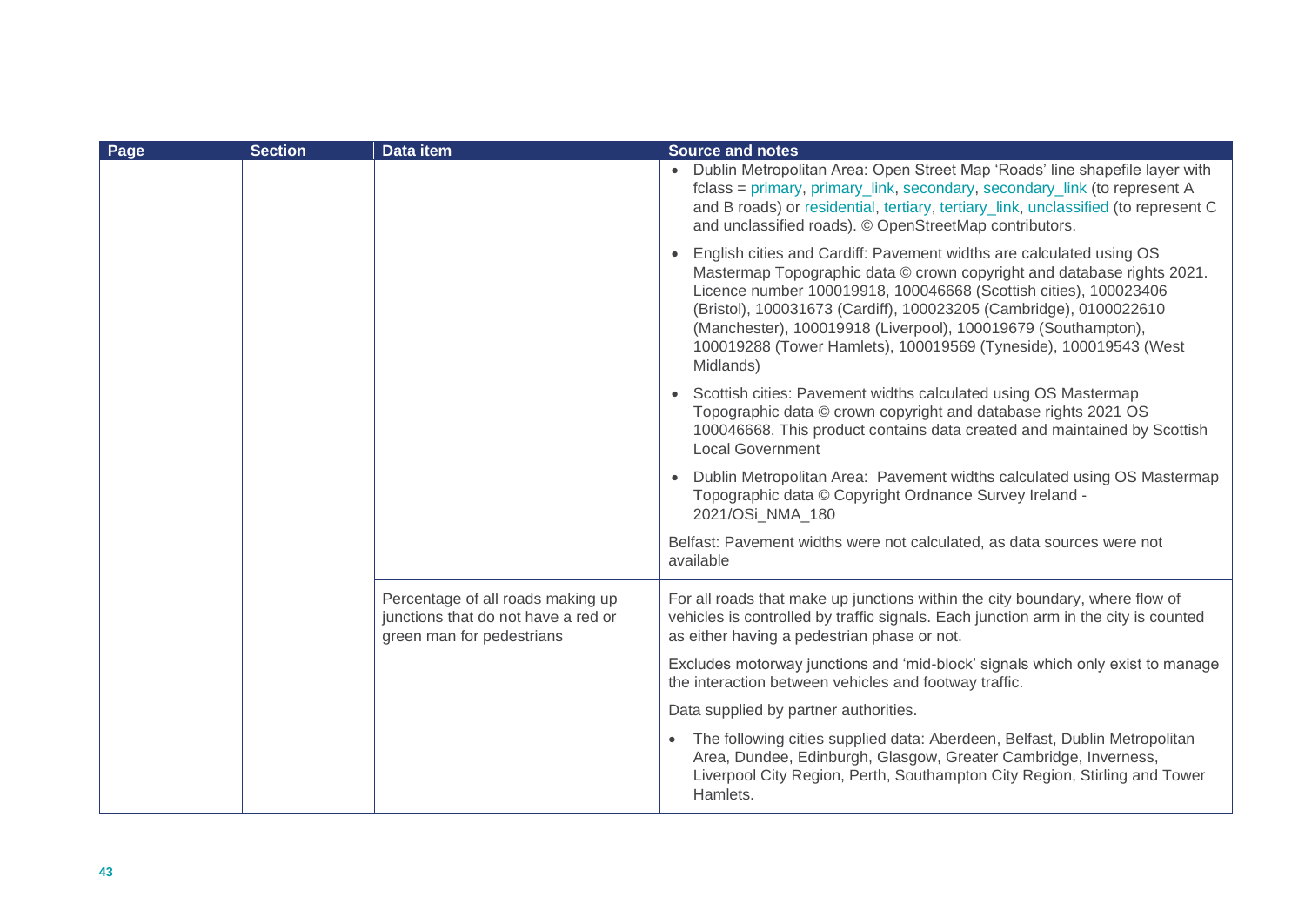| Page                              | <b>Section</b>              | Data item                                                                                                                                                                  | <b>Source and notes</b>                                                                                                                                                                                                                                                                                                                   |
|-----------------------------------|-----------------------------|----------------------------------------------------------------------------------------------------------------------------------------------------------------------------|-------------------------------------------------------------------------------------------------------------------------------------------------------------------------------------------------------------------------------------------------------------------------------------------------------------------------------------------|
|                                   |                             |                                                                                                                                                                            | • The following cities did not supply data: Bristol, Cardiff, Greater Manchester,<br>Tyneside and West Midlands.                                                                                                                                                                                                                          |
|                                   |                             |                                                                                                                                                                            | Edinburgh City Council prefer to count arms with a 2-stage crossing as 2 rather<br>than 1. When comparing with other cities, it should be noted that this may make<br>a small difference to the percentage of junction arms without a pedestrian phase.                                                                                   |
|                                   |                             | Percentage of residents who agree<br>that more measures to reduce crime<br>and antisocial behaviour on the street<br>or in public spaces would improve their<br>local area | The percentage of respondents answering 'strongly agree' or 'tend to agree' to<br>Q17e in the independent survey of residents.                                                                                                                                                                                                            |
|                                   |                             | Story from a city resident                                                                                                                                                 | Case studies from local city residents were sourced from local contacts.                                                                                                                                                                                                                                                                  |
| Page 16<br><b>Cycling</b>         | Many city<br>residents want | Percentage of residents who see<br>themselves as someone who:                                                                                                              | The percentage of respondents giving these answers to Q13 in the independent<br>survey of residents.                                                                                                                                                                                                                                      |
| solutions                         | to cycle                    | regularly cycles,<br>$\bullet$                                                                                                                                             | 2019 data (Belfast, Bristol, Cardiff, Dublin Metropolitan Area, Dundee,<br>Edinburgh, Greater Cambridge, Greater Manchester, Inverness, Liverpool City                                                                                                                                                                                    |
| <b>What would</b><br>make cycling |                             | occasionally cycles,<br>$\bullet$                                                                                                                                          | Region, Southampton City Region and Tyneside) from corresponding 2019                                                                                                                                                                                                                                                                     |
| better?                           |                             | are new or returning to cycling,<br>٠<br>do not cycle but would like to,                                                                                                   | survey question (Q8).                                                                                                                                                                                                                                                                                                                     |
|                                   |                             | do not cycle and do not want<br>to.                                                                                                                                        |                                                                                                                                                                                                                                                                                                                                           |
|                                   |                             | Proportion of residents who said they<br>'do not cycle but would like to' for:<br>women<br>$\bullet$                                                                       | The percentage of respondents of these specific gender, ethnicity and disability<br>demographic groups (Q25, Q28, Q34) answering 'do not cycle but would like to',<br>to Q13 in the independent survey of residents.                                                                                                                      |
|                                   |                             | ethnic minority<br>$\bullet$<br>disability<br>$\bullet$                                                                                                                    | 2019 data (Belfast, Bristol, Cardiff, Dublin Metropolitan Area, Dundee,<br>Edinburgh, Greater Cambridge, Greater Manchester, Inverness, Liverpool City<br>Region, Southampton City Region and Tyneside) from corresponding 2019<br>demographic survey questions (Q23, Q26 and Q30) answering 'does not cycle<br>but would like to' to Q8. |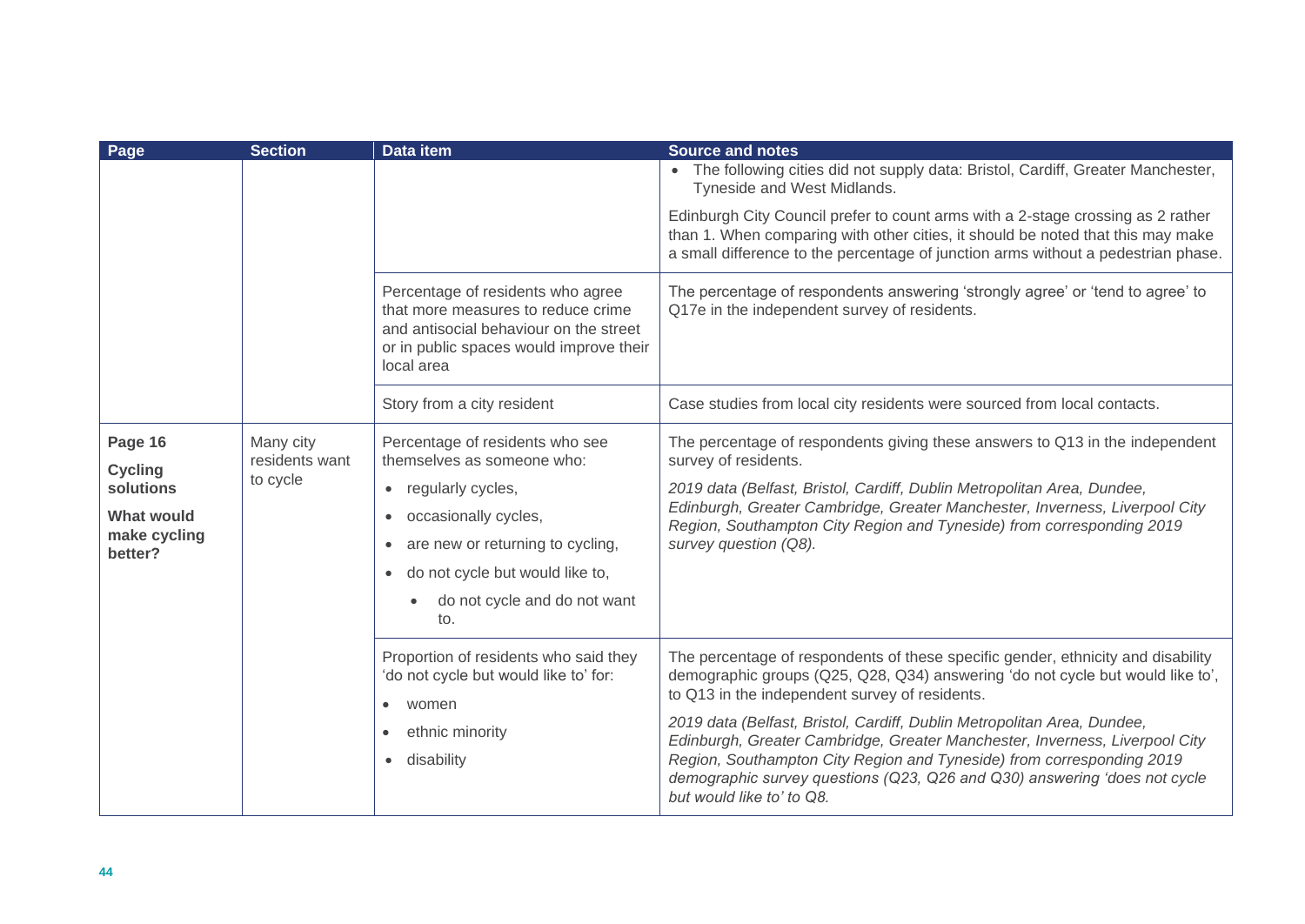| Page | <b>Section</b>                    | <b>Data item</b>                                                                                              | <b>Source and notes</b>                                                                                                                                                                                                                                                                     |
|------|-----------------------------------|---------------------------------------------------------------------------------------------------------------|---------------------------------------------------------------------------------------------------------------------------------------------------------------------------------------------------------------------------------------------------------------------------------------------|
|      | <b>Residents want</b><br>improved | Percentage of residents who would be<br>helped to cycle more by better                                        | The percentage of respondents answering 'very useful' or 'fairly useful' to Q12b,<br>Q12a, Q12c, Q12m in the independent survey of residents.                                                                                                                                               |
|      | cycling<br>infrastructure         | facilities:<br>more traffic-free cycle routes away<br>from roads, eg through parks or<br>along waterways      | 2019 data (Belfast, Bristol, Cardiff, Dublin Metropolitan Area, Dundee,<br>Edinburgh, Greater Cambridge, Greater Manchester, Inverness, Liverpool City<br>Region, Southampton City Region and Tyneside) from corresponding 2019<br>survey questions (Q10b, Q10a, Q10c, Q10l).               |
|      |                                   | more cycle tracks along roads<br>$\bullet$<br>which are physically separated<br>from traffic and pedestrians, |                                                                                                                                                                                                                                                                                             |
|      |                                   | more signposted local cycle routes<br>$\bullet$<br>along quieter streets where there<br>is less traffic,      |                                                                                                                                                                                                                                                                                             |
|      |                                   | better links with public transport,<br>(eg secure cycle parking at train<br>stations)                         |                                                                                                                                                                                                                                                                                             |
|      |                                   | Length of traffic-free cycle routes away<br>from the road                                                     | Data supplied by partner authorities.<br>2019 data for those who supplied data for Bike Life 2019 (Belfast, Bristol,<br>Cardiff, Dublin Metropolitan Area, Dundee, Edinburgh, Greater Cambridge,<br>Greater Manchester, Inverness, Southampton City Region, Tower Hamlets and<br>Tyneside). |
|      |                                   | Length of cycle routes physically<br>separated from traffic and pedestrians                                   | Data supplied by partner authorities.<br>2019 data for those who supplied data for Bike Life 2019 (Belfast, Bristol,<br>Cardiff, Dublin Metropolitan Area, Dundee, Edinburgh, Greater Cambridge,<br>Greater Manchester, Inverness, Southampton City Region, Tower Hamlets and<br>Tyneside). |
|      |                                   | Length of signposted cycle routes on<br>quieter streets                                                       | Data supplied by partner authorities.<br>This was an optional cycle routes category.                                                                                                                                                                                                        |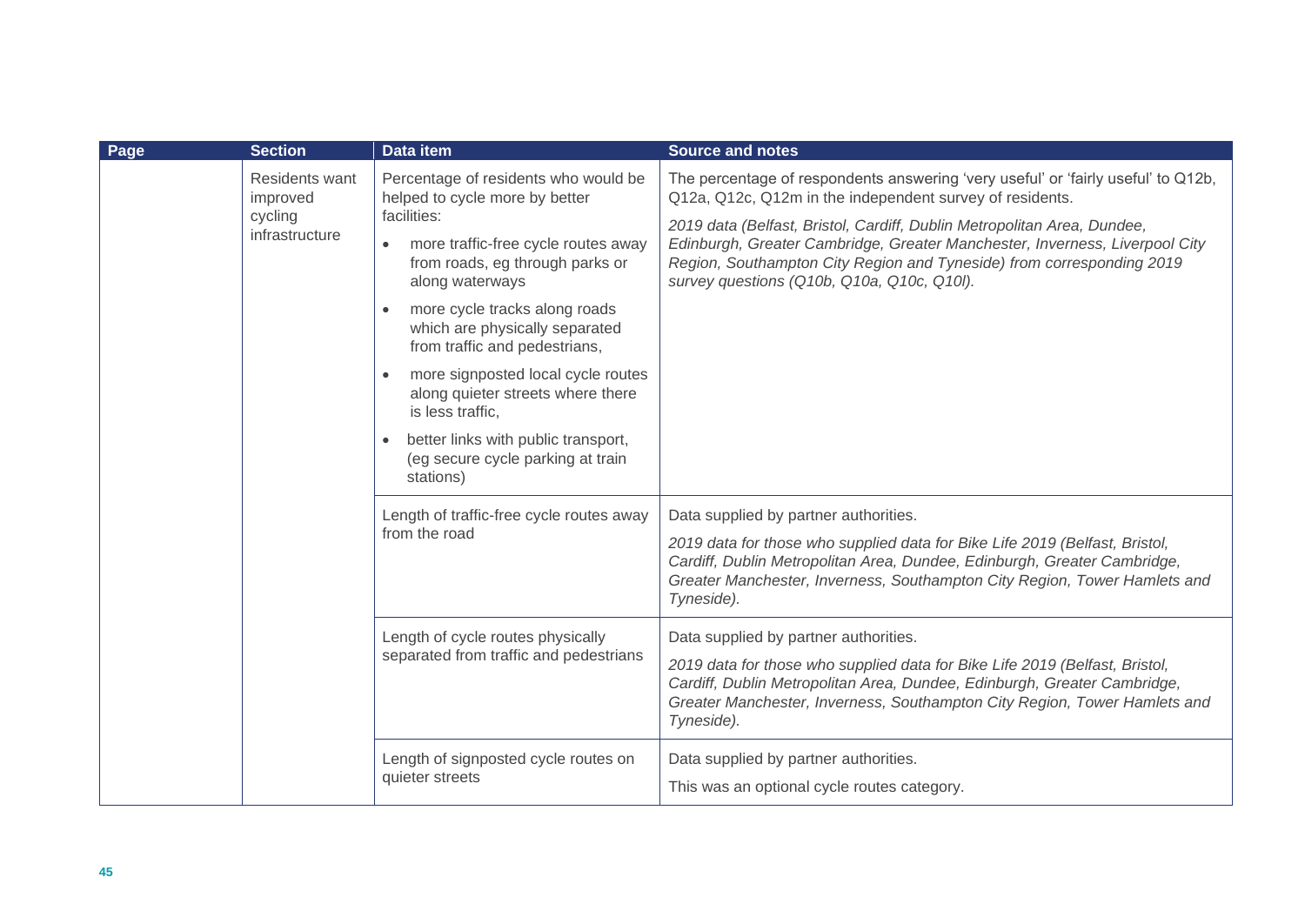| Page | <b>Section</b> | Data item                                                                                                                | <b>Source and notes</b>                                                                                                                                                                                                                                                    |
|------|----------------|--------------------------------------------------------------------------------------------------------------------------|----------------------------------------------------------------------------------------------------------------------------------------------------------------------------------------------------------------------------------------------------------------------------|
|      |                |                                                                                                                          | The following cities supplied data: Cardiff, Dublin Metropolitan Area,<br>Edinburgh, Glasgow, Greater Manchester, Inverness, Liverpool City Region,<br>Perth, Southampton City Region, Stirling, Tower Hamlets and Tyneside.                                               |
|      |                |                                                                                                                          | The following cities did not supply data: Aberdeen, Belfast, Bristol, Dundee,<br>$\bullet$<br>Greater Cambridge and West Midlands.                                                                                                                                         |
|      |                |                                                                                                                          | 2019 data for those who supplied data for Bike Life 2019 (Cardiff, Edinburgh,<br>Greater Manchester, Inverness, Tower Hamlets and Tyneside).                                                                                                                               |
|      |                | Dublin Metropolitan Area only: Length<br>of cycle tracks level with the footpath<br>distinguished by a different surface | This route category is unique to Dublin Metropolitan Area, and data was supplied<br>by the partner authority.                                                                                                                                                              |
|      |                | Percentage of households within 125m<br>of these routes                                                                  | Calculated by Sustrans based on data provided by partner authorities for each<br>city.                                                                                                                                                                                     |
|      |                |                                                                                                                          | For Cardiff, Dublin Metropolitan Area, Edinburgh, Glasgow, Greater<br>Manchester, Inverness, Liverpool City Region, Perth, Southampton City<br>Region, Stirling, Tower Hamlets and Tyneside this figure is based on the<br>following routes:                               |
|      |                |                                                                                                                          | o cycle tracks physically separated from traffic and pedestrians                                                                                                                                                                                                           |
|      |                |                                                                                                                          | traffic free cycle routes away from the road<br>$\circ$                                                                                                                                                                                                                    |
|      |                |                                                                                                                          | signposted cycle routes along quieter streets<br>$\circ$                                                                                                                                                                                                                   |
|      |                |                                                                                                                          | • For Aberdeen, Belfast, Bristol, Dundee, Greater Cambridge and West<br>Midlands the optional 'signposted cycle routes along quieter streets category'<br>was not collected) so this figure is based on the following routes:                                              |
|      |                |                                                                                                                          | o cycle tracks physically separated from traffic and pedestrians                                                                                                                                                                                                           |
|      |                |                                                                                                                          | $\circ$ traffic free cycle routes away from the road                                                                                                                                                                                                                       |
|      |                |                                                                                                                          | For each city, this was calculated using the route types above and postcode data<br>(from March 2021). For household data sources and licences, see page 14<br>under Percentage of households located in neighbourhoods of walkable density<br>(40 dwellings per hectare). |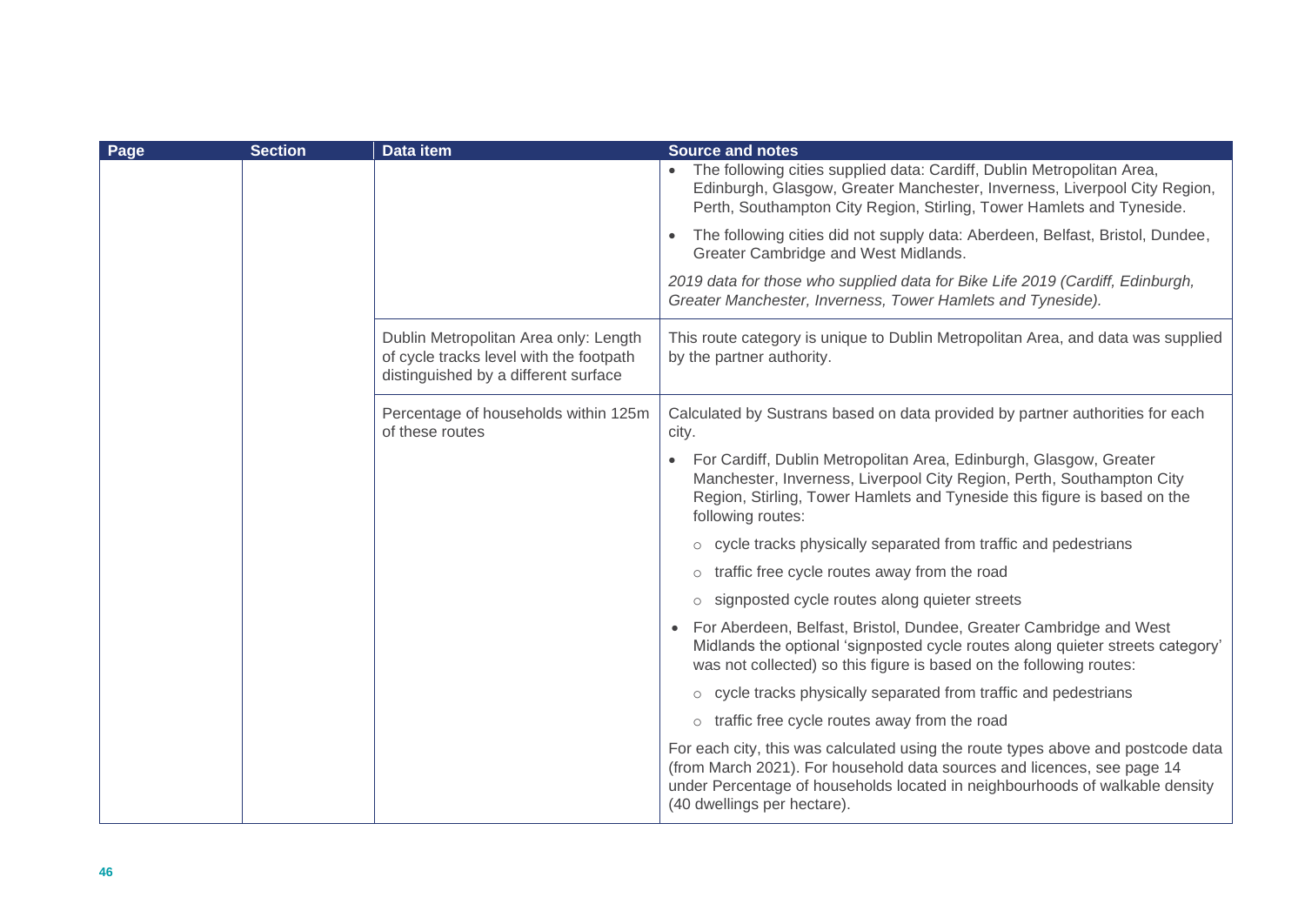| Page                                   | <b>Section</b>                             | <b>Data item</b>                                                                                                                                               | <b>Source and notes</b>                                                                                                                                                                                                                                                                                                                                                                                                             |
|----------------------------------------|--------------------------------------------|----------------------------------------------------------------------------------------------------------------------------------------------------------------|-------------------------------------------------------------------------------------------------------------------------------------------------------------------------------------------------------------------------------------------------------------------------------------------------------------------------------------------------------------------------------------------------------------------------------------|
|                                        |                                            | Number of cycle parking spaces at -<br>railway and bus stations                                                                                                | Data supplied by partner authorities.                                                                                                                                                                                                                                                                                                                                                                                               |
|                                        |                                            |                                                                                                                                                                | Number of publicly accessible and free to use cycle parking spaces at railway<br>and bus stations presented alongside the total number of stations.                                                                                                                                                                                                                                                                                 |
|                                        |                                            |                                                                                                                                                                | Some cities also included other public transport stations in the number of cycle<br>parking spaces and number of stations at railway stations:                                                                                                                                                                                                                                                                                      |
|                                        |                                            |                                                                                                                                                                | Liverpool City Region include cycle parking at ferry stations<br>$\bullet$                                                                                                                                                                                                                                                                                                                                                          |
|                                        |                                            |                                                                                                                                                                | Glasgow includes subway station cycle parking<br>$\bullet$                                                                                                                                                                                                                                                                                                                                                                          |
|                                        |                                            |                                                                                                                                                                | Tyneside and West Midlands include cycle parking at Metro stations<br>$\bullet$                                                                                                                                                                                                                                                                                                                                                     |
|                                        |                                            |                                                                                                                                                                | Tower Hamlets include cycle parking at Underground and DRL stations<br>$\bullet$                                                                                                                                                                                                                                                                                                                                                    |
|                                        |                                            |                                                                                                                                                                | Data excluded for Greater Manchester                                                                                                                                                                                                                                                                                                                                                                                                |
|                                        |                                            |                                                                                                                                                                | 2019 data (Belfast, Bristol, Cardiff, Dublin Metropolitan Area, Dundee,<br>Edinburgh, Greater Cambridge, Inverness, Liverpool City Region, Southampton<br>City Region, Tower Hamlets and Tyneside) for railway cycle parking only except<br>Liverpool, Tyneside and Tower Hamlets who also included parking at Ferry,<br>Metro and tube/ DRL stations respectively. All data supplied by partner<br>authorities for Bike Life 2019. |
|                                        | for other road traffic                     | Percentage of residents who support<br>building more cycle tracks physically<br>separated from traffic and pedestrians,<br>even when this would mean less room | The percentage of respondents answering 'strongly support' or 'tend to support'<br>to Q18 in the independent survey of residents.<br>2019 data (Belfast, Bristol, Cardiff, Dublin Metropolitan Area, Dundee,<br>Edinburgh, Greater Cambridge, Greater Manchester, Liverpool City Region,<br>Southampton City Region, Tower Hamlets and Tyneside) from corresponding<br>2019 survey question (Q16).                                  |
| Page 17<br><b>Cycling</b><br>solutions | Residents want<br>more support to<br>cycle | Percentage of residents that would find<br>the following support useful to cycle<br>more:                                                                      | The percentage of respondents answering 'very useful' or 'fairly useful' to Q12f,<br>Q12d, Q12l, Q12h, Q12i, Q12k, Q12j in the independent survey of residents.                                                                                                                                                                                                                                                                     |
|                                        |                                            | cycling training courses and<br>organised social rides                                                                                                         | 2019 data (Belfast, Bristol, Cardiff, Dublin Metropolitan Area, Dundee,<br>Edinburgh, Greater Cambridge, Greater Manchester, Inverness, Liverpool City<br>Region, Southampton City Region and Tyneside) from corresponding 2019<br>survey questions.                                                                                                                                                                                |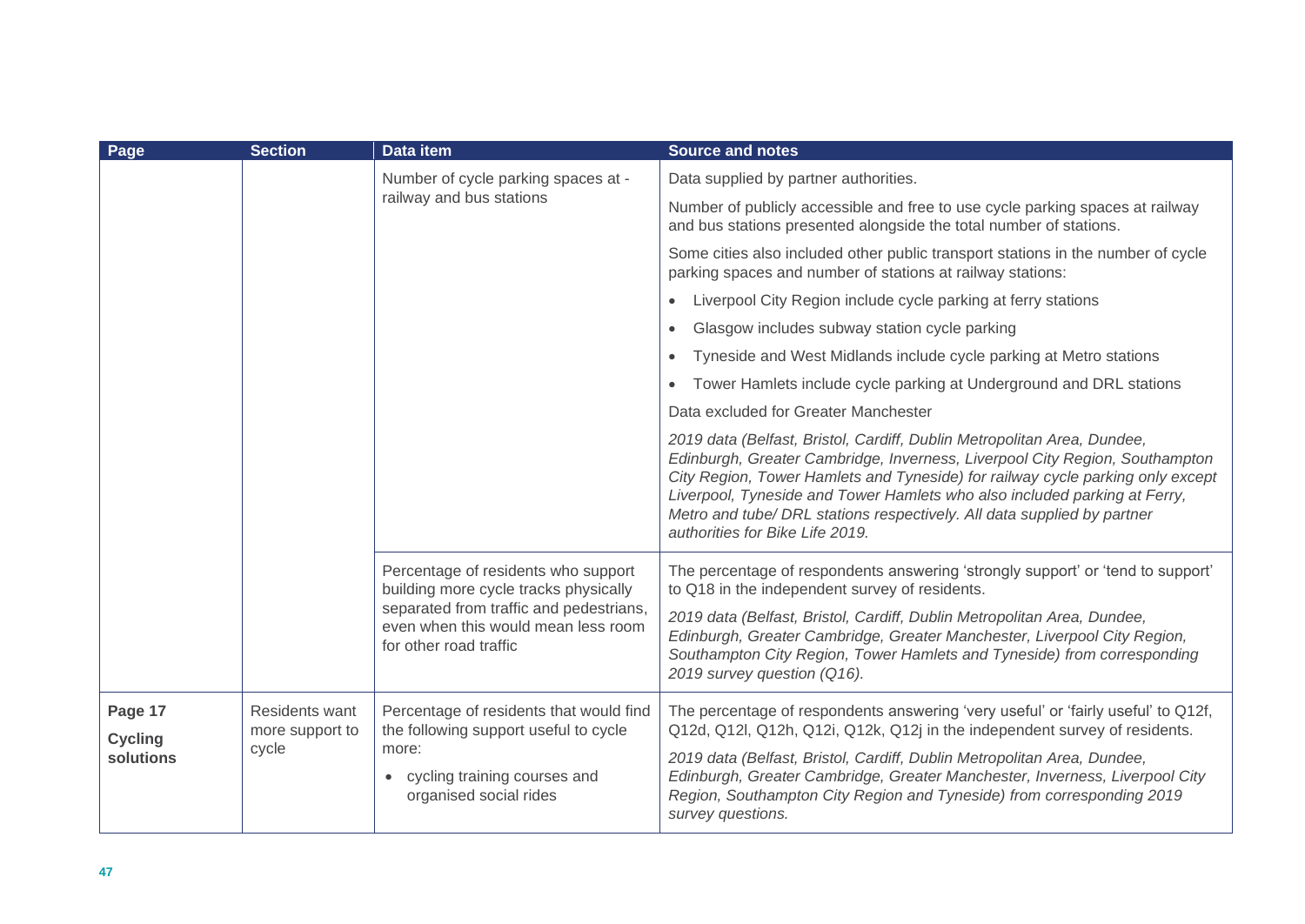| Page | <b>Section</b> | <b>Data item</b>                                                        | <b>Source and notes</b>                                                                                                                                                                              |
|------|----------------|-------------------------------------------------------------------------|------------------------------------------------------------------------------------------------------------------------------------------------------------------------------------------------------|
|      |                | access or improvements to a city<br>$\bullet$<br>cycle sharing scheme,  |                                                                                                                                                                                                      |
|      |                | access to secure cycle storage at<br>$\bullet$<br>or near home          |                                                                                                                                                                                                      |
|      |                | access to a bicycle<br>$\bullet$                                        |                                                                                                                                                                                                      |
|      |                | access to an electric cycle,<br>$\bullet$                               |                                                                                                                                                                                                      |
|      |                | • access to a cargo cycle (with space<br>to carry children or shopping) |                                                                                                                                                                                                      |
|      |                | • access to an adapted cycle (eg<br>tricycle or recumbent cycle)        |                                                                                                                                                                                                      |
|      |                | Cycle scheme data:                                                      | Data is for July 2020- June 2021 unless otherwise stated.                                                                                                                                            |
|      |                | • Annual trips                                                          | Cycle scheme data is reported only for the following cities:                                                                                                                                         |
|      |                | Cycle share stations<br>$\bullet$                                       | Belfast: Belfast Bikes data provided by Belfast City Council<br>$\bullet$                                                                                                                            |
|      |                | • Cycles                                                                | Cardiff: NextBike cycle hire data provided by CoMoUK<br>$\bullet$                                                                                                                                    |
|      |                |                                                                         | Dublin Metropolitan Area: Dublin Bikes, BleeperBikes and Moby data<br>$\bullet$<br>provided by the operators. BleeperBikes and Moby are dockless schemes so<br>do not have any cycle share stations. |
|      |                |                                                                         | Dundee: RideOn data provided by Dundee for November 2020- June 2021<br>$\bullet$                                                                                                                     |
|      |                |                                                                         | Edinburgh: data provided directly from Transport for Edinburgh Cycle Hire<br>scheme                                                                                                                  |
|      |                |                                                                         | Glasgow: NextBike cycle hire data provided by CoMoUK<br>$\bullet$                                                                                                                                    |
|      |                |                                                                         | Liverpool City Region: City Bike operates in Liverpool only, and data was<br>provided by Liverpool City Council                                                                                      |
|      |                |                                                                         | Glasgow: NextBike cycle hire data provided by CoMoUK<br>$\bullet$                                                                                                                                    |
|      |                |                                                                         | Tower Hamlets: data provided by the partner authority from Transport for<br>$\bullet$<br>London for Santander cycles                                                                                 |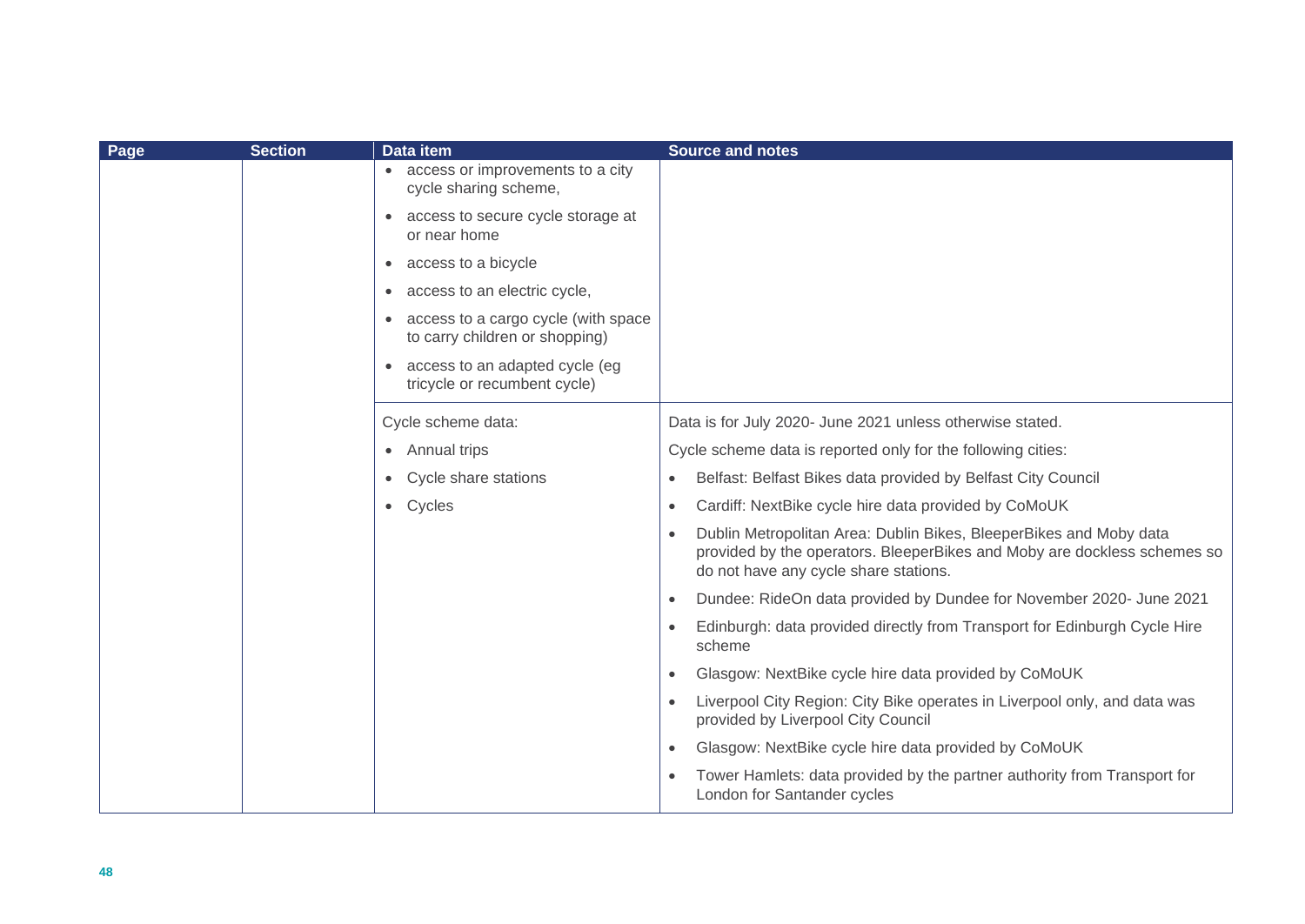| Page | <b>Section</b> | Data item                                                                                                    | <b>Source and notes</b>                                                                                                                                                                                                                                                                                                                                                                                                                                                                                                                 |
|------|----------------|--------------------------------------------------------------------------------------------------------------|-----------------------------------------------------------------------------------------------------------------------------------------------------------------------------------------------------------------------------------------------------------------------------------------------------------------------------------------------------------------------------------------------------------------------------------------------------------------------------------------------------------------------------------------|
|      |                |                                                                                                              | West Midlands: Serco cycle hire data provided by partner authority. Data<br>covers the pilot of the scheme from $8th$ February - $30th$ June 2021                                                                                                                                                                                                                                                                                                                                                                                       |
|      |                |                                                                                                              | Thanks to CoMoUK for helping source data.                                                                                                                                                                                                                                                                                                                                                                                                                                                                                               |
|      |                |                                                                                                              | 2019 data (Belfast, Cardiff, Dublin Metropolitan Area, Greater Cambridge,<br>Liverpool City Region and Tower Hamlets) supplied by relevant partner<br>authorities for Bike Life 2019. All data for July 2018- June 2019.                                                                                                                                                                                                                                                                                                                |
|      |                | Number of reported cycle thefts                                                                              | Reported cycle theft figures were provided by partner authorities following<br>Sustrans' guidance, and were usually obtained from local councils, police forces,<br>Police UK website or FOI requests for Scottish cities. The data in the reports is<br>shown for the 2020-21 and 2019-20 financial years.                                                                                                                                                                                                                             |
|      |                | Number of people who own an adult<br>cycle in the city, for every 1 reported<br>cycle theft in the past year | The number of people who own an adult cycle is calculated by multiplying the<br>total adult population (16+) of the city by the percentage of adults in the city who<br>own one or more adult cycles (from Q22a, Q22b, Q22c, Q22d in the<br>independent survey of residents). This is then divided by the total number of<br>reported cycle thefts in 2020/21 (see above).                                                                                                                                                              |
|      |                | Number of people who cycle per public<br>parking space                                                       | The percentage of residents who 'ever' cycle (respondents answering: '7 days a<br>week', '5-6 days a week', '2-4 days a week', 'once a week', 'once a fortnight',<br>'once a month' or 'less often' to Q2e of the independent survey of residents)<br>scaled up for the whole adult population of the city (16+) and then divided by the<br>total number of cycle parking spaces in the city (data provided by the partner<br>authority). This is cycle parking spaces, not stands; one Sheffield stand is two<br>cycle parking spaces. |
|      |                |                                                                                                              | Includes all public cycle parking available to the general public. Excludes parking<br>at workplaces, educational establishments and railway stations that are for<br>exclusive or preferential use by people at those establishments.                                                                                                                                                                                                                                                                                                  |
|      |                |                                                                                                              | 2019 data (Belfast, Bristol, Cardiff, Dublin Metropolitan Area, Dundee,<br>Edinburgh, Greater Cambridge, Inverness, Liverpool City Region, Southampton<br>City Region and Tyneside) used the corresponding 2019 survey question (Q2d),<br>2019 number of cycle parking spaces provided by partner authorities and latest<br>available population statistic.                                                                                                                                                                             |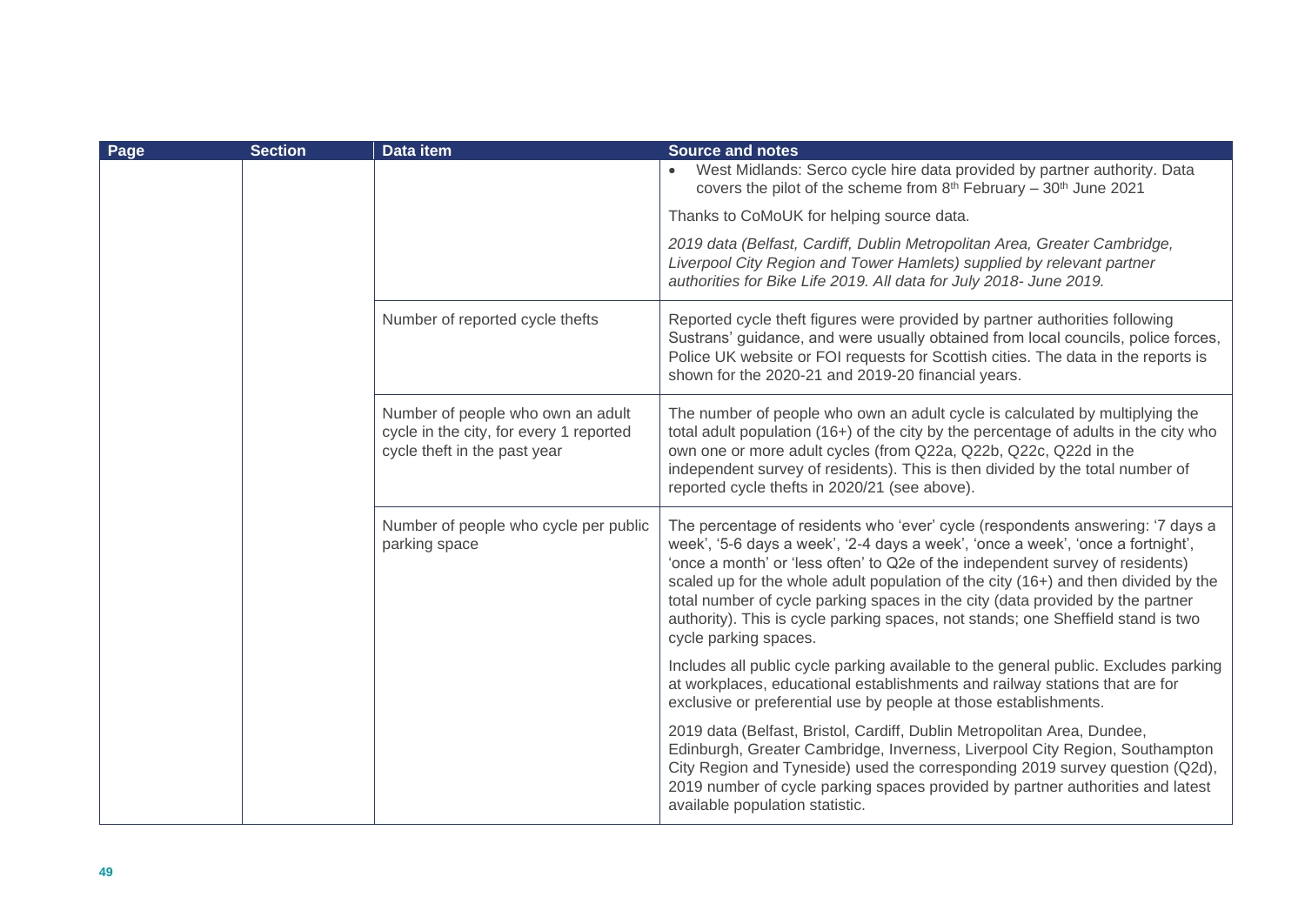| Page                                  | <b>Section</b>                                                    | Data item                                                                                                                        | <b>Source and notes</b>                                                                                                                                                                                                                                                                                                                                                                                      |
|---------------------------------------|-------------------------------------------------------------------|----------------------------------------------------------------------------------------------------------------------------------|--------------------------------------------------------------------------------------------------------------------------------------------------------------------------------------------------------------------------------------------------------------------------------------------------------------------------------------------------------------------------------------------------------------|
|                                       |                                                                   | Percentage of residents that have<br>access to an adult pedal cycle                                                              | The percentage of respondents answering that they owned at least one of the<br>following types of adult cycles, in the independent survey of residents.                                                                                                                                                                                                                                                      |
|                                       |                                                                   |                                                                                                                                  | • Adult pedal bicycle (non-electric) (Q22a)                                                                                                                                                                                                                                                                                                                                                                  |
|                                       |                                                                   |                                                                                                                                  | Adult electric bicycle (Q22b)<br>$\bullet$                                                                                                                                                                                                                                                                                                                                                                   |
|                                       |                                                                   |                                                                                                                                  | Other adult cycles (including hand-cycles, tricycles, tandems, recumbents)<br>(Q22c)                                                                                                                                                                                                                                                                                                                         |
|                                       |                                                                   |                                                                                                                                  | • Cargo cycles (with space to carry children or shopping) (Q22d)                                                                                                                                                                                                                                                                                                                                             |
|                                       |                                                                   |                                                                                                                                  | 2019 data (Belfast, Bristol, Cardiff, Dublin Metropolitan Area, Dundee,<br>Edinburgh, Greater Cambridge, Greater Manchester, Liverpool City Region,<br>Southampton City Region, Tower Hamlets and Tyneside) used the<br>corresponding 2019 survey questions (Q20a, Q20b, Q20c). For 2021 adult pedal<br>and electric cycles were split into two questions, whereas this distinction was not<br>made in 2019. |
|                                       |                                                                   | Percentage of households within 800m<br>from a cycle shop                                                                        | 800m walking isochrones calculated for all cycle shops within each city<br>boundary. Households within these isochrones were then identified and<br>percentage calculated.                                                                                                                                                                                                                                   |
|                                       |                                                                   |                                                                                                                                  | Cycle shops:                                                                                                                                                                                                                                                                                                                                                                                                 |
|                                       |                                                                   |                                                                                                                                  | • UK cities: Cycle Shop data is sourced from USMART under Open<br>Government Licence v.3.0   Credit to the Association of Cycle Traders (ACT)<br>and Cycling UK for their assistance with cycle shop locations and services<br>offered.                                                                                                                                                                      |
|                                       |                                                                   |                                                                                                                                  | Dublin Metropolitan Area: Open Street Map 'Points of Interest' point shapefile<br>layer with fclass = bicycle. © OpenStreetMap contributors.                                                                                                                                                                                                                                                                 |
|                                       |                                                                   | Story from a city resident                                                                                                       | Case studies from local city residents were sourced from local contacts.                                                                                                                                                                                                                                                                                                                                     |
| Page 18<br>Neighbourhood<br>solutions | All residents<br>should feel<br>welcome in their<br>neighbourhood | Percentage of residents who feel<br>welcome and comfortable walking or<br>spending time on the streets of their<br>neighbourhood | The percentage of respondents answering 'strongly agree' or 'tend to agree' to<br>Q16a in the independent survey of residents.                                                                                                                                                                                                                                                                               |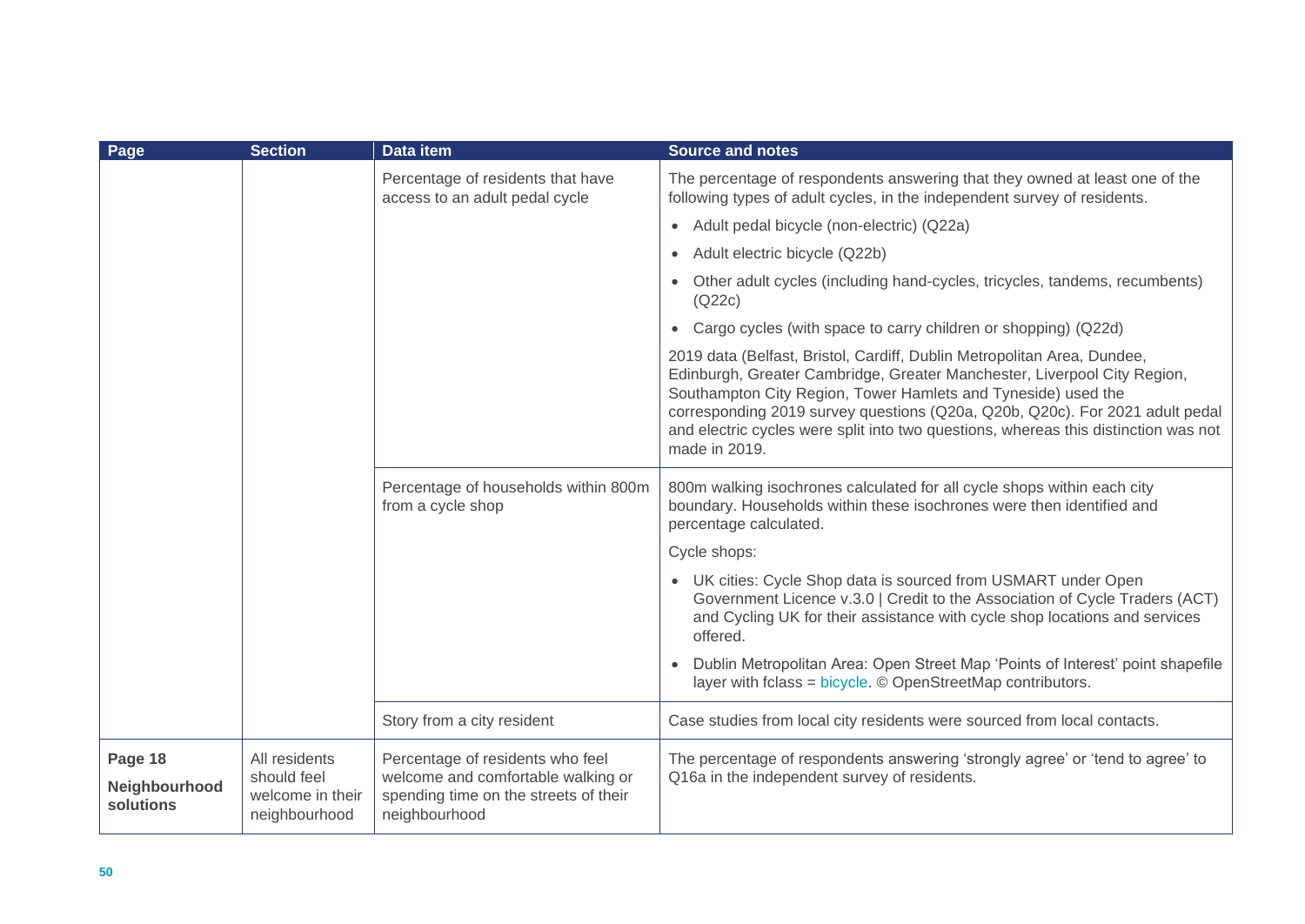| Page                                                                                                                                                   | <b>Section</b> | <b>Data item</b>                                                                                                                                                                                                                           | <b>Source and notes</b>                                                                                                                                                                                                                                      |
|--------------------------------------------------------------------------------------------------------------------------------------------------------|----------------|--------------------------------------------------------------------------------------------------------------------------------------------------------------------------------------------------------------------------------------------|--------------------------------------------------------------------------------------------------------------------------------------------------------------------------------------------------------------------------------------------------------------|
| What would help<br>make<br>neighbourhoods<br>better?<br>The dominance<br>of motor<br>vehicles can<br>discourage<br>walking,<br>wheeling and<br>cycling |                | Proportion of residents who feel<br>welcome and comfortable walking or<br>spending time on the streets of their<br>neighbourhood within different<br>demographic subgroups: gender,<br>ethnicity, disability and socio-economic<br>group   | The percentage of respondents of these gender, ethnicity, disability and socio-<br>economic demographic subgroups (Q25, Q28, Q34, Q27) answering 'strongly<br>agree' or 'tend to agree' to Q16a in the independent survey of residents.                      |
|                                                                                                                                                        |                | Percentage of residents that think that<br>their streets are not dominated by<br>moving or parked motor vehicles                                                                                                                           | The percentage of respondents answering 'strongly agree' or 'tend to agree' to<br>Q16g in the independent survey of residents.                                                                                                                               |
|                                                                                                                                                        |                | Percentage of residents who would<br>find fewer motor vehicles on their<br>streets useful to:<br>• walk more,<br>• cycle more<br>• Percentage of unclassified road<br>length in the city that are not<br>designed to carry through traffic | The percentage of respondents answering 'very useful' or 'fairly useful' to Q11d<br>and Q12g in the independent survey of residents.                                                                                                                         |
|                                                                                                                                                        |                |                                                                                                                                                                                                                                            | 2019 data [cycle only] (Belfast, Bristol, Cardiff, Dublin Metropolitan Area,<br>Dundee, Edinburgh, Greater Cambridge, Greater Manchester, Liverpool City<br>Region, Southampton City Region and Tyneside) from corresponding 2019<br>survey question (Q10g). |
|                                                                                                                                                        |                |                                                                                                                                                                                                                                            | Based on data supplied to Sustrans by the creators of CycleStreets'<br>www.lowtrafficneighbourhoods.org.<br>Road classifications follow those used by Open Street Map Highway:<br>International equivalence - OpenStreetMap Wiki                             |
|                                                                                                                                                        |                |                                                                                                                                                                                                                                            | For the UK, "unclassified roads" are all public roads that are neither motorways,<br>A, B nor C roads. This is the sixth category on Open Street Map.                                                                                                        |
|                                                                                                                                                        |                |                                                                                                                                                                                                                                            | For Ireland the equivalent sixth category is "less significant minor roads".                                                                                                                                                                                 |
|                                                                                                                                                        |                |                                                                                                                                                                                                                                            | For each city, CycleStreets has sub-divided these lesser roads into ones that are<br>either:                                                                                                                                                                 |
|                                                                                                                                                        |                |                                                                                                                                                                                                                                            | Through-streets<br>Through-streets with traffic calming<br>No-through streets<br>$\bullet$                                                                                                                                                                   |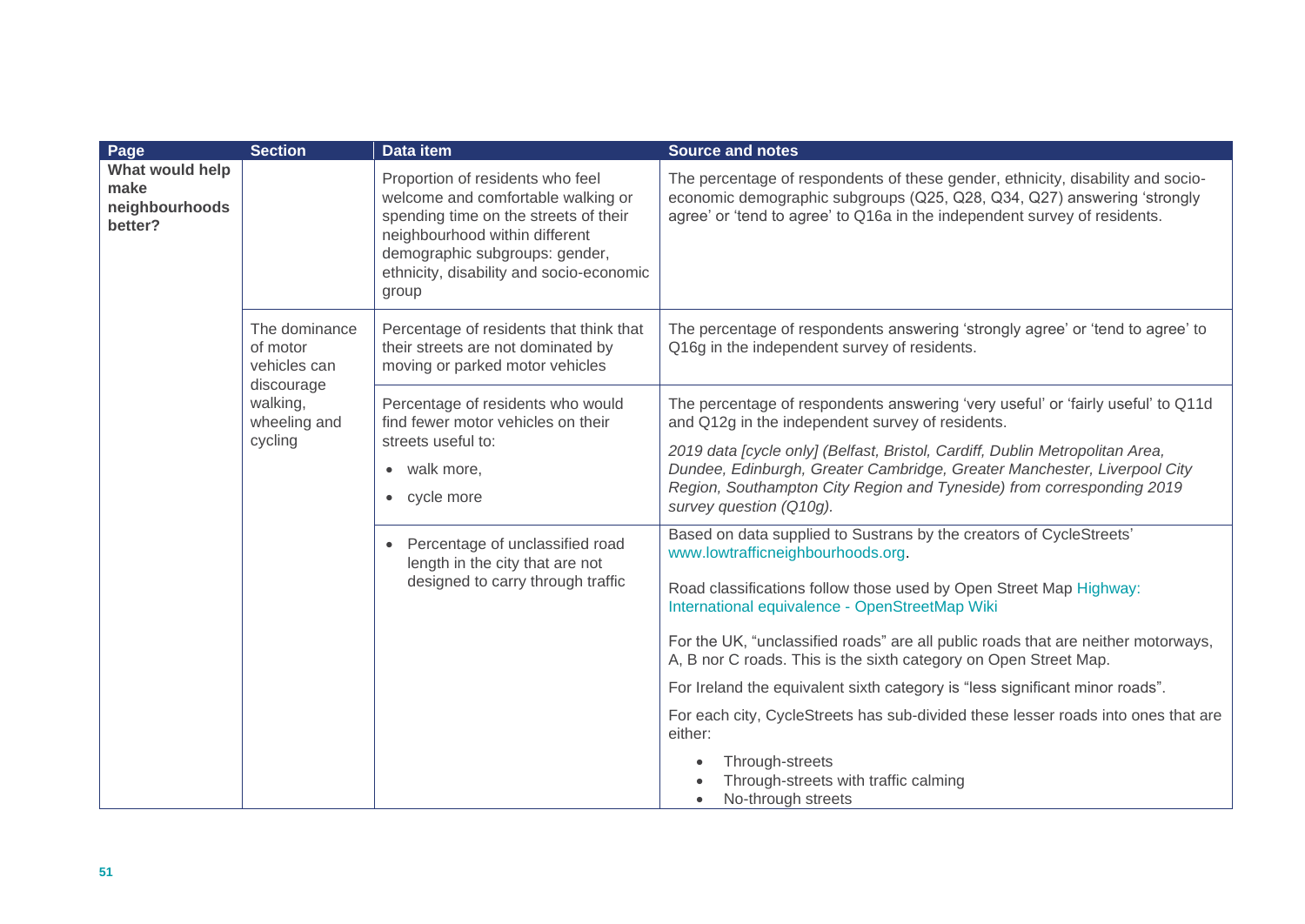| Page | <b>Section</b> | <b>Data item</b>                                                                                                                              | <b>Source and notes</b>                                                                                                                                                                                                                                                                |
|------|----------------|-----------------------------------------------------------------------------------------------------------------------------------------------|----------------------------------------------------------------------------------------------------------------------------------------------------------------------------------------------------------------------------------------------------------------------------------------|
|      |                |                                                                                                                                               | The percentage is obtained by dividing (a) by $(a)+(b)+(c)$                                                                                                                                                                                                                            |
|      |                |                                                                                                                                               | More major roads (the first to fifth categories on Open Street Map) are excluded<br>from the calculation because they are usually necessary for traffic distribution,<br>and it is less likely that these could ever be suitable for conversion to access-<br>only status.             |
|      |                | Percentage of residents who agree<br>that restricting through traffic on local<br>residential streets would make their<br>area a better place | The percentage of respondents answering 'strongly agree' or 'tend to agree' to<br>Q17b in the independent survey of residents.                                                                                                                                                         |
|      |                |                                                                                                                                               | 2019 data (Belfast, Bristol, Cardiff, Dublin Metropolitan Area, Dundee,<br>Edinburgh, Greater Cambridge, Greater Manchester, Liverpool City Region,<br>Southampton City Region and Tyneside) from corresponding 2019 survey<br>question (Q15b).                                        |
|      |                | UK cities: Percentage of streets in the<br>city that are 20mph                                                                                | This is the percentage of the total street length to which a 20mph limit applies,<br>not the percentage of named streets that are 20mph. Excludes motorways as<br>these will never be appropriate for 20mph limits.                                                                    |
|      |                | Dublin Metropolitan Area: Percentage<br>of streets that should typically have<br>traffic travelling at speeds below<br>30km/h                 | Edinburgh also excludes trunk roads from their calculations.                                                                                                                                                                                                                           |
|      |                |                                                                                                                                               | Data supplied by partner authorities for each city.                                                                                                                                                                                                                                    |
|      |                |                                                                                                                                               | Dublin Metropolitan Area reports on the percentage of all streets that should<br>have traffic travelling at speeds below 30km/h, as data is NAVTEQ<br>NAVSTREETS Speed Category data, rather than actual records of legally<br>posted 30km/h signs.                                    |
|      |                |                                                                                                                                               | 2019 data (Belfast, Bristol, Cardiff, Dublin Metropolitan Area, Dundee,<br>Edinburgh, Greater Cambridge, Greater Manchester, Inverness, Liverpool City<br>Region, Southampton City Region, Tower Hamlets and Tyneside) supplied by<br>relevant partner authorities for Bike Life 2019. |
|      |                | Percentage of residents who would<br>find more streets with 20mph (30km/h                                                                     | The percentage of respondents answering 'very useful' or 'fairly useful' to Q11e<br>and Q12e in the independent survey of residents.                                                                                                                                                   |
|      |                | for Dublin Metropolitan Area) speed<br>limits useful to:<br>• walk more,                                                                      | 2019 data [cycle only] (Belfast, Bristol, Cardiff, Dublin Metropolitan Area,<br>Dundee, Edinburgh, Greater Cambridge, Greater Manchester, Liverpool City                                                                                                                               |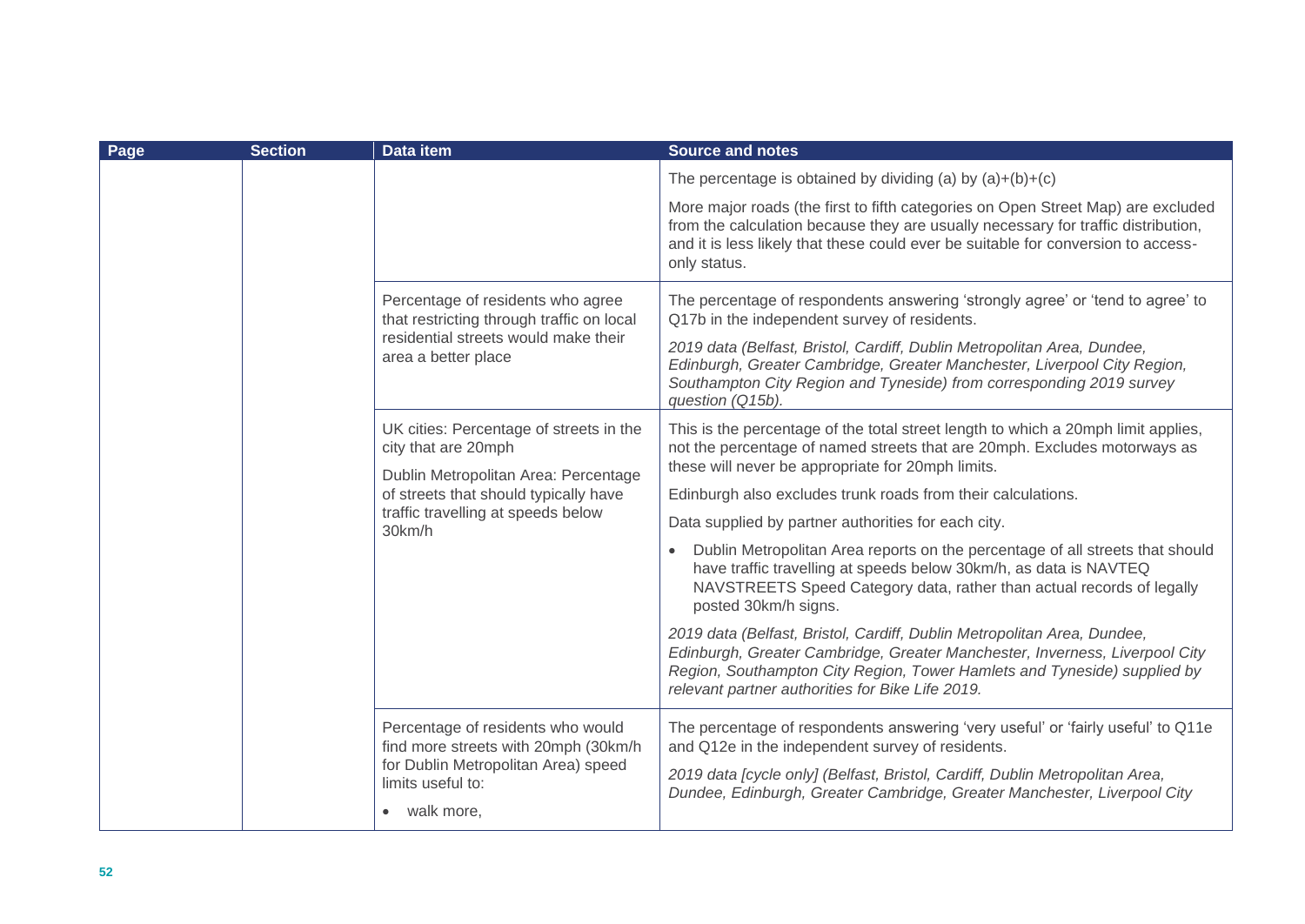| Page                       | <b>Section</b>                                                                           | Data item                                                                                                                                                                                                          | <b>Source and notes</b>                                                                                                                                                                                                                                    |
|----------------------------|------------------------------------------------------------------------------------------|--------------------------------------------------------------------------------------------------------------------------------------------------------------------------------------------------------------------|------------------------------------------------------------------------------------------------------------------------------------------------------------------------------------------------------------------------------------------------------------|
|                            |                                                                                          | • cycle more                                                                                                                                                                                                       | Region, Southampton City Region and Tyneside) from corresponding 2019<br>survey question (Q10e).                                                                                                                                                           |
|                            | Residents want<br>local streets to<br>be better spaces<br>for people to<br>spend time in | Percentage of residents who agree<br>increasing space for people<br>socialising, walking and cycling on<br>their local high street (main street<br>for Dublin Metropolitan Area) would<br>improve their local area | The percentage of respondents answering 'strongly agree' or 'tend to agree' to<br>Q17d in the independent survey of residents.                                                                                                                             |
|                            |                                                                                          |                                                                                                                                                                                                                    | 2019 data (Belfast, Bristol, Cardiff, Dublin Metropolitan Area, Dundee,<br>Edinburgh, Greater Cambridge, Greater Manchester, Inverness, Liverpool City<br>Region, Southampton City Region and Tyneside) from corresponding 2019<br>survey question (Q15f). |
|                            |                                                                                          | Percentage of residents who agree<br>they regularly chat to their neighbours,<br>more than just to say hello                                                                                                       | The percentage of respondents answering 'strongly agree' or 'tend to agree' to<br>Q16d in the independent survey of residents.                                                                                                                             |
|                            |                                                                                          | Percentage of residents who support<br>low traffic neighbourhoods                                                                                                                                                  | The percentage of respondents answering 'strongly support' or 'tend to support'<br>to Q19 in the independent survey of residents.                                                                                                                          |
| Page 19                    |                                                                                          | Story from a city resident                                                                                                                                                                                         | Case studies from local city residents were sourced from local contacts.                                                                                                                                                                                   |
| Neighbourhood<br>solutions | Neighbourhoods<br>must be<br>designed with<br>children in mind                           | Average age when people in city who<br>have children in their household would<br>let them walk or cycle independently in<br>their neighbourhood                                                                    | Median age given by respondents living with children in their household by<br>answering to Q31 in the independent survey of residents.                                                                                                                     |
|                            |                                                                                          | Context data for average age of<br>independent travel of children in<br>Germany                                                                                                                                    | Source: Children's Independent Mobility: an international comparison and<br>recommendations for action, 2015.                                                                                                                                              |
|                            |                                                                                          | Percentage of residents who agree<br>there is space for children to socialise<br>and play                                                                                                                          | The percentage of respondents answering 'strongly agree' or 'tend to agree' to<br>Q16e in the independent survey of residents.                                                                                                                             |
|                            |                                                                                          | Percentage of households within 800m<br>of a children's playground                                                                                                                                                 | 800m walking isochrones calculated for each OS Greenspace 'Play Space'<br>Access Point (GB cities) or Open Street Map 'playground' in each city.                                                                                                           |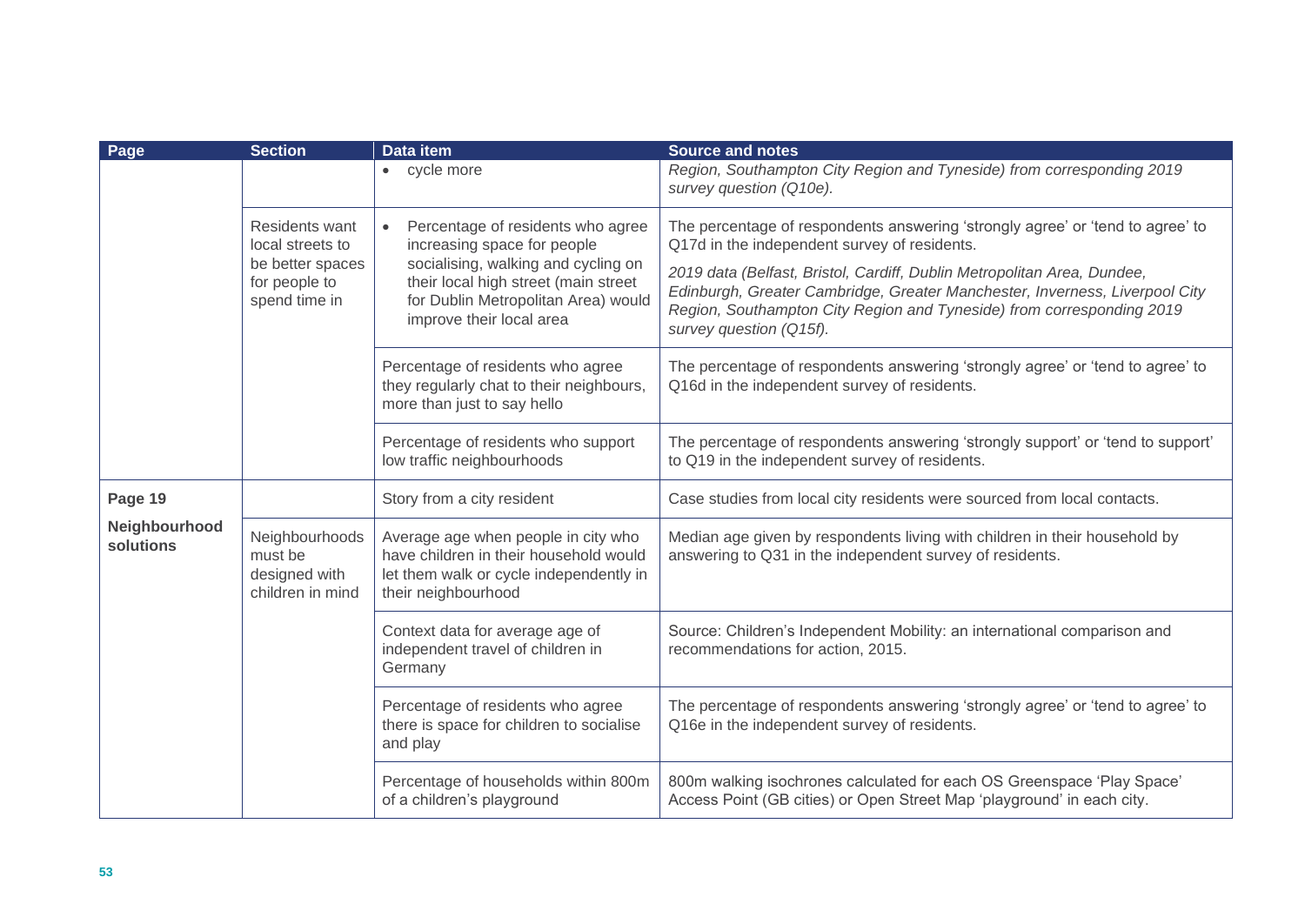| Page                                       | <b>Section</b>                              | <b>Data item</b>                                                                                                                                                               | <b>Source and notes</b>                                                                                                                                                                                                                                    |
|--------------------------------------------|---------------------------------------------|--------------------------------------------------------------------------------------------------------------------------------------------------------------------------------|------------------------------------------------------------------------------------------------------------------------------------------------------------------------------------------------------------------------------------------------------------|
|                                            |                                             |                                                                                                                                                                                | Households within these isochrones were then identified and percentage<br>calculated.                                                                                                                                                                      |
|                                            |                                             |                                                                                                                                                                                | <b>Children's playgrounds:</b>                                                                                                                                                                                                                             |
|                                            |                                             |                                                                                                                                                                                | GB cities: Ordnance Survey Open Greenspace access points with 'Play Space'<br>classification                                                                                                                                                               |
|                                            |                                             |                                                                                                                                                                                | Belfast and Dublin Metropolitan Area: Open Street Map 'Natural' point shapefile<br>layer with fclass = $playground$ . © OpenStreetMap contributors.                                                                                                        |
|                                            |                                             |                                                                                                                                                                                | 800 m walking isochrones are generated using © openrouteservice.org by<br>HeiGIT in QGIS.                                                                                                                                                                  |
|                                            |                                             |                                                                                                                                                                                | For household data sources and licences, see page 14 under Percentage of<br>households located in neighbourhoods of walkable density (40 dwellings per<br>hectare).                                                                                        |
|                                            |                                             | Percentage of residents who agree<br>and disagree that closing streets<br>outside local schools to cars during<br>drop-off and pick-up times would<br>improve their local area | The percentage of respondents answering 'strongly agree' or 'tend to agree'<br>and 'tend to disagree' or 'strongly disagree' to Q17a in the independent survey of<br>residents.                                                                            |
|                                            |                                             |                                                                                                                                                                                | 2019 data (Belfast, Bristol, Cardiff, Dublin Metropolitan Area, Dundee,<br>Edinburgh, Greater Cambridge, Greater Manchester, Inverness, Liverpool City<br>Region, Southampton City Region and Tyneside) from corresponding 2019<br>survey question (Q15a). |
|                                            |                                             | Number of permanent school streets<br>schemes in the city                                                                                                                      | Number of permanent school streets schemes where roads are closed to cars<br>during school drop off and pick up times. See footnotes in individual city reports<br>for cut off inclusion date.                                                             |
|                                            |                                             |                                                                                                                                                                                | Excludes trial schemes because these are not permanent. Cities that<br>mentioned/reported that they have additional trial schemes include, but not<br>limited, to Bristol, Cardiff, Glasgow, Perth, Tower Hamlets and Tyneside.                            |
|                                            |                                             |                                                                                                                                                                                | Belfast did not supply data.                                                                                                                                                                                                                               |
| Page 20 and 21<br><b>Developing [city]</b> | Recent walking,<br>wheeling,<br>cycling and | Information on projects, schemes and<br>investments across the city.                                                                                                           | Information provided by the partner authority.                                                                                                                                                                                                             |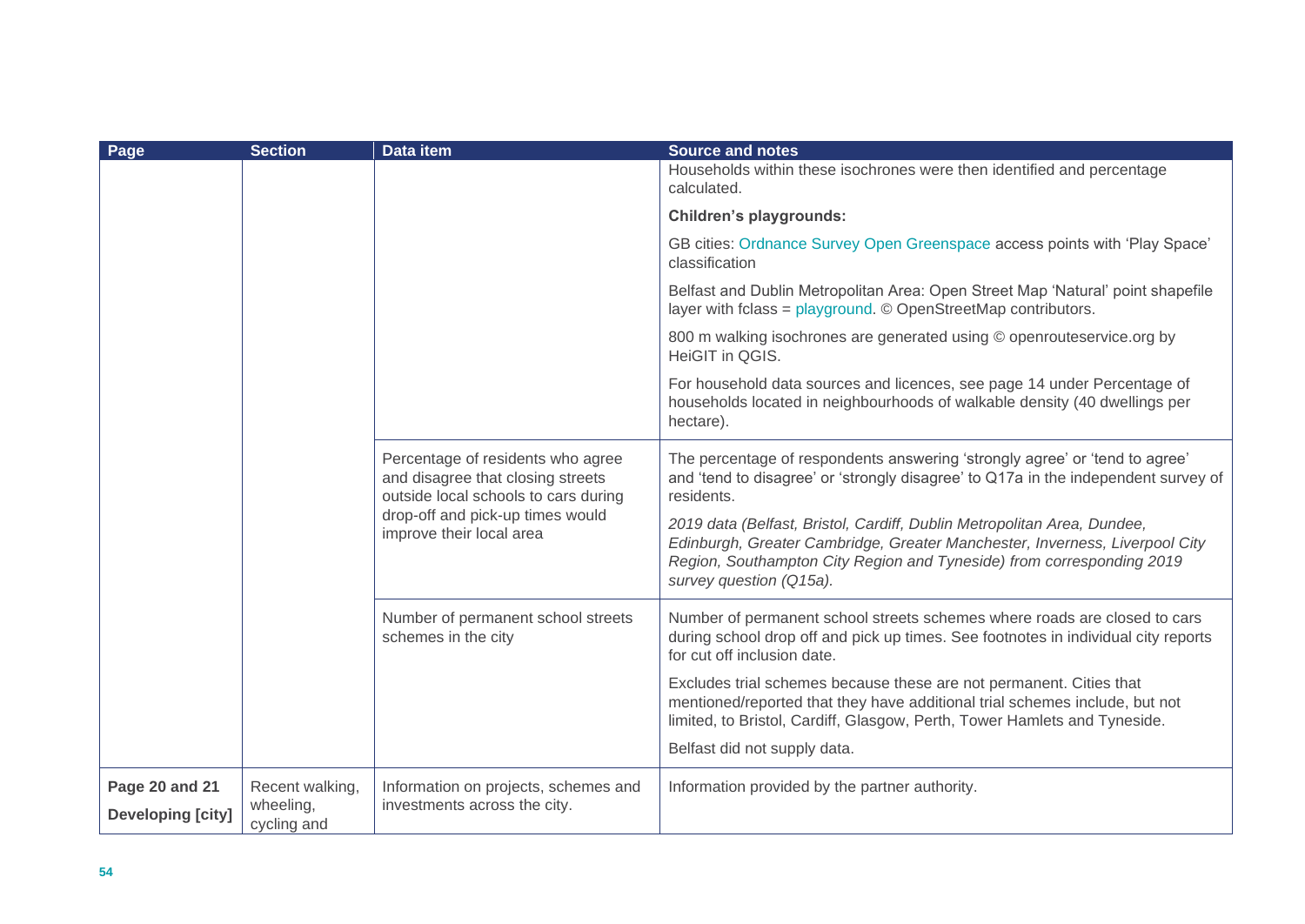| Page                                     | <b>Section</b>                              | Data item                                                                                                  | <b>Source and notes</b>                                                  |
|------------------------------------------|---------------------------------------------|------------------------------------------------------------------------------------------------------------|--------------------------------------------------------------------------|
|                                          | neighbourhood<br>changes                    |                                                                                                            |                                                                          |
| Page 22 and 23<br><b>Looking forward</b> | Better places<br>and places for<br>everyone | Information on future plans for walking,<br>wheeling and cycle schemes and<br>investments across the city. | Information provided by the partner authority.                           |
|                                          |                                             | Story from a city resident                                                                                 | Case studies from local city residents were sourced from local contacts. |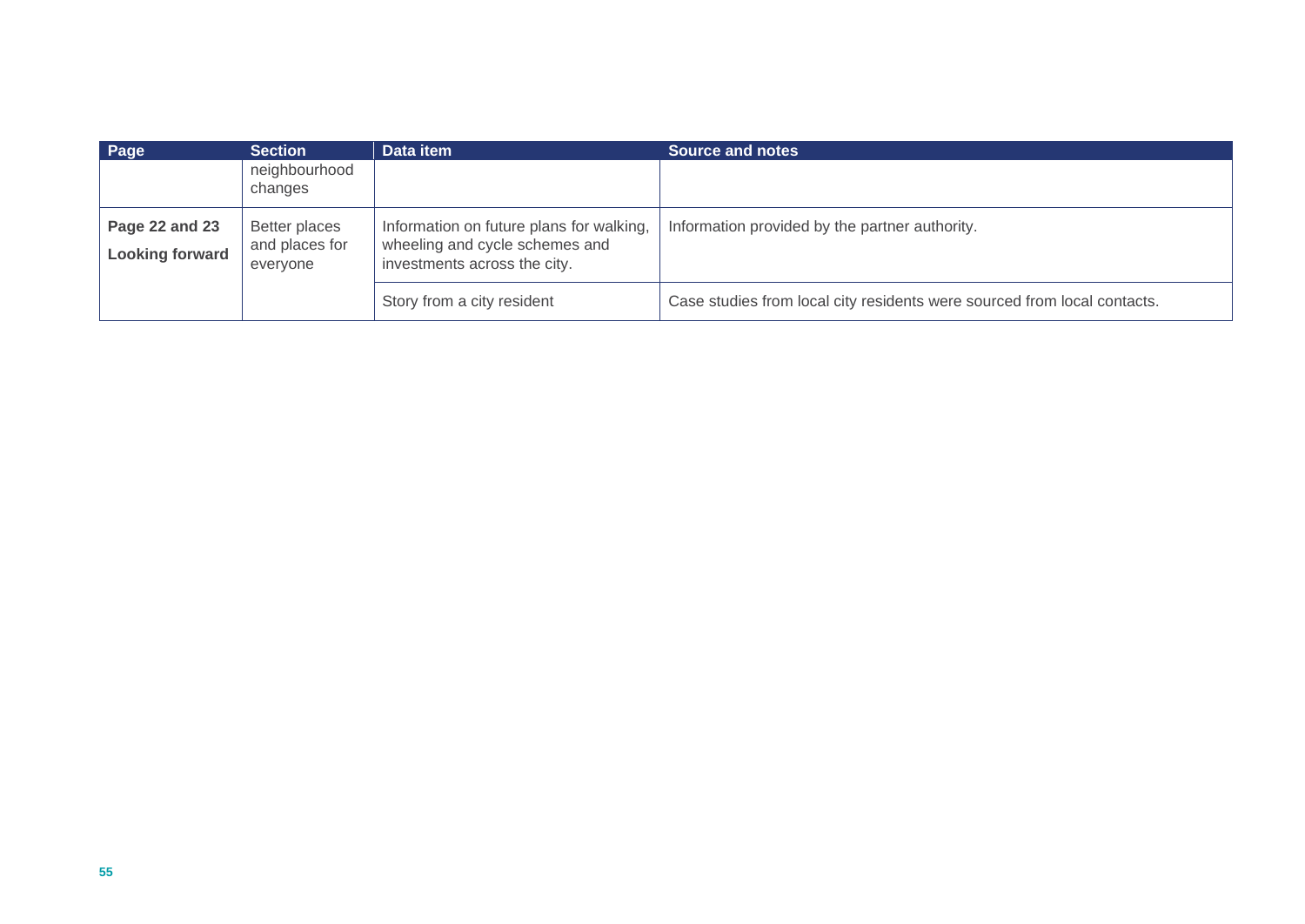# **Appendices**

# **Appendix A: Independent resident survey methodology**

An independent representative survey of residents was conducted in each participating city. For UK cities this was conducted by NatCen Social Research, while Behaviour & Attitudes (B&A) conducted the Dublin Metropolitan Area survey, following Covid-19 travel restrictions being lifted.

The survey by NatCen Social Research aimed to gather a representative sample of at least 1,100 respondents aged 16 and above in each of the 17 UK cities (the actual number of completed surveys is between 1,264 and 1,622 for all cities). The sample of respondents was stratified first by the Index of Multiple Deprivation quintiles<sup>10</sup> and then by Output Area classifications<sup>11</sup> to reflect the profile of each city. The NatCen survey was a 'push to online' survey, where letters including access codes and login credentials for the online survey were posted to specific addresses of a sample chosen by the stratification described above. There was also a paper format of the questionnaire that could be returned by prepaid postage. This process took place between 2<sup>nd</sup> June and 23<sup>rd</sup> August 2021. The 2019 residential survey in 12 UK cities was conducted between  $10<sup>th</sup>$  April and  $1<sup>st</sup>$  July 2019 in 12 UK cities by the same research agency, following the same sampling process and using same methodology, with similar questionnaire.

In 2021, due to pandemic, social distancing rules and the recommendation from Market Research Society to stop conducting face-to face interviews in the UK, Tower Hamlets survey was also conducted as 'push to online' instead of face-to-face interviews as originally planned. There was an additional boost to the Tower Hamlets sample, with 2,000 Postcode Address File (PAF) addresses issued on 23 June in areas of particularly high ethnic minority population. This was used to potentially boost the number of respondents of ethnic minority background in the sample, to be more alike the sample obtained in 2019 with face-to-face interviews. Due to the change in survey approach, the 2019 and 2021 data is not comparable for Tower Hamlets.

<sup>&</sup>lt;sup>10</sup> The Index of Multiple Deprivation is an official statistic produced by the UK Government. More information can be found here: [www.gov.uk/government/statistics/english-indices-of-deprivation-2019](https://www.gov.uk/government/statistics/english-indices-of-deprivation-2019) <sup>11</sup> Output Areas are the lowest geographical level at which census estimates are provided. More information can be found here:

[www.ons?gov.uk/methodology/geography/ukgeographies/censusgeography#output-area-oa](http://www.ons/?gov.uk/methodology/geography/ukgeographies/censusgeography#output-area-oa)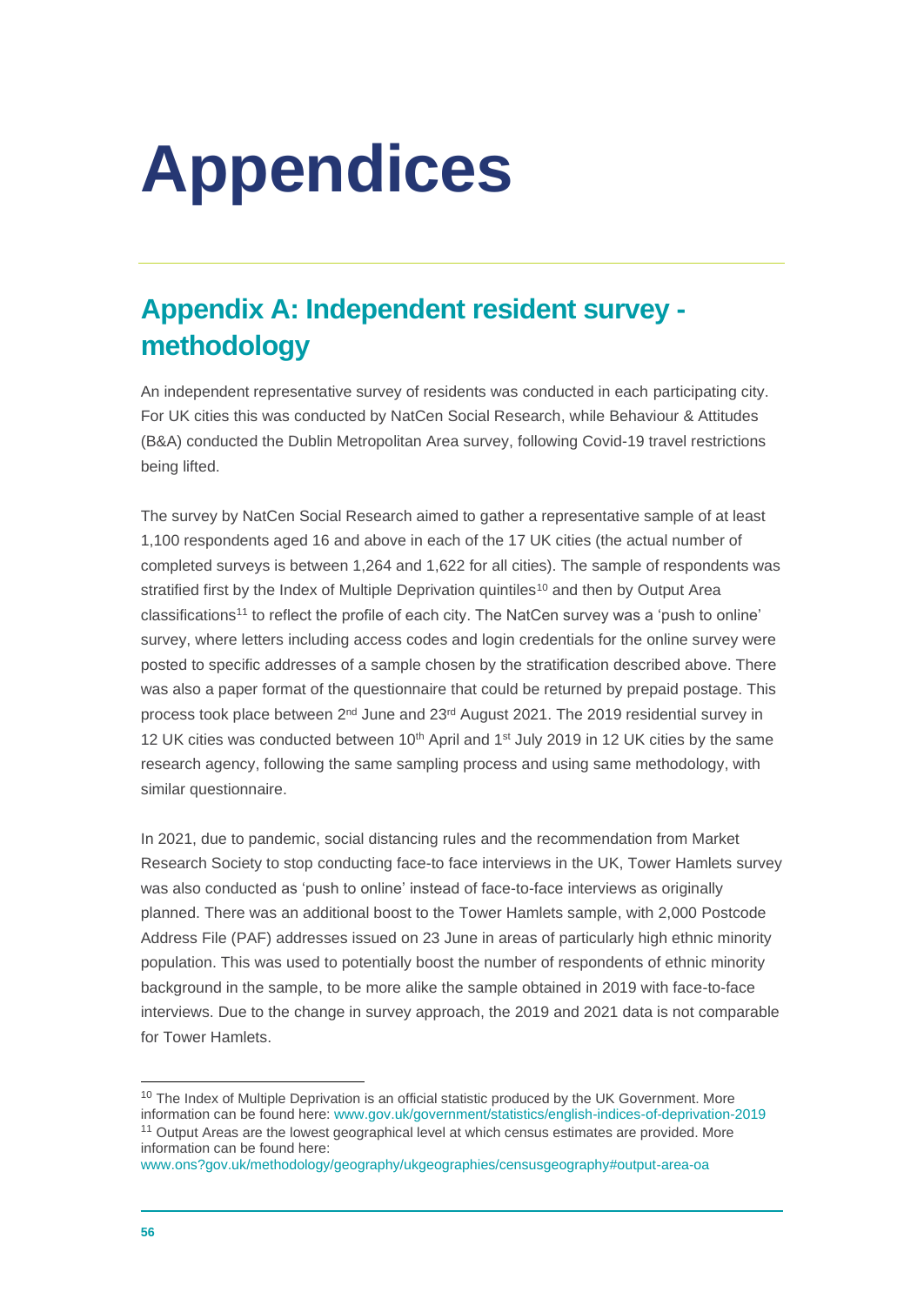Behaviour & Attitudes (B&A) conducted the survey in Dublin Metropolitan Area. The fieldwork was carried out from 3<sup>rd</sup> June to 11<sup>th</sup> July 2021, with interviews lasting for 16 minutes on average. This was a face to face survey, but with extra Covid-19 measures implemented to ensure safety of both participants and interviewers. A representative sample of 1,103 respondents aged 16 and above were interviewed and there was a sufficient number of people who cycle in the initial sample, so booster interviews were not required. The sample was stratified by population areas and then electoral divisions, following which quotas were applied for age, gender and socio-economic status. The content of the survey for Dublin Metropolitan Area was almost identical, except for using kilometres rather than miles and adjusting interview instructions and question wording to be more suited for the face-to-face interview format and certain UK terminology to be more relevant to Dubliners. 2019 residential survey in Dublin Metropolitan Area was conducted between 24<sup>th</sup> June and 27<sup>th</sup> July 2019 by the same research agency, following the same sampling process and using same methodology, with similar questionnaire.

# **Weighting:**

All "push to online" cities: at the analysis stage, survey data for all cities conducted as "push to online" was weighted to adjust for differences in address/household response rates, and differences in individual response rates, to match the population estimates for age and gender by city<sup>12</sup>. The Tower Hamlets overall sample was additionally calibrated to Census estimates of proportion ethnicity in the borough.

Dublin Metropolitan Area (face to face): a two-step weighting process was applied. At the first step, weighting was applied by, ethnicity and age. All weighting proportions were based on the National Census 2016. For the second step, a corrective weight was applied to the regional areas.

<sup>&</sup>lt;sup>12</sup> Mid-year population estimates from the Office for National Statistics (ONS) and National Records of Scotland (NRS) were used to estimate age/sex.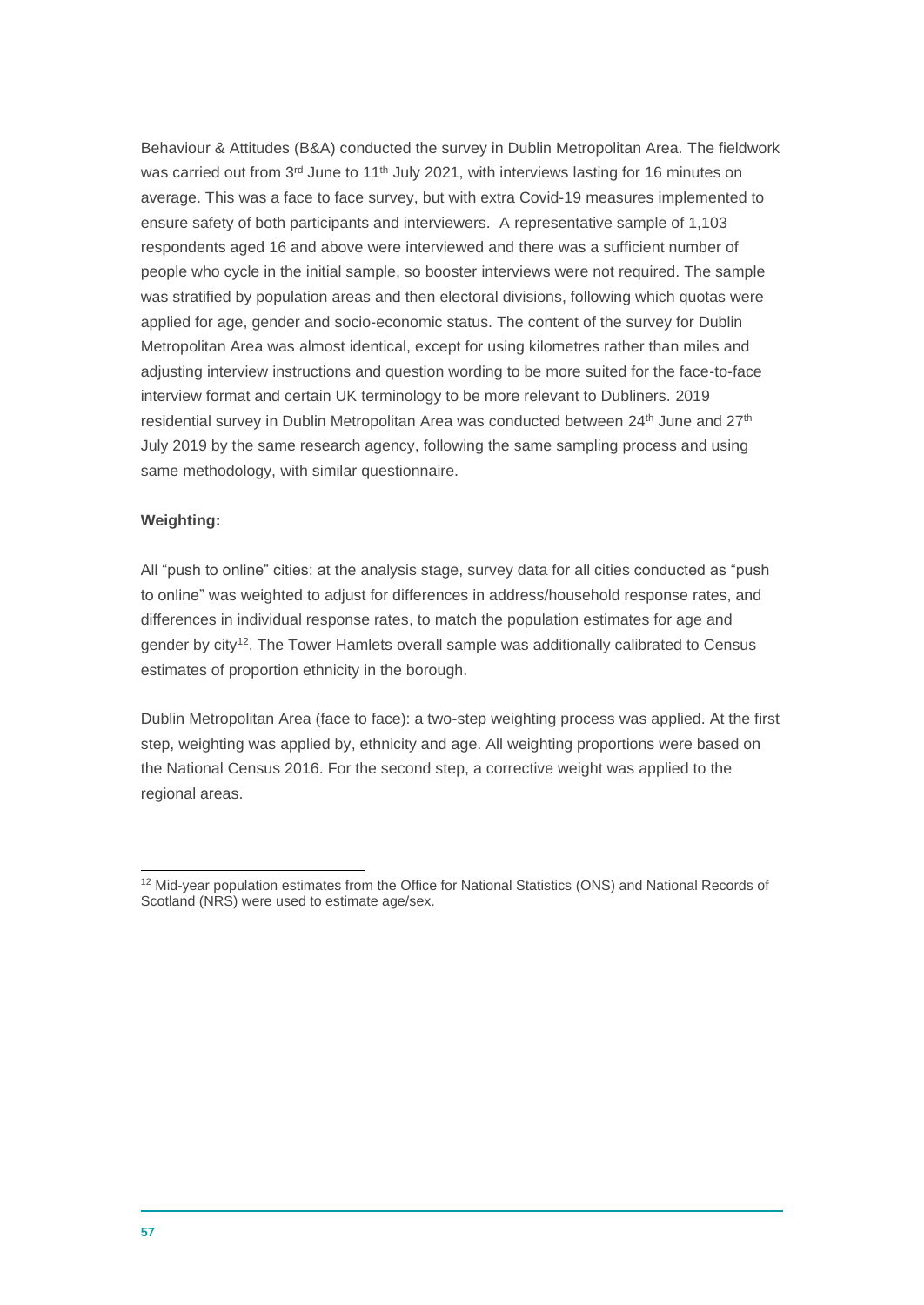# **Appendix B: Survey questionnaire**

(City) Travel Survey

Please note: throughout this questionnaire please consider walking to include the use of wheelchairs and mobility scooters.

# {ASK ALL} Firstly, we would like to ask some questions about how you travel around.

Q1 How many cars or vans are owned, or are available for use in your household? None

One **Two** 

Three or more

{ASK ALL}

Q2 Thinking about the different ways in which you travel around, how often do you…?' Please give your best guess.

- a) Travel by car, van or motorcycle as a driver
- b) Travel by car, van or motorcycle as a passenger
- c) Walk
- d) Run
- e) Cycle
- f) Use public transport
- g) Use a scooter or electric scooter

7 days a week 5-6 days a week 2-4 days a week Once a week Once a fortnight Once a month Less often Never

# {ASK ALL CODED 1-7 AT Q2a}

Q3 In the last 7 days, how many one-way journeys did you make by car up to 3 miles in length? (If you travelled to a place and back, please count that as two trips.)

15+ times 13-14 times 11-12 times 9-10 times 7-8 times 5-6 times 3-4 times 1-2 times None

The following questions are about walking.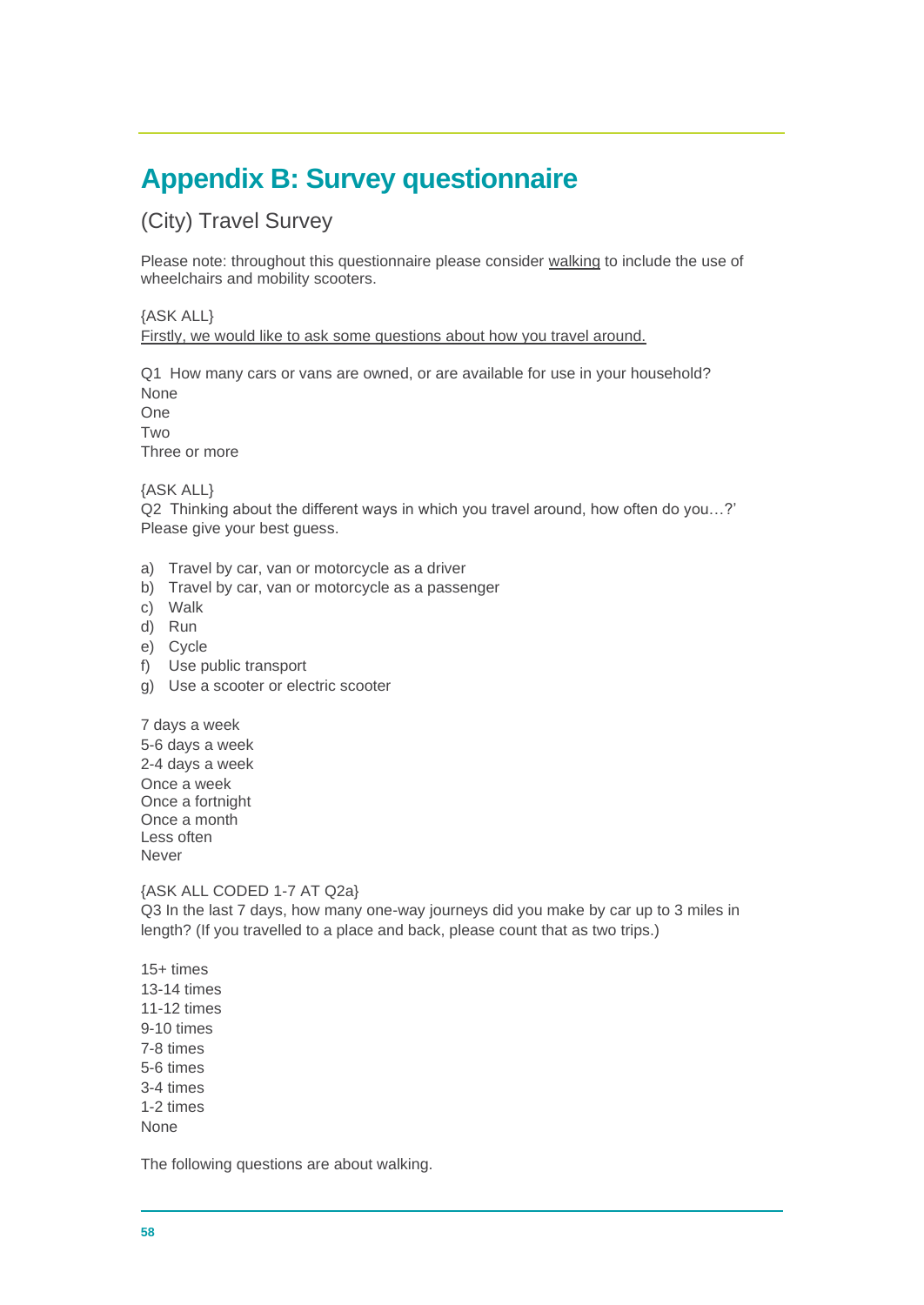#### {ASK IF CODES 1-7 AT Q2c}

Q4a Please give your best estimate of how many one-way trips you walked in the last 7 days from home to a destination like work, school, shopping, the gym, the bus stop, or to see friends/family. Do not count simple walks with no particular destination. If you walk to a place and back, please count that as two trips.

15+ times 13-14 times 11-12 times 9-10 times 7-8 times 5-6 times 3-4 times 1-2 times **None** I only ever walk for leisure, or not at all

#### {ASK IF CODES 1-8 AT Q4a}

SCRIPT INSTRUCTION: QUESTIONS Q4b and Q4c PRESENTED ON A SAME SCREEN Q4b Thinking about your most frequent one-way walk to a destination, please give your best estimate of how far this is (in metres e.g. 250 metres, 1,000 metres)

NUMERICAL RESPONSE IN METRES 100-10,000 metres

{HARD CHECK IF RESPONDENT IS OUTSIDE THESE RANGES – {You answered {answer} which is outside the {acceptable range} range. Please, amend your answer.}}

{ASK IF CODES 1-8 AT Q4a}

Q4c Still thinking about your most frequent one-way walk to a destination, please give your best estimate of how long this takes (in minutes).

NUMERICAL RESPONSE IN MINUTES. 1-180 minutes

{HARD CHECK IF RESPONDENT IS OUTSIDE THESE RANGES – {You answered {answer} which is outside the {acceptable range} range. Please, amend your answer.}

#### {ASK IF CODES 1 TO 7 AT Q2c OR/AND Q2d}

Q5a Please give your best estimate of how many walks or runs you took in the last 7 days for enjoyment or fitness (just for pleasure or to keep fit, including running or walking a dog)?

15+ times 13-14 times 11-12 times 9-10 times 7-8 times 5-6 times 3-4 times 1-2 times None I never walk or run for recreation or enjoyment

{ASK IF CODES 1-8 AT Q5a} SCRIPT INSTRUCTION: QUESTIONS Q5b and Q5c PRESENTED ON A SAME SCREEN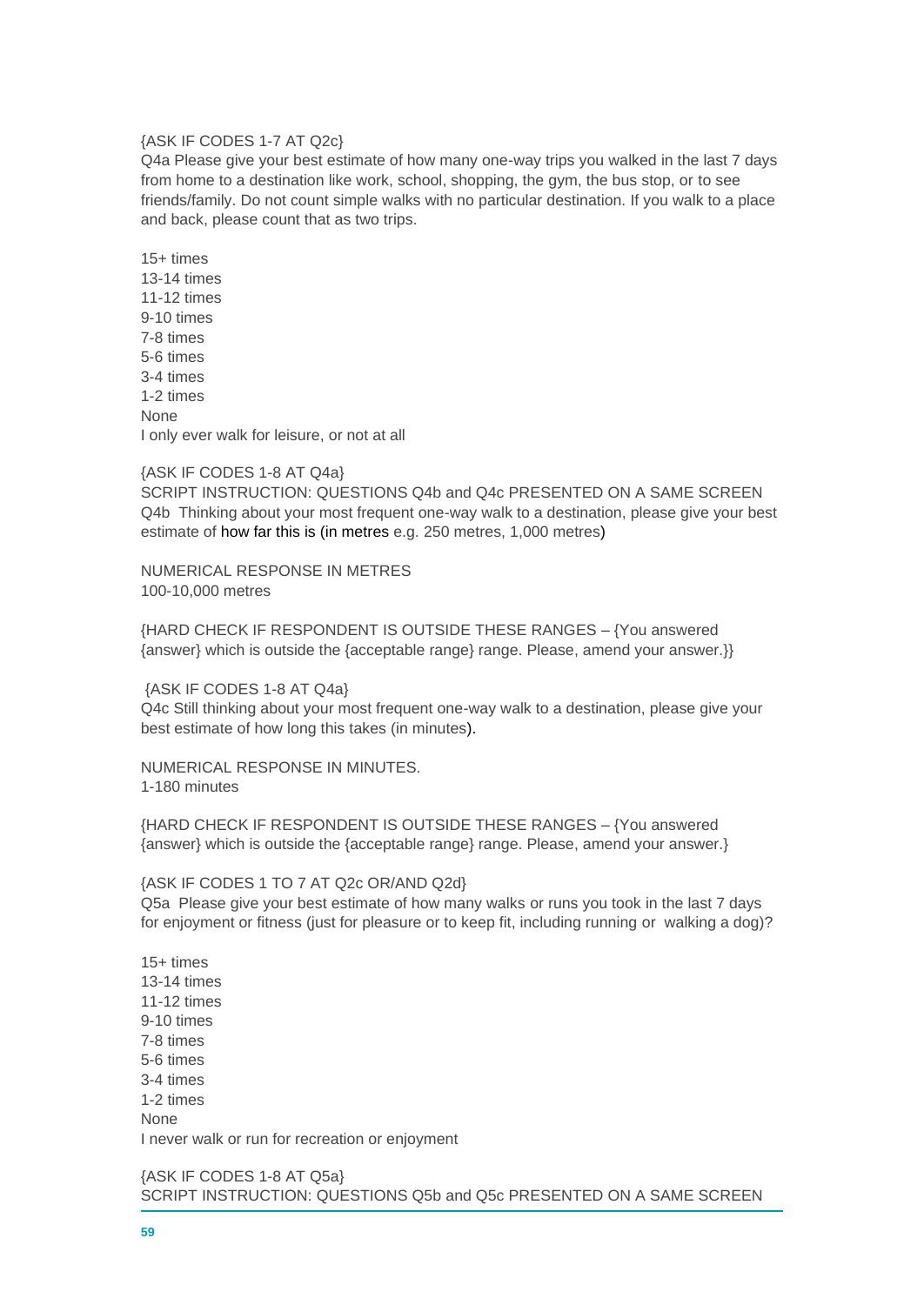Q5b Thinking about your most frequent walk or run for enjoyment or fitness, please give your best estimate of how far this is (in metres e.g. 500 metres, 4,000 metres).

NUMERICAL RESPONSE IN METRES 100-20,000 metres

{HARD CHECK IF RESPONDENT IS OUTSIDE THESE RANGES – {You answered {answer} which is outside the {acceptable range} range. Please, amend your answer.}

{ASK IF CODES 1-8 AT Q5a} Q5c Still thinking about your most frequent walk or run for enjoyment or fitness, please give your best estimate of how long this takes (in minutes).

NUMERICAL RESPONSE IN MINUTES. 1-500 minutes

{HARD CHECK IF RESPONDENT IS OUTSIDE THESE RANGES – {You answered {answer} which is outside the {acceptable range} range. Please, amend your answer.}

{ASK IF CODES 1 TO 7 AT Q2e} The following questions are about cycling.

Q6a How often do you cycle to and from work?

7 days a week 5-6 days a week 2-4 days a week Once a week Once a fortnight Once a month Less often Never I do not work, or I work from home all of the time

#### {ASK IF CODES 1-7 AT Q6a}

SCRIPT INSTRUCTION: QUESTIONS Q6b and Q6c PRESENTED ON A SAME SCREEN Q6b Please give your best estimate of the typical distance in miles of a one-way cycle trip to or from work (e.g. 3 miles, 1.5 miles).

NUMERICAL RESPONSE IN MILES 0.25-50.00 miles

{HARD CHECK IF RESPONDENT IS OUTSIDE THESE RANGES – {You answered {answer} which is outside the {acceptable range} range. Please, amend your answer.}

{ASK IF CODES 1-7 AT Q6a} Q6c Please give your best estimate of the typical duration in minutes of a one-way cycle trip to or from work.

NUMERICAL RESPONSE IN MINUTES. 1..150 minutes

{HARD CHECK IF RESPONDENT IS OUTSIDE THESE RANGES – {You answered {answer} which is outside the {acceptable range} range. Please, amend your answer.}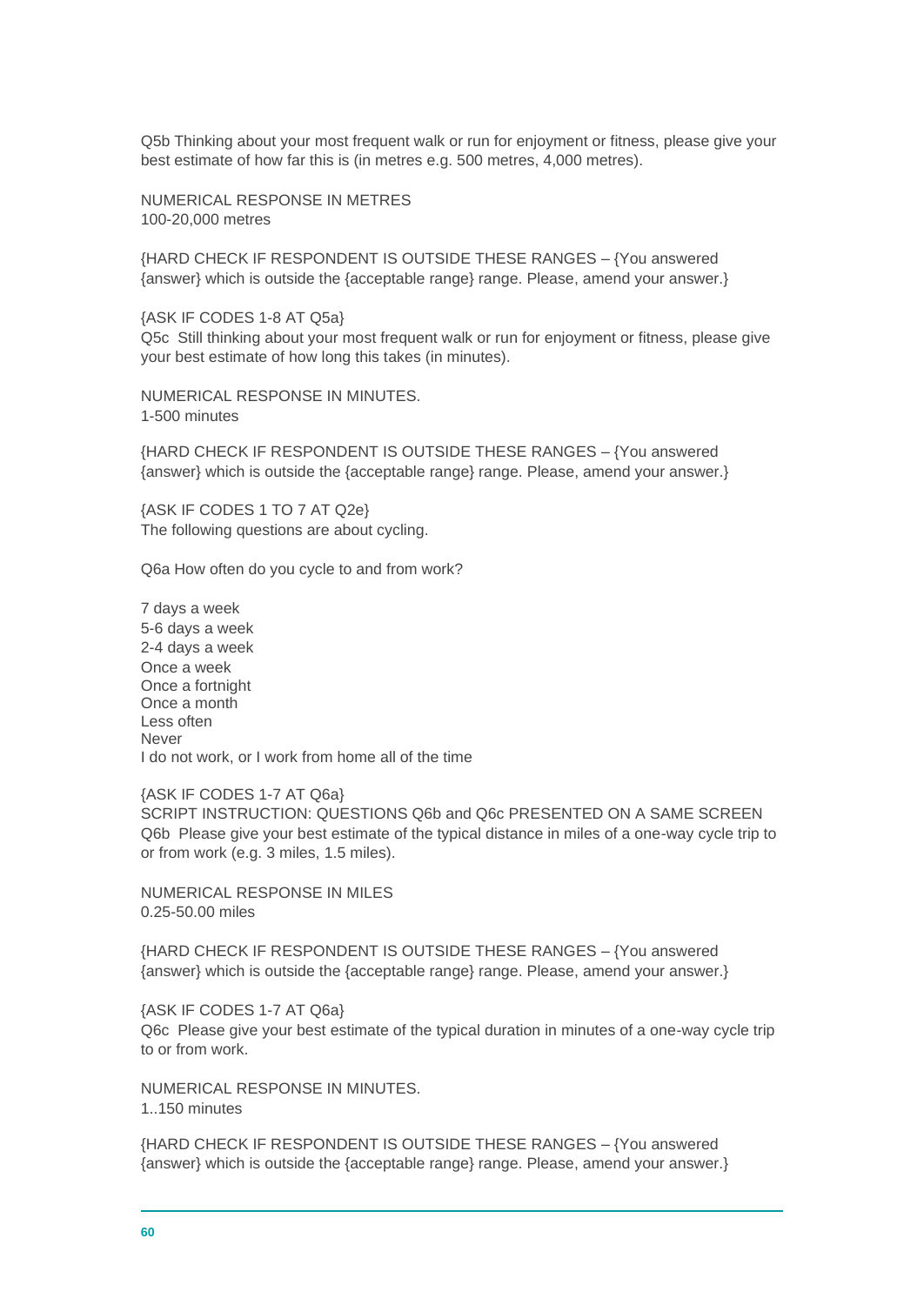## {ASK IF CODES 1 TO 7 AT Q2e}

Q7a How often do you cycle to get around as part of your job? For example, for delivering items or travelling to meetings?

7 days a week 5-6 days a week 2-4 days a week Once a week Once a fortnight Once a month Less often Never I do not work or travelling is not part of my job

#### {ASK IF CODES 1-7 AT Q7a}

SCRIPT INSTRUCTION: QUESTIONS Q7b and Q7c PRESENTED ON A SAME SCREEN Q7b Please give your best estimate of the typical distance in miles of a one-way cycle trip to get around as part of your job (e.g. 3 miles, 1.5 miles).

NUMERICAL RESPONSE IN MILES 0.25-50.00 miles {HARD CHECK IF RESPONDENT IS OUTSIDE THESE RANGES – {You answered {answer} which is outside the {acceptable range} range. Please, amend your answer.}

{ASK IF CODES 1-7 AT Q7a} Q7c Please give your best estimate of the typical duration in minutes of a one-way cycle trip to get around as part of your job.

NUMERICAL RESPONSE IN MINUTES. 1..150 minutes

{HARD CHECK IF RESPONDENT IS OUTSIDE THESE RANGES – You answered {answer} which is outside the {acceptable range} range. Please, amend your answer.

{ASK IF CODES 1 TO 7 AT Q2e}

Q8a During school term (not holidays), how often do you cycle to or from school, college or university? This includes accompanying a child or someone else.

7 days a week 5-6 days a week 2-4 days a week Once a week Once a fortnight Once a month Less often Never I do not go to school, college or university, or accompany anyone else to them

{ASK IF CODES 1 TO 7 AT Q8a}

SCRIPT INSTRUCTION: QUESTIONS Q8b and Q8c PRESENTED ON A SAME SCREEN Q8b Please give your best estimate of the typical distance in miles of a one-way cycle trip to or from school, college or university (e.g. 3 miles, 1.5 miles).

NUMERICAL RESPONSE IN MILES 0.25-50.00 miles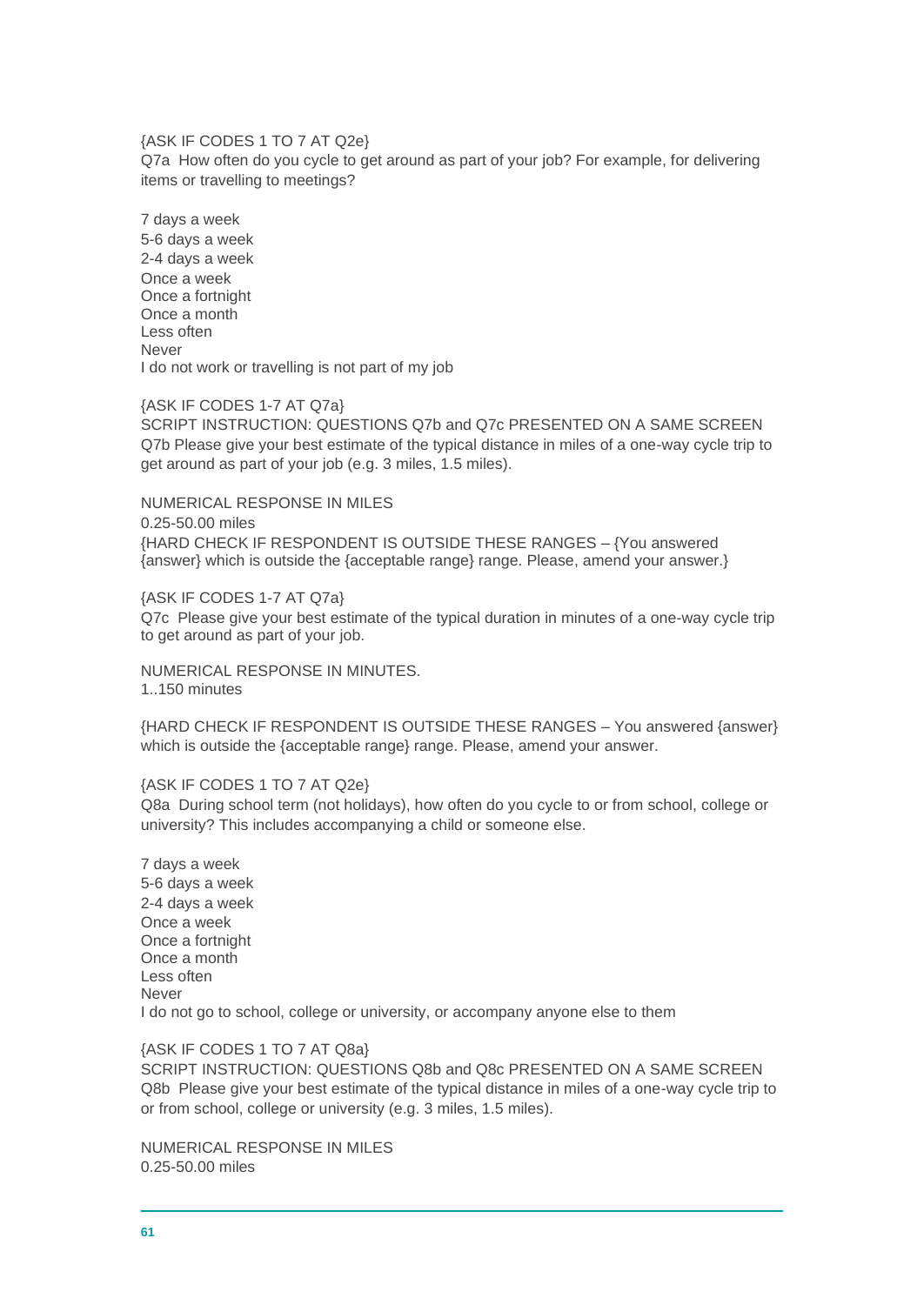{HARD CHECK IF RESPONDENT IS OUTSIDE THESE RANGES – You answered {answer} which is outside the {acceptable range} range. Please, amend your answer.

{ASK IF CODES 1 TO 7 AT Q8a}

Q8c Please give your best estimate of the typical duration in minutes of a one-way cycle trip to or from school, college or university.

NUMERICAL RESPONSE IN MINUTES. 1-150 minutes

{HARD CHECK IF RESPONDENT IS OUTSIDE THESE RANGES – You answered {answer} which is outside the {acceptable range} range. Please, amend your answer.

{ASK IF CODES 1 TO 7 AT Q2e} Q9a How often do you cycle for shopping, personal business or social trips? e.g. to travel from your home to the supermarket, doctors, or to see friends or family.

7 days a week 5-6 days a week 2-4 days a week Once a week Once a fortnight Once a month Less often Never I do not make any shopping, personal business or social trips

{ASK IF CODES 1 TO 7 AT Q9a}

SCRIPT INSTRUCTION: QUESTIONS Q9b and Q9c PRESENTED ON A SAME SCREEN Q9b. Please give your best estimate of the typical distance in miles of a one-way cycle trip for shopping, personal business or social trips (e.g. 3 miles, 1.5 miles).

NUMERICAL RESPONSE IN MILES 0.25-50.00 miles

{HARD CHECK IF RESPONDENT IS OUTSIDE THESE RANGES – You answered {answer} which is outside the {acceptable range} range. Please, amend your answer.

{ASK IF CODES 1 TO 7 AT Q9a}

Q9c Please give your best estimate of the typical duration in minutes of a one-way cycle trip for shopping, personal business or social trips.

NUMERICAL RESPONSE IN MINUTES. 1-150 minutes

{HARD CHECK IF RESPONDENT IS OUTSIDE THESE RANGES – You answered {answer} which is outside the {acceptable range} range. Please, amend your answer.

{ASK IF CODES 1 TO 7 AT Q2e} Q10a How often do you cycle just for enjoyment or fitness?

7 days a week 5-6 days a week 2-4 days a week Once a week Once a fortnight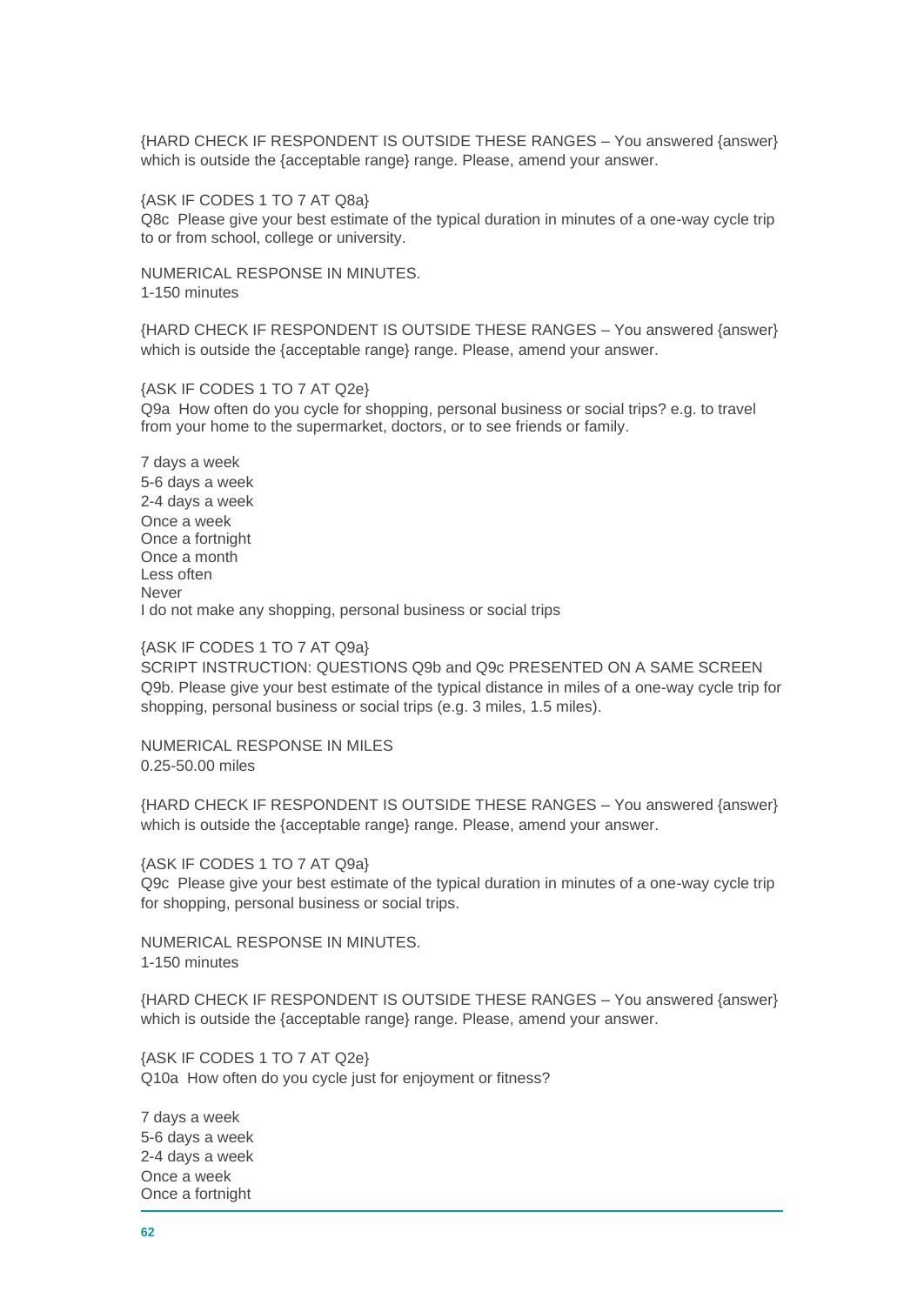Once a month Less often Never I do not go out for fitness/enjoyment

{ASK IF CODES 1 TO 7 AT Q10a} SCRIPT INSTRUCTION: QUESTIONS Q10b and Q10c PRESENTED ON A SAME SCREEN Q10b Please give your best estimate of the typical distance in miles of your round trip cycle ride for enjoyment or fitness (e.g. 3 miles, 1.5 miles).

NUMERICAL RESPONSE IN MILES 0.25-150.00 miles

{HARD CHECK IF RESPONDENT IS OUTSIDE THESE RANGES – You answered {answer} which is outside the {acceptable range} range. Please, amend your answer.}

{ASK IF CODES 1 TO 7 AT Q10a} Q10c Please give your best estimate of the typical duration in minutes of your round trip cycle ride for enjoyment or fitness.

NUMERICAL RESPONSE IN MINUTES. 1-500 minutes

HARD CHECK IF RESPONDENT IS OUTSIDE THESE RANGES – You answered {answer} which is outside the {acceptable range} range. Please, amend your answer.}

# {ASK ALL}

And now some questions about why you walk and cycle or not.

{ASK ALL}

Q11 How useful would each of the following be to help you walk more?

- a) More shops and everyday services, such as banks and post offices, close to your home
- b) More government services, such as doctors surgeries and schools, close to your home
- c) Less fear of crime or antisocial behaviour in your area
- d) Fewer motor vehicles on our streets
- e) More streets with 20mph speed limits
- f) Fewer cars parked on the pavement
- g) Better accessibility, e.g. level surfaces, dropped kerbs at crossing points, fewer obstructions
- h) Wider pavements
- i) More frequent road crossings, with reduced wait times
- j) Nicer places along streets to stop and rest, e.g. more benches, trees and shelters
- k) More things to see and do close to your home, e.g. cafes or entertainment venues
- l) More parks or green spaces close to your home

Very useful Fairly useful Not very useful Not useful at all

{ASK ALL}

Q12 How useful, if at all, would any of the following be to help you start cycling or to cycle more?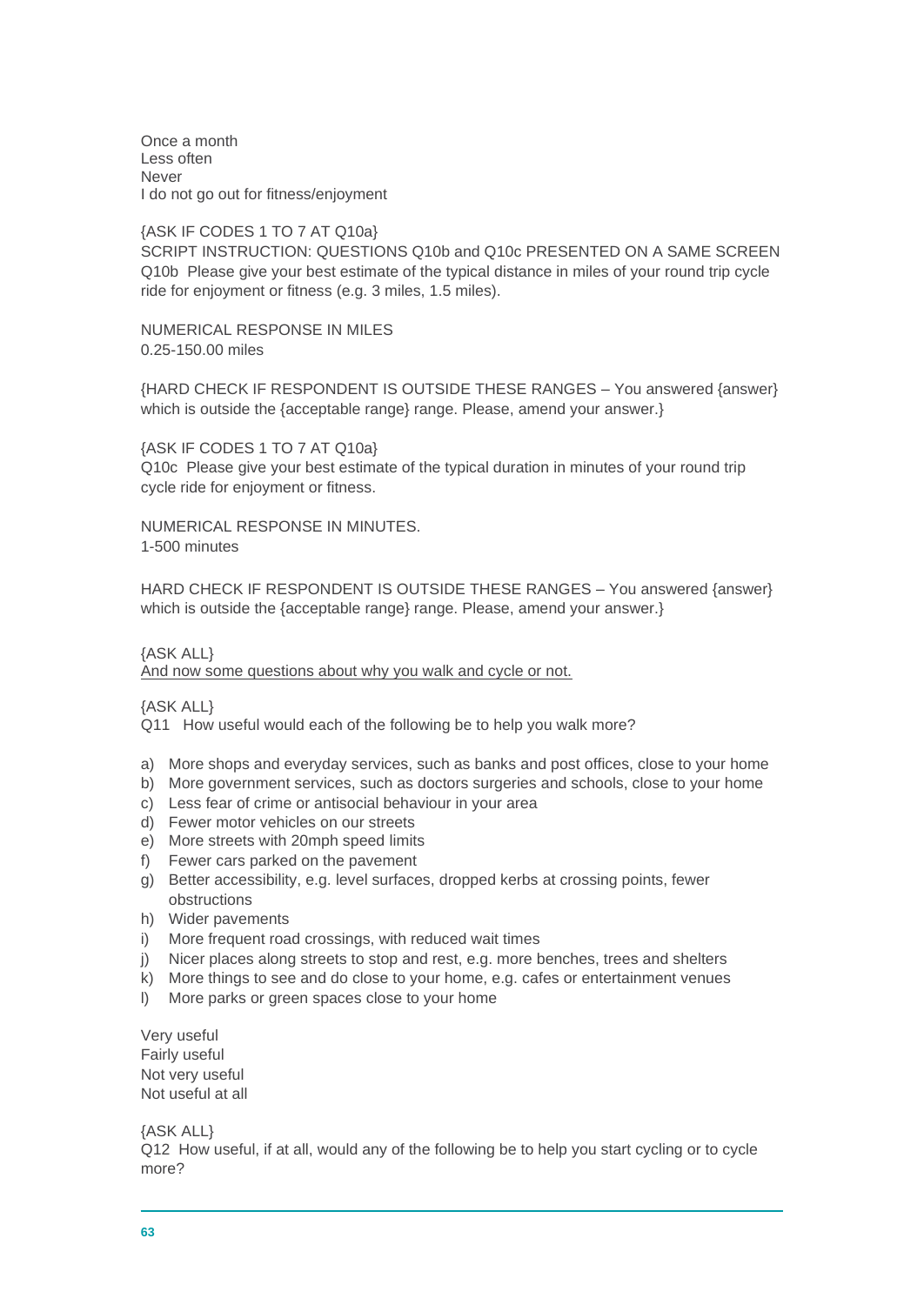- a) More cycle tracks along roads which are physically separated from traffic and pedestrians
- b) More traffic-free cycle routes away from roads e.g. through parks or along waterways
- c) More signposted local cycle routes along quieter streets where there is less traffic
- d) Access or improvements to a city cycle sharing scheme
- e) More streets with 20mph speed limits
- f) Cycling training courses and organised social rides
- g) Fewer motor vehicles on our streets
- h) Access to a bicycle
- i) Access to an electric cycle
- j) Access to an adapted cycle, e.g. a tricycle or handcycle
- k) Access to a cargo cycle (with space to carry children or shopping)
- l) Access to secure cycle storage at or near home
- m) Better links with public transport (e.g. secure cycle parking at train stations)

Very useful Fairly useful Not very useful Not useful at all

{ASK ALL}

Q13 Which one of the following statements best describes you? Would you say you are someone who…

does not cycle but would like to does not cycle and does not want to is new or returning to cycling occasionally cycles regularly cycles

{ASK ALL}

And now some questions on your views about transport, walking and cycling in your local area.

Q14 We would like to ask you what you think about walking and cycling in your local area. For each statement, please say whether you think it is good or bad?

- a) Your local area overall as a place to walk
- b) Your local area overall as a place to cycle
- c) Safety when walking
- d) Children's safety when walking
- e) Safety when cycling
- f) Children's safety when cycling

Very good Fairly good Neither good nor bad Fairly bad Very bad

# And now some questions about your local area

# {ASK ALL}

Q15a For each of these types of services, do you use them most frequently within or outside of your local neighbourhood, and how do you travel to them? We define your local neighbourhood as the area within a 10 minute walk (or 20-minute round trip) from your home.

A food shop which sells a range of fresh fruit and vegetables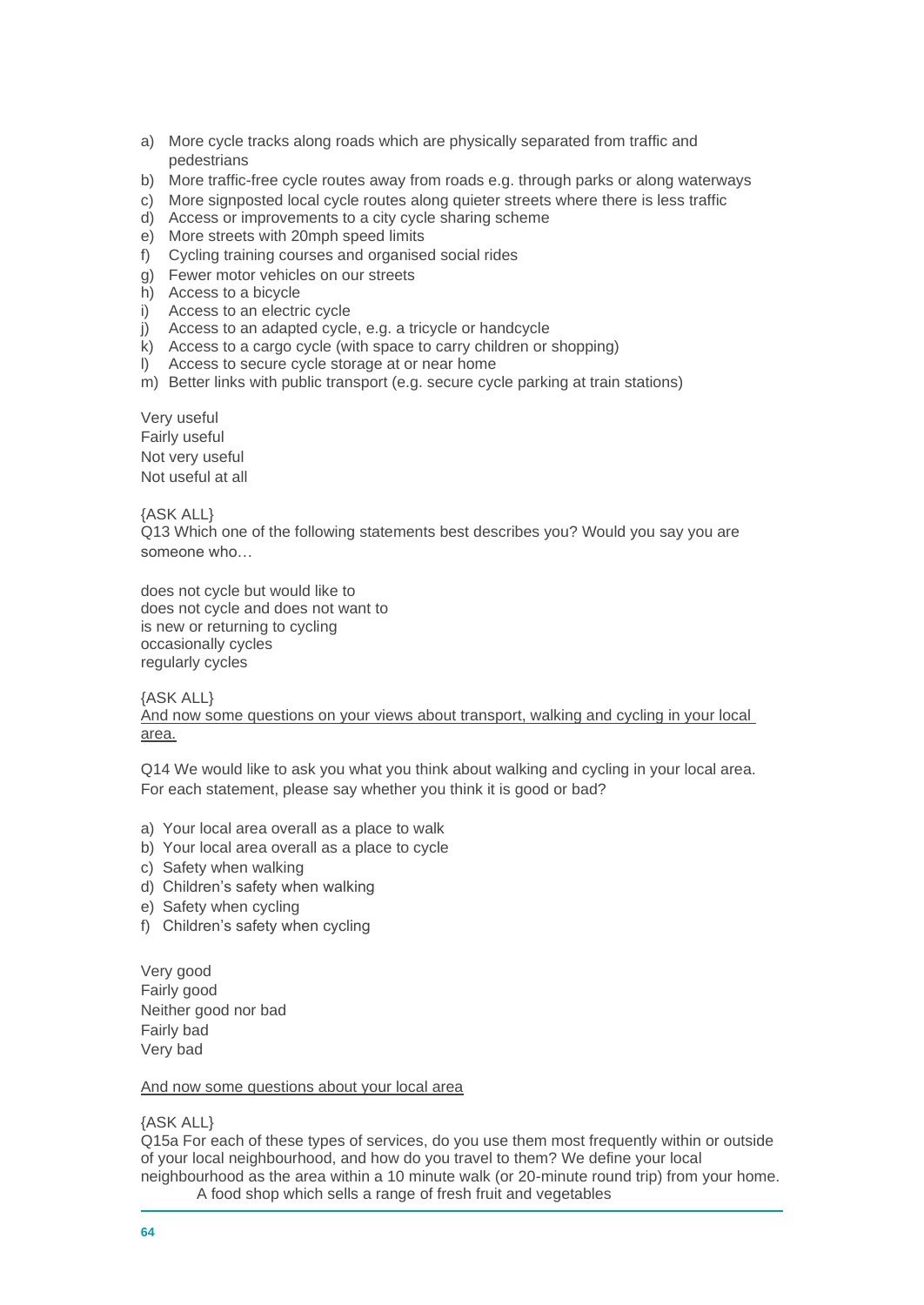Park or green space Doctor's surgery (General Practice) Primary school (i.e. that children within your household attend) Bus stops, tram stops or a train station Post Office and or bank Any public indoor meeting place (e.g. a pub, café, community centre, place of worship)

- a) I drive to them within my neighbourhood
- b) I drive to them outside of my neighbourhood
- c) I walk, cycle or take public transport to them within my neighbourhood
- d) I walk, cycle or take public transport to them outside of my neighbourhood
- e) I do not use services of this type

## {ASK ALL CODED (b) and (d) AT Q15a}

Q15b To the best of your knowledge are these services available within your local neighbourhood i.e. a 10-minute walk (or 20-minute round trip) from your home? Please select all that apply.

A food shop which sells a range of fresh fruit and vegetables Park or green space Doctor's surgery (General Practice) Primary school Bus stops, tram stops or a train station Post Office and or bank Any public indoor meeting place (e.g. a pub, café, community centre, place of worship) None of these

# {ASK ALL}

Q16 For each of the following statements, how much do you agree or disagree with these characteristics of your neighbourhood?

- a) You feel welcome and comfortable walking or spending time on the streets of your neighbourhood
- b) You feel able to participate in making your neighbourhood a better place to live
- c) You can easily get to many places you need to visit, without having to drive
- d) You regularly chat to your neighbours, more than just to say hello
- e) There is space for children to socialise and play
- f) The air is clean
- g) The streets are not dominated by moving or parked motor vehicles

Strongly agree Tend to agree Neither agree nor disagree Tend to disagree Strongly disagree

{ASK ALL}

Q17 For each statement, how much do you agree or disagree that this could make your local area a better place to live, work or visit?

- a) Close streets outside local schools to cars during school drop-off and pick-up times
- b) Restrict through-traffic on local residential streets
- c) Reduce speed limits on local roads in built-up areas to 20mph
- d) Increase space for people socialising, walking and cycling on your local high street, even if this reduces space for cars
- e) More measures to reduce crime and antisocial behaviour on the street or in public spaces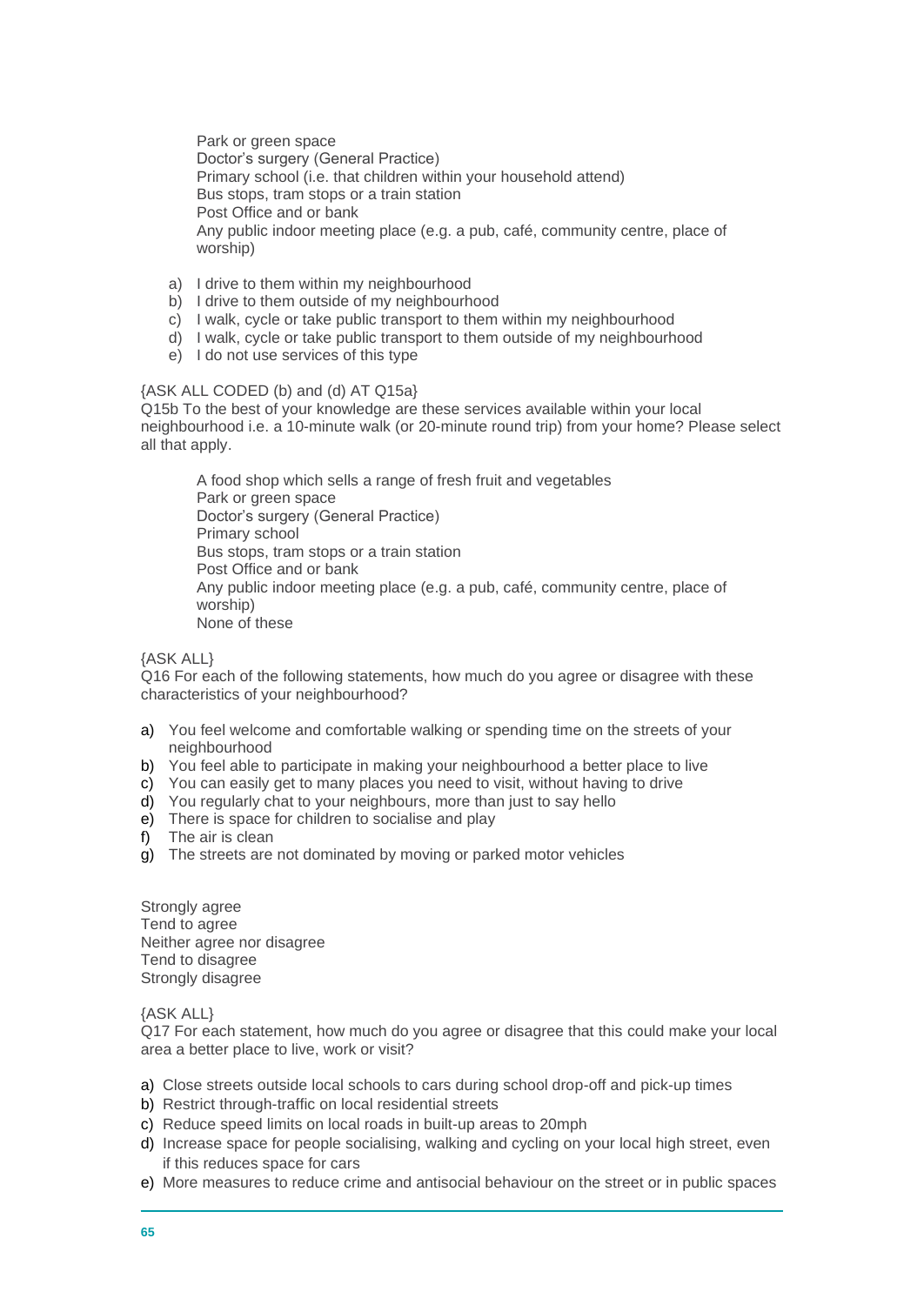Strongly agree Tend to agree Neither agree nor disagree Tend to disagree Strongly disagree

#### {ASK ALL}

Q18 To what extent do you support or oppose the creation of more cycle tracks along roads? These are physically separated from traffic and pedestrians by kerbs and would mean less room for other road traffic.

Strongly support Tend to support Neither support nor oppose Tend to oppose Strongly oppose

Q19 To what extent do you support or oppose the creation of more low-traffic neighbourhoods? Low traffic neighbourhoods are groups of streets, bordered by main roads, where 'through' motor vehicle traffic is greatly reduced. Residents still have access to all parts by car.

Strongly support Tend to support Neither support nor oppose Tend to oppose Strongly oppose

Q20 To what extent do you support or oppose the creation of 20-minute neighbourhoods? These are neighbourhoods where it is easy for people to meet most of their everyday needs in a short, convenient and pleasant 20 minute return walk. For example having local shops, schools, green space and public transport options within a 10 minute walk (or 20 minute round trip) of your home.

Strongly support Tend to support Neither support nor oppose Tend to oppose Strongly oppose

# {ASK ALL}

Q21 Would you like to see more or less government spending on each of the following in your local area or do you think the level of government spending is about right?

## a) On walking

- b) On cycling
- c) On public transport
- d) On driving

More government spending Less government spending The level of spending is about right

{ASK ALL}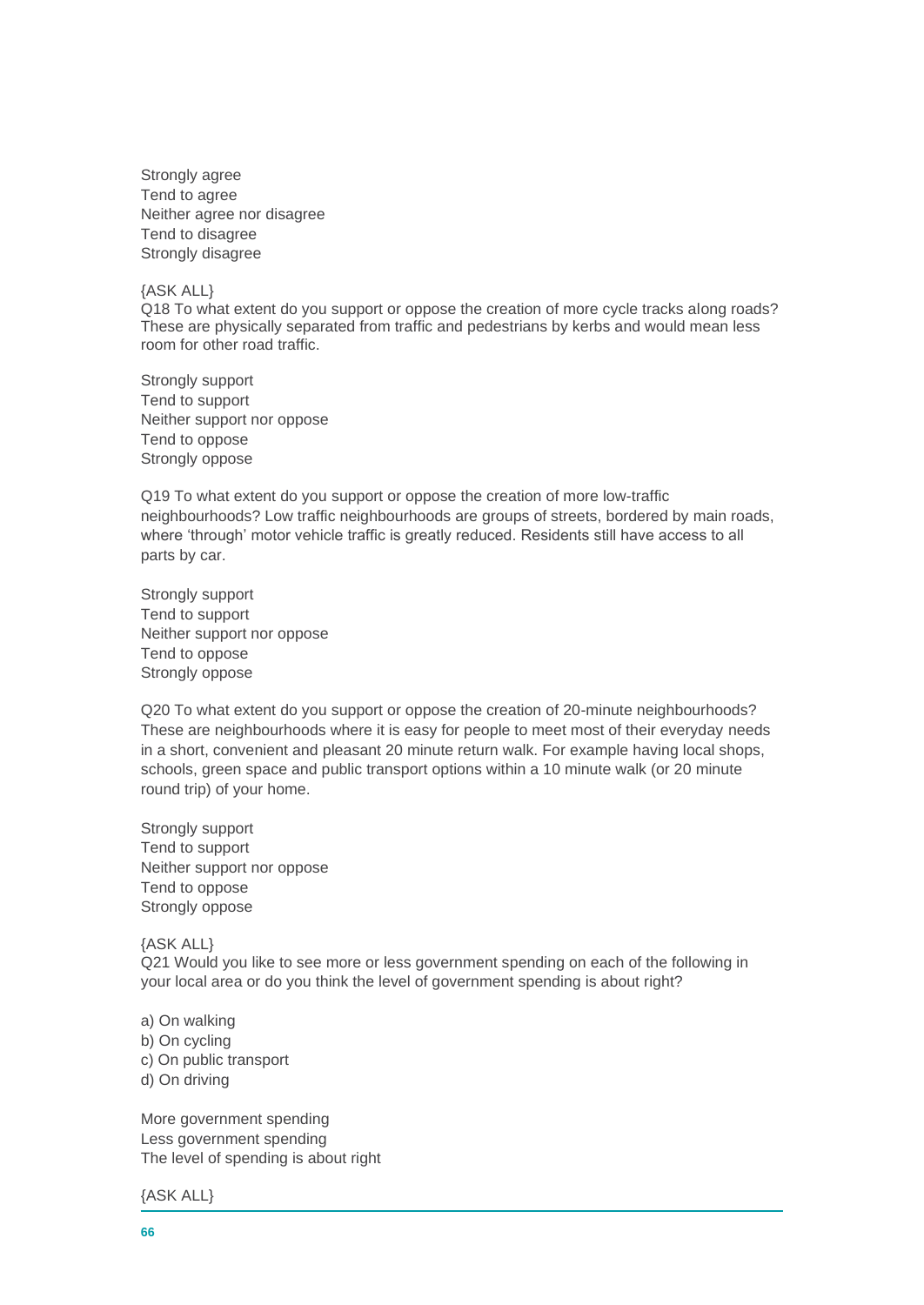#### And now some questions about you

Q22 How many of each of the following do you own in your household?

- a) Adult pedal bicycles (non-electric)
- b) Adult electric bicycles
- c) Other adult cycles, including hand-cycles, tricycles, tandems, recumbents (pedal or electric)
- d) Cargo cycles (with space to carry children or shopping; pedal or electric)
- e) Children's bicycles, tricycles and other types of cycles (pedal or electric)

None One Two Three or more

{ASK ALL}

Q23 In order that we interview a representative cross-section of the population, please can you tell me your age? NUMERICAL ENTRY 16.120 HARD CHECK

{ASK ALL REFUSED AT Q23] Q24 To which of these age bands do you belong? 16-20 21-25 26-30 31-35 36-40 41-45 46-50 51-55 56-60 61-65 66-70 71-75 76+

{ASK ALL} Q25 Which of the following describes how you think of yourself? Female Male In another way

{ASK ALL} Q26 Which of the following best describes your sexual orientation?

Heterosexual (attracted to people of the opposite sex) Gay or Lesbian (attracted to people of the same sex) Bisexual (attracted to more than one sex) Other sexual orientation – write in your answer, for example, pansexual or asexual\_\_\_\_\_\_\_\_\_\_\_\_ Rather not say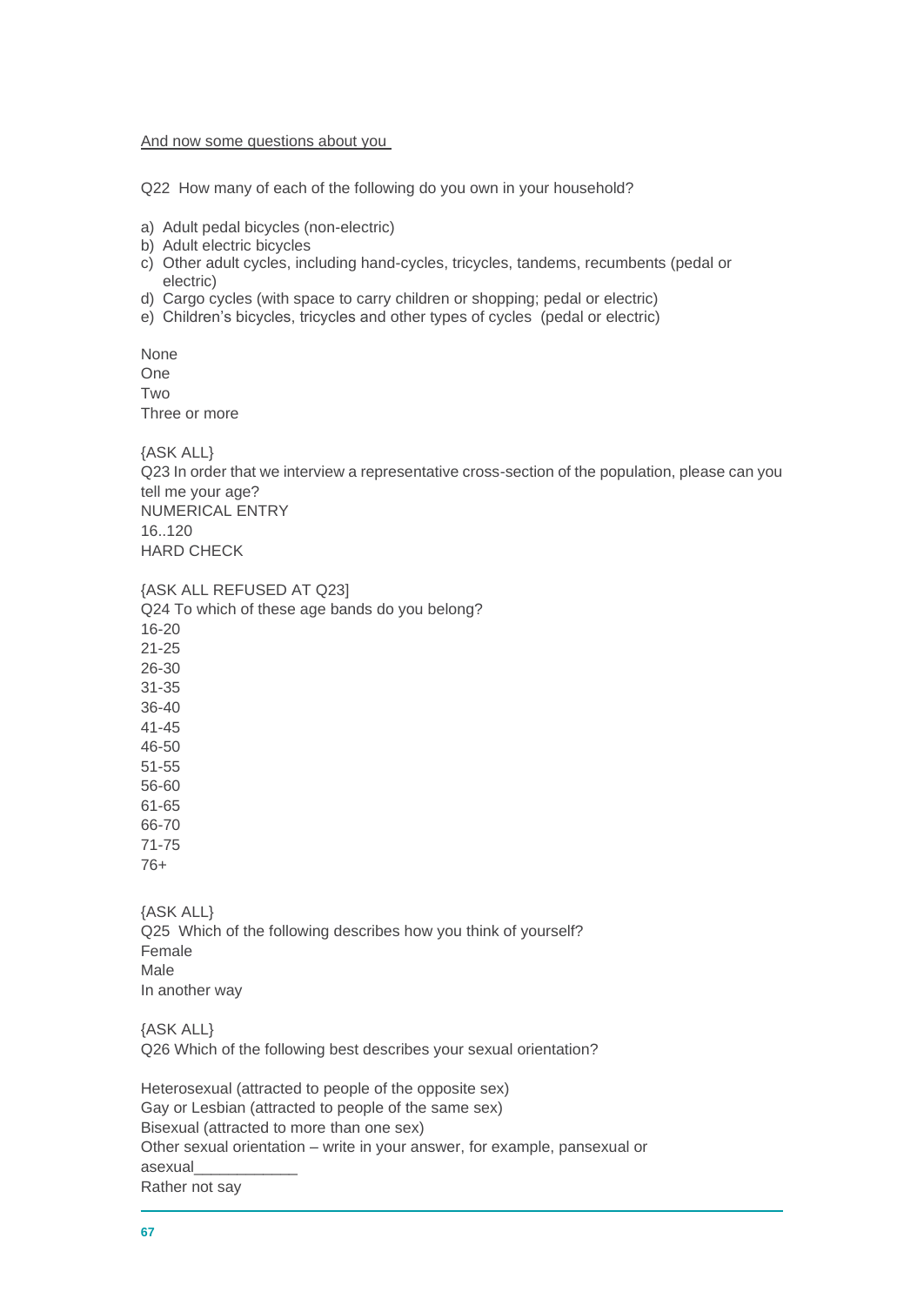{ASK ALL} Q27a What is the occupation of the MAIN INCOME EARNER in your household? *List below* Main income earner is retired  $\Box$  (ANSWER Q27b)

Q27b { IF RETIRED AT Q27a}.

Please indicate which one of the following best describes the PREVIOUS OCCUPATION of the main income earner in your household?

- a) Higher managerial / professional / administrative (e.g. established doctor, solicitor, board director in a large organisation (200+ employees), top level civil servant / public service employee)
- b) Intermediate managerial / professional / administrative (e.g. newly qualified (under 3 years) doctor, solicitor, board director in a small organisation, middle manager in a large organisation, principal officer in the civil service / local government, teacher, accountant)
- c) Supervisory or clerical / junior managerial / professional / administrative (e.g. office worker, student doctor, foreman with 25+ employees, salesperson, policeman, nurse, secretary, self-employed)
- d) Skilled manual worker (e.g. skilled bricklayer, carpenter, electrician, plumber, painter, bus / ambulance driver, HGV/train driver, AA patrolman, mechanic)
- e) Semi or unskilled manual work (e.g. manual workers, all apprentices in skilled trades, caretaker, park keeper, non-HGV driver, shop assistant, pub / bar worker, factory worker, receptionist, labourer)
- f) Full time education/student
- g) Unemployed
- h) Looking after home or family
- i) Retired

ASSIGN RESPONDENT TO SEG A, B, C1, C2, D, E.

{ASK ALL}

Q28 What is your ethnic group? Choose one option that best describes your ethnic group or background.

**White** 

- English / Welsh / Scottish / Northern Irish / British
- Irish
- Gypsy or Irish Traveller
- Any other white background

Mixed

- White and Black Caribbean
- White and Black African
- White and Asian
- Any other mixed / Multiple Ethnic background
- Asian or Asian British
- Indian
- **Pakistani**
- Bangladeshi
- Chinese
- Any other Asian background

Black / African / Caribbean/ Black British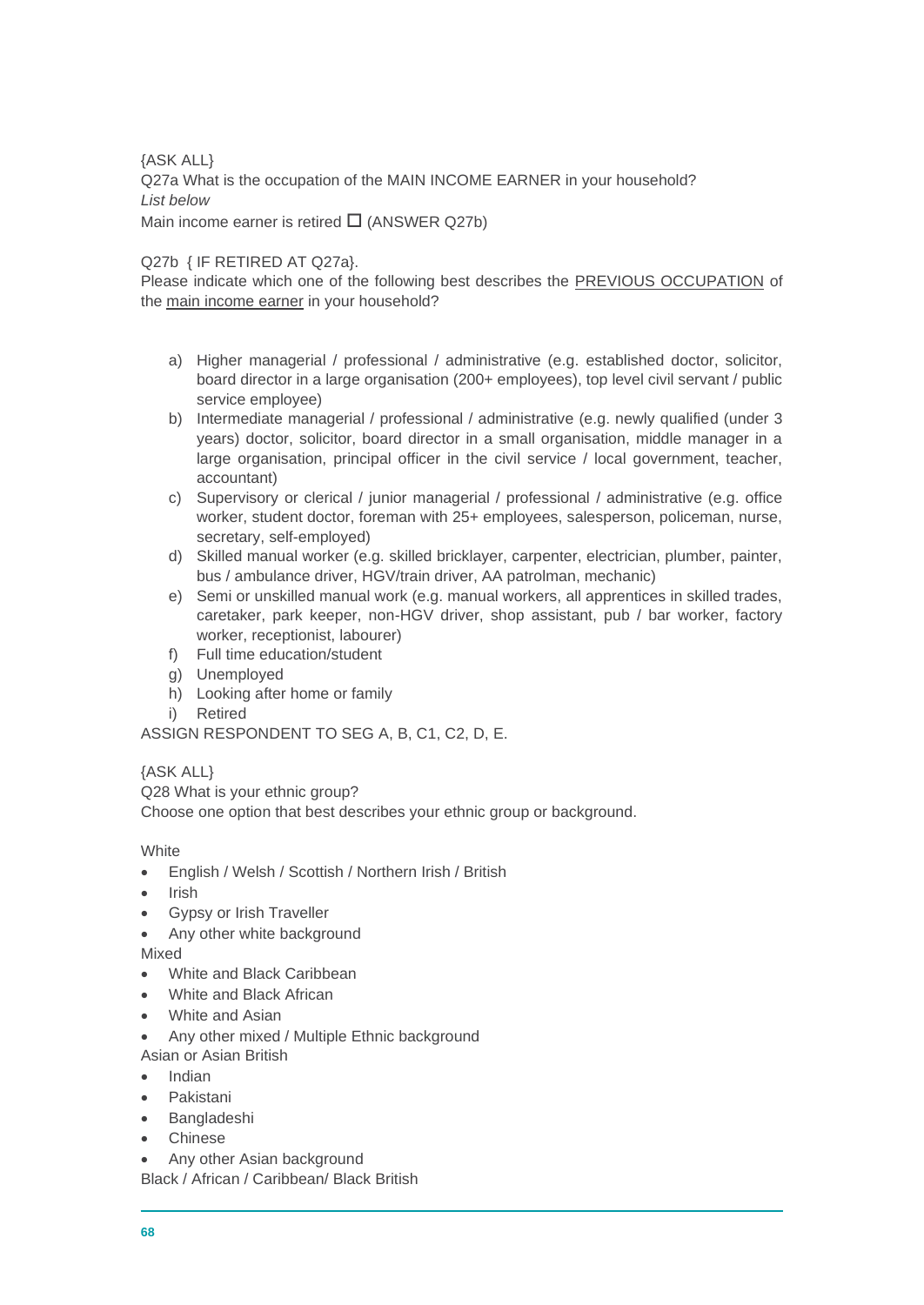- Caribbean
- African
- Any other Black / African / Caribbean / background

Other ethnic group

- Arab
- Any other ethnic group (please specify)

{ASK ALL} Q29 Which of these applies to your home?

Owned outright (without mortgage) Owned with a mortgage or loan Owned with a mortgage or loan through an affordable housing scheme Rented from the council Rented from someone else Rent free

{ASK ALL} Q30 Please could you tell us the number of children under 16 in your household?

None One **Two** Three or more

{ASK IF Q30=1+} Q31 At what age would you let children in your household walk or cycle independently in your local neighbourhood?

Enter age NUMERICAL RESPONSE HARD CHECK (3-21 y.o.). {You answered {answer} which is outside the 3-21 range. Please amend your answer.}

{ASK ALL} Q32 When travelling with children do you use: (Select one answer only)

A buggy or pushchair when walking? A child seat or cargo bike when cycling? Both None I do not travel with children

{ASK ALL}Q33 Please could you tell me the number of adults aged 16 or over in your household including yourself?

One Two Three or more

{ASK ALL}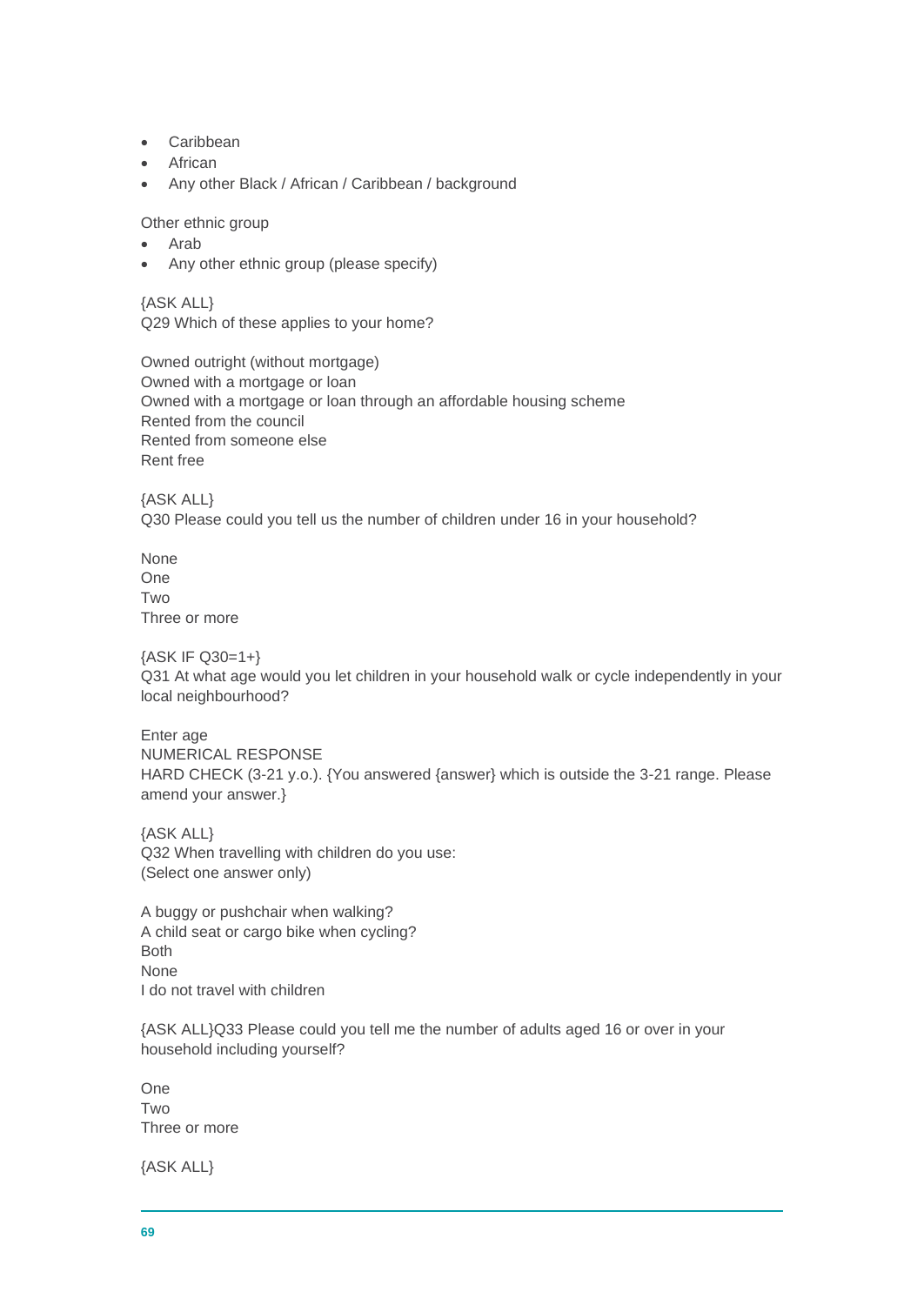Q34 Do you have any physical or mental health conditions or illnesses lasting or expected to last for 12 months or more? If you have a physical condition and a mental health condition please cross both boxes.

Yes, a physical condition Yes, a mental health condition No

{ASK IF YES AT Q34} Q35 Do you have any health conditions or illnesses which affect you in any of the following areas? Please select all that apply.

Reduced mobility (including physical/dexterity/stamina impairments) Learning disabilities Deaf and hearing loss Blind and partially sighted Mental health problems **Other** None of these

{ASK IF YES AT Q35} Q36 Do you use a mobility aid to get around? Please select all that apply.

Wheelchair Mobility scooters A cane or guide dog A walking stick or frame An adapted cycle None of these

# {ASK ALL}

Q37 So that we can understand what people think about cycling in specific parts of your local area it would be useful for us to have your full postcode. We will pass your postcode to the charity Sustrans and their local council partners. In addition if requested we may also share this data with universities for research purposes only; it would never be passed onto any marketing or advertising company. WRITE IN

{HARD CHECK – ENSURE ENTRY IS A POSTCODE. IF NOT – This is not a full postcode. Please try entering it again}

## {ASK ALL WHO REFUSE AT Q37}

Q38 In that case, please could you provide just the first part of your postcode, including the number in the 2nd half? As mentioned, it would be used for research purposes only; it would never be passed onto any marketing or advertising company.

WRITE IN

{ASK ALL} Q39 Please use this space for any further comments you would like to make: WRITE IN:

Thank you for your time today.